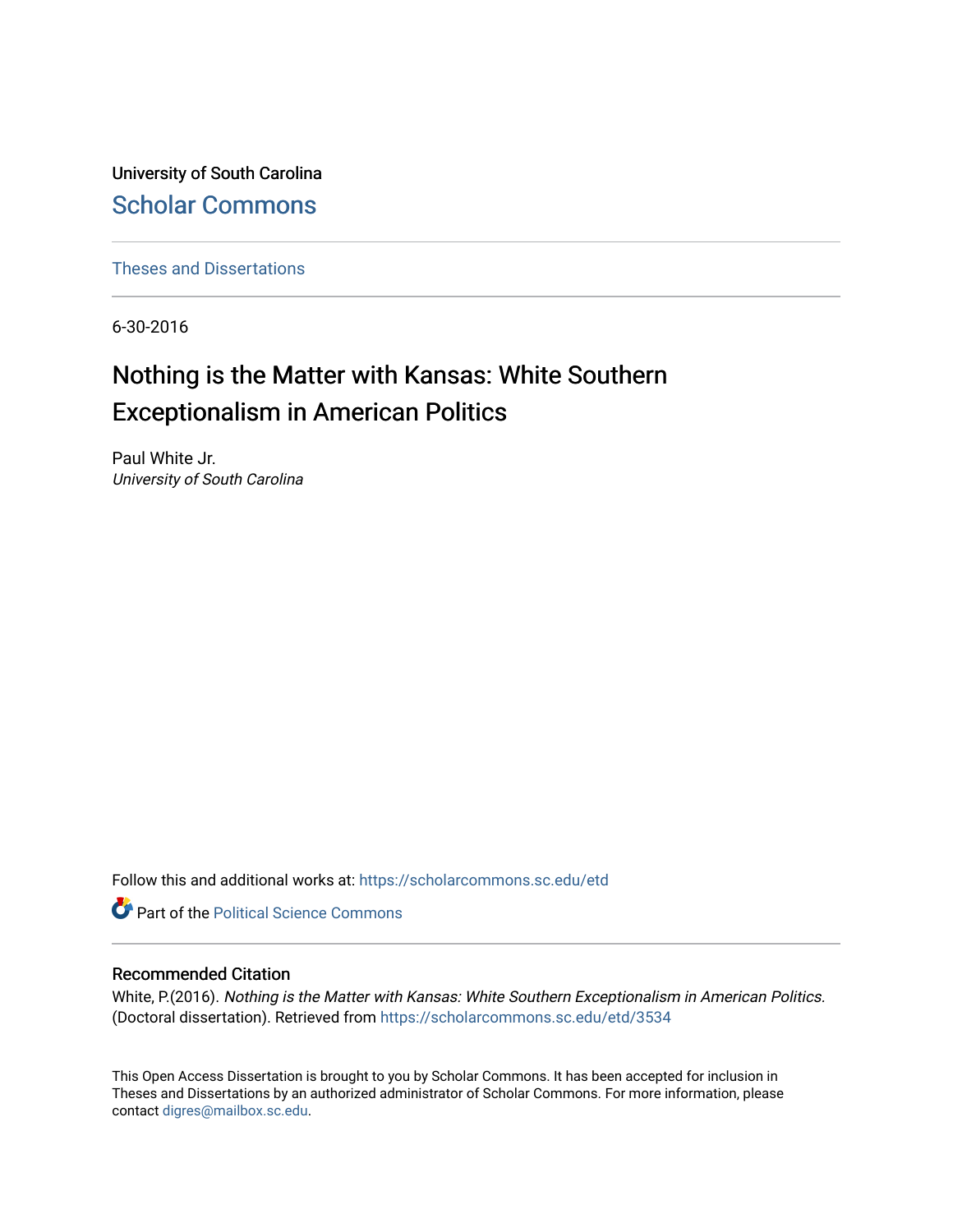## NOTHING IS THE MATTER WITH KANSAS: WHITE SOUTHERN EXCEPTIONALISM IN AMERICAN POLITICS

by

Paul White, Jr.

Bachelor of Arts Hampton University, 2004

Master of Arts University of South Carolina, 2007

Submitted in Partial Fulfillment of the Requirements

For the Degree of Doctor of Philosophy in

Political Science

College of Arts and Sciences

University of South Carolina

2016

Accepted by:

Todd Shaw, Major Professor

Robert Oldendick, Committee Member

Laura Woliver, Committee Member

Kenny Whitby, Committee Member

John Aldrich, Committee Member

Lacy Ford, Senior Vice Provost and Dean of Graduate Studies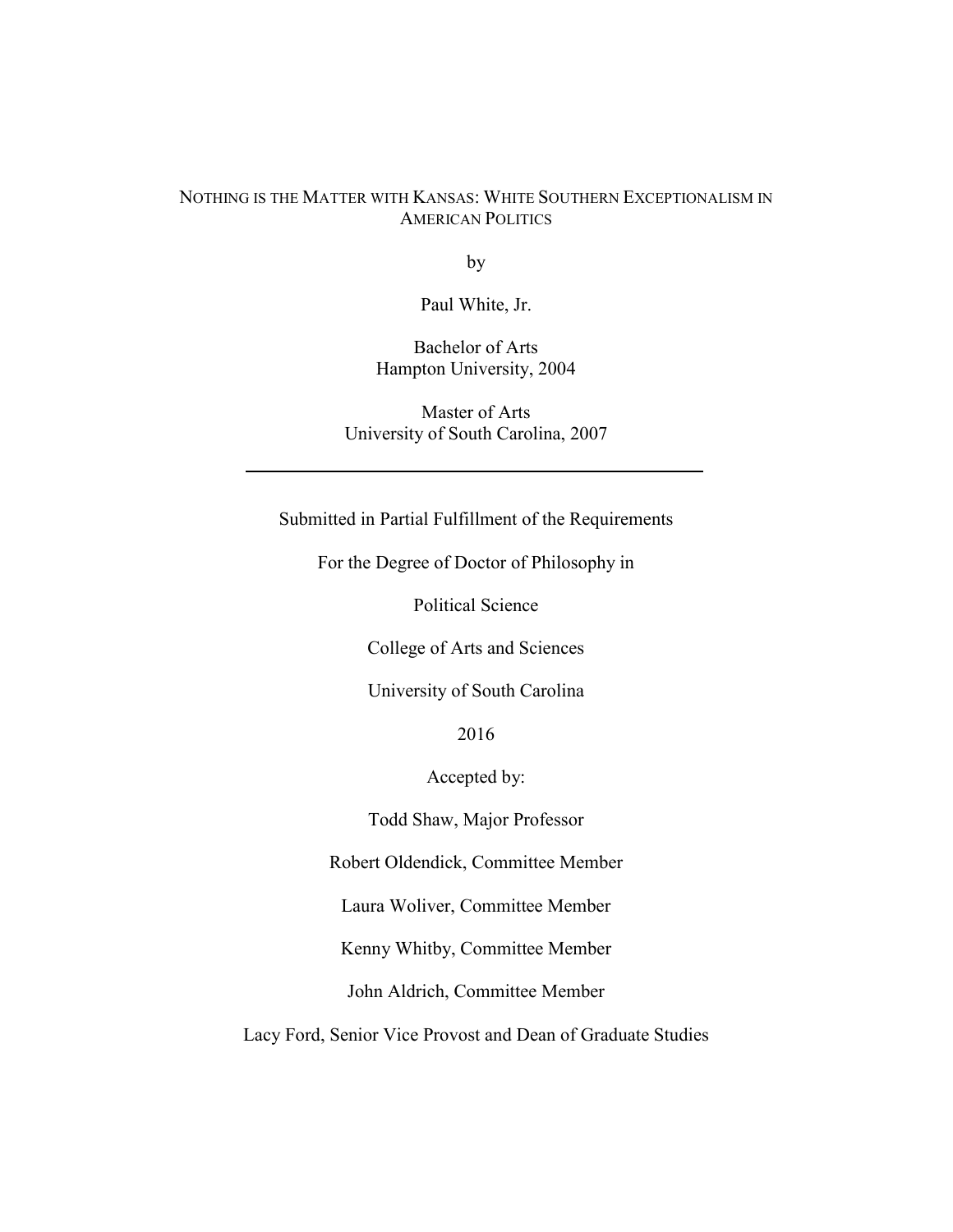© Copyright by Paul White, Jr., 2016 All Rights Reserved.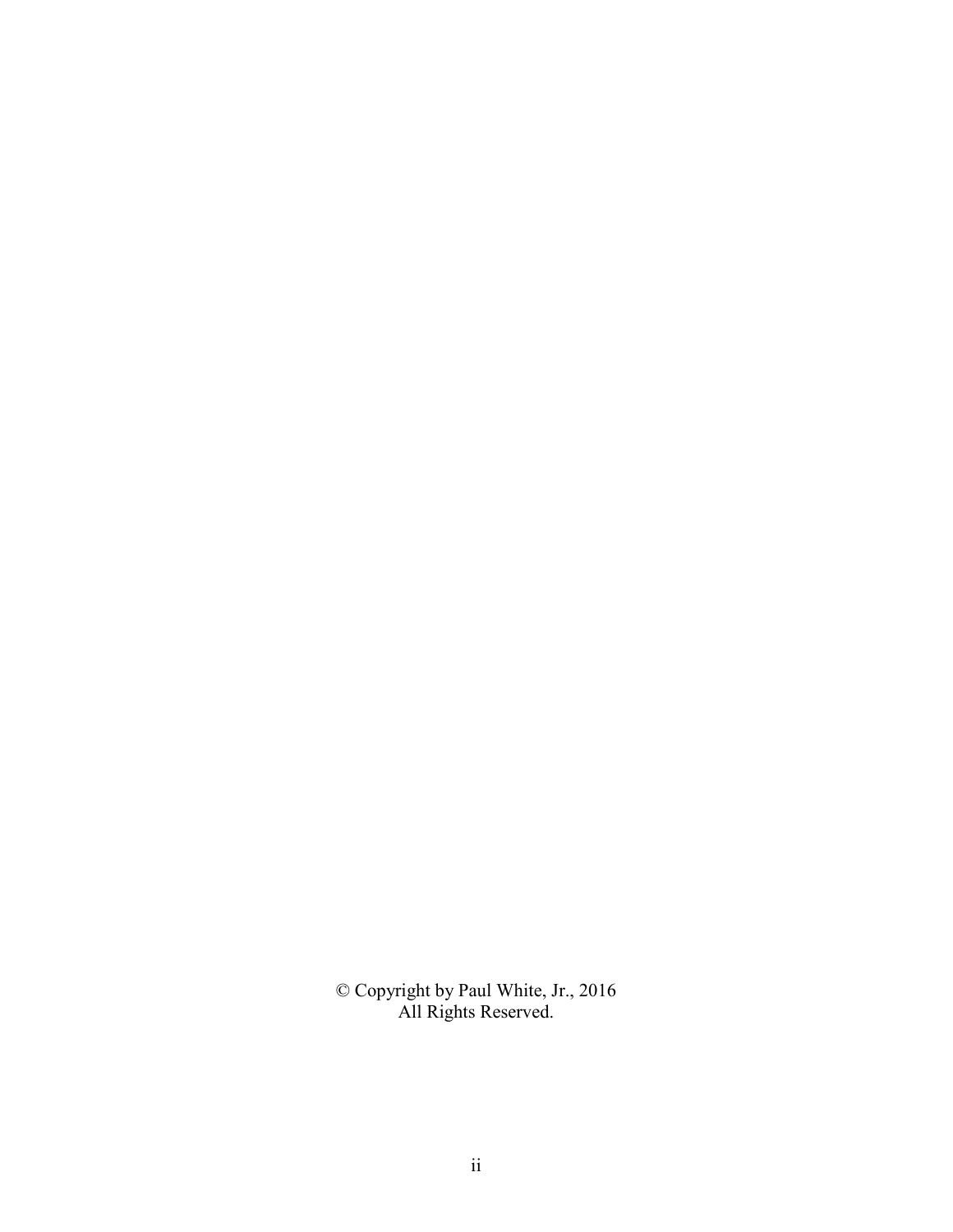# DEDICATION

To my Parents, Paul and Priscilla White, and my Godmother Patricia Williams.

You have supported me my entire life. I love you all so much!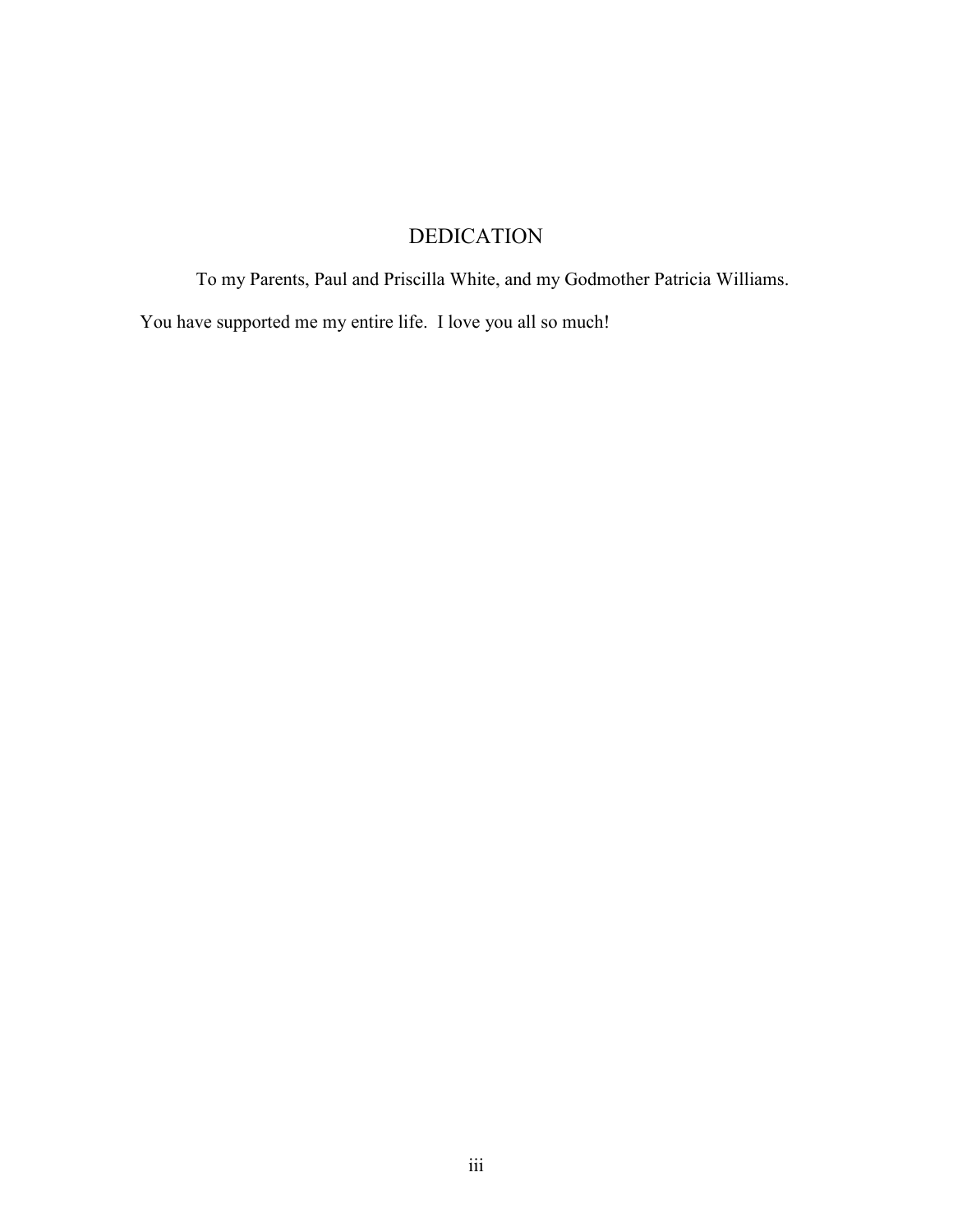## ACKNOWLEDGEMENTS

 I would like to thank several individuals that have been integral in my success. Coach Joe Taylor is responsible for giving me a home at Hampton University. He instilled values in me that I will carry for the rest of my life. Dr. Songer was the reason that I started the Ph.D. program at the University of South Carolina. While matriculating through the program, Dr. Songer advocated for me when others decided to tear me down and I will always love him for that. Rest in Peace. I want to thank Dr. Todd Shaw for his consistent encouragement and guidance in my journey to becoming a PhD.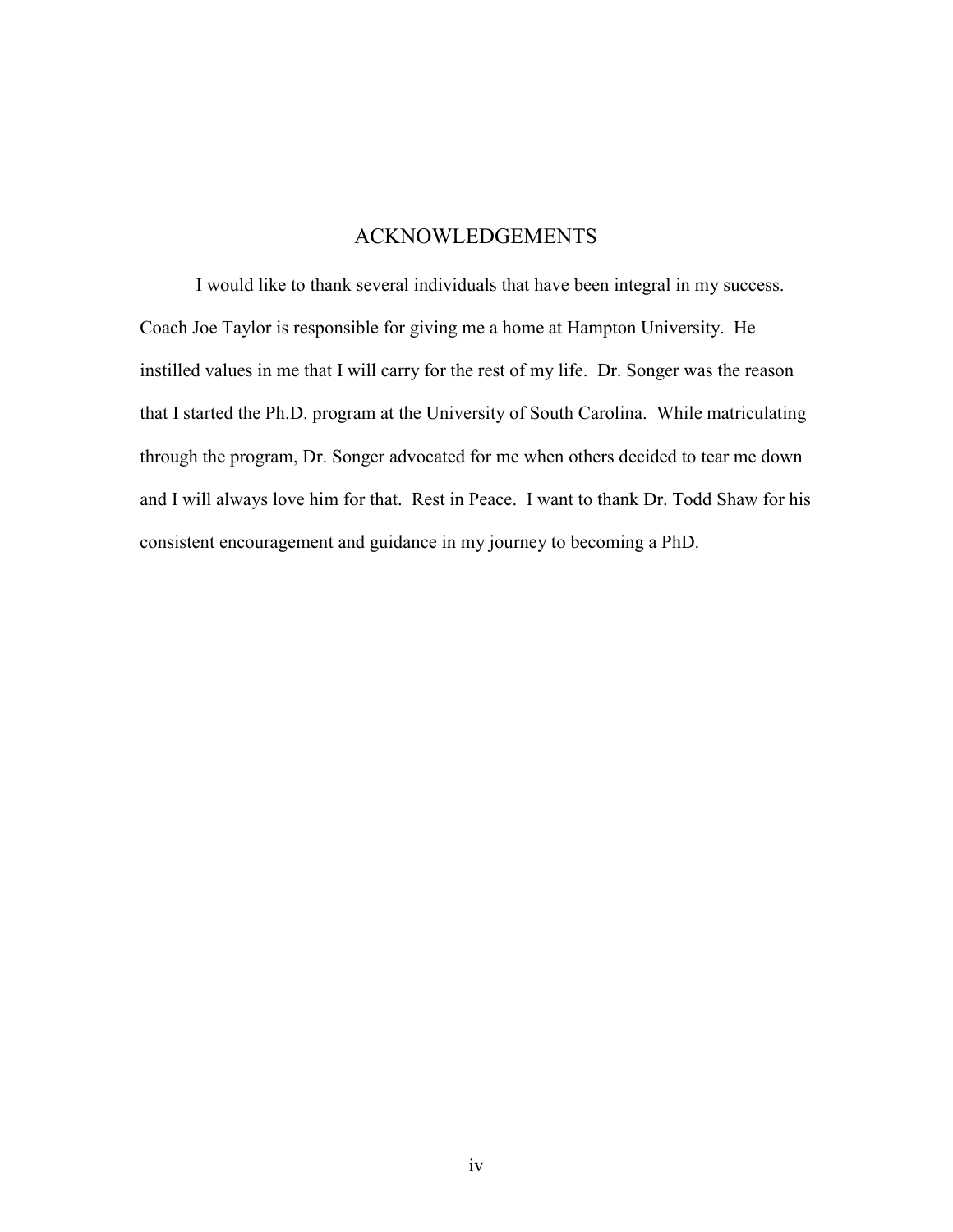## ABSTRACT

 There are two research questions at the heart of this dissertation: Does the American South have a distinct political environment in comparison to other regions? If so, how does this distinction influence American politics? I argue that the American South has long been politically distinct from other regions in the United States. This southern ethos, this southern way of agrarian politics, is predicated on three factors- State Centered Federalism, Racial Conservatism, and Religious Conservatism. I consider these factors in a model I call "The Determinants of Southern Exceptionalism" or the D.S.E. Model. It views the American South as remaining distinctive throughout American political development relative to these three determinants.

This dissertation theorizes and analyzes each determinant and the nature of its distinction. I confine my analysis principally to the political attitudes, norms, behaviors, and institutions of the white south, because I presume white southerners and their exceptionalism is markedly different from that of African Americans. I identify key historical factors that support the distinct nature of each determinant in the American South and how said determinant produced a key feature of American political development. In addition, I empirically test the idea of Southern Exceptionalism within the mass electorate using American National Election Studies (ANES) data between the years 1996 and 2012. This test involves a comparing the political attitudes of southern citizens with those of citizens in other regions of the United States. The survey items

v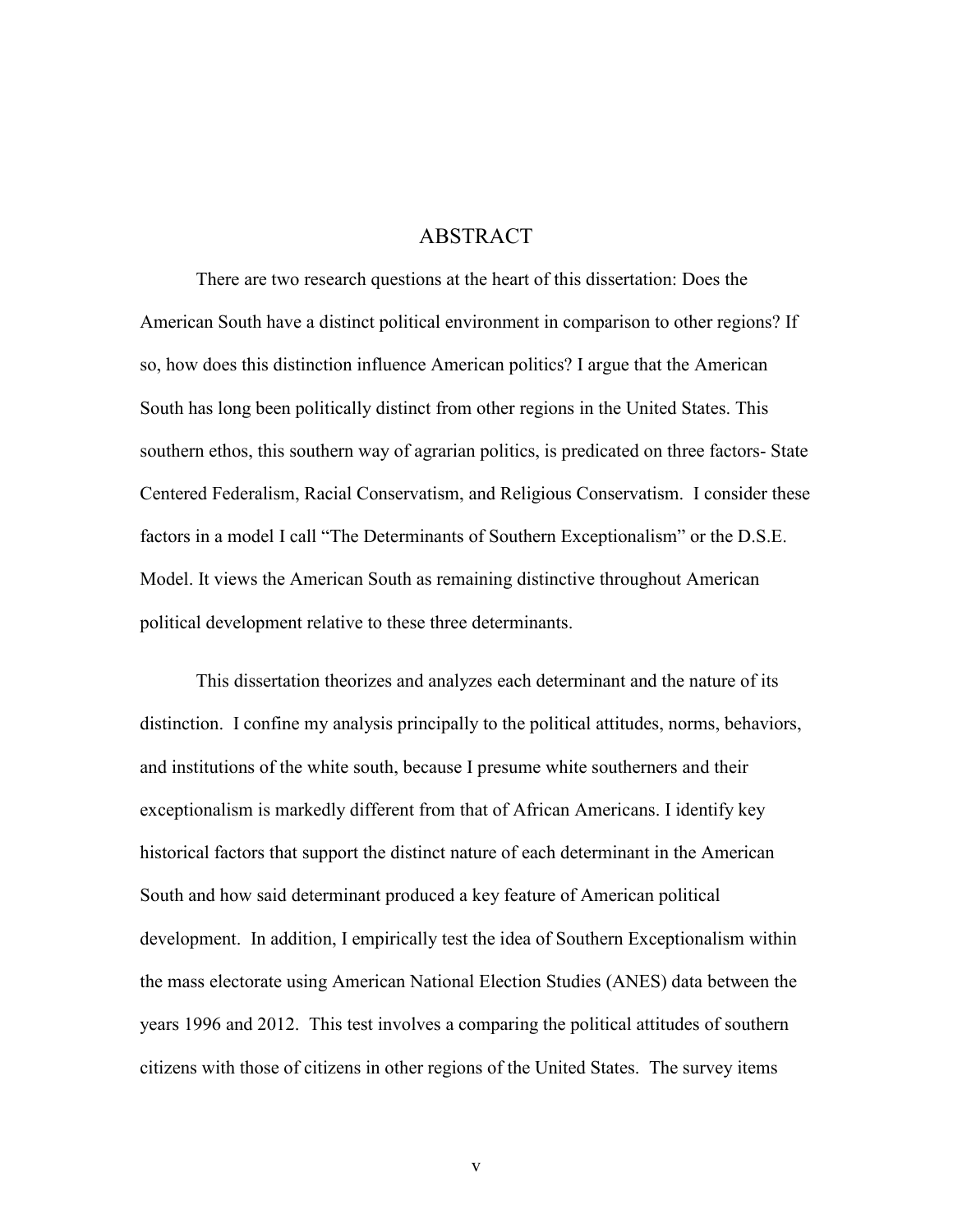selected to assess southern distinction will theoretically deploy from each determinant within my model. All of these items will be factor analyzed to ensure that the survey items are actually measuring the three constructs. Results indicate that each determinant of Southern Exceptionalism remains distinct within the American South.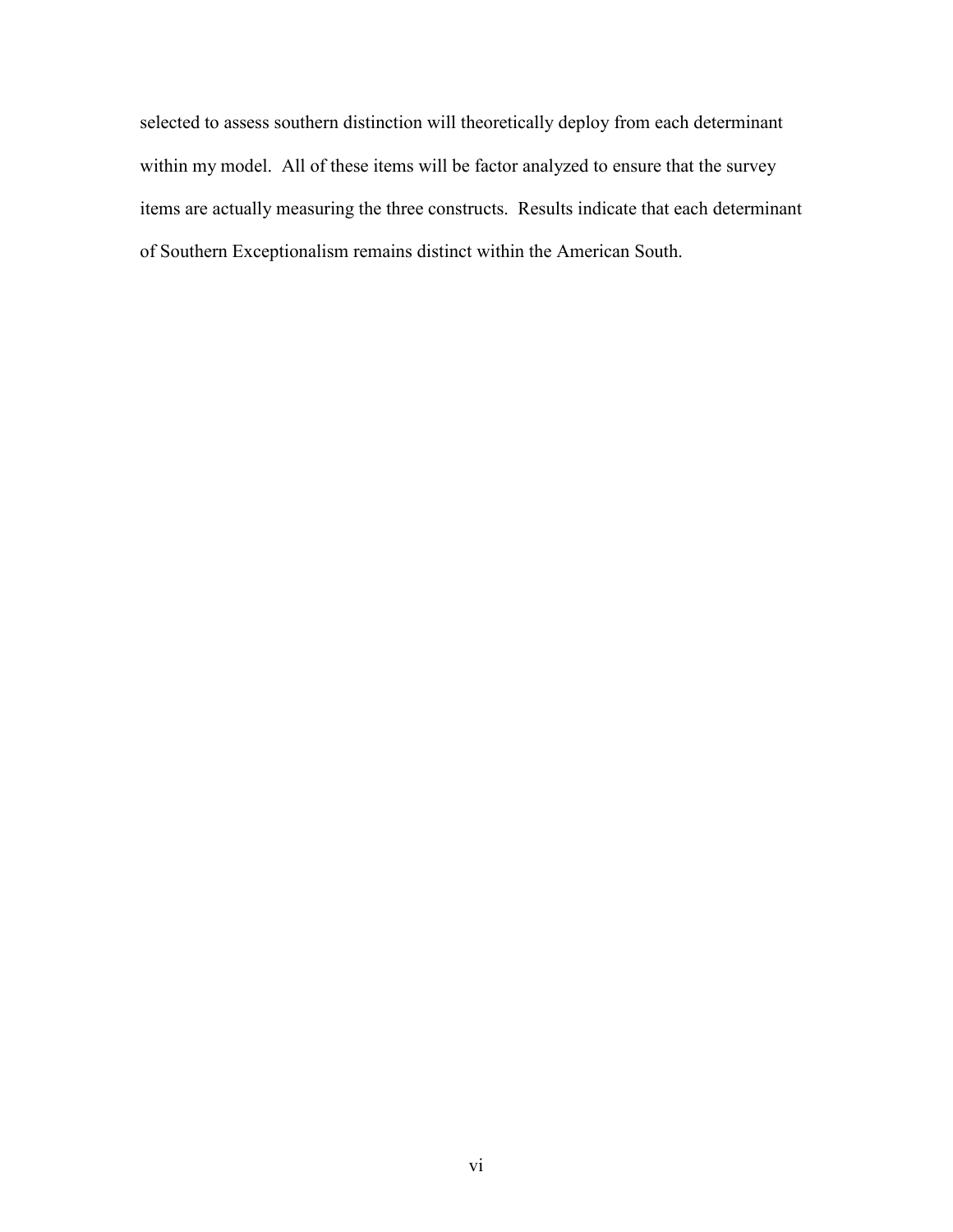# TABLE OF CONTENTS

| CHAPTER FIVE: TESTING THE DETERMINANTS OF SOUTHERN EXCEPTIONALISM  65  |  |
|------------------------------------------------------------------------|--|
| CHAPTER SIX: TESTING THE REGIONAL DISTINCTION OF THE AMERICAN SOUTH 86 |  |
|                                                                        |  |
|                                                                        |  |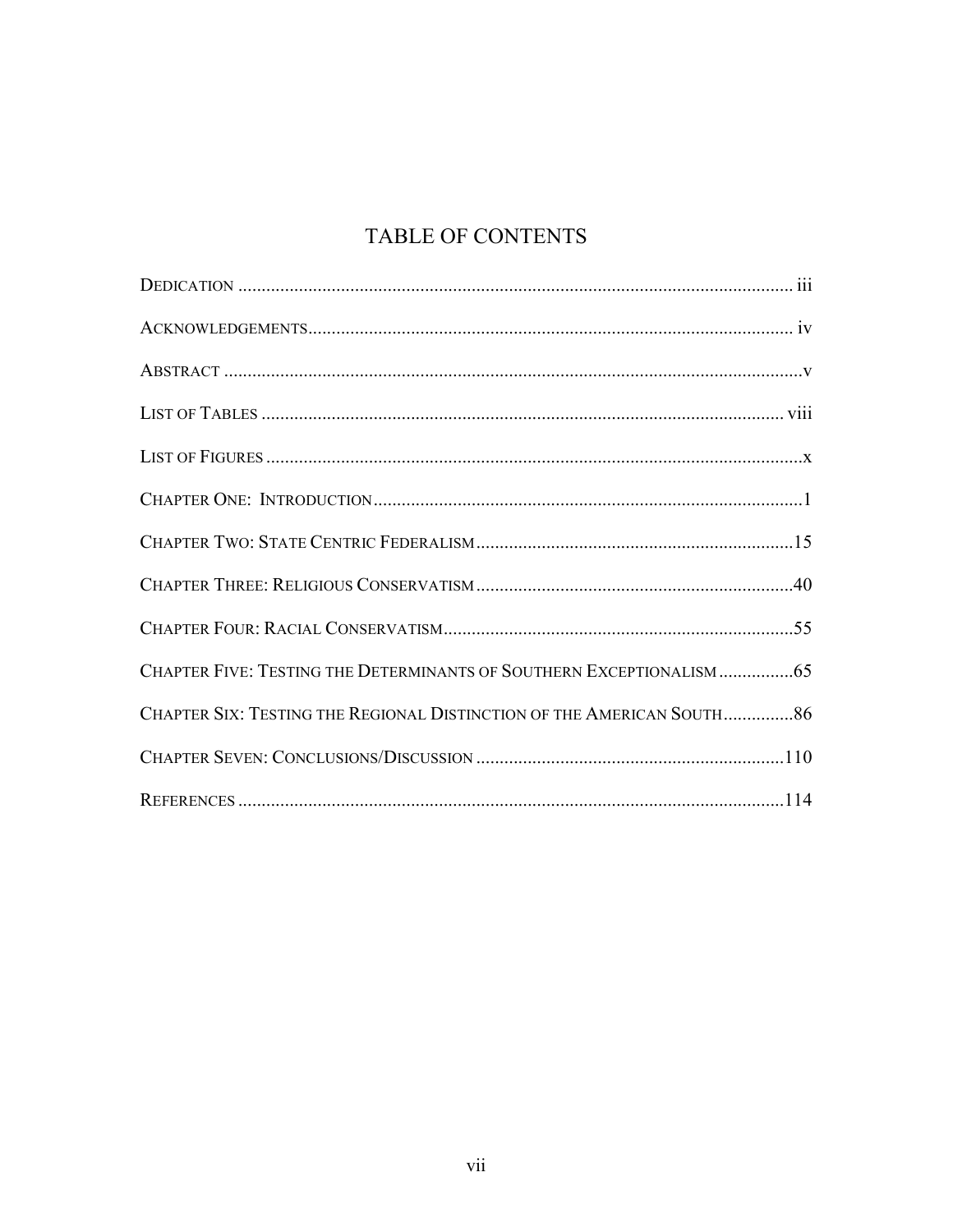# LIST OF TABLES

| .102 |
|------|
|      |
|      |
|      |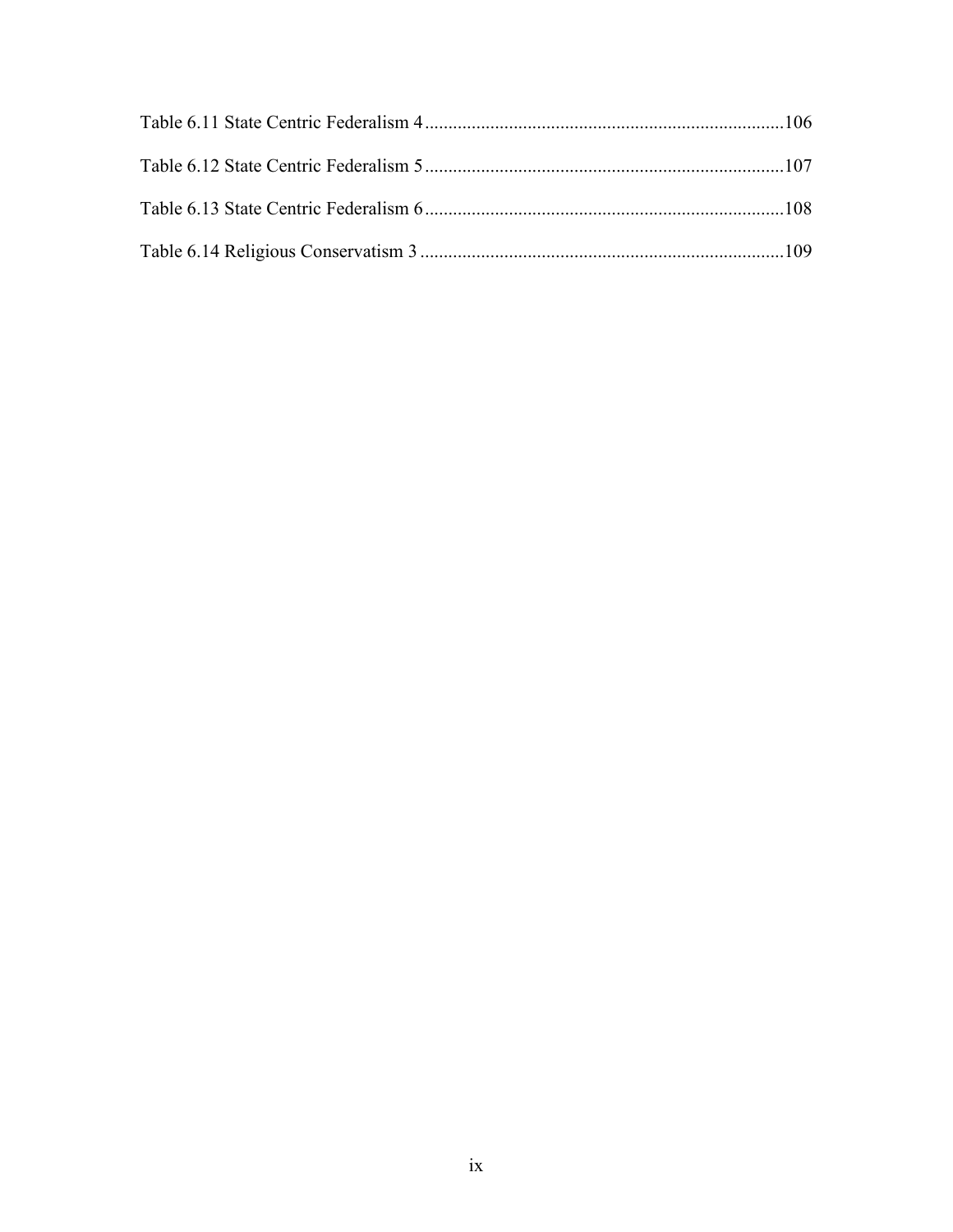# LIST OF FIGURES

| . 95 |
|------|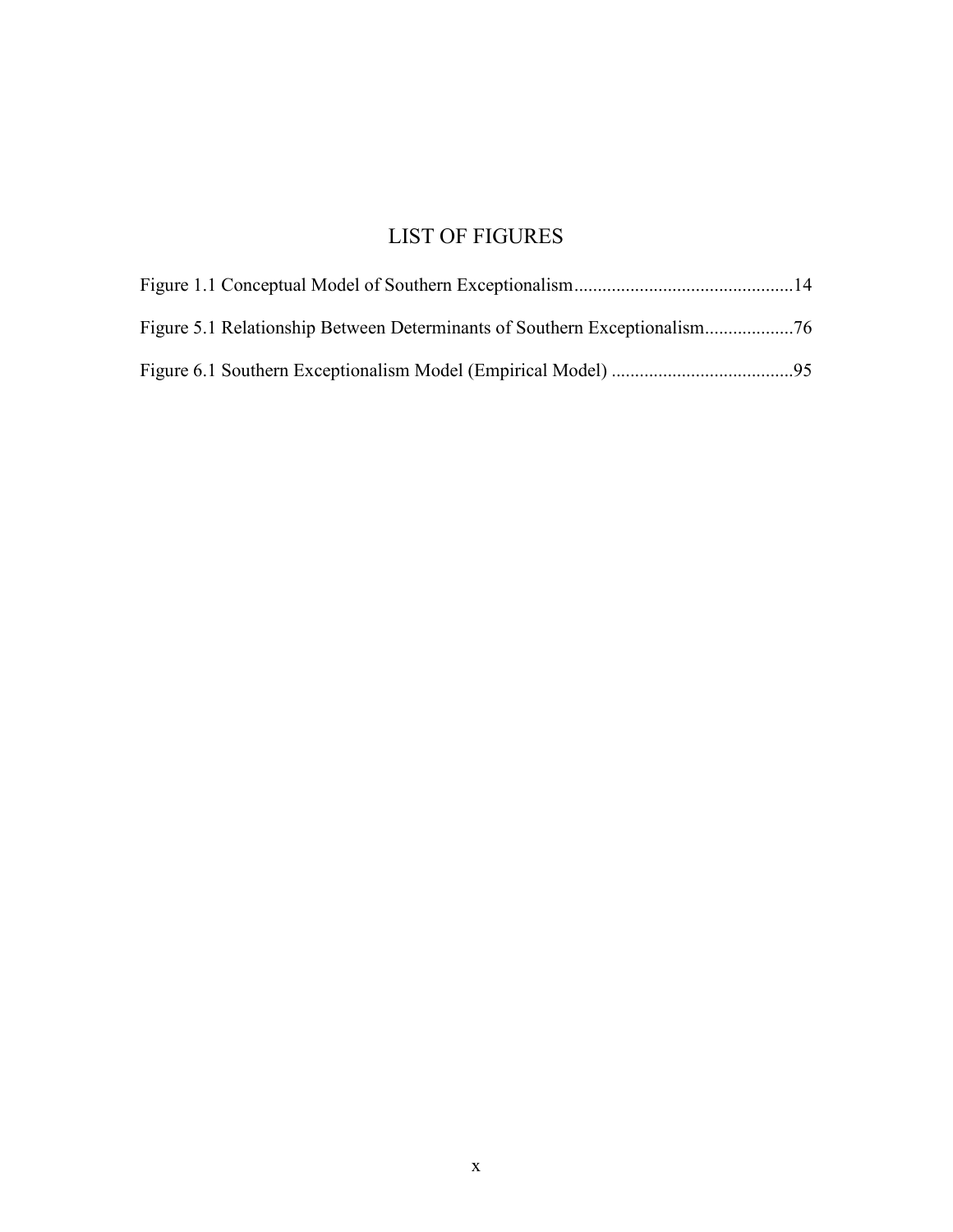## CHAPTER ONE: INTRODUCTION

Beginning on December 20<sup>th</sup>, 1860, South Carolina formally seceded from the United States. Following this action, ten other southern states would secede from the Union and form another sovereign country called the Confederate States of America. These states included South Carolina, North Carolina, Mississippi, Alabama, Texas, Virginia, Georgia, Louisiana, Florida, Tennessee, and Arkansas. This is the American South. This is Southern Exceptionalism.

The American Civil War was the culmination of decades of regional conflict between the Northern states and the Southern states. This regional conflict was cultural, economic, and political. Once this military engagement was over, the regional differences were forever solidified throughout history. The American South's reentry into the Union did not change the ideology and behavior of all facets of southern society. Various social institutions (religion will be discussed later in detail) had formally separated prior to the war and continued to maintain their regional distinction afterwards. The main proposition of this research is that the American South has had and continues to have a distinct political culture due to a Southern Exceptionalism that is comprised of its State Centric Federalism, Religious Conservatism, and Racial Conservatism.

In this chapter I accomplish three things. First, I provide an in-depth synthesis of existing research on the American South. This involves a discussion of the schools of thought involved in the debate as to whether southern distinction still exists. Second, I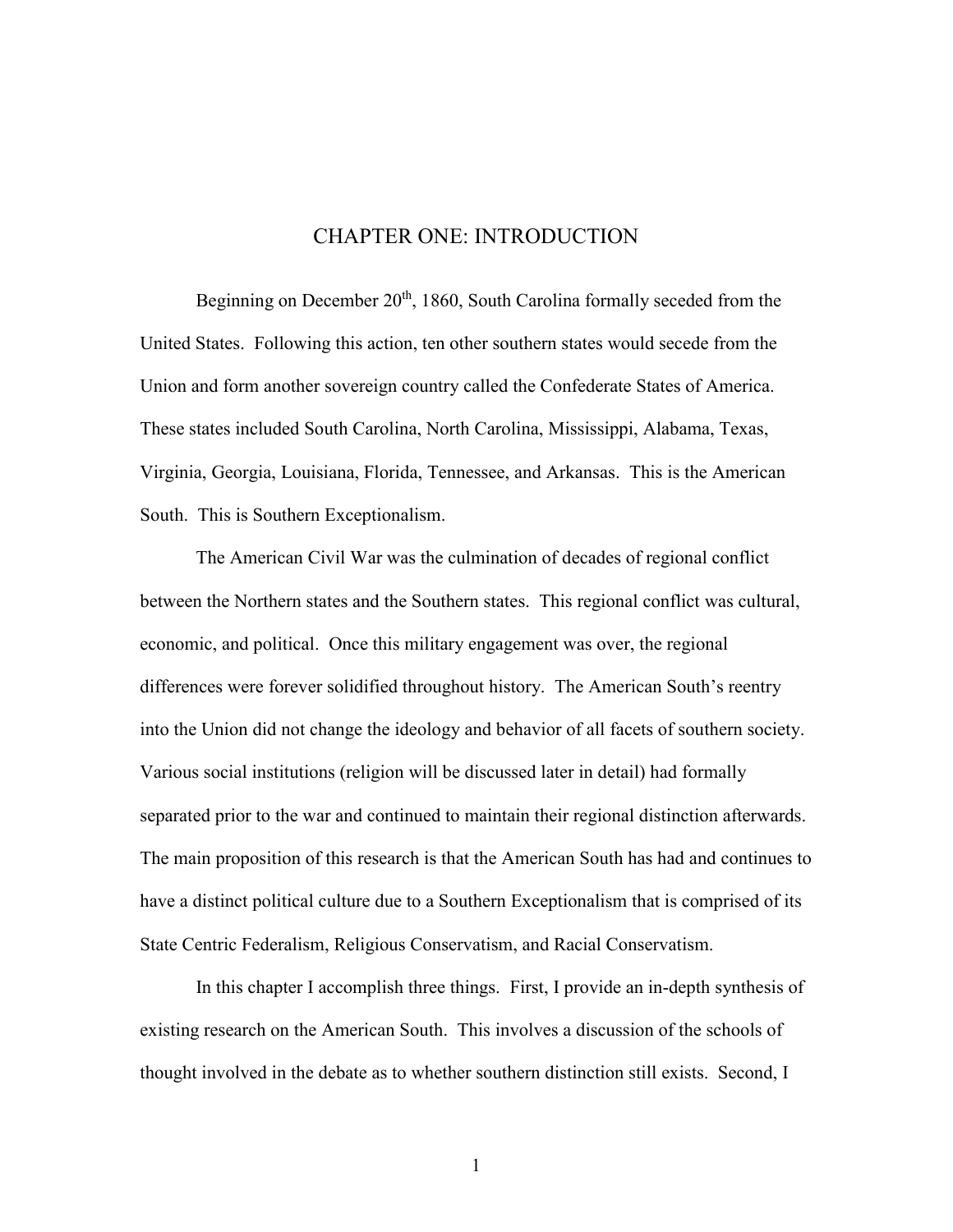will put forth my theory of southern distinction which I call The Determinants of Southern Exceptionalism (D.S.E) Model. This will include identifying the model's primary claims and its various components (framing assumptions, state demarcation, etc.). In this dissertation, I focus principally upon the political attitudes, norms, behavior, and institutions of the white south, because they are markedly different from those of African Americans, in general, and African Americans in the south, particular. Finally, I will explain the significance of the study and the structure of the overall dissertation.

### **Southern Politics Research**

Political Scientists have frequently referenced a pioneering work that explores the political culture of the American South -- V.O. Key's *Southern Politics in the Nation and State* (1949)<sup>1</sup>. This research profoundly captured the idea that the eleven states that seceded from the United States and started the American Civil War had a distinct political culture. In general, this line of research, which Key initially advanced, sparked a long and complex tradition of analyzing the different ways that the American South was politically distinct from the rest of the United States. These researchers resided in all subfields of political science and agreed with the premise that the American South is politically distinct. Among these researchers, southern scholars conducted rigorous regional analysis and compiled extensive data (Heard, 1952; Matthews, 1966). Several anthologies were released containing research articles on a variety of issues pertaining to the distinct nature of the American South (Harvard 1972; Bartley and Graham 1975; Bass and DeVries 1976).

 $1$  V.O. Key was instrumental in this line of research, but there were several other notable scholars during this period: Alexander Heard (1952); C. Vann Woodward (1951)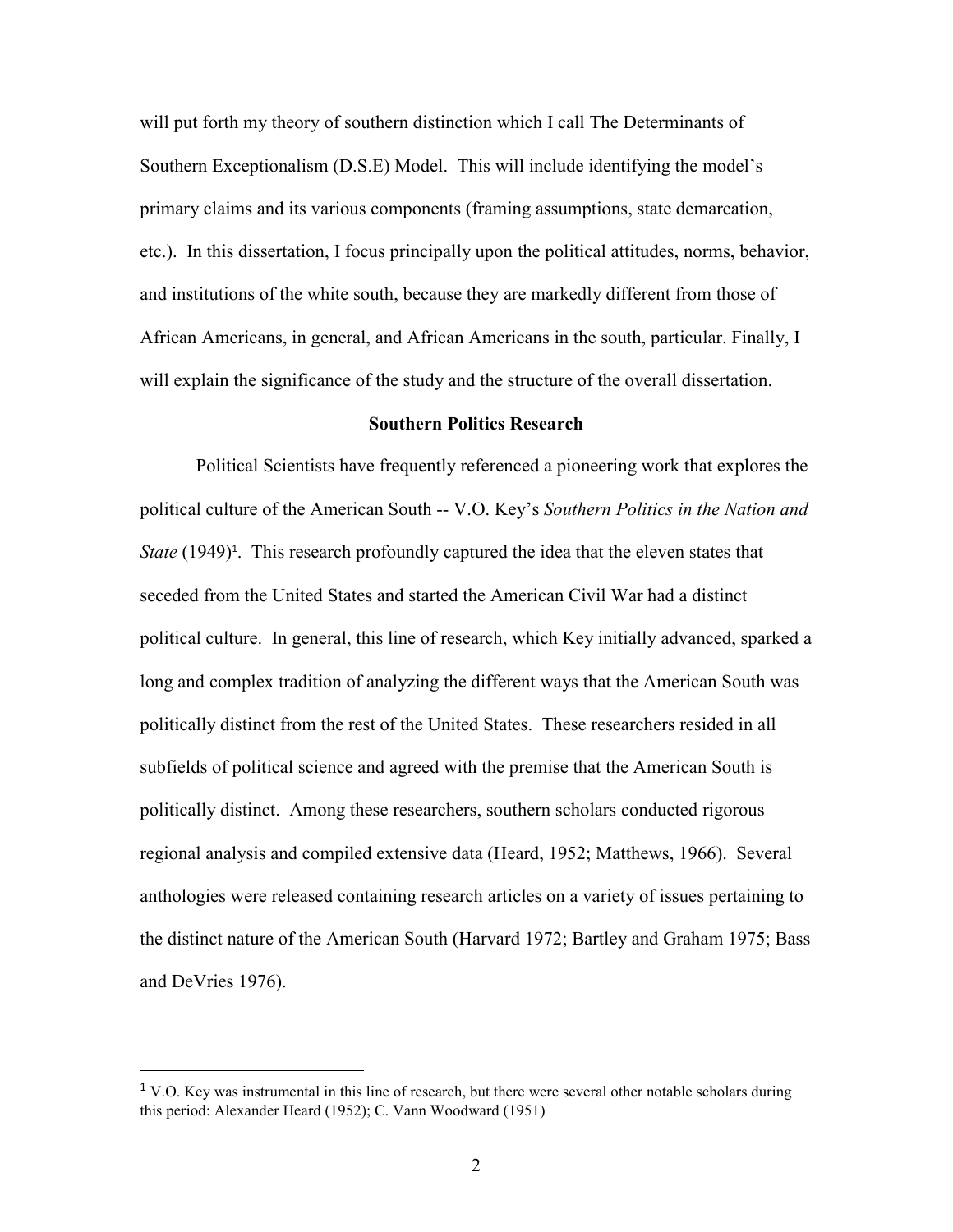Several researchers of southern distinctiveness have used Daniel Elazar's theory of political culture (1966) to explain the unique nature of its political and socioeconomic norms. He conceptualizes the southern culture as having a "traditionalistic political culture" whereby the antebellum south is guided by an ambivalent attitude toward the market place and a conservative view of the state. Elazar asserted, "It reflects an older, pre-commercial attitude that accepts a substantially hierarchical society as part of the ordered nature of things, authorizing and expecting those at the top of the social structure to take a special and dominant role in government" (Elazar, 1966, p. 24).

Black and Black (1987) use this theory to show how southerners reacted to various political and economic changes in American history. Aistrup (1996) and Woodard (2006) also invoke this theory when explaining their views on political activity in the south. The merging of the black race and white race within the Democratic Party behind civil rights issues is said to have influenced Southern Exceptionalism (Black & Black, 1987). This dynamic has been analyzed on the state and local level to show party activity that is specific to the southern paradigm (Bass  $\&$  DeVries, 1976). This line of inquiry has even prompted some universities and colleges to establish research centers and institutes dedicated, in part, to analyzing the contours of southern politics<sup>2</sup>. Such institute and centers have sponsored symposiums to discuss contemporary research on Southern politics. All of these developments indicate that the American South is inherently different from the rest of the nation.

<sup>&</sup>lt;sup>2</sup> There is the University of Arkansas Diane D. Blair Center of Southern Politics and Society and The University of South Carolina Institute of Southern Studies to name a few.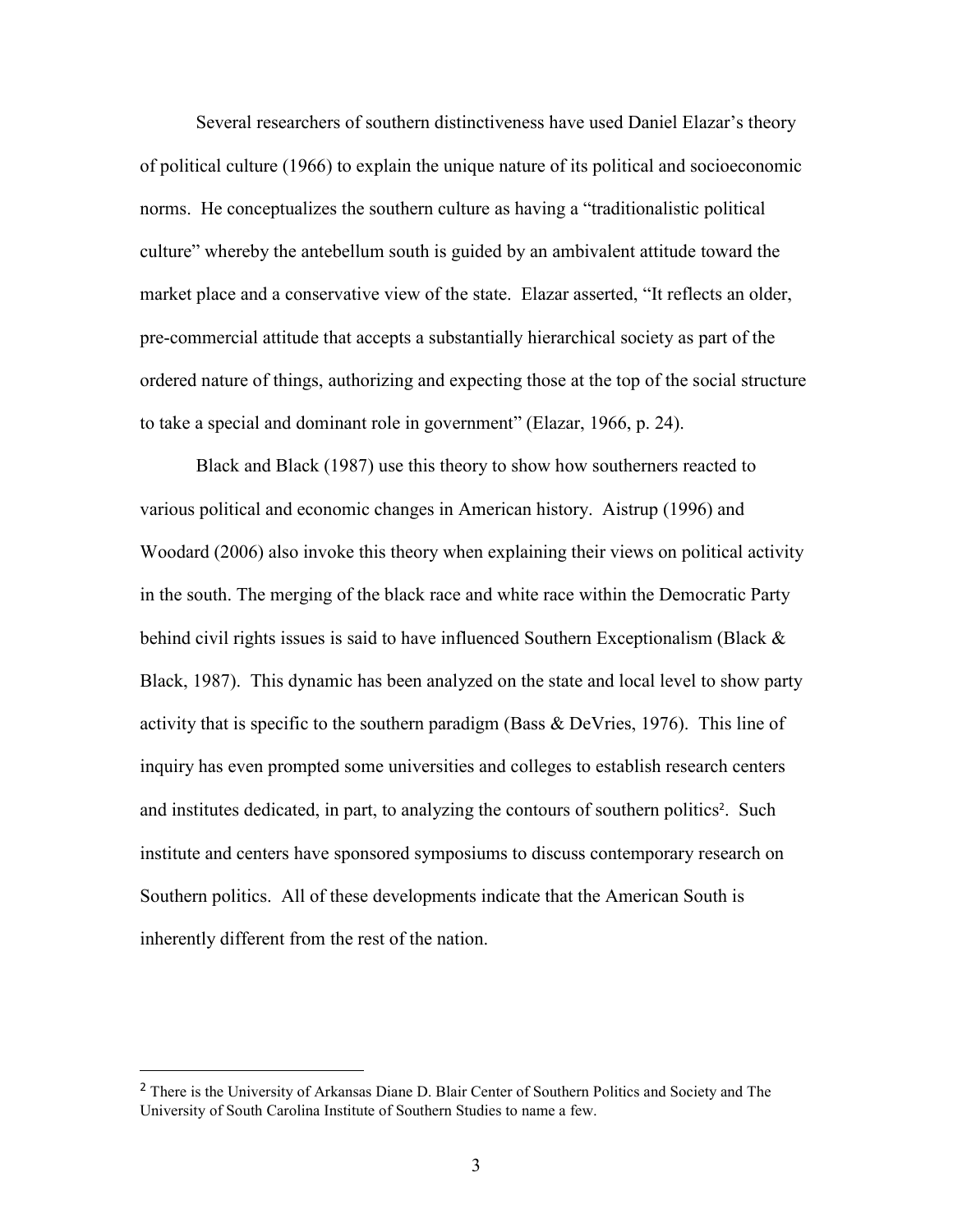#### **The Debate**

Up until the early 1970's, there was a scholarly consensus within American political development that different region locations within the United States fostered different political behaviors. After Key's groundbreaking research, several national changes occurred: urbanization, modernization, black voting enfranchisement, and the forced ending of Jim Crow laws. These national changes produced debate among political scientists as to whether southern politics was still distinct. Several scholars believe that the American South is still politically unique while others feel that it is now like the rest of the nation. This section will unpack the debate revolving around the question of whether Southern Exceptionalism still exists post-1970s. Generally, researchers today subscribe to the idea that the American South is no longer exceptional, but depend on the "southern" variable to create the most parsimonious models.

Proponents of Southern Exceptionalism assert that the southern region remains distinct from other regions in that it possesses a unique brand of conservative politics (Black, 2002; Bullock, Hoffman, & Gaddie, 2006; Bullock III & Rozell, 2003; Reed, 1983). These scholars claim that southern distinction persisted after recent periods of national modernization, urbanization, and the emergence of a black electorate. Aistrup (1996) asserts that the current era of southern politics was dramatically different than its predecessor, but southern politics remained unique compared to other regions in the United States. This school of thought has been explored on several fronts. Within political science, scholars of southern politics explore several fronts and utilize a variety of approaches when asserting claims of southern distinction. Public opinion research has examined attitudes (political, social, and economic) within each region of the nation as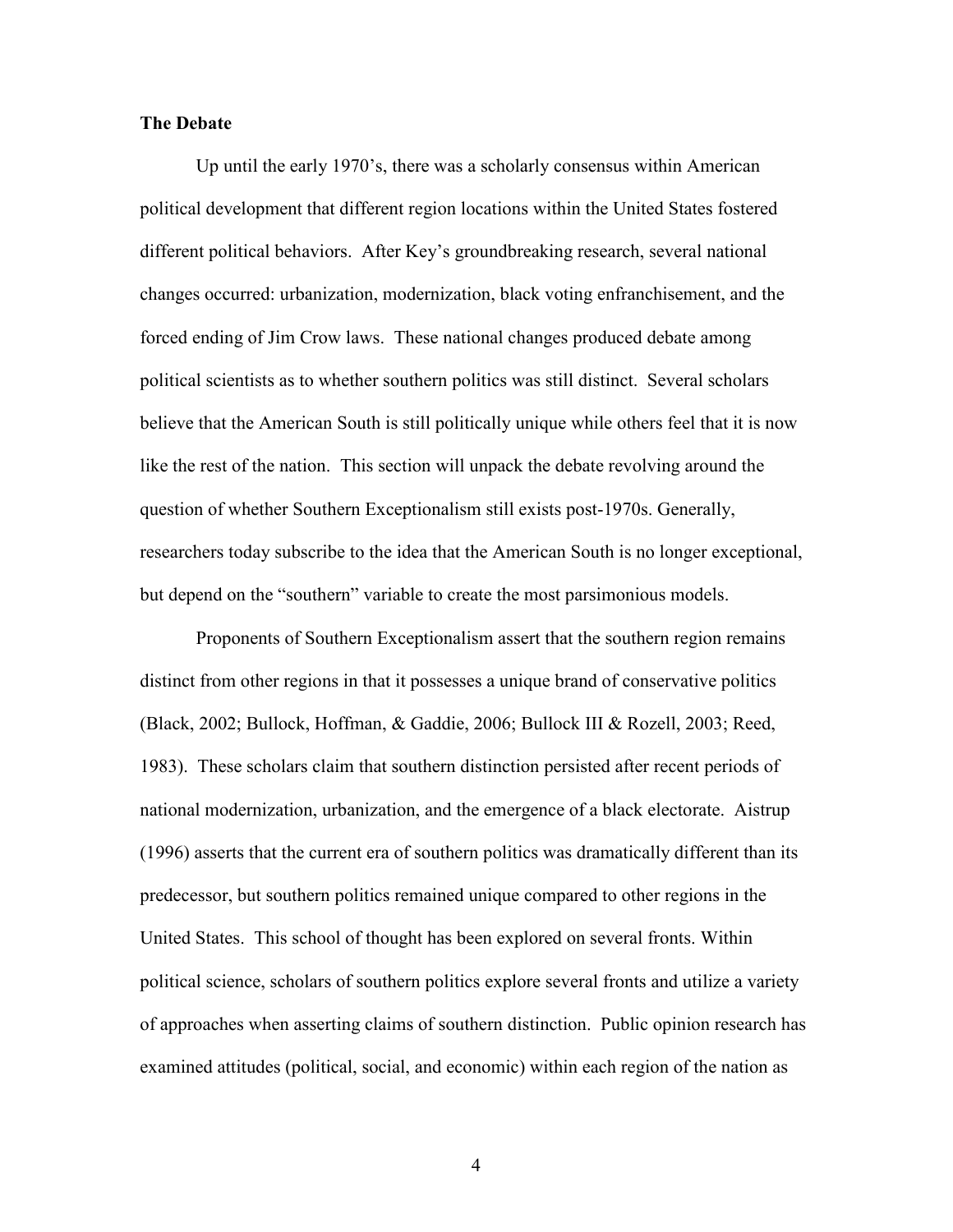compared to the American South (Cotter, Shaffer, & Breaux, 2006). Results have shown that southerners are more likely to support conservative beliefs in sanctioning school prayer (Feig, 1990) and are less likely to support sex education, abortion rights, and gay rights (Rice, McLean, & Larsen, 2002). Given the deep conservatism of the American South, researchers have wondered whether the conservative-liberal continuum is applicable (Carmines & Stanley, 1990).

Others believes that southern politics are no longer distinct from the rest of the nation and thus support a "nationalization" thesis (Shafer & Johnston, 2009; Steed, Moreland, & Baker, 2012). These scholars claim several factors contributed to the South losing its distinct behavior and becoming more national in its politics. Widespread change was to a story of the post-World War II South. There was vibrant economic development, moving the American South from subsistence agriculture to a modern economy. There was a veritable civil rights revolution, dismantling the institutions that perpetuated the longstanding southern racial order (Shafer & Johnston, 2009). This factor is said to have significantly contributed to southern transformation and integration into national politics. In addition to this, these researchers claim that there is a lack of research that supports the claim of a politically distinct American South (Shafer & Johnston, 2009). They suggest that scholars of southern politics lack the quantitative rigor involved in mainstream political science research and primarily utilize historical approaches. Another group within this contemporary southern literature is the "southernization" scholars (Bullock et al., 2006; Knuckey, 2005; Schuman, 1997). These scholars feel that post 1960's southern political culture has not disappeared but expanded to all regions. In many respects, the current Red State/Blue State divide in presidential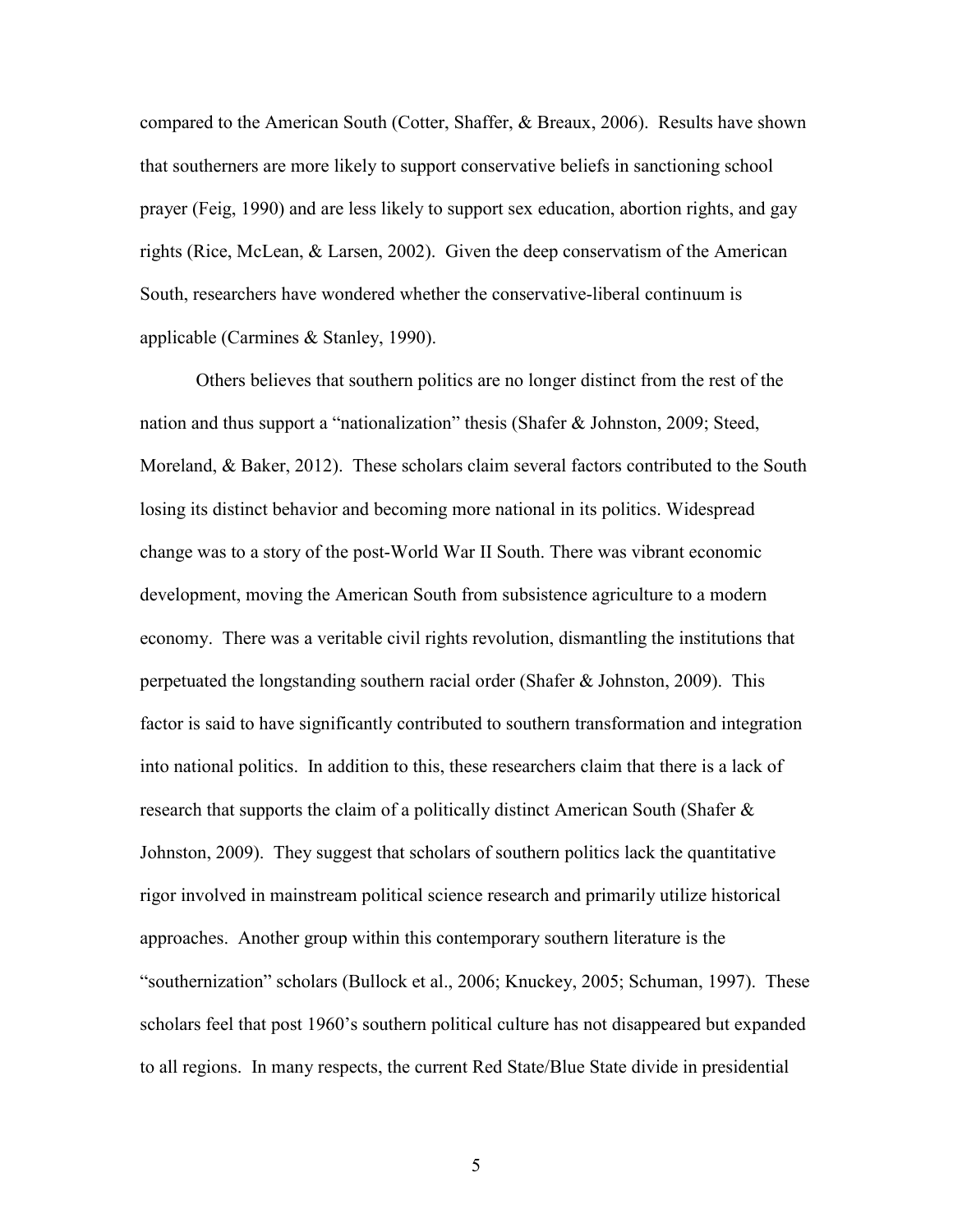electoral politics is rooted in belief that the politics of the American South directly influences elements of the Middle West, Southwest, and sections of the west.

As an adherent of this perspective, this dissertation claims the nationalization of southern political norms. This suggests not only that Southern Exceptionalism still exists, but also that its distinctions have gained traction outside of the region.

This dissertation offers several insights into a more effective framework for empirically addressing this problem. More importantly, it begins a long needed discussion about the influence that the American South has had (and continues to have) on American politics. We must comprehend the different ways that the United States, and specifically the American South, have both facilitated and stymied democratization to effectively understand American politics over the past century. "For fifty of the seventy-two years from Washington to Lincoln, Southern men held the presidency and a comparable share of other major offices"(Woodard, 2013, p. 19). It is generally understood that the American founding fathers were defenders of the republic, but that was conditional on several factors that we understand today as integral in any democratic society (racial and gender equality, freedom, open elections, etc.). The idea that American democracy possessed several undemocratic practices is not limited to the American South, although it was most salient there. I view the American South as central to a larger narrative of American political development.

There are several theories about the distinct nature of Southern politics. With few exceptions, race is central to them all. Shafer and Johnston state, "Disciples elaborate, even just reiterate, the basic contours of an argument about the centrality of race. In a militantly ethnographic body of work, a myriad of factors do make an appearance, but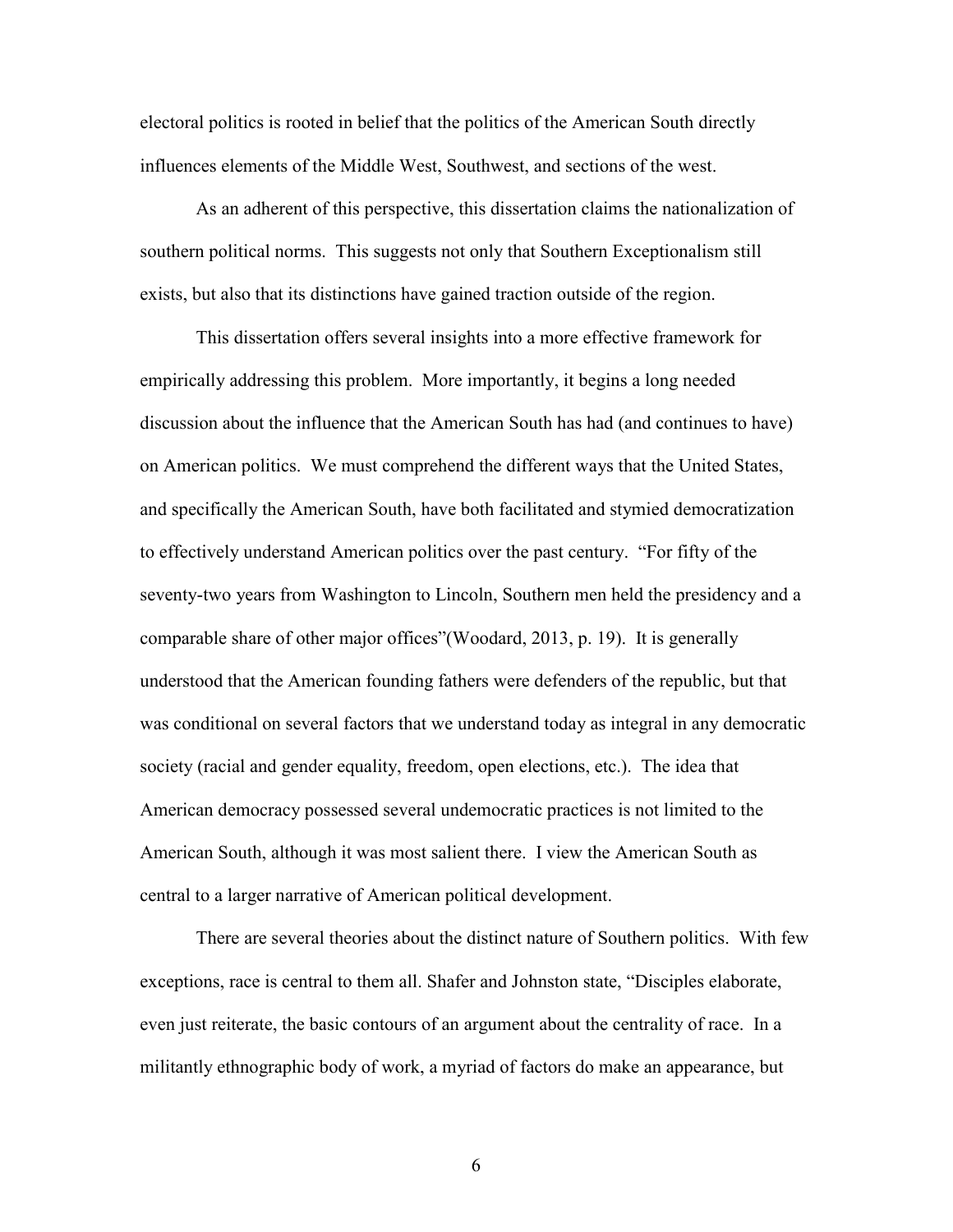rarely such that they constitute propositions that would challenge a dominant factor explanation"(Shafer & Johnston, 2009, p. 6). This research challenges this trend by offering a model with two additional and equal factors to explain the American South other than race, but integrally connected to race. The Determinants of Southern Exceptionalism model (DSE model) provides specific constructs through which the American South should be understood as distinct: State Centric Federalism, Racial Conservatism, and Religious Conservatism (Figure 1.1). It is important to stress that this is my broad conceptual model for the dissertation, but later I discuss my specific empirical or measurement model. As mentioned before, these distinctions can be seen within the electorate during national elections and among various legislators during the policymaking process.

#### **Theoretical Framework: The Solid South**

As aforementioned, the states that constitute the American South are the eleven states that seceded from the United States before the American Civil War. Several scholars consider other states to be southern. Major databases have followed suit. For example, the General Social Survey (GSS) has conceptualized the American South to include other states such as Oklahoma, West Virginia, and Washington D.C. Congressional scholars define the American South as including Oklahoma and Kentucky. Any researcher that has utilized these datasets is forced to subscribe to their delineation of the states. Scholars of the American South need a coherent and concise demarcation in order to examine the implications of political geography. Although different, this region shares several similarities and is still within the scope of the United States and its democratic norms. The tenets of conservatism can be seen nationwide, but there are three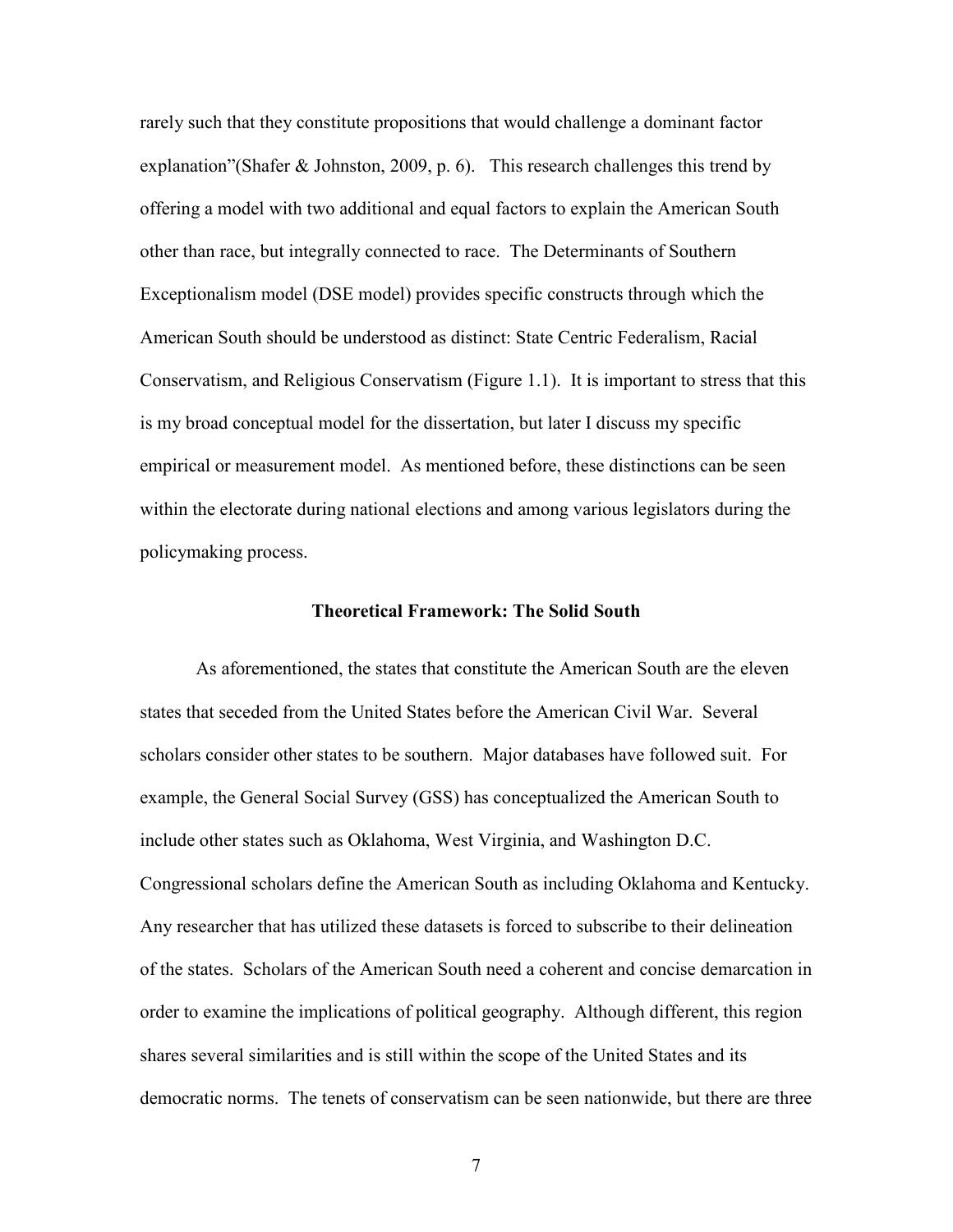distinctions in the American South that have caused a specific brand of conservatism: The dominance of anti-government sentiment, religious orthodoxy, and black slave labor. These dynamics produced a unique form of conservatism in the American South.

### **The Southern Electorate**

Within the electorate, the political environment of the American South produced a specific brand of political behavior. According to Hartz, "Many of the poor whites that lived in the South instead of feeling that the presence of slaves put them in the position of a privileged peasantry, actually had the audacity to feel that it put them on a kind of par with the 'aristocrats' who led them" (Hartz, 1991, p. 168). After the American Civil War, this black population shifted from chattel slavery to limited citizenship. Black incorporation into American democracy, facilitated by the federal government, produced "southern resentment" within the American South. This resentment was a reaction to the southern population losing the American Civil War and federal troop presence within the postbellum south. Black freedom was a constant reminder of a period of past great prosperity and the new circumstances in which the American South was controlled by the federal government. Southerners blamed their issues on the federal government and the black population. Similarly, Nietzsche conceptualized resentment among the white working class as a misplaced aggression deriving from a marked perspective of inferiority. Rather than take responsibility for one's own subordinate power position, resentment always projects the responsibility onto other, more vulnerable people (Nietzsche, 2013). Although they lost the Civil War, working class and poor southern whites viewed blacks as racially inferior and supported all political actors and legislation that would keep blacks at the bottom of the social order. This took precedent overall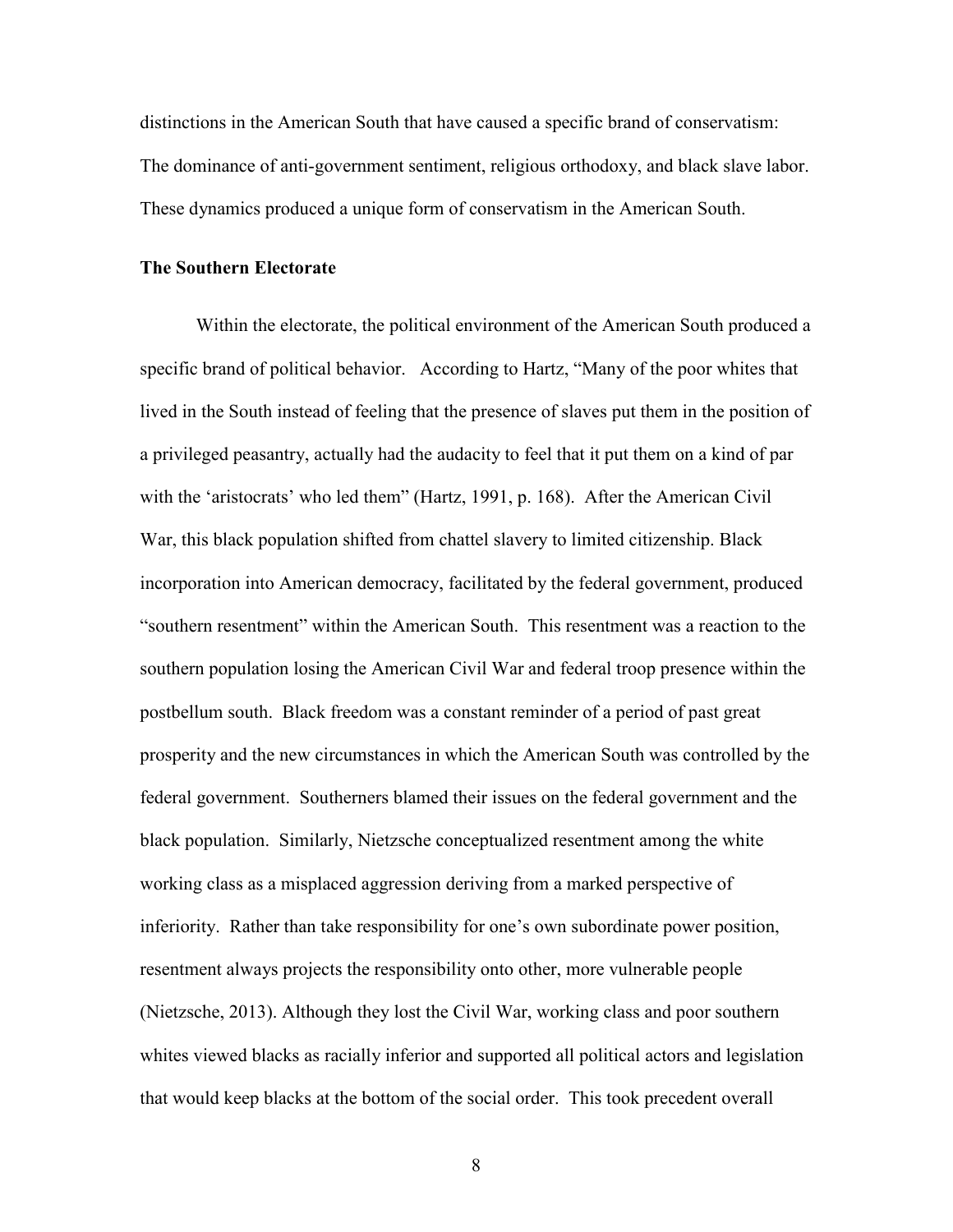other political preferences. V.O. Key observes that the southern white electorate has a, "willingness to subordinate to the race question all great social and economic issues that tend to divide people into opposition parties" (Key, 1949, p. 316). This dynamic caused southern legislators to approach their new constituency with a focus on specific issues they knew would resonate and result in political support.

### **The Southern Politicians**

How do white Southern legislators conceptualize representation? How does this coalition behave within the United States Congress? Gramsci feels that "a social group can and indeed must already exercise leadership before winning government power"(Steed et al., 2012). Southern politicians have acted cohesively and served the interest of an elite group. I argue that southern white politicians' behavior is politically distinctive. This produced a one-party region autonomous from and unique within the two-party system. This autonomy was conditional on the policy domains related to Racial Conservatism, Religious Conservatism, and State Centric Federalism. Together, these issues created distinct and specific political behavior in the American South derived from agrarian and large planter interests. Before the Civil War, conflict between the southern agrarian and northern industrial economic systems was evident and this conflict fueled regional differences. Although the Civil War was lost when General Lee surrendered at Appomattox, the southern political coalition possessed viable political power that survived the defeat of the confederacy.

#### **Significance of Study**

This research will produce several dividends. First, this study will allow for a more accurate and systematic understanding of political cultures within the American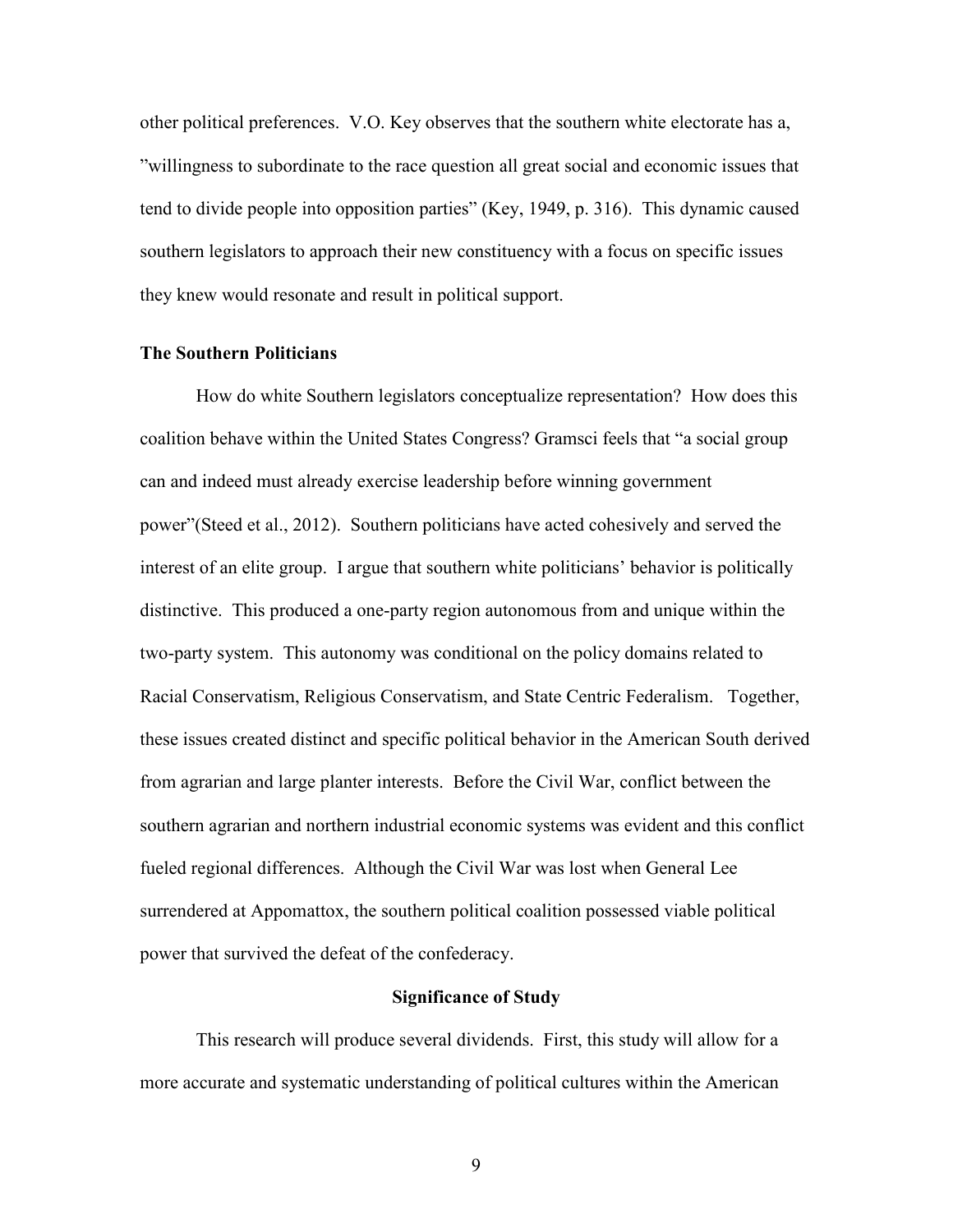South. The unique disposition of the American South is very complex in contemporary politics. Historically, the consistency of political behavior within this region far outdates any party or issue. The primary proposition is that this regional homogeneity is predicated on Religious Conservatism, Racial Conservatism, and State Centric Federalism. Unlike previous research, this model offers consistency and equity among constructs<sup>3</sup> . If we want to explain the nature of American democracy, how the democratization process has unfolded, and the consequences of this process, then attention to the American South is fundamental. Southern politics have consequences that reverberate today. Second, this research will directly address claims that scholars of southern politics lack compelling empirical evidence of its ongoing distinction. Again, Shafer and Johnson assert, "Data which would most commonly be mobilized to test-to affirm or to refute- these grand propositions are curiously thin on the ground. Evidence does get marshaled, but in an unsystematic, even anecdotal, fashion" (Shafer & Johnston, 2009, p. 6). In this dissertation, I utilize current data and this allows for a contemporary view of southern distinction. The data utilized is from the 1996, 2000, 2004, 2008, and 2012 ANES surveys. More importantly, this data was collected after the most significant and latest partisan realignment was complete by the mid 1990s. The election of 1994 produced a major Republican victory and solidified the Solid South again due to a massive wave of party switching among white politicians in the south- from Democrat to Republican- beginning in 1948. U.S. House Representative and future Speaker of the House, Newt Gingrich (R, GA), led this realignment nationally as he capitulated to southern preferences. Since this election, congressional electoral control and general

 $\overline{a}$ 

<sup>&</sup>lt;sup>3</sup> These are latent constructs with specific utility in the southern political system.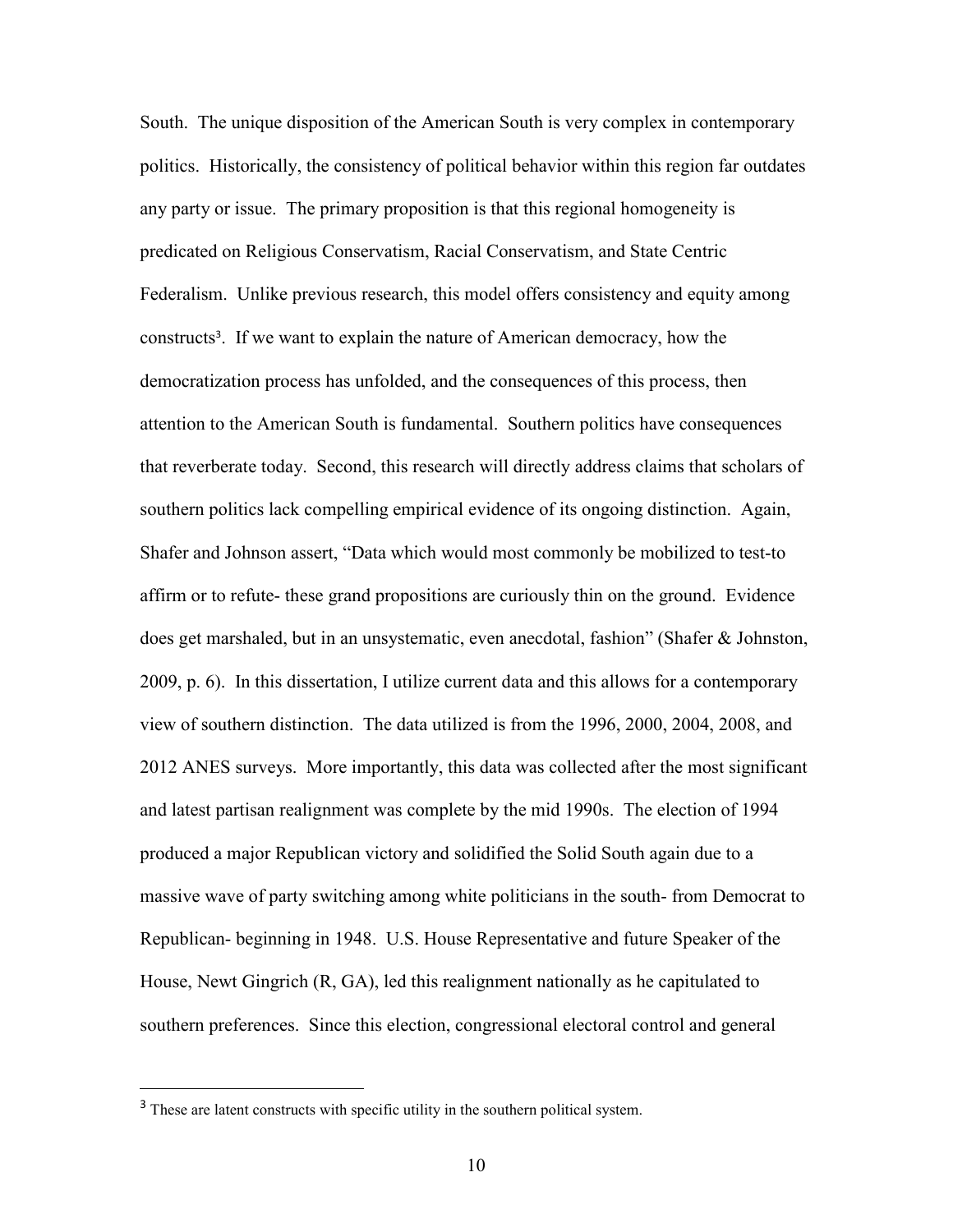one-party patterns have persisted (J. Aistrup, 1996). Finally, this study offers a more comprehensive and nuanced theory of Southern Exceptionalism. Southern literature is a rich source of information. As is true of any vast literature, however, the very volume of sources constitute an obstacle to understanding (Steed et al., 2012). This model explains southern politics insofar as American political development as a whole. Future political developments pertaining to these three determinants will surely occur in the American South. For example, legislation in Mississippi and North Carolina predicated on Religious Conservatism has emerged and legalizing discrimination against gays and lesbians based on religious freedom. Ultimately, this research will provide more analytical power for investigating sub-national political changes within any democracy with recent, agrarian based origins.

#### **Dissertation Logic and Structure**

This dissertation is divided into two parts. Part 1 will explore the three determinants of Southern Exceptionalism. Specifically, I argue that Racial Conservatism, Religious Conservatism, and State Centric Federalism are interrelated and together have produced a distinctly southern brand of conservative political behavior within the American South. Historically, each determinant was institutionalized at some point in American political development. The distinct behavior of the southern states has produced a sequence of events that set into motion institutional patterns that have deterministic properties (Mahoney, 2000). Each of the three determinants in the model of Southern Exceptionalism represents these properties. More importantly, these determinants have guided regional distinction over time with regards to political behavior. I argue that to understand political behavior in the American South,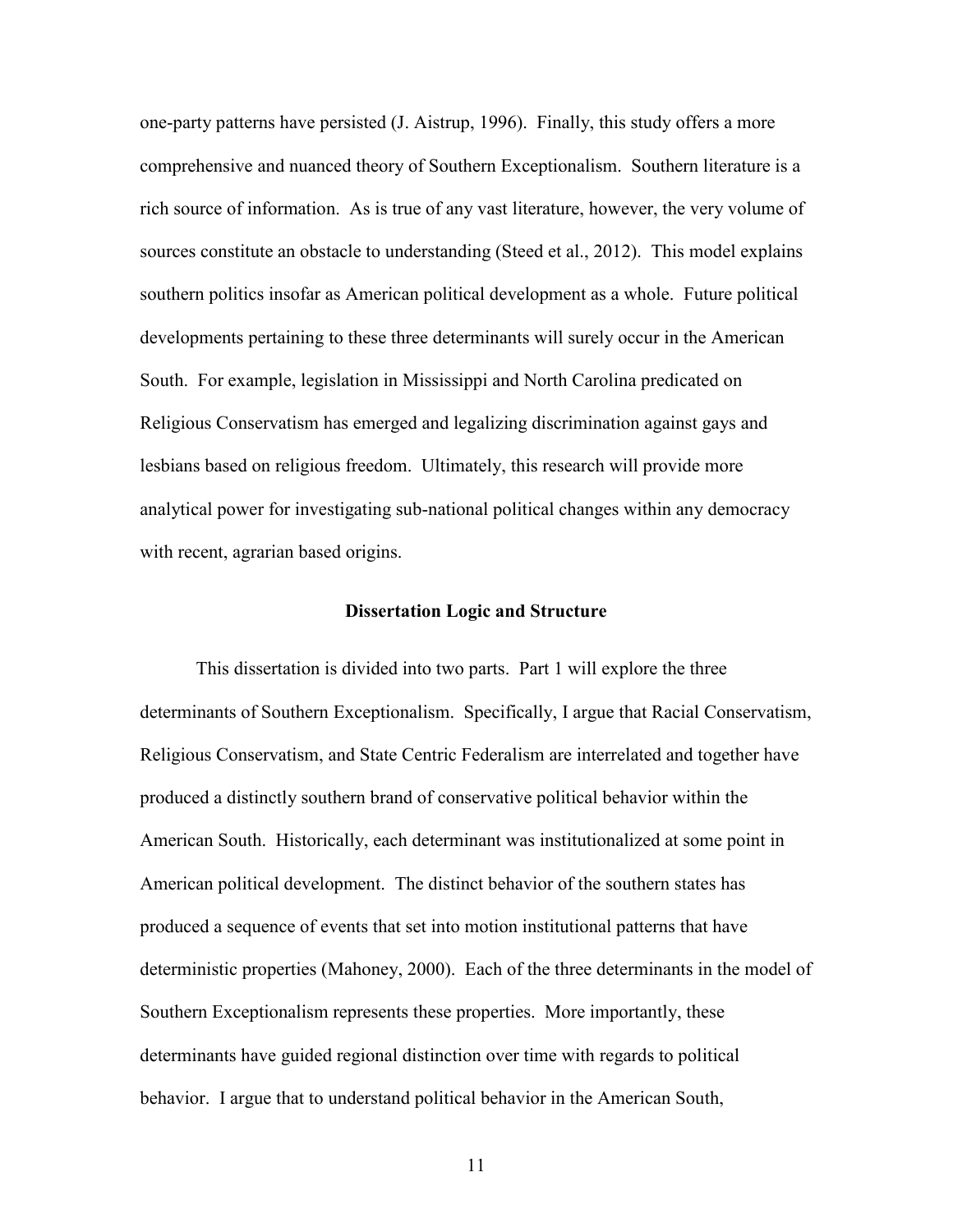researchers must be cognizant of these three properties in the model of Southern Exceptionalism and how they cause regional behavior to be distinct.

This study will examine each determinant of Southern Exceptionalism in three stages. First, I will explain the distinct nature of each determinant in the American South. This involves examining various factors within this determinant that have created regional differences. Second, I will explore how each determinant of interest was used by the American South to produce major change in American political development. This will be accomplished with an examination of the American South as a whole in the context of American history. Path-dependent sequences research offer explanations for unique outcomes or instances of exceptionalism (Mahoney, 2000). The purpose is to assess how the American South influenced political events via State Centric Federalism, Religious Conservatism, and Racial Conservatism. I will be sure to expound upon how other determinants serve as catalysts for the determinant of focus. This section will show how these determinants work both individually and collectively to create Southern Exceptionalism. For Racial Conservatism, I will explore how State Centric Federalism played a role in its presence. For Religious Conservatism and State Centric Federalism, I will focus primarily on Racial Conservatism. The remaining determinant will be discussed, but Racial Conservatism has proven to be substantially more salient in its facilitation of other determinants and Southern Exceptionalism as a whole. "In its grand outlines, " Key notes, "the politics of the South revolves around the position of the Negro. It is at times interpreted as a politics of cotton, as a politics of free trade, as a politics of agrarian poverty, or as a politics of planter and plutocrat. Although such interpretations have a superficial validity, in the last analysis the major peculiarities of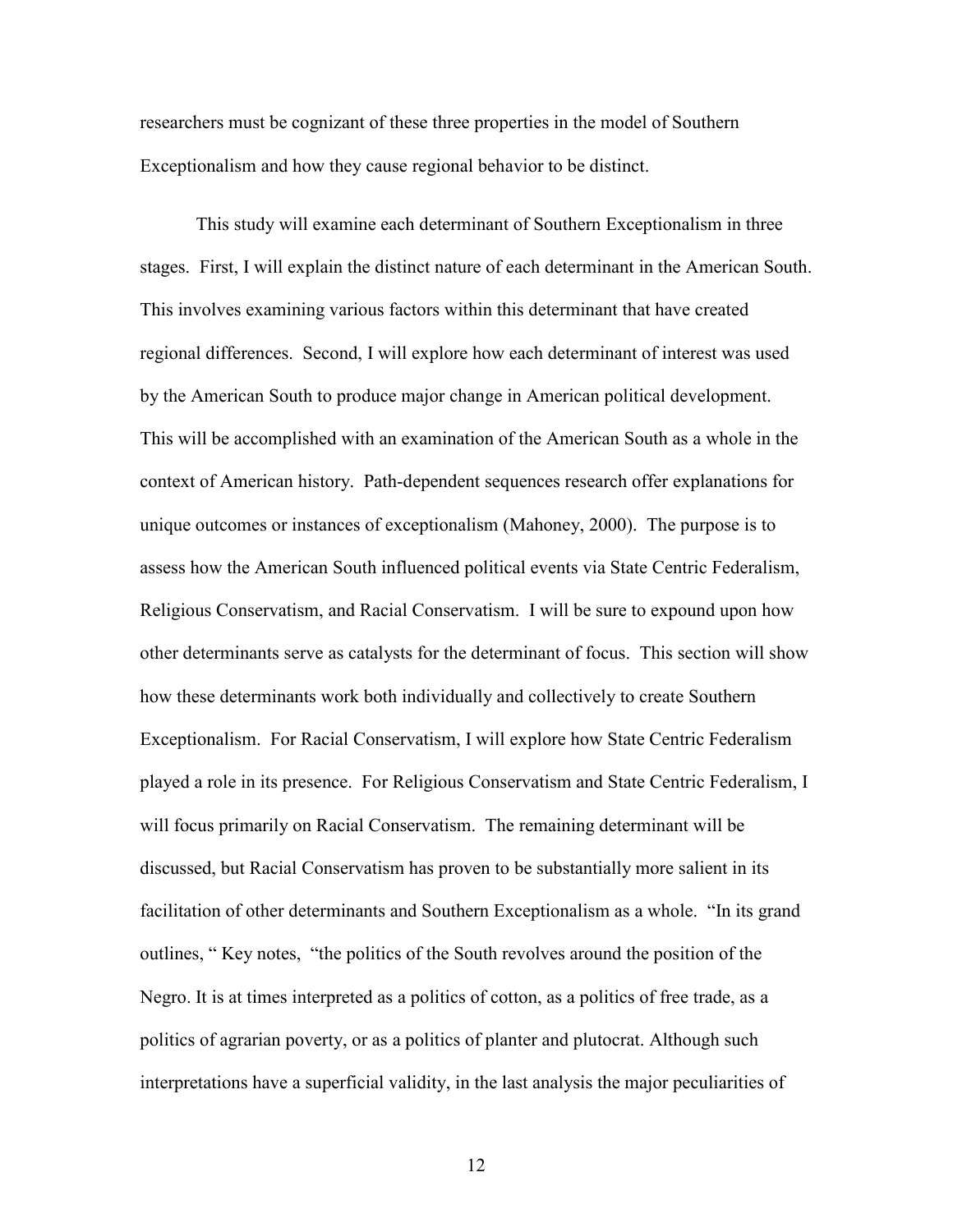southern politics go back to the Negro. Whatever phase of the southern political process one seeks to understand, sooner or later the trail of inquiry leads to the Negro"(Key, 1949, p. 16). In short, race has not only mattered in the American South, but it is vital to our understanding of political outcomes. Race has produced distinct behavior within and outside the Southern region and will be accounted for during the empirical analysis. Generally, the American South has possessed autonomous theoretical schemes outside of, but intimately attached to American political culture.

Part 2 examines the Determinants of Southern Exceptionalism model from an empirical standpoint and tests the regional distinctiveness of the American South among its electorate. This will show how secondary data can be incorporated into the model to create measurements for each determinant. Once completed, this study will use these measures to test the regional distinction of the American South. Through a series of regressions, this analysis will assess the presence of Southern Exceptionalism and its influence on the attitudes of white citizens. I conclude this dissertation summarizing my findings, discussing the limitations of the research, and outlining several implications of this work.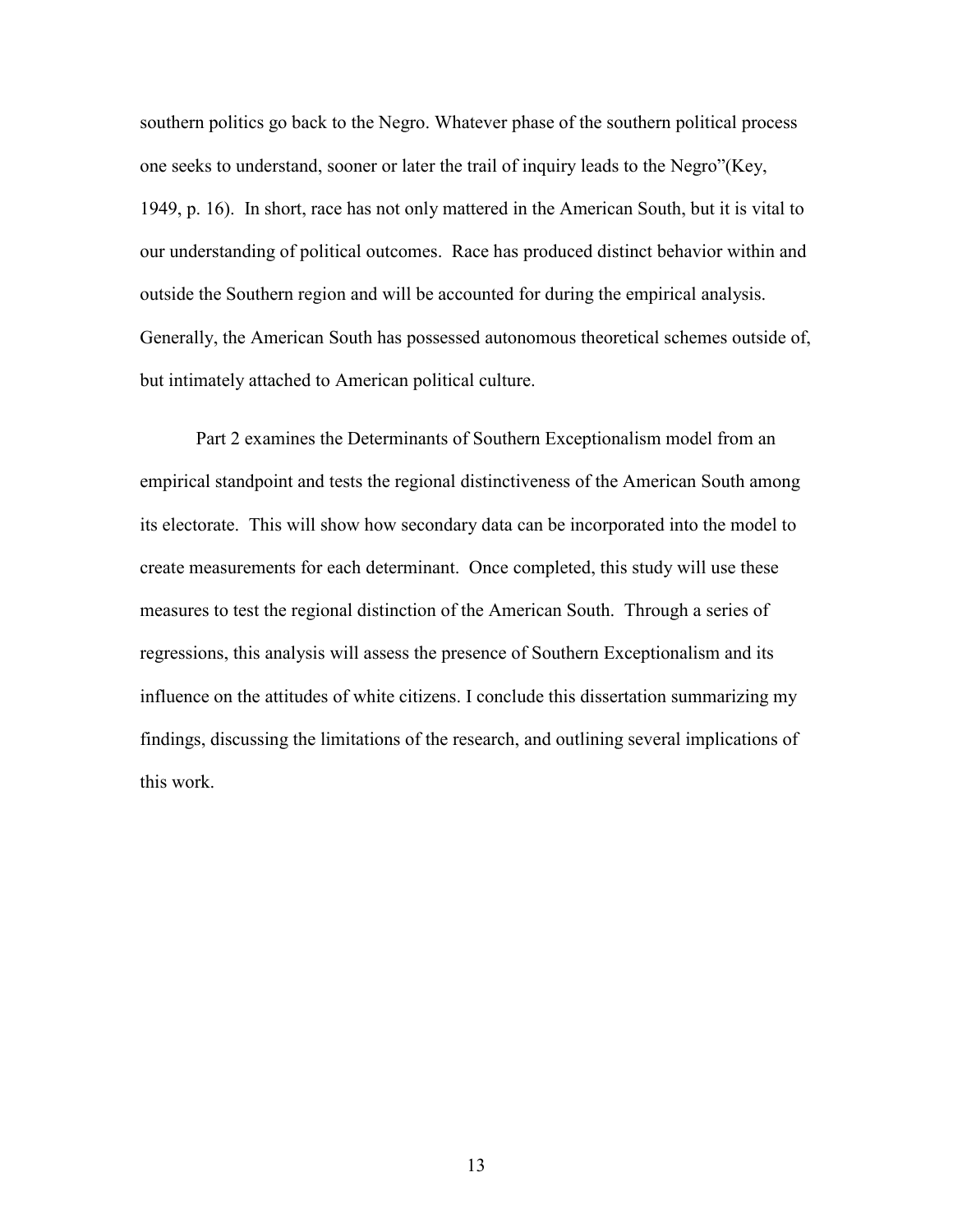

Figure 1.1 Conceptual model of Southern Exceptionalism. This is the system level model that explains the political behavior in the American South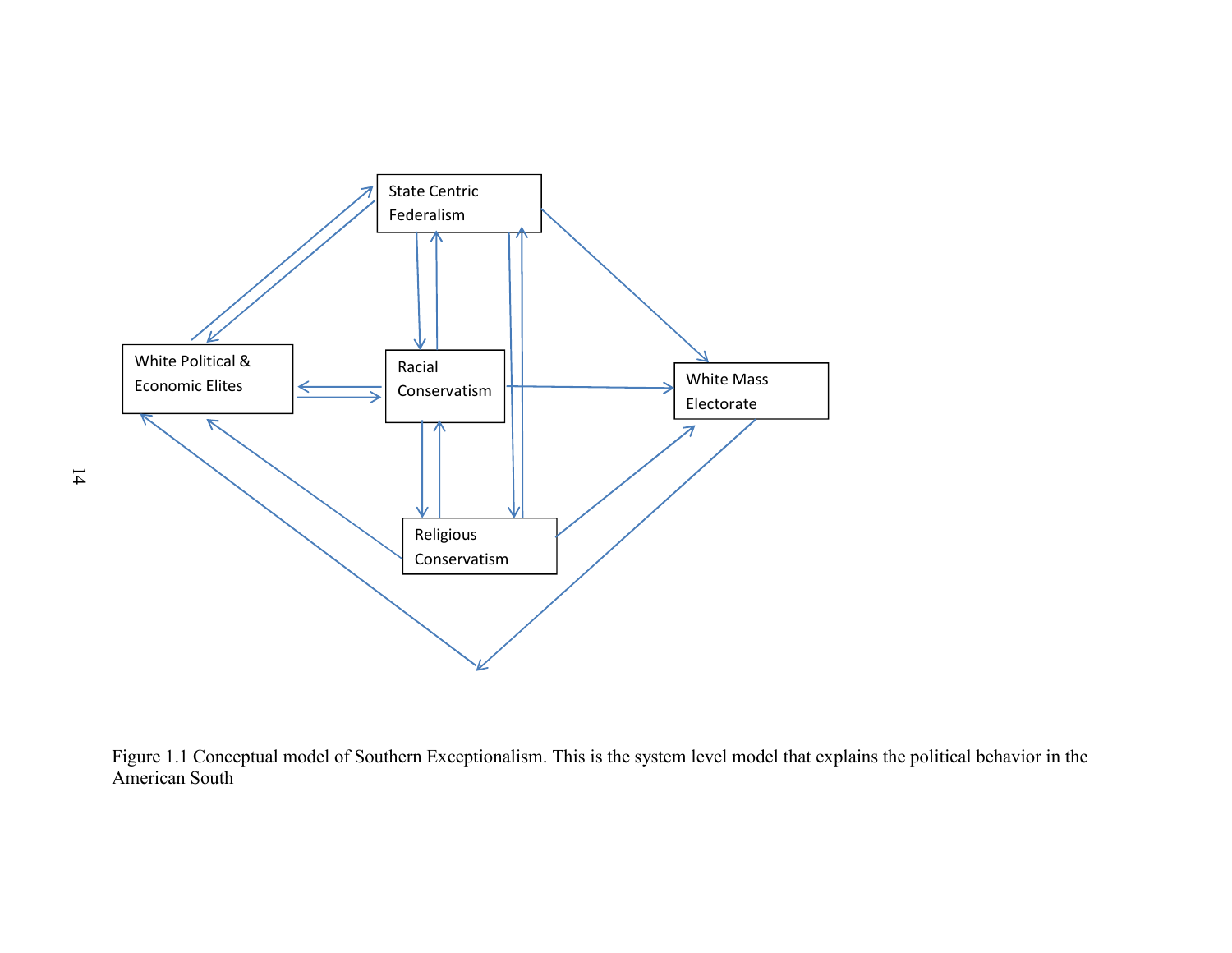## CHAPTER TWO: STATE CENTRIC FEDERALISM

"If one party becomes identified as willing to use federal authority to push for equality of treatment for blacks, white southerners would vote against that party." (Brewer & Stonecash, 2001, p. 132)

The American South has been a defender of states' rights since the creation of the United States. This defense derived from a U.S. Constitution that provided each state with a substantial amount of political and juridical autonomy within a framework of dual government-state government sovereignty. This aspect of institutional design by the Constitution was based on the previous experience of the colonies under the rule of the centralized British crown. The nation formed after the American Revolution was understood as an "agreement entered into by separate and independent states, with each state retaining rights commensurate with its status as a formerly independent state" (Anderson, 2004, p. 11). Decentralization of power was necessary, but to what degree?

The Articles of Confederation was a social contract that reflected a strong decentralized government. This document was hastily created during the American War of Independence from Great Britain, and it would soon indicate the need for a strengthened and effective federal government<sup>4</sup>. Before the creation of a new constitution, supporters of the Articles of Confederation were primarily located within the American South. This federalism debate resulted in the idea of states' rights being included, although implicitly, in the tenets of the constitution. Thus, the American South

<sup>&</sup>lt;sup>4</sup> The Articles of Confederation were abandoned after Shay's rebellion. This event was interpreted as a consequence of newly formed government not possessing an enough powers to function effectively.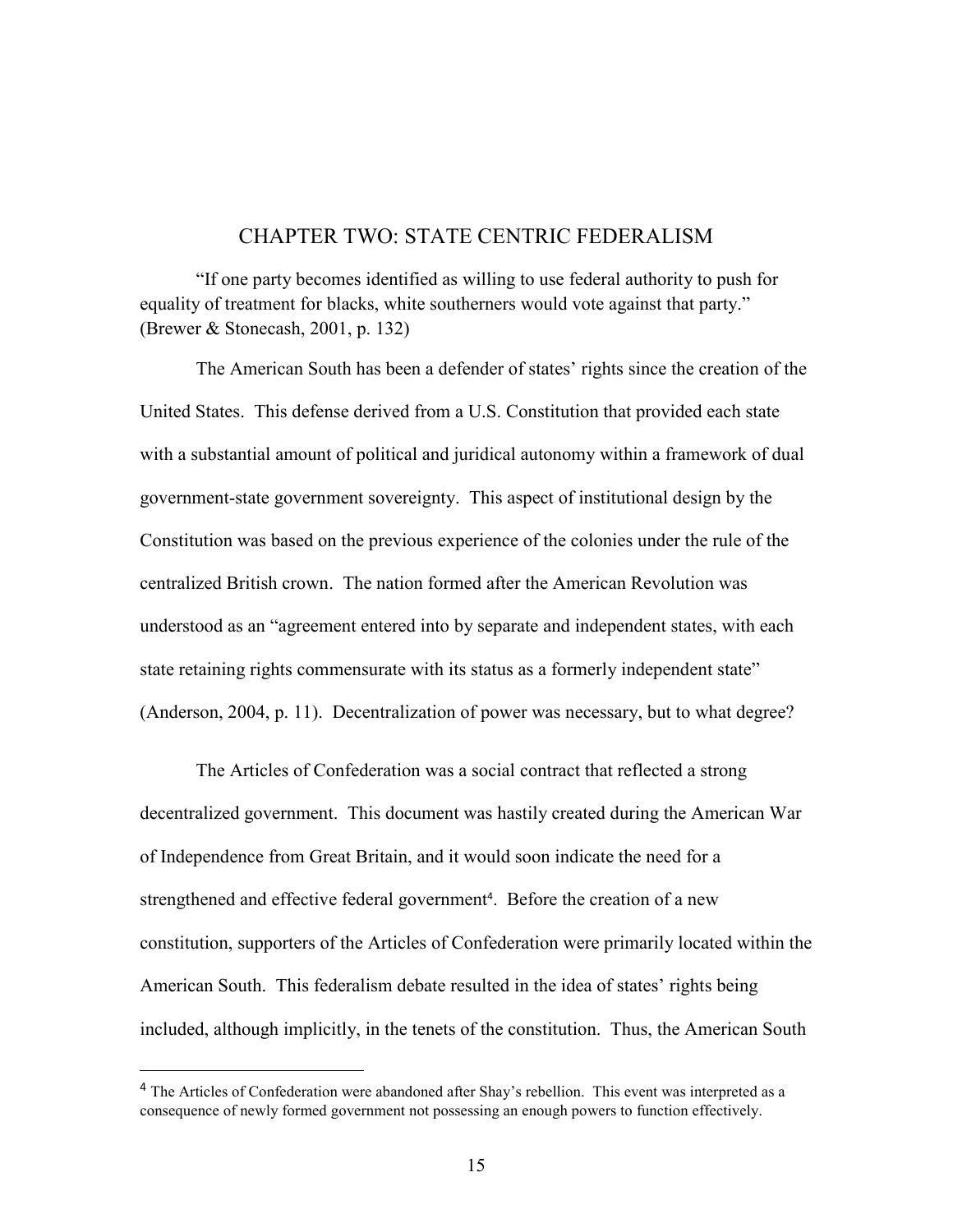only needed to articulate this constitutional precedent by substantially defending against political behavior that would impede on their interests. State Centric Federalism in the American South means that each American state should possess fundamental government authority over the federal government within the bounds of the U.S. Constitution. This stance against centralized power in the antebellum south was articulated by John C. Calhoun and manifested into South Carolina claiming the authority to judge the constitutionality of legislation passed by the federal government. Once deemed unconstitutional, the state assumed the right to reject federal law. This, I argue, created the conditions for South Carolina and other southern states to secede from the Union. This idea is still central in American politics. More importantly, the American South is still a consistent defender of decentralized government.

This chapter will discuss State Centric Federalism as a determinant of Southern Exceptionalism. This chapter is organized in the subsequent fashion. First, the concept of State Centric Federalism will be unpacked insofar as its constitutional precedence. The American South has been able to sustain its unique disposition because it has operated within the scope of American political norms. The structural components of American federalism during the 19<sup>th</sup> century were somewhat conducive to or provide some justification for secession. Federalism permits high levels of state independence that allow differences between states to develop and persist. Understanding how State Centric Federalism was formed in the American South will begin with an analysis of the Kentucky and Virginia resolutions. Thomas Jefferson and James Madison wrote these documents, respectively, on the importance of states' rights. These resolutions were integral in substantiating states' rights within the federalism debate, but also legitimized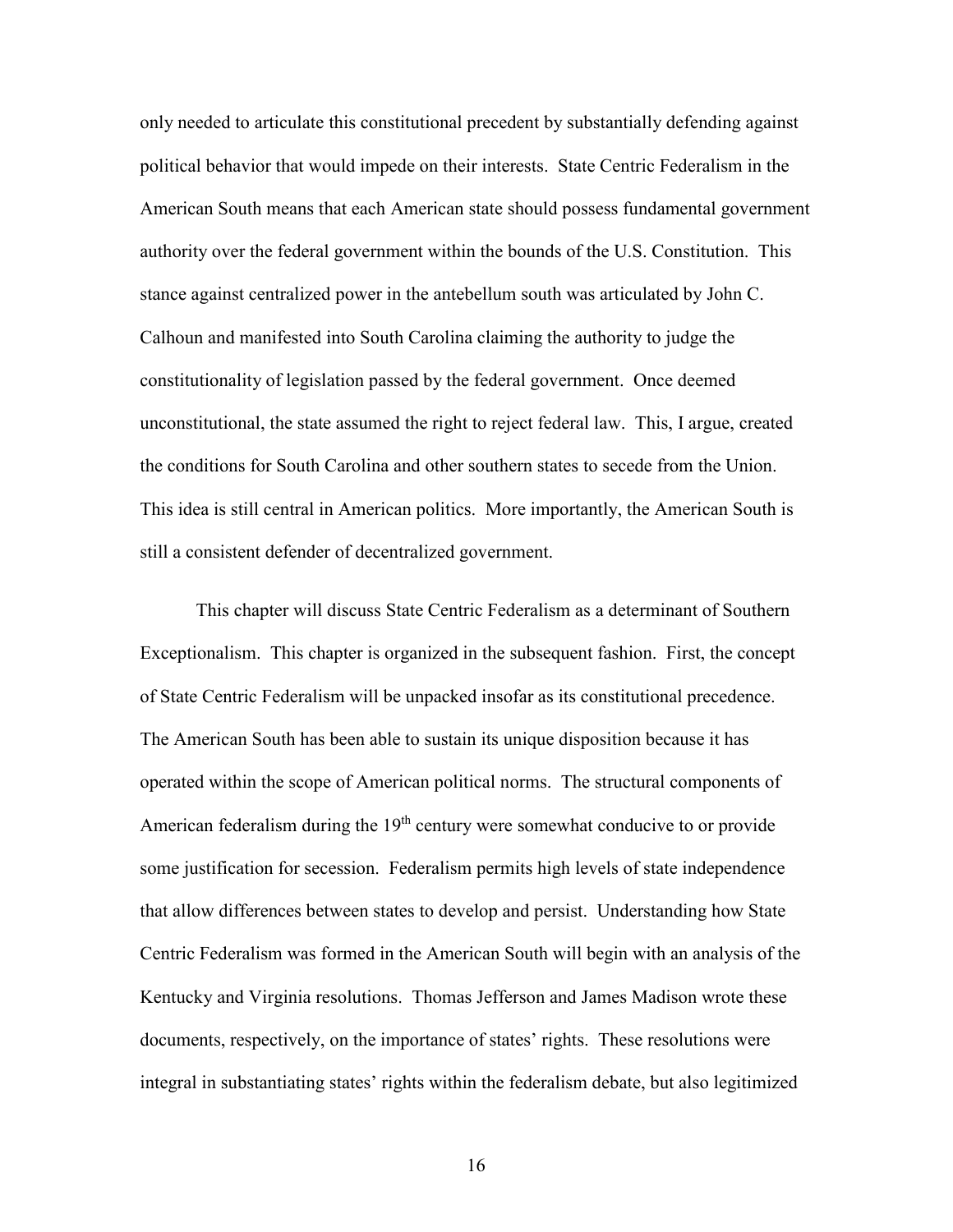the constitutionality of southern politics within the national liberal tradition<sup>5</sup> . The American South has consistently opposed the federal government, but only when its legislation conflicted with agrarian interest.

Second, an analysis of the secession process will be conducted. John Wood (1981) identified five preconditions of secession to occur: geographical, social, economic, political, and psychological. He conceptualizes this as the "absence or decline of the legitimacy of the political system" (Wood, 1981, p. 118). The American South possesses each of these elements, but this section will focus on the political. Specifically, this focus will consist of an analysis of John. C. Calhoun and his influence on the regional politics and the federalist debate. As a scholar and politician, he crafted a defense of Southern political preferences that rested on constitutional concurrence and resulted in unification of the southern states and legitimized secessionist politics. Literature on secession claims that the most important predictor is a high level of grievance (Horowitz, 1985; Wood, 1981). Specifically, these grievances would be economic in nature between the secession group and the host state. Calhoun and the American South presented a united front against legislation impeding on their agrarian interest (i.e. Slave labor) and viewed secession as an option if demands were not met. This condition was eventually met once neither major political party would incorporate their preferences onto the formal party platform. This resulted in the dealignment<sup>6</sup> of the American South from the two-party system and created a third party platform in the

 $<sup>5</sup>$  This liberal tradition assumes equality and freedom. Given these fundamental premises, the practice of</sup> slavery in a liberal society is a blatant contradiction. Given these fundamental premises, southern theorist depended on theories of race to justify the enslavement of the black population.

 $<sup>6</sup>$  The theory of dealignment is predicated upon the changing dynamics of party coalitions. The American</sup> South could easily be viewed as the largest coalition outside of the two parties.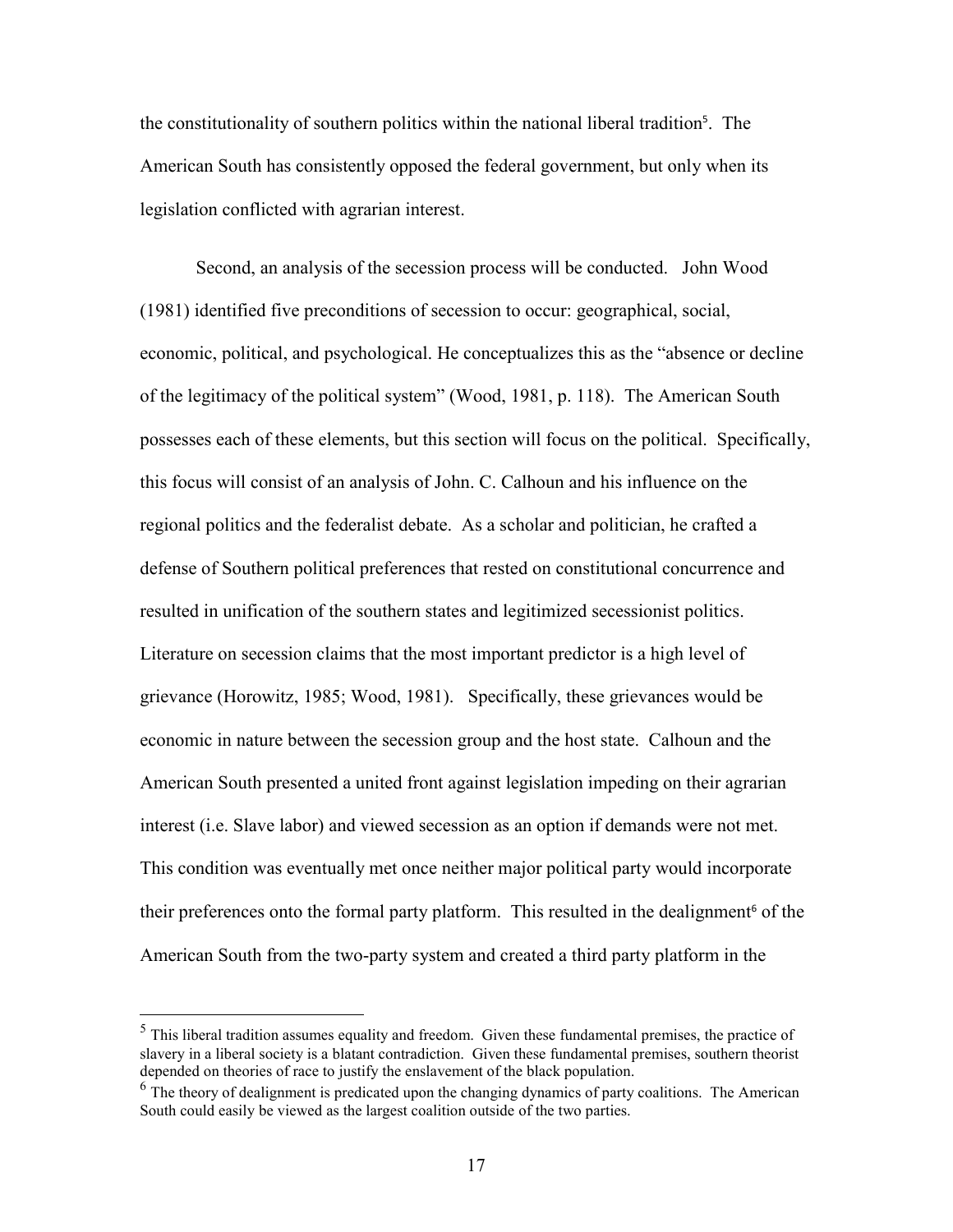election of 1860. Once their candidate was defeated, the southern states began to formally secede from the union. Finally, a content analysis of the letters of secession sent by South Carolina and the Confederate Constitution created by the states that formally seceded from the United States will be conducted. The unity of the southern delegation was predicated on agrarian interest and enslaved Africans were the most valuable commodities of the agriculture economy during this period. The constitutionality of slavery was evident, but the contradiction it produced in the face of American ideals was evident. Alexis de Tocqueville wrote about the character of democracy in his groundbreaking work, *Democracy in America (1835)*. In this, he observed slavery in the South as "the most formidable evil" that this new nation would face. He felt that this institution "dishonors labor. It introduces idleness into society and therewith ignorance and pride, poverty and luxury. It enervates the powers of the mind and numbs human activity" (Tocqueville, 2006, p. 35). This document formalized the political structure of the Confederate States of America.

#### **States' Rights**

State Centric Federalism is an idea with origins in the constitution. The idea of state sovereignty is grounded in the American federalism debate over where governmental power should reside in the democratic structure. Theoretically, this idea of State Centric Federalism finds its adherents in the works of anti-federalist and supporters of the Articles of Confederation. This political coalition was soon coalesced under the Democratic-Republican Party to become the counterbalance to the Federalist Party and supporters of an active central government. Party founder Thomas Jefferson found his support for states' rights justified in his agrarian republic theory. Jefferson wrote about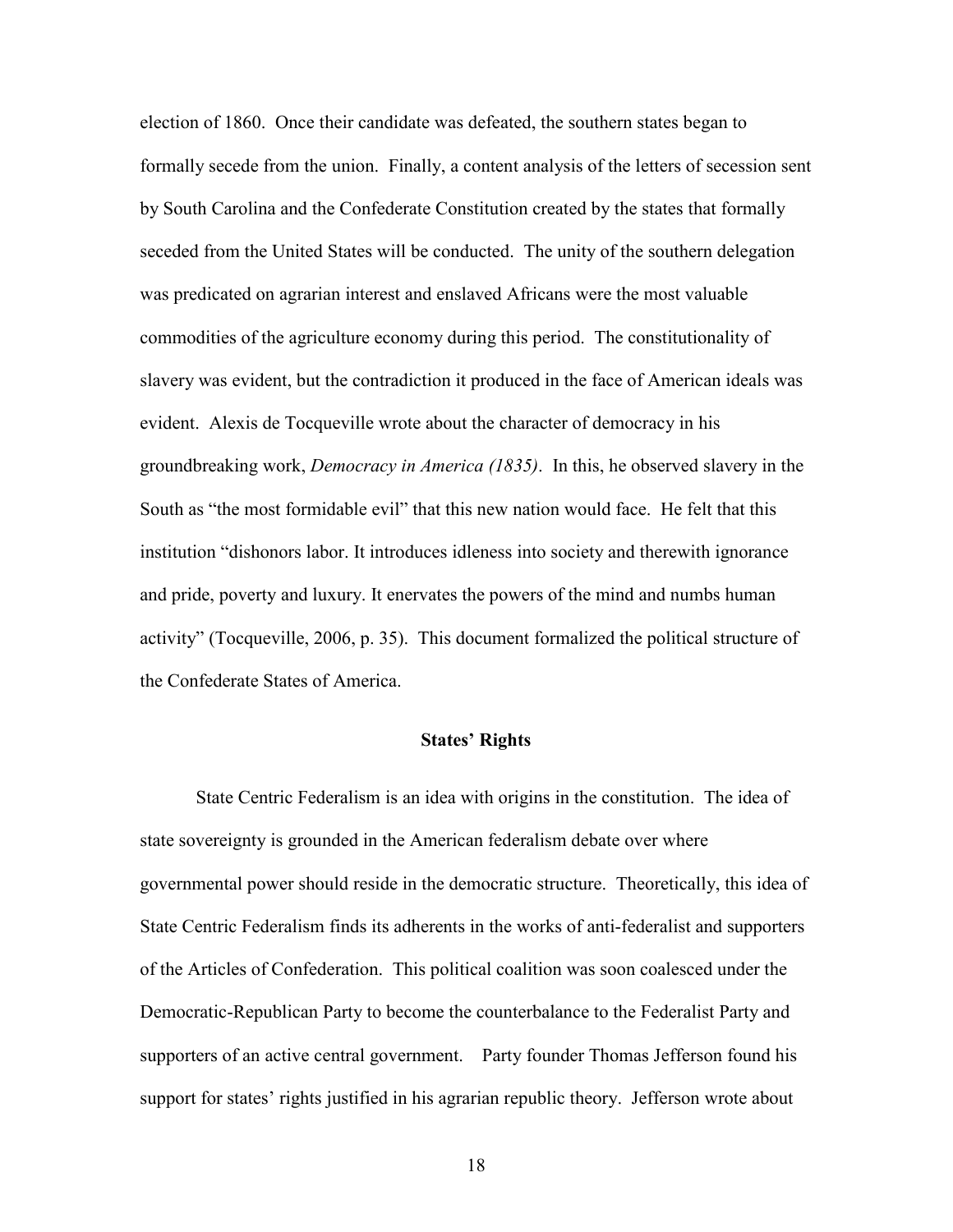the inequality he saw in the developing factory cities in Europe and wanted to avoid the same inequality in the United States. As a Democratic-Republican, Jefferson believed equality could only be achieved through limited federal government and state sovereignty. His legislative philosophy resulted in a reduction in the number of federal employees during his time as president. He felt that the majority of governmental powers should be reserved for the individual states (Sheldon, 1991).

In 1789, Federalist president John Adams and the federalist dominated Congress passed the Alien and Sedition Acts. These acts would regulate aliens, criminalized seditious writing, talk, and behavior, as well as regular various taxes and war measures to prepare for the conflict with France (Bradburn, 2008). Political leaders James Madison and Thomas Jefferson challenged the constitutionality of the acts in both Kentucky and Virginia. Madison and Jefferson condemned the alien and sedition laws as unconstitutional. They both condemned the Federalist use of a foreign crisis for domestic political purposes as an immediate attempt to subvert the constitution to achieve their end (Smith, 1970). They explicitly discussed their concerns in documents known as the Kentucky and Virginia Resolutions. In general, these formal grievances concluded that the union under the Constitution was a compact among sovereign states with their own respective governments and institutions. Thus, this implied that without a national arbitrator, states possessed the power to defend their citizens from the federal government by nullifying any law that the states found to be unconstitutional (Anderson, 2004). Kentucky and Federalist Congressmen William Murray spoke out against the resolution. He felt that if a state was able to censure the federal government's policies that it would in turn be viewed as a separate entity. According to Smith, "The Adams administration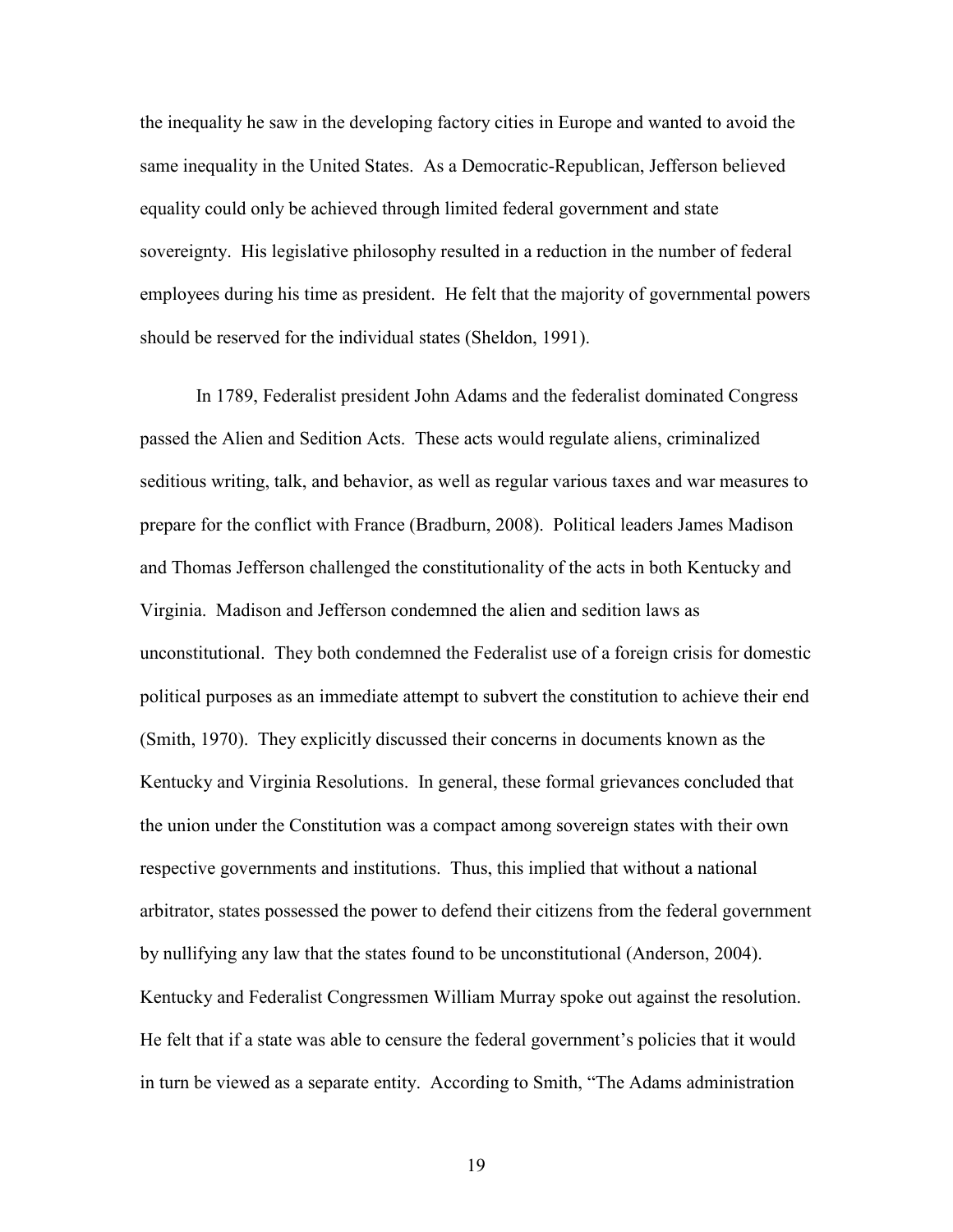was a prelude to revolutionary measures; that insurrection and secession were the twin goals of the Republican critics in Kentucky" (Smith, 1970, p. 245). Several other federalists were against these resolutions being passed as law, but they could not deter them.

The Kentucky and Virginia Resolutions resulted in a substantial threat with no teeth. "Kentucky did not follow up its protest with acts", Smith explains, "directing state officers to enforce the declared will of the state, nor did the state government take measures to restrain officers of the federal government from enforcing the laws denounced as unconstitutional"(Smith, 1970, p. 246). The endgame was repeal of the Alien and Sedition Acts. Although a challenge was not achieved, Jefferson and Madison legitimized states' rights doctrines of the anti-federalist. The defense of individual rights by the state government was legitimized through the Virginia and Kentucky Resolutions. Both states continued to be the champion of these principles in the following decades (Cole, 1914). State governments would use this political tactic to challenge federal law they felt unconstitutional. For example, several states used this against the Embargo Act of 1807 as well as draft measures during the War of 1812 (Smith, 1970). The fear of the federal government overstepping its constitutional power was always present in American politics, but now there were practical political measures attempting to rebuff national authority.

The American South supported Jefferson's idea of agrarian republicanism and applied it to their political defense against federal legislation. Dauer explains: "With the advent of large scale business and industrialization, states' rights justify an argument against federal intervention in economic matters. To emphasize this as the end which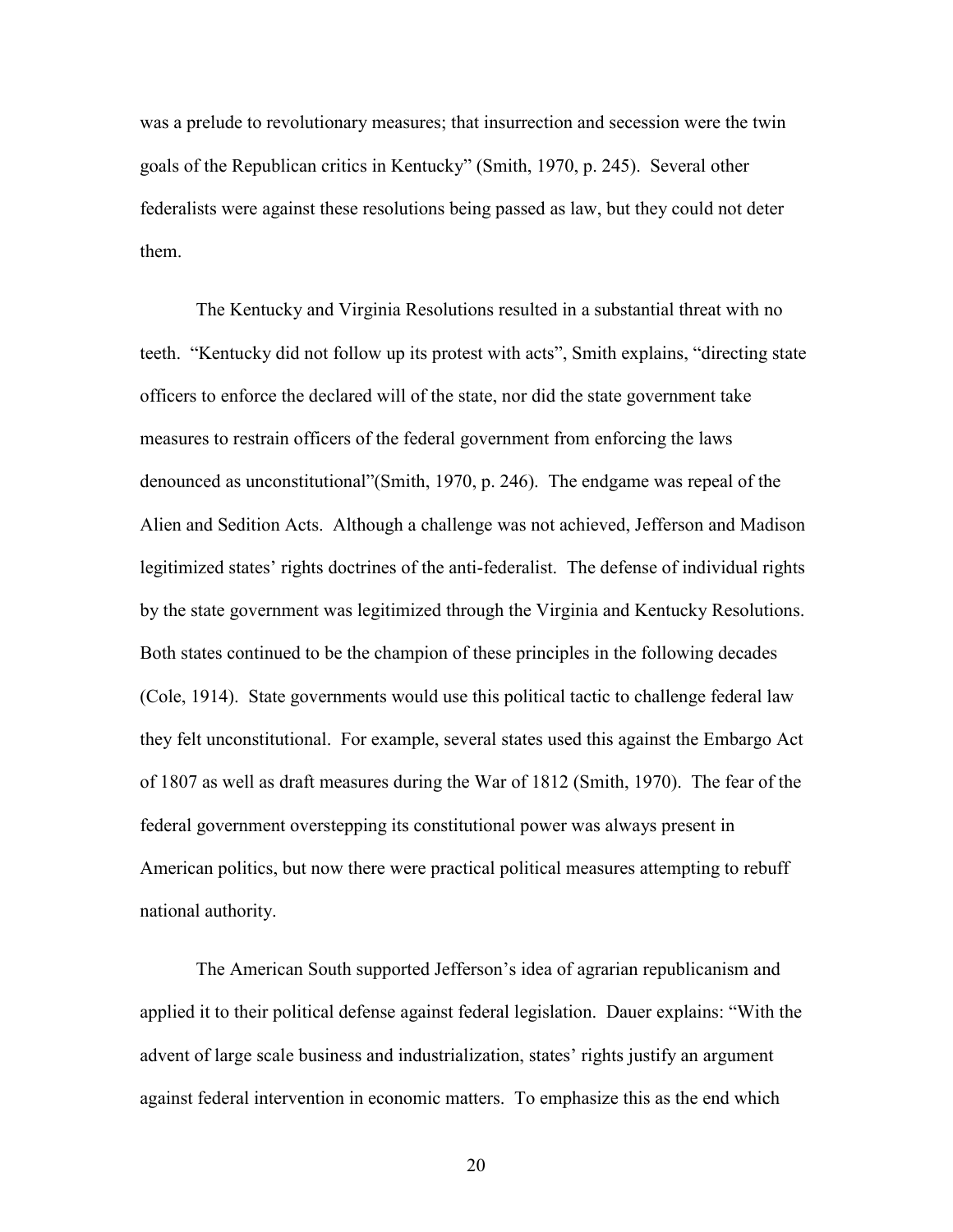Jefferson had in view would merely be to confuse ends and means in terms of Jefferson's thoughts" (Dauer, 1948, p. 331). This was not coincidence, but a calculated interpretation of Jefferson. The American South successfully positioned themselves in the federalism debate as the antagonists to federal government power without compromising their interest. More importantly, their stance of State Centric Federalism was solidified now. This was because their future grievances against the federal government were now given constitutional precedence through the application of state legislation. This goal was attained without the subject matter involving agrarian interests or necessitating the leadership of the American South. With this new political tool, the south now had an even stronger message to garner support within the political arena as well as among its constituencies. Southern politicians were consistently warning their citizens about the dangers of the federal government. They felt that if the Federal government can make banks, roads, and canals under the constitution, they can free any slave in the United States(Cole, 1914). More importantly, the American South now had constitutional precedence to apply its states' rights doctrine to any legislation. Madison and Jefferson's theory was grounded in civil liberties and would soon serve as an integral aspect of the political defense put forth by John C. Calhoun in his defense against the Tariff Acts of 1828 and 1832.

### **John C. Calhoun: The Seeds of Secession**

John C. Calhoun of South Carolina is one of most influential political thinkers in American history. He was an ardent defender of southern interests and was critical of federal intervention into agrarian activity. His work was grounded in the idea of states' rights and allowed the American South to create a political ideology that both defended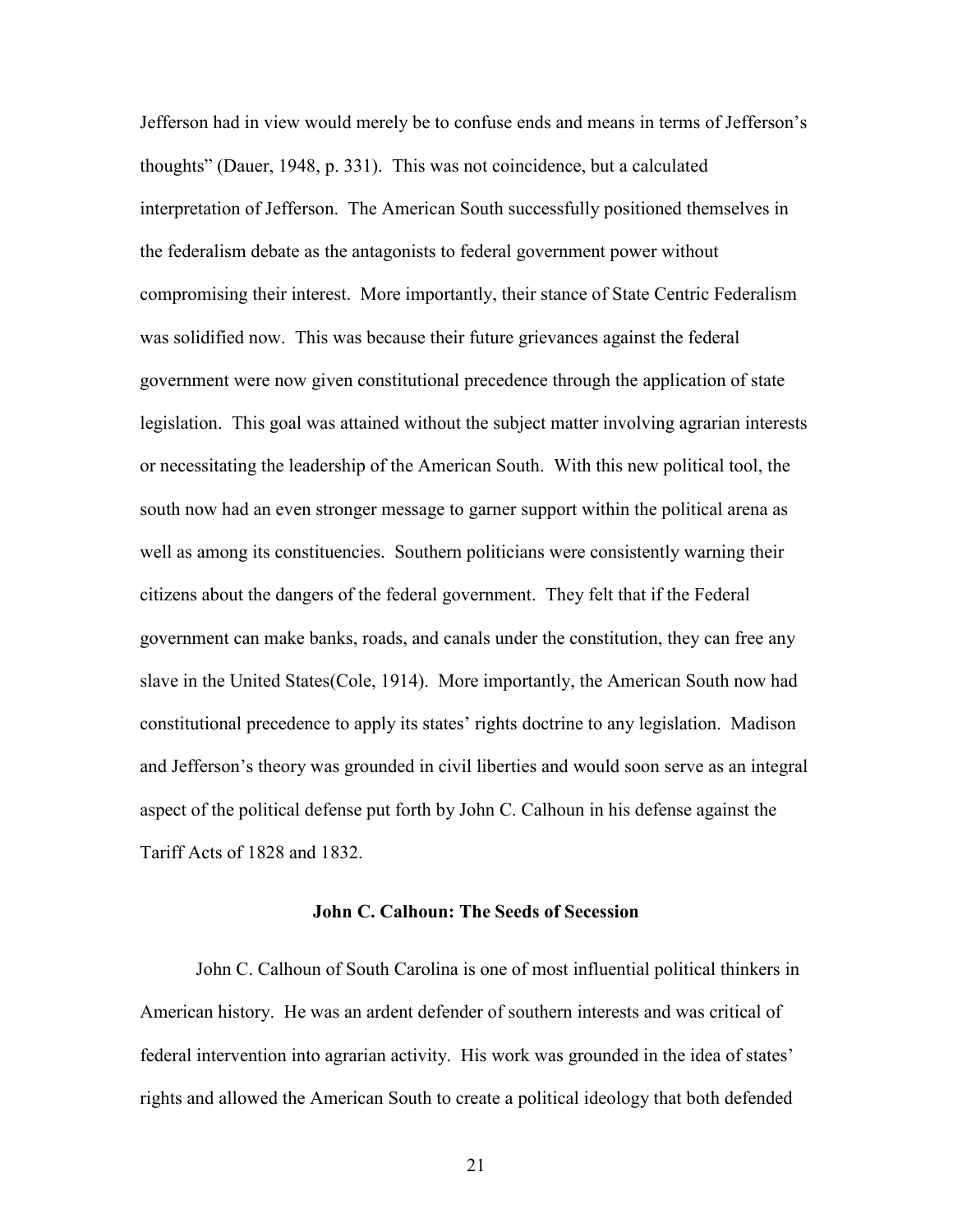slavery as well as justified secession from the United States. At the height of Calhoun's political career, he served as Vice-president to Andrew Jackson in 1828. This relationship began when Calhoun gave his support to Jackson during the 1828 presidential election with the hopes that he would reform the recently passed tariff legislation. This did not happen and the cordial relationship between Jackson and Calhoun would dramatically change and become a political battle steeped in the federalism argument. Specifically, each sought to legitimize their policy preferences as consistent with the Jeffersonian perspective. There are several differences between the two men to begin with<sup>7</sup>, but this section will focus on the political disagreement between them. Latner observes, "Jackson's aversion to nullification owed something to his dispute with Calhoun, but his opposition by no means hinged on a conflict of personalities" (Latner, 1977, p. 22).

During the election 1832, Calhoun was formulating a critique of the tariff legislation at the request of the South Carolina legislature (Hatfield, 1997). This essay was titled, "South Carolina Exposition and Protest". In this essay, Calhoun utilized Jefferson's states' rights stance during the Alien and Sedition Acts that charged the federal government with overstepping its constitutional power. John. C. Calhoun asserted that the Tariff Act of 1828 was unconstitutional. Calhoun's perspective derived from founding fathers James Madison and Thomas Jefferson's mechanical application of the principle and defended the American South on the basis of its state sovereignty. "Separate governments of the several states", Calhoun reasoned, "composing the Union

<sup>&</sup>lt;sup>7</sup> Jackson and Calhoun were not very similar as people. One is a military hero and the other a rigid intellectual. Their partnership started off on the wrong foot when Jackson pushed for an increase in the protective tariff. Calhoun strongly opposed this idea. He believed that the increase on the tariff heavily favored the north and hindered the southern states. Jackson had begun to develop high tariff legislation while Calhoun was still in office under John Quincy Adams.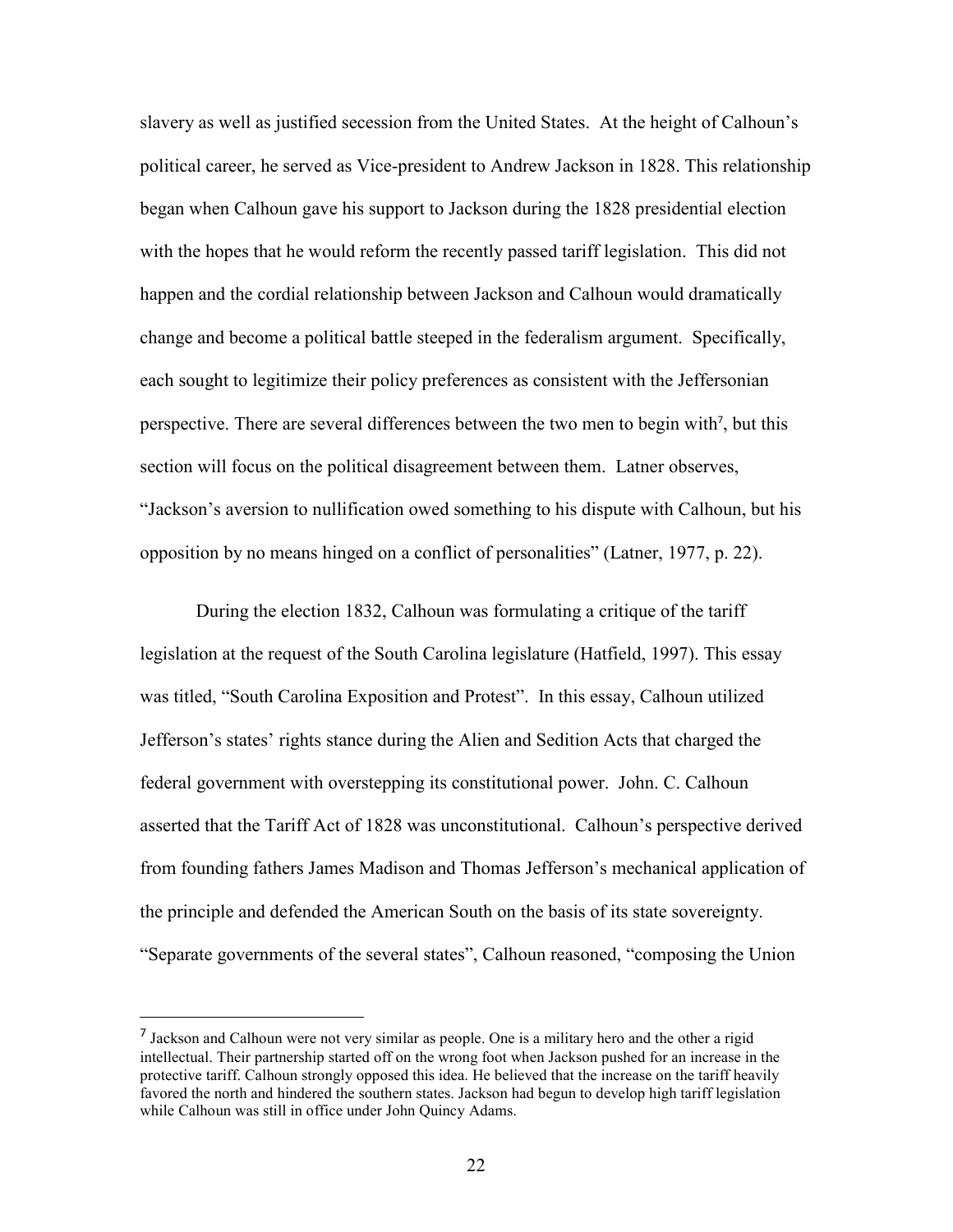and of one common government of all its members, called the Government of the United States. The former preceded the latter" (Calhoun, n.d.). Calhoun believed that the Constitution was created so that we would be able to check tyranny through procedures that required a concurrent majority that allows each important interest in the community to agree with actions of the government (Jenkins, 1851). This requires unanimous consent of all the major interests in the community to prevent tyranny of the majority.

Calhoun's theory of nullification allows any state to nullify any federal law that the state has deemed unconstitutional. Thomas Jefferson developed the basis of this theory in 1798 in arguments with James Madison. Jackson was known for his belief in states' rights, but he did not support nullification 8 . While arguing for nullification, Calhoun threatened that his home state of South Carolina would secede from the Union as a last resort. He believed that if they did not take a stance and push for change that their liberty and sovereignty would be threated. Madison also feared centralized power, but spoke out that states did not have the power to nullify a federal law. Calhoun has articulated this fear of federal of federal power in grievances on behalf of the agrarian south. His approach was political in nature, but considered seceding from the United States a viable option. Calhoun drew from a constitutional principle and with that created a philosophical stronghold for the American South could use to defend its stance.

On November 24, 1832 the Ordinance of Nullification was passed into law by the state of South Carolina. The ordinance declared that the Tariff Acts of 1828 and 1832 were now null and void within the state borders. This transformed the federalism

<sup>&</sup>lt;sup>8</sup> Jefferson was a supporter of agrarian republicanism and the decentralization of federal power. That being said, he did not support secession because he felt it made the entire nation look weak.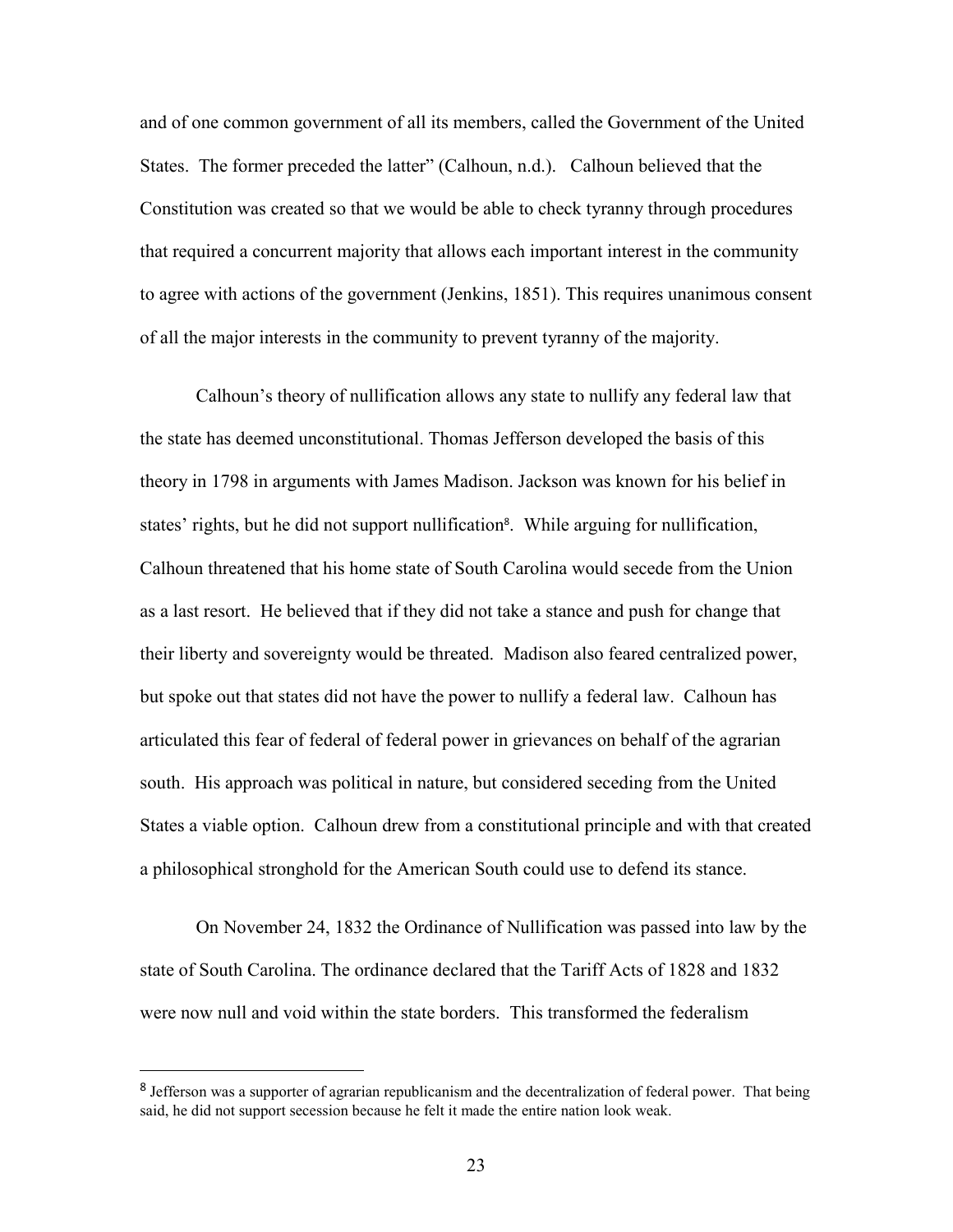argument into a tangible and irresolvable conflict. President Andrew Jackson viewed this as an act of treason. "This abominable doctrine strikes at the root of our Government and the social compact, and reduces everything to anarchy" (Society, 1897, p. 501). He went on to draw a clear distinction between his support of states' rights and the Southern disposition. "One will preserve the union of the states, the other will dissolve the Union by destroying the Constitution by acts unauthorized by it"(Society, 1897, p. 509). In reaction to South Carolina, Jackson issued the Nullification Proclamation of 1832 on December  $10<sup>th</sup>$ , 1832. In addition to this, he requested that Congress authorize the deployment of naval ships to the shores of the South Carolina and a threat of ground troops to make sure that the tariffs were enforced. There was even talk of the hanging of John C. Calhoun because he was the head of this rebellion. When they were threatened by the military the state of South Carolina backed down and repealed the ordinance.

The political blowback on Calhoun and his nullifiers was evident. According to Cole, "Calhoun saw his friends swept from the favor of the administration and the southern influence greatly diminished in the new organization. He and his following became the most bitter of opposition" (Cole, 1914, p. 9). Jackson viewed Calhoun's perspective as a distortion of Jefferson and condemned the nullifiers behavior. After this final defeat, Calhoun resigned as Vice President on December 28, 1832. He was the first U.S. Vice President to resign from office. Jackson labeled Calhoun as a bitter loser who would sacrifice the good of the union for his personal ambitions. He blamed the crisis directly on Calhoun in the Washington Globe stating "disappointed ambition rather than the tariff spawned nullification" (Globe, February 1832).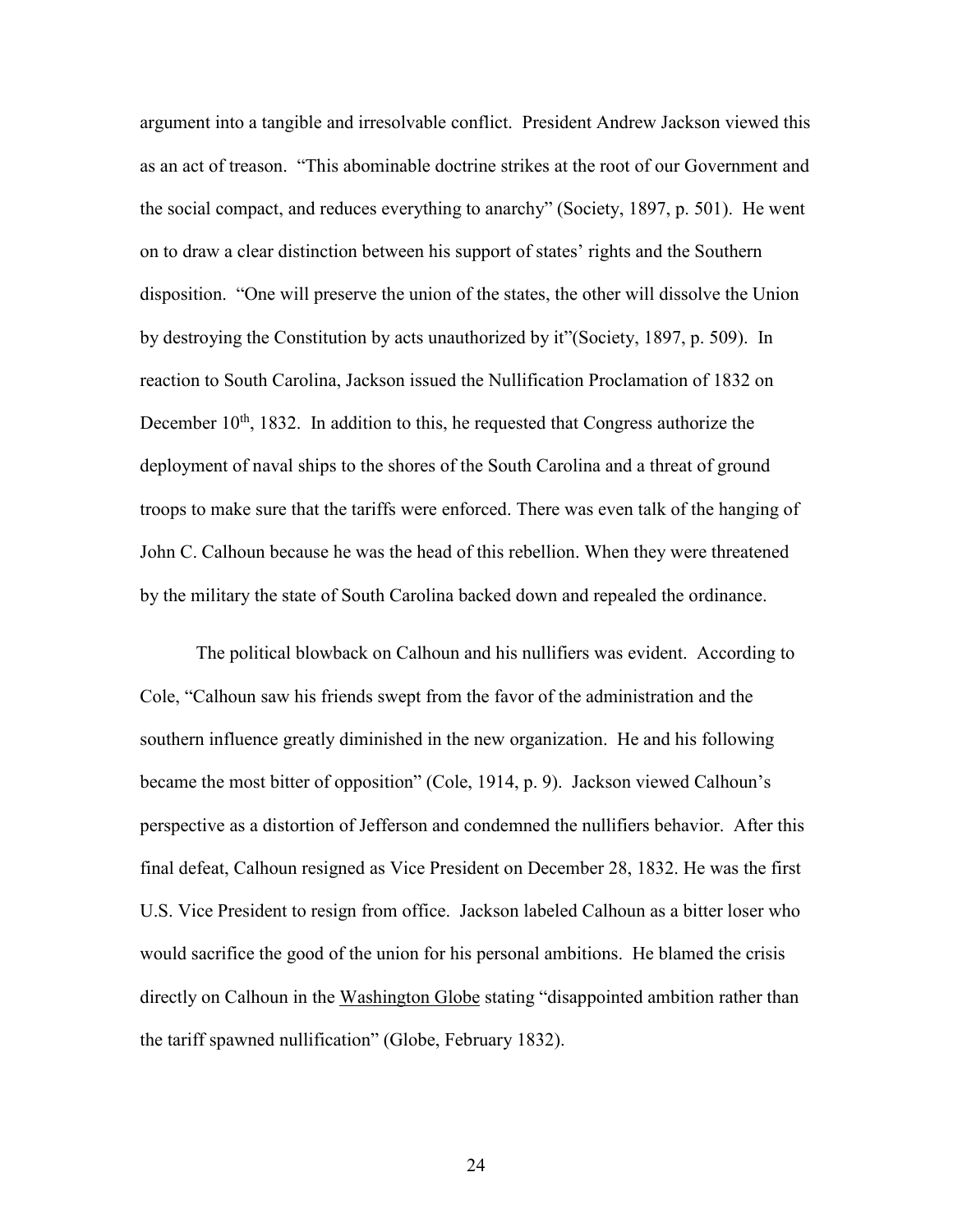There is general consensus among scholars of secession that its origins generally involve, "a desire to avoid or end economic exploitation or hardship and improve economic position of the seceding group relative to other groups within the borders of the host state"(Anderson, 2004, p. 3). John C. Calhoun greatly intensified the regional conflict before the Civil War because he was able to frame the Tariff crisis of 1828 and 1832 as a fight in the ongoing war to combat governmental tyranny. In effect, Calhoun framed the debate to imply that the southern states stood in defiance of the United States government as the American colonies defied the British Empire. This narrative positioned the American South at the epicenter of American ideals and the North as a threat to its republican government.

On the other hand, Jackson felt that this disunion was the only goal. "The tariff was only the pretext and disunion and southern Confederacy the real object"<sup>9</sup>. Calhoun was able to crystalize the defense of southern conservatism in the face of American liberalism. His political work galvanized the southern states on a national level by substantiating southern fear of economic and political domination by the industrial north. John C. Calhoun crafted a constitutional defense of the antebellum south. In his final public speech, Calhoun warned that the south will be forced to choose between abolition and secession (Jenkins, 1851).

<sup>&</sup>lt;sup>9</sup> Letter from Andrew Jackson to A. Crawford May 1, 1833. Basset, ed. Correspondence of Andrew Jackson. V. 2, P. 56.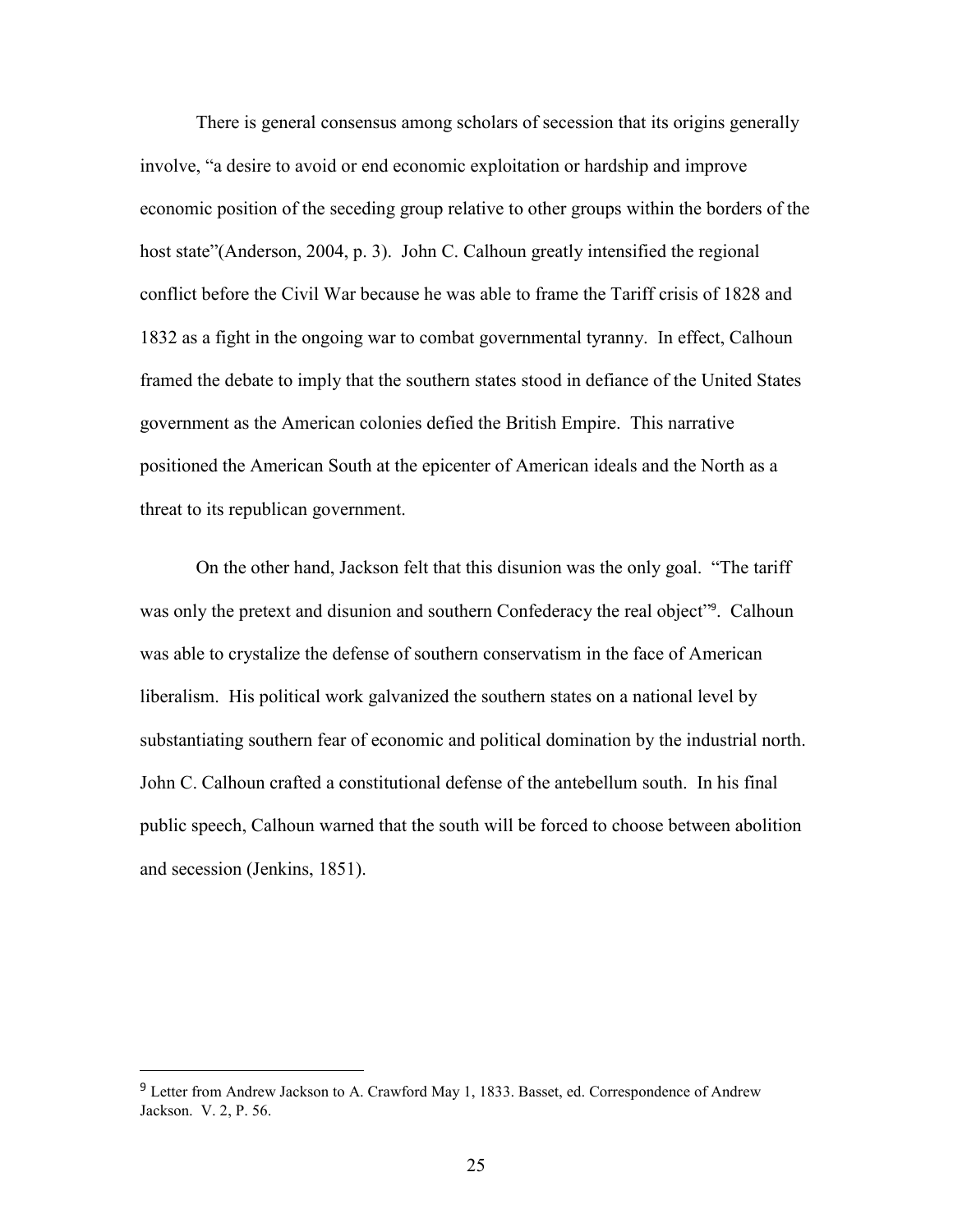#### **Political Parties and the South**

Regional divides dominated the political party narrative prior to the American Civil War. Historians and other scholars label this period as the second party system<sup>10</sup>. This period of volatility within this party system produced temporary parties, third parties, and several other dynamics foreign to American politics. Specific to region, the American South significantly contributed to the rise and fall of the Whig Party was a phenomenon to which the American South contributed significantly. Tindal asserts, "The Whig party, born of opposition to Andrew Jackson in the 1830's, embraced diverse elements which favored both nationalism and state rights, those who disliked Jackson's rebuffs to the national bank and national roads and those who disliked his rebuff to nullification"(Tindall, 1972, p. 6). Although short lived, Jackson viewed this national coalition as reactionary given his policy priorities. More importantly, the American South primarily contributed to the demise of this new political party.

Prior to the tariff crisis of 1832, the southern coalition supported President Jackson. Andrew Jackson enjoyed a very diverse coalition of supporters with different and conflicting views. Up until this point, the American South was able to operate within the party system while simultaneously maintaining its identity due to the political capital it offered. Now that Andrew Jackson and the Democratic Party were not in full support of the American South, the south detached from the coalition. The Whig Party was created in 1833. This new coalition that opposed Andrew Jackson's presidency formed out of expediency not out of principles. "The name Whig, borrowed from English history,

l

<sup>&</sup>lt;sup>10</sup> The First Party System was a period between around late 1700s to about 1824. It was between the Federalist Party and the Democratic-Republican Party. Then around 1830 or a little earlier, the Second Party System was formed in the United States. It lasted until around 1854.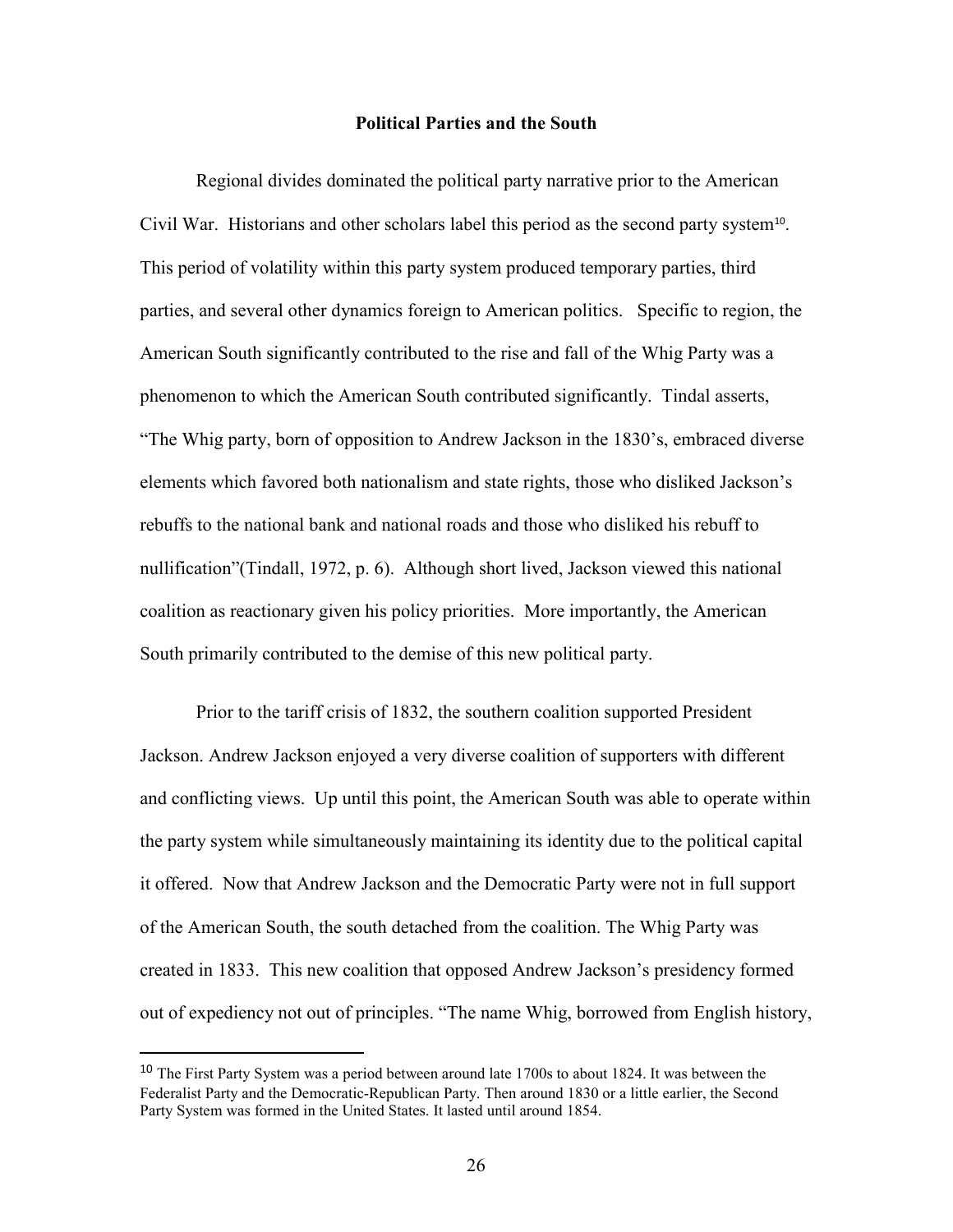implied a restraint of autocracy, an emphasis upon legislative deliberation as against executive power and in particular against the furious whims of Andrew Jackson in the White House" (Phillips 1958, 131). Although their political power was significant after the election of Jackson in 1832, there was an apparent diversity of preferences was apparent within the Whig Party. Parts of the American South aligned with the new Whig movement, but never to the detriment of their principles of State Centric Federalism that were also proslavery.

Whigs consisted primarily of four coalitions: "the majority of northern Anti-Masons who united with Clay's group in 1834; Calhoun's group of extreme staterighters; and a moderate southern group, strong both in Virginia and Tennessee, who resented Jackson's preference for Van Buren over Senator Hugh L. White" (Capers, 2011, p. 170). John Quincy Adams described the Whig Party dynamics as having "two divisions "one based upon public principle and the other upon manufacturing and commercial interests". (Gatell, 1958, p. 218). Calhoun would prove to be the detrimental to this dynamic. He straddles the party line between Whig and Democrat. More importantly, he pressured the Southern Whigs to take a hard stance against the federal government. Calhoun shared this belief, but differed in that they viewed southern secession as a viable solution. "Calhoun and his followers were appalled by the putative consolidationism of Jackson's response to nullification" (T. Brown, 1980, p. 364). Jackson's actions that created the Whig Party only emboldened southern politicians to more assertively advocate for secession. For example, Congressman Robert Rhett consistently put forth secession as a solution to the conduct of the federal government. He asserted that the U.S. Constitution did not provide adequate protection from the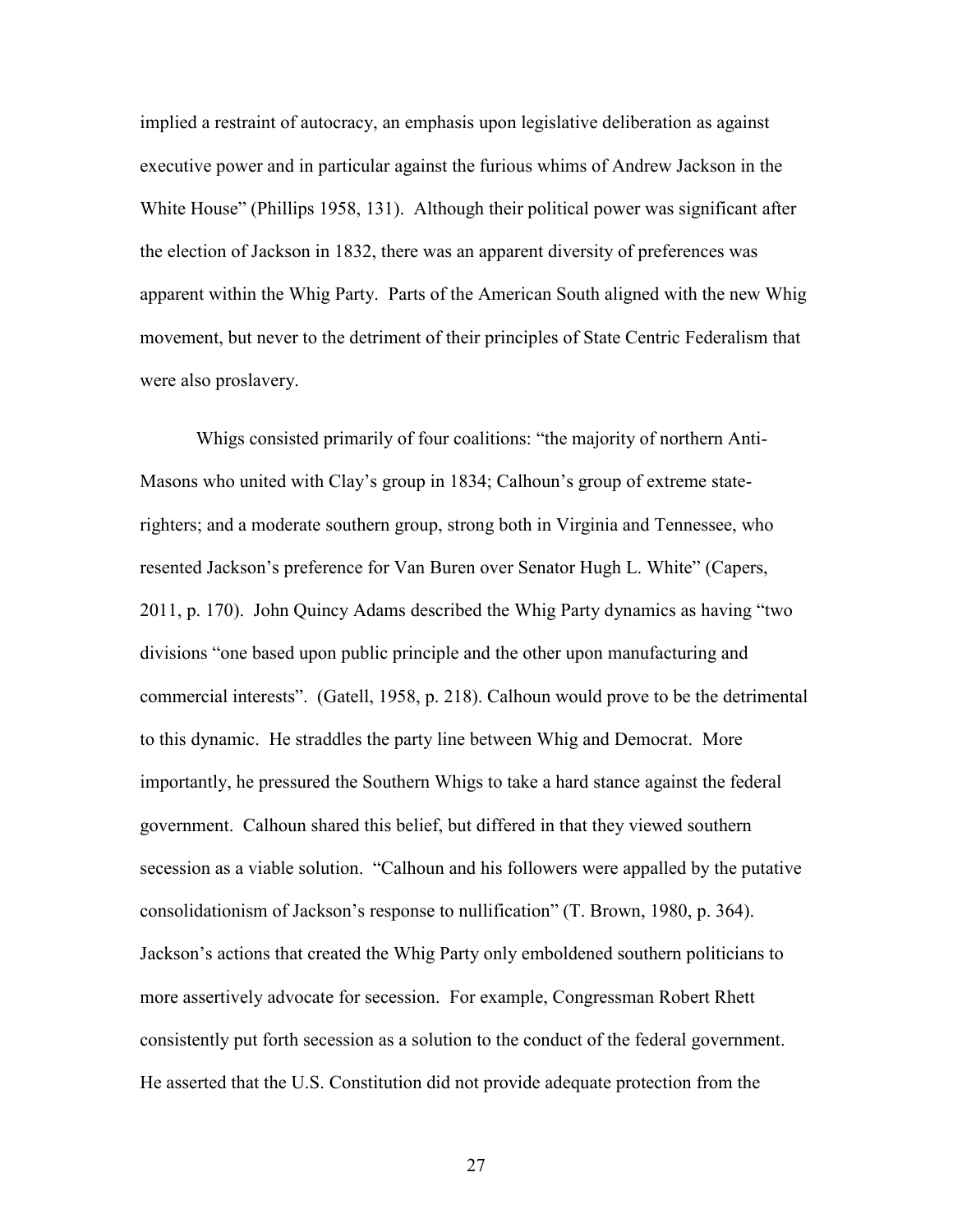federal government for the southern states to peacefully enjoy their liberties, most especially their property rights. He felt that it was imperative that the said constitution should be amended or the Union of states dissolved (White 1932). There were significant adherents of this perspective were significant within the American South. In the presidential election of 1832, the nullifiers presented a presidential platform and nominated a candidate. This was the second third party candidate in American political history<sup>11</sup>. The nullifier party was a legitimate political party in American politics that openly advocated for sectionalism and state sovereignty. During this campaign there was talk of collaboration with the Republican nominee Henry Clay to present a united front against Andrew Jackson<sup>12</sup>. All these measures proved to be futile. Andrew Jackson carried all of the southern states except in Calhoun's home state of South Carolina, which gave all 11 electoral votes to nullifier candidate John Floyd. This narrative argues the southern coalition was in constant search of political allies that were in opposition to Jackson and exertion of federal authority over the states.

#### **The Election of 1848 and the Wilmot Proviso**

The Whig Party enjoyed a major victory in 1840 by electing their first president, William Henry Harrison. The Whigs appeared to be in power when regional tensions were highest. Both of the major parties were deeply divided over whether the Congress had the authority to regulate slavery and the Wilmot Proviso. The Wilmot Proviso intended to eliminate slavery in all of the territories ceded to the Untied States as a result

l

<sup>11</sup> The first was the anti-masonic party in 1828 (Cole, 1914)(White 1932)

<sup>&</sup>lt;sup>12</sup> This action was indicative of an impending party realignment. Clay was the republican candidate and strongest candidate opposing Jackson. More importantly, Clay was the "political counter to Jackson throughout the nullification crisis (T. Brown, 1980).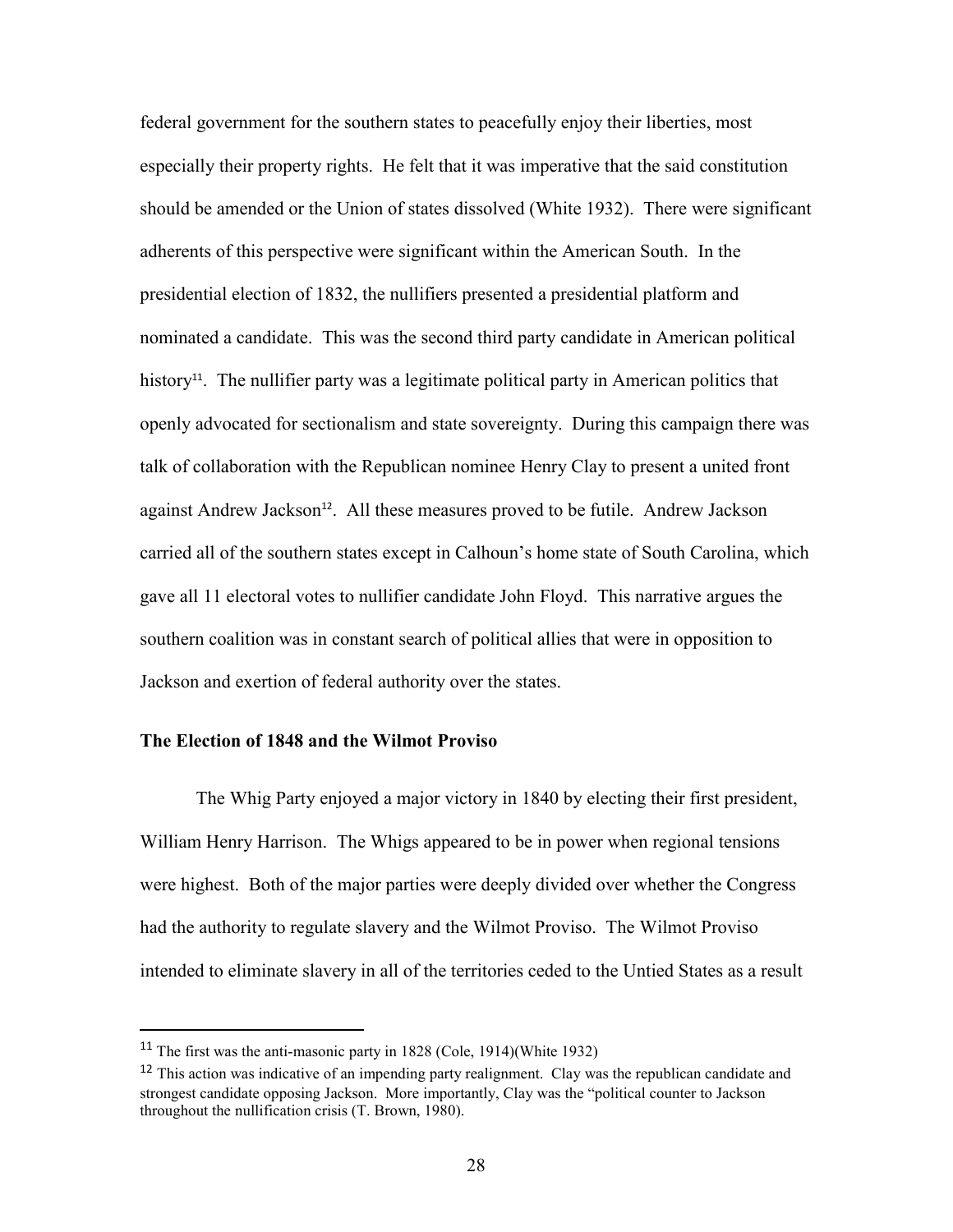of the Mexican American War of 1846-1848. Fourteen of fifteen northern state legislatures had instructed their U.S. senators on how to vote for the proviso and requested their U.S. representatives to impose the proviso on any formal territorial governments that Congress established in the Mexican Cession. The regional conflict was evident and both parties attempted to deal with this during the election of 1848. In defense of the southern view, Calhoun intended to call a southern convention before the election of 1848. He advocated for a southern convention of slave states to coordinate and unify behind one political platform. Ultimately, he postponed this meeting in an effort to evaluate party behavior during the election. Since 1837, Calhoun corresponded with southern politicians, regardless of party, about the need for regional unity. With ongoing western expansion, he aggressively urged both parties to take a stance on the issue of slavery.

The Democratic Party attempted to address the regional conflict caused by the Wilmot Proviso by nominating Senator Lewis Cass of Michigan for president. Calhoun had again put his coalition behind the Democratic Party on the condition it supported state's rights. Cass was a champion for popular sovereignty and suggested the residents of the new territory decide the slavery issue. Calhoun was against supporting Cass as the Democratic candidate because he was from the north. The Whigs nominated Zachary Taylor. He was a military leader in the Mexican War and national hero. More importantly, he was a slaveholder. The Democratic Party also courted Taylor to become their nominee due to his reputation. With Taylor having great national appeal and no political history, Whigs were able to tailor their message on slavery. The Free Soil Party formed in 1848 after northerners felt both parties capitulated to the slave power. Calhoun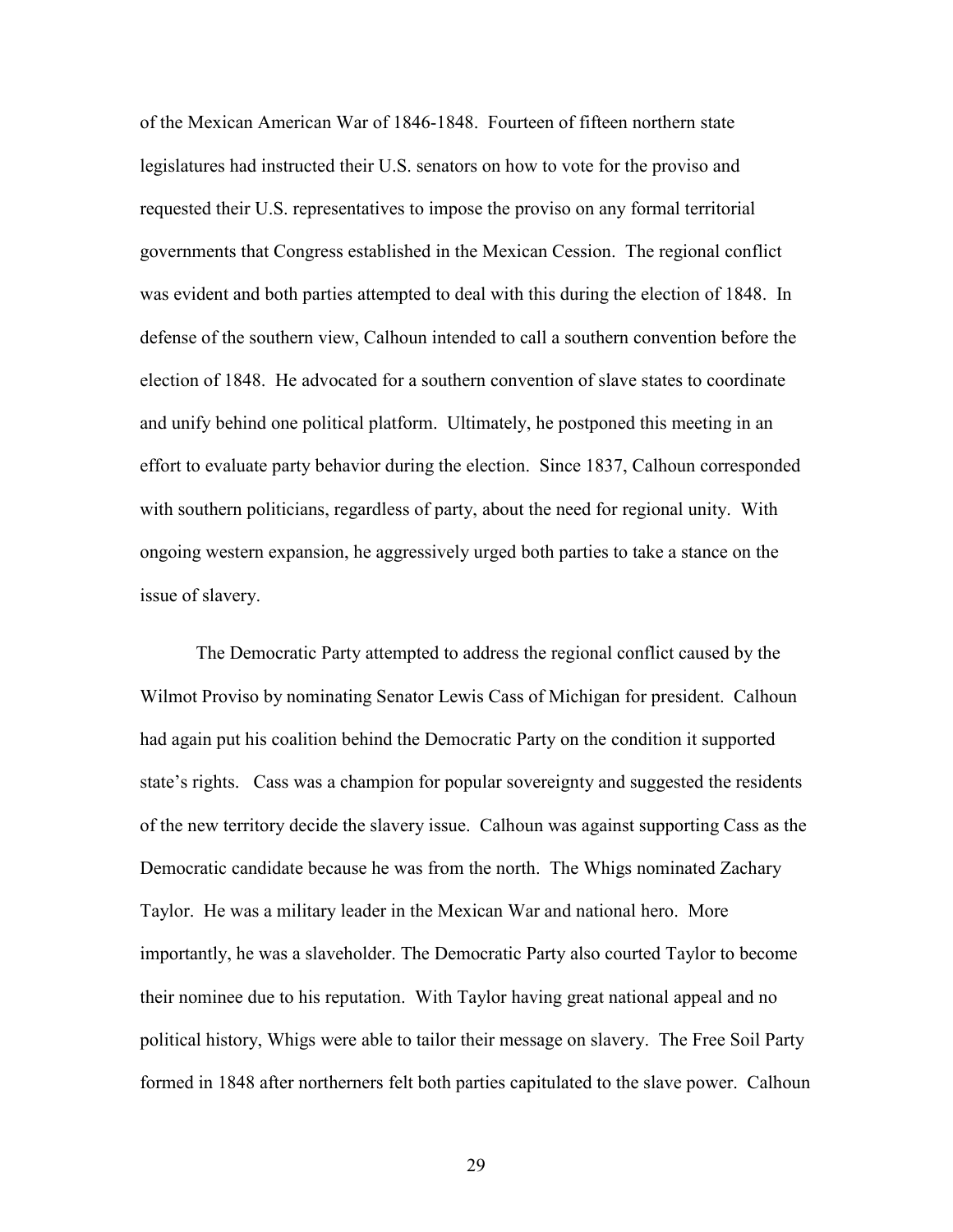supported Taylor as the Democratic candidate, but Taylor ultimately decided to run under the Whig Party. The Whig party won the presidential election of 1848, but this would be the last Whig to ever hold the executive office. Although the Democratic Party was defeated, Calhoun's principles were satisfied. A southern slaveholder was president. Although Zachary Taylor owned slaves, the American South now faced new challenges. In addition to a strong coalition of abolitionist Whigs, there was a new political party in Congress - Free Soiler Party – and it was specifically against the slavery interests of the American South.

#### **Thirty-First United States Congress and the Nashville Convention**

 There was a partisanship divide in the composition of the Thirty-First United States Congress (1848-1851) with 112 Democrats, 105 Whigs, and 13 Free Soilers. This dynamic was rife with sectional conflict. This became evident during the election of Speaker of the House. This conflict intensified when President Taylor pushed for the admission of California, a territory that banded slavery, as a state. Calhoun viewed this as an assurance that the Wilmot Proviso would become law. California's addition would undo the balance within the Senate. Jennings concludes, "With the additional representation from the free states, a northern dominated Congress could not only abolish slavery in the District of Columbia, but it could abolish slavery everywhere" (Jennings, c1980, p. 44).

Zachary Taylor was inaugurated on March 5, 1849 and within a month the U.S. House passed a bill that would abolish slavery in Washington D.C. This legislation caused Calhoun to call upon senators from the south to meet to discuss a response to this.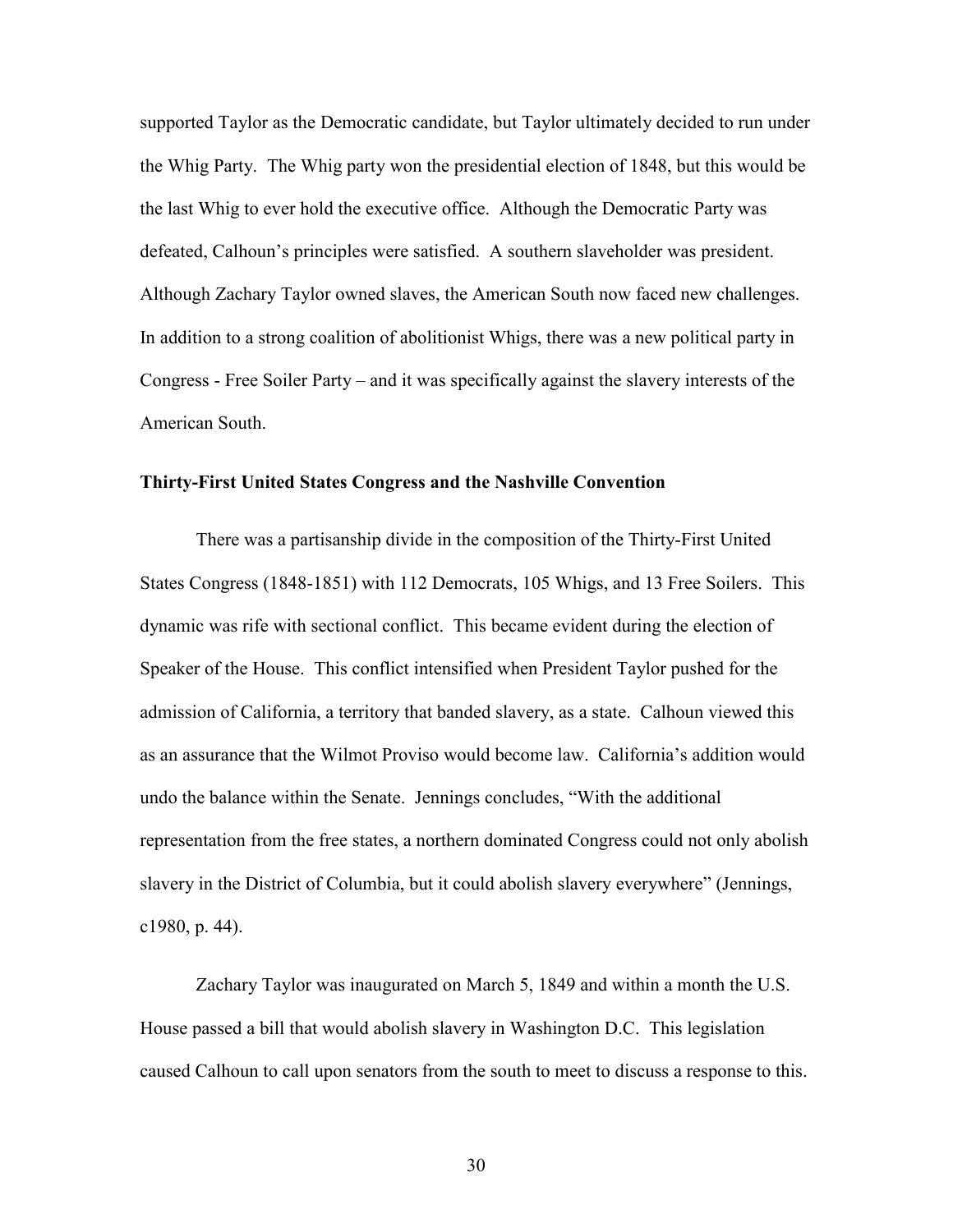This was a bold move by Calhoun. Partisan trends were present as it was obvious the Whigs did not support this move. Southern Whigs attended largely to defeat the whole proceeding to transpire. At the outset of the meeting, the Whigs loss by a vote of 8 to 7 to pass a motion that it was inexpedient to issue any address (Capers, 2011). Once this meeting was now underway, a subcommittee of five senators assembled to draft an address to have a regional convention. As the chairman of this committee, Calhoun would eventually write the final version of the State Centric Federalism address. He organized and requested that all politicians from the southern region sign a pledge not to infringe on the region's economic interest pertaining to slavery. This pledge only produced 48 signatures with only two signatures from Whig congressmen. This group discussed secession in the Senate chambers. Calhoun wanted to see the commitment of the southern politicians. This event laid the groundwork for future official conventions of the southern states.

John C. Calhoun and the American South orchestrated such meetings. "A bipartisan convention at Jackson in October 1849", Jennings observed, "issued a call for an all-southern convention in Nashville in June of the following year. Calhoun and his state were viewed as extremist, so other states took the imitative to get the ball rolling "South Carolina was still the most radical of the southern states in 1849…the movement for a cooperative endeavor in the form of a southern convention should come from another state" (Jennings, c1980, p. 6). This was akin to Calhoun not actually being the candidate for the nullifier party, for though he led the cause he was seen as too extreme to hold together the coalition.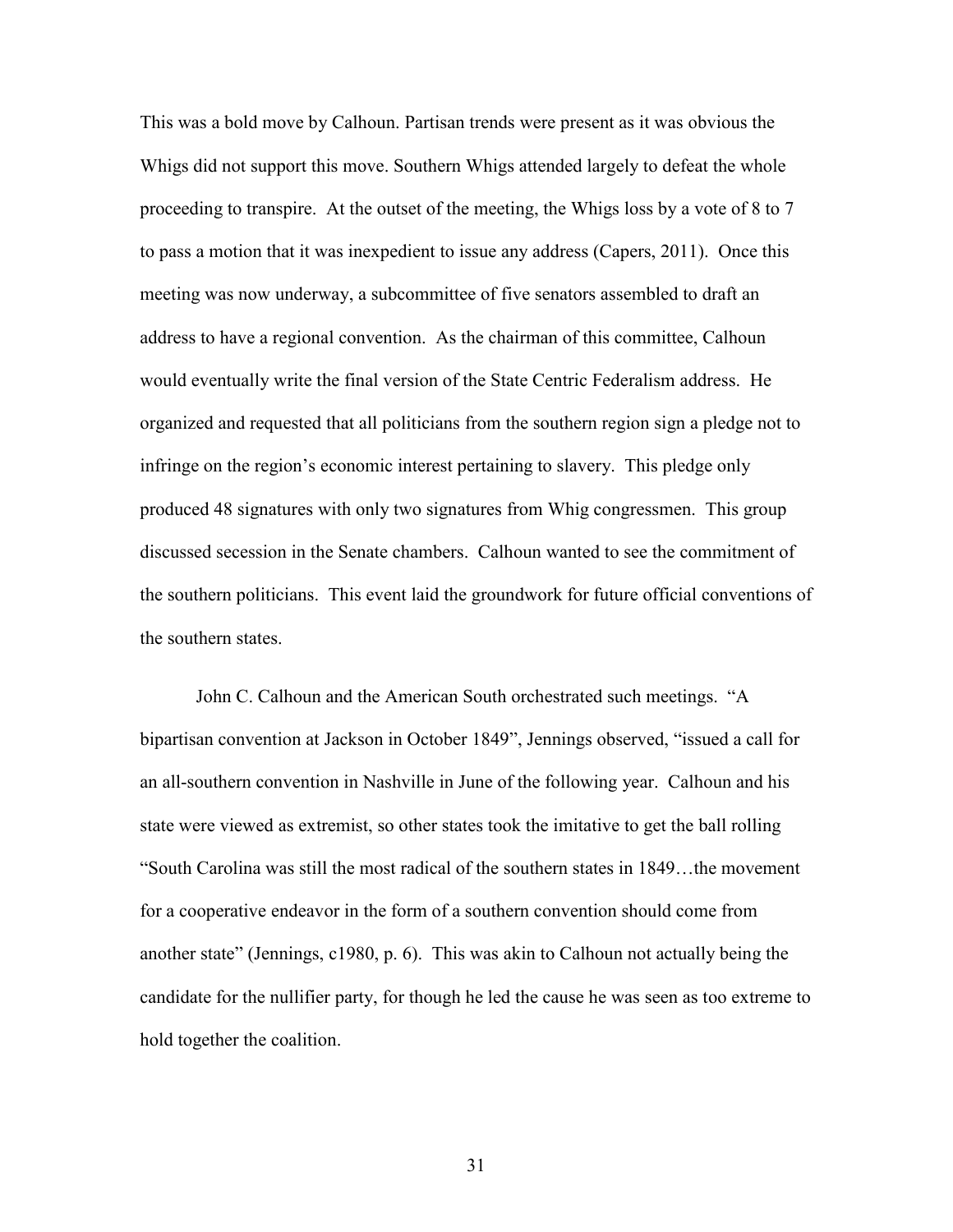During this period, the Whig party had failed on two fronts when dealing with Calhoun and the American South. First, President Taylor alienated Calhoun and the southern bloc. Calhoun's play for power led to circumstances that caused several miscalculations by the Whig. Second, while attempting to appease the American South, the Whigs neglected their supporter in the North. This allowed the Free Soilers coalition and Democrats of the north to quickly overtake their voting shares. These failures were evident in the elections to come (Table 2.1). The Democrats used southern Whig behavior during this convention and President Taylor's antagonism of the southern planter class as ammunition during the election. Democrats were able to show that southern interests were not within the Whig Party. The Whig party suffered huge defeats in the American South. The Whig Party lost two seats within the Senate (one to both the Free Soil and Democratic Parties). Within the U.S. House, the Whigs lost sixty seats. At the state level, the Whigs lost seven gubernatorial races. It was evident in the south that the Whig party was readily in decline (Table 2.1). Still operating by the logic of a tworegion approach, the Whig Party could not withstand the pressure that the American South exerted on the party system and collapsed.

#### **Election of 1860**

The presidential election of 1860 was one that deviated from the previous patterns of American electoral politics. The Whig Party had collapsed and out of its ashes the Republican Party was born. Scholars described the election as belonging "outside the usual mechanics of the political canvass- the conventions, the campaigns, the actual balloting. The country was in turmoil and the elections was the eye of a hurricane, a moment of dreadful calm intensified by the memory of the wild events that had preceded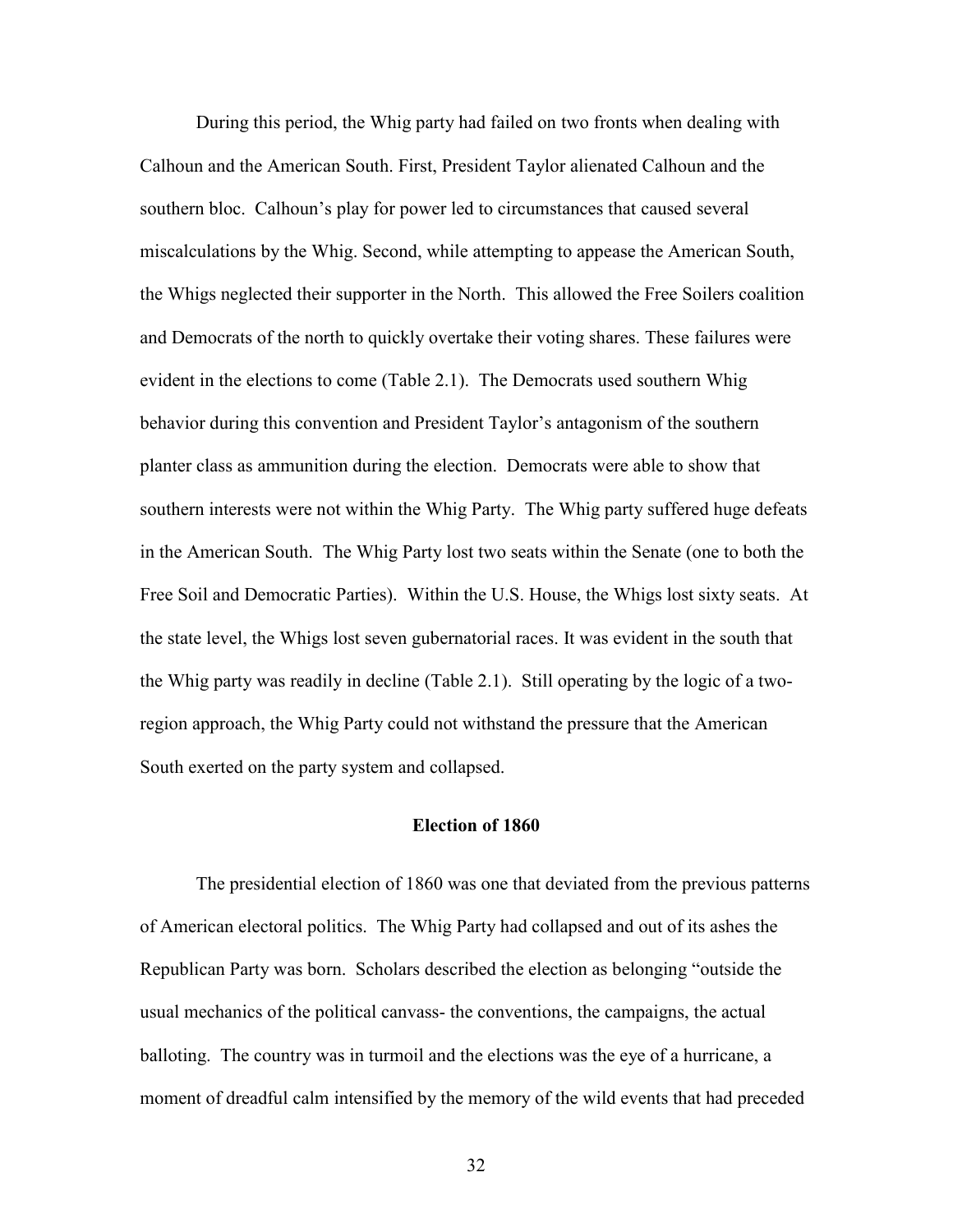it and by the foreboding sense of the greater storm to come" (Schlesinger 1971). This election was the culmination of a longer process of mobilization and countermobilization of coalitions across and within the American South. More importantly, this was the final election before the American Civil War.

Many of the debates of the election of 1860, revolved around issues of federalism. This election tackled issues such as the shape of the banking structure, the extension and financing of international improvements (especially the indispensable railroads), the organization of the new territories to the west, the determination of the tariff schedule, and the training and education of the citizens in a free society (Schlesinger & Israel, 1971). Specific to the American South, the most salient and divisive issue was the federal government infringing on the southern states' right to practice the institution of slavery. To be sure, this issue had high political stakes and dominated the election. Schlesinger and Israel assert, "Tariffs, railroads, crops, counting houses, credit systemsall the stuff of reality- were shoved aside as irrelevant. This strange condition had been produced by the only issue that counted in 1860-slavery-and by all the economic, political, and social forces that clustered around it" (Schlesinger  $\&$  Israel, 1971, p. 1101). Southern states ensured that this issue was framed as to the boundaries of the federal government's authority versus the authority of the states.

Four candidates ran for U.S. President (Table 2.2). This was another indication that the American two-party system had broken down due to differences in defining federalism. Again, the salient issue was slavery and its practices in the new states forming from western expansion. Specifically, at issue was the enforcement of the 1850 Fugitive Slave Act. This act stipulated that all enslaved blacks that escaped must be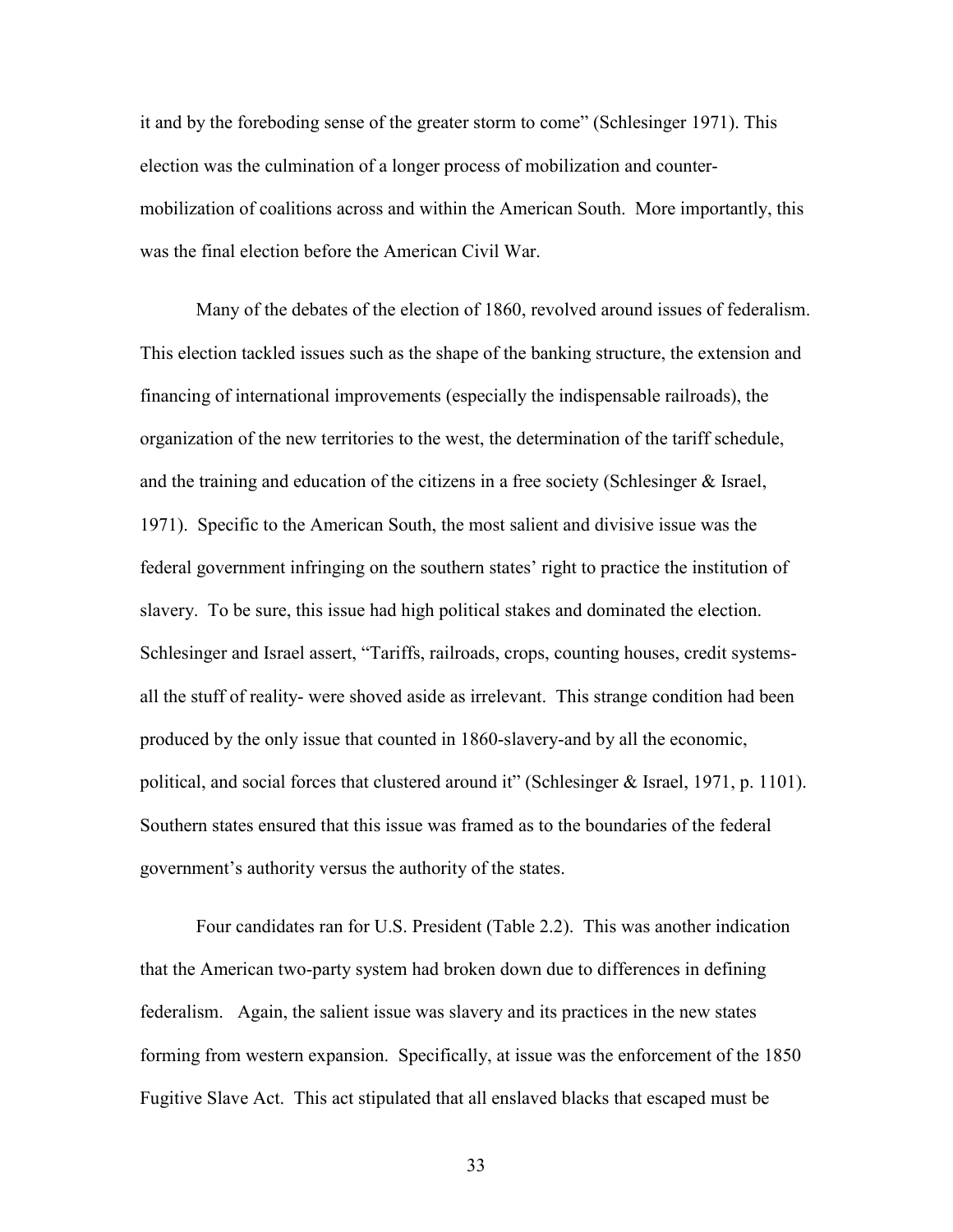returned to their owners even if they escaped to Free states and authorities and communities in that state objected to returning the enslaved. It required the co-operation local law enforcement officials in Free states. Candidates could not avoid addressing the act because it created such deep regional fissures. "Each of the four [candidates] expressed a distinct opinion of the central issue. John Bell sought no solution at all; Stephen A. Douglass worked for an ingenious compromise; John Breckenridge felt that the difference was irreconcilable; and Abraham Lincoln argued that the Union must be preserved at all cost" (Schlesinger & Israel, 1971, p. 1099).

This election was the pinnacle of regional conflict that had already become violent. Within political settings such as among members of Congress, ideological differences over slavery turned into physical altercations. For example, violence occurred when a "Radical Republican" and strongly avowed abolitionist Representative Charles Sumner gave a two-day speech condemning slavery. South Carolina Representative Preston Brooks was so infuriated that he attacked Sumner with a cane and beat him unconscious before being restrained. Brooks resigned and returned to South Carolina a hero. This was an opportune time for South Carolina to call for secession. Previous efforts had been stymied by federal government compromises as well as a lack of support from other southern states. Learning from previous missteps, South Carolina created and put into motion a secession strategy that was designed to encourage all southern states to follow. This strategy began with South Carolina informing its fellow southern states of its plan. South Carolina Governor William Henry Gist sent correspondence to the governors of North Carolina, Louisiana, Mississippi, Georgia, Alabama, and Florida informing them of an impending secession should the 1860 election result in a perceived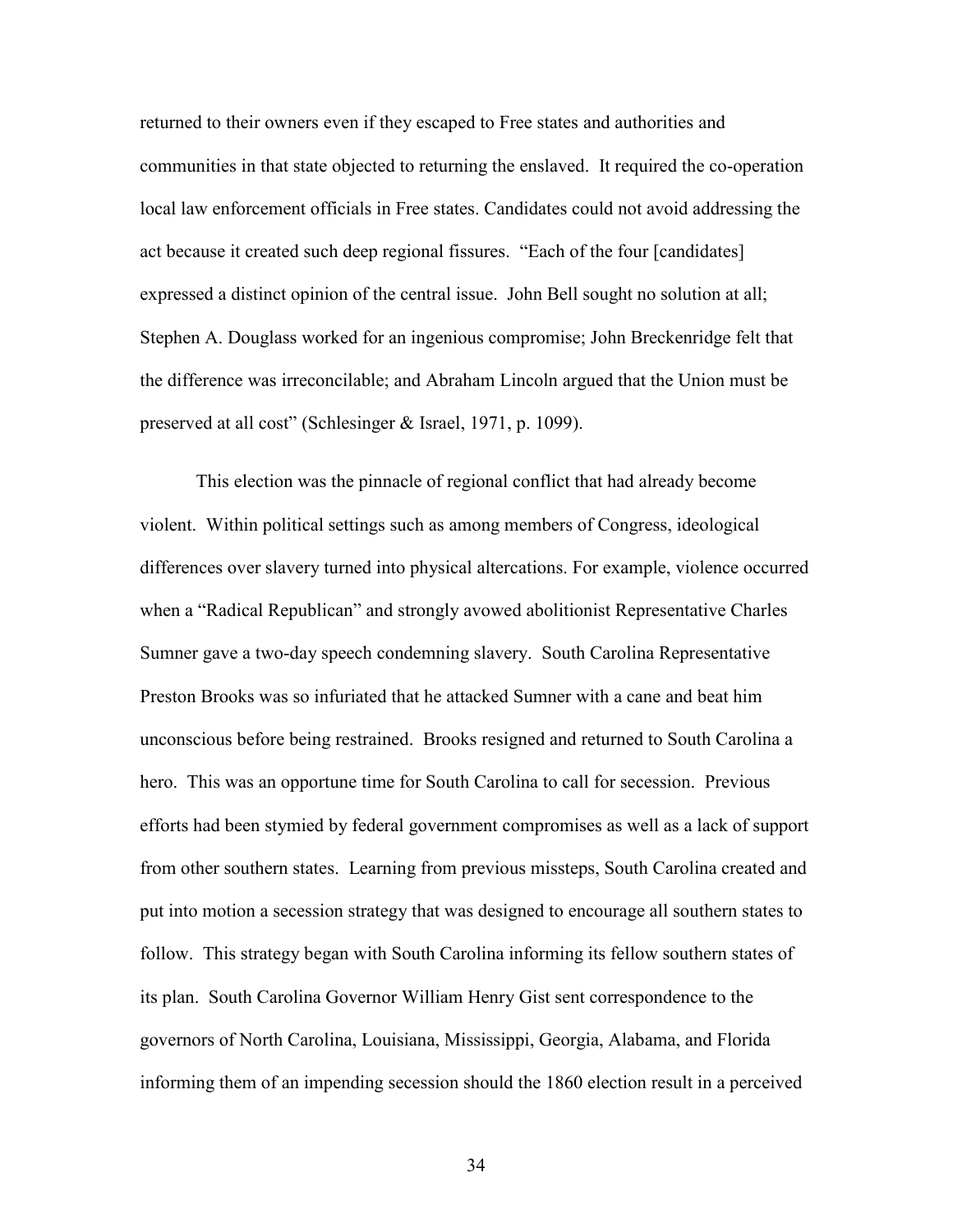anti-slavery candidate being elected president. These letters were strategic in that they assured that if no state would join their movement that South Carolina would secede alone. There was never a doubt that South Carolina was going to secede and that the secession would force other states to choose sides. This was predicated on the level of support that would follow from other states. Would they follow? Would they secede?

#### **Formal Secession and the Confederate States of America**

"Slaves constituted a peculiar and powerful interest. All knew that this interest was somehow the cause of the war"

-President Abraham Lincoln's Second Inaugural Address, March 4, 1865

The secession of the southern states and the formation of the Confederate States of America were the precursors to the American Civil War. The process of secession was sequential. South Carolina was the vanguard of this process since the regional conflict over slavery began. In particular South Carolina's slaveholding politicians not only pioneered in elaborating an ideological defense of racial slavery but also developed the political theories that justified disunion; nullification, state sovereignty, state ownership of national territories, and the constitutional authority to secede from the Union (Sinha, 2000). The act of secession was led by South Carolina. The nullification crisis provided a justification for the state to create a standing army. Governor James Hamilton, Jr. raised 27,000 men in militias and paramilitary organizations during the Nullification crisis (Wiltse, 1968). In addition to this, South Carolina understood that if they seceded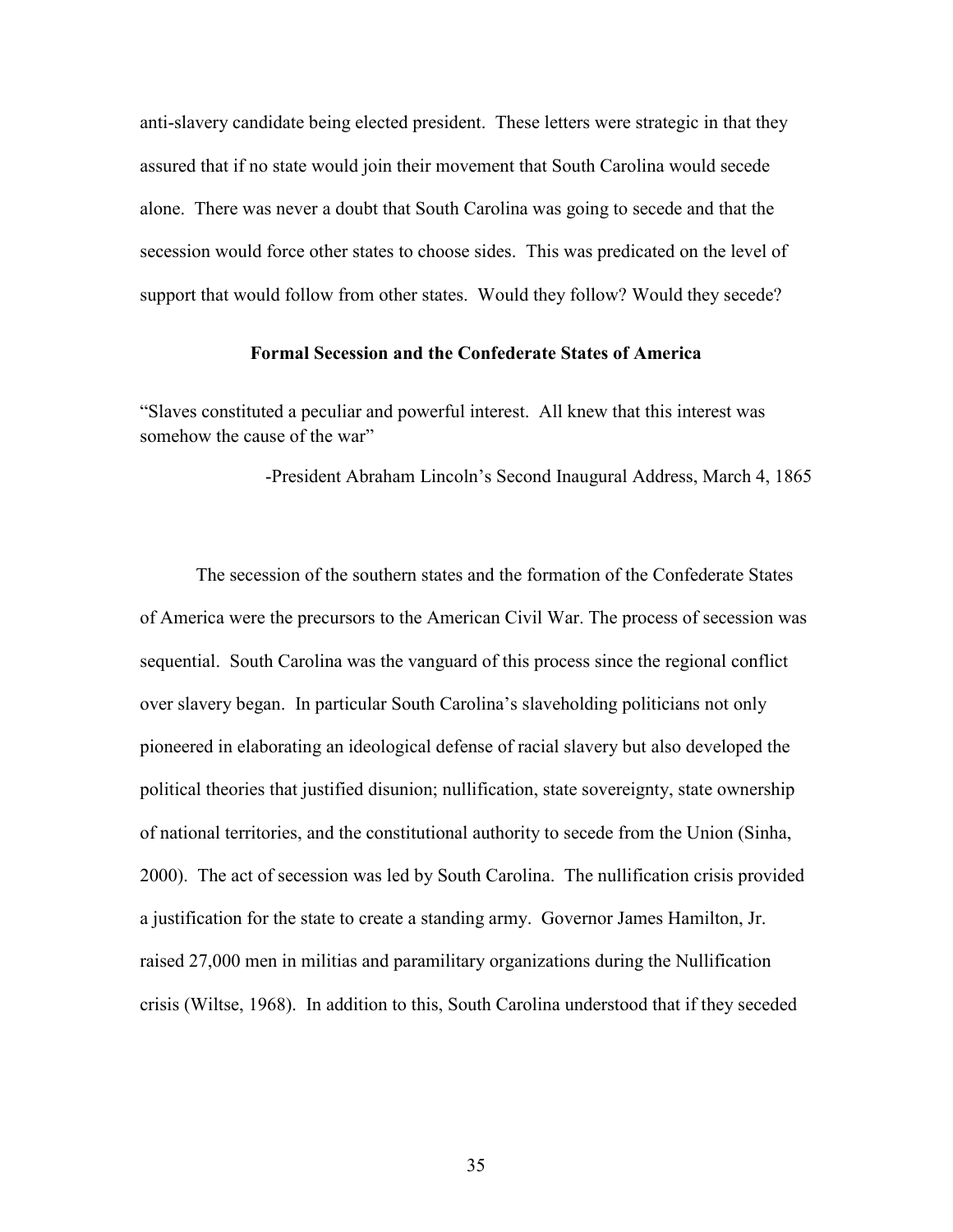that all "other planting states, and some of the Western States, would follow by an almost absolute necessity"<sup>13</sup> .

These southern states created the Confederate States of America. The Confederate Constitution addressed several principles (sovereignty rights), but no subject was discussed more than the institution of slavery. Article I stated, "The importation of Negroes of the African race from any foreign country other than to slaveholding States or territories of the United States of America, is hereby forbidden; and Congress is required to pass such laws as shall effectually prevent the same" (Confederate Constitution, Article I, Section 9). This reopened the slave trade that had been closed since 1808. In addition to this, it made slavery forever legal. "No bill of attainder, ex post facto law, or law denying or impairing the right of property in Negro slaves shall be passed" (Confederate Constitution, Article I, Section 9). This established the right of each citizen to transport slaves across state lines within the confederacy and as stated in Article IV, to "have the right of transit and sojourn in any State of this Confederacy, with their slaves and other property; and the right of property in said slaves shall not be thereby impaired." (Confederate Constitution, Article IV, Section 2). The confederacy also legalized slavery in any territory acquired by the confederacy in the future. It read, "In all such territory the institution of negro slavery, as it now exists in the Confederate States, shall be recognized and protected by Congress and by the Territorial government; and the inhabitants of the several Confederate States and Territories shall have the right to take to such Territory any slaves lawfully held by them in any of the States or Territories of the Confederate States" (Confederate Constitution, Article IV, Section 3).

 $\overline{a}$ 

<sup>13</sup> Nullifier convention of 1832, Address to the People of the United States. Pg. 76.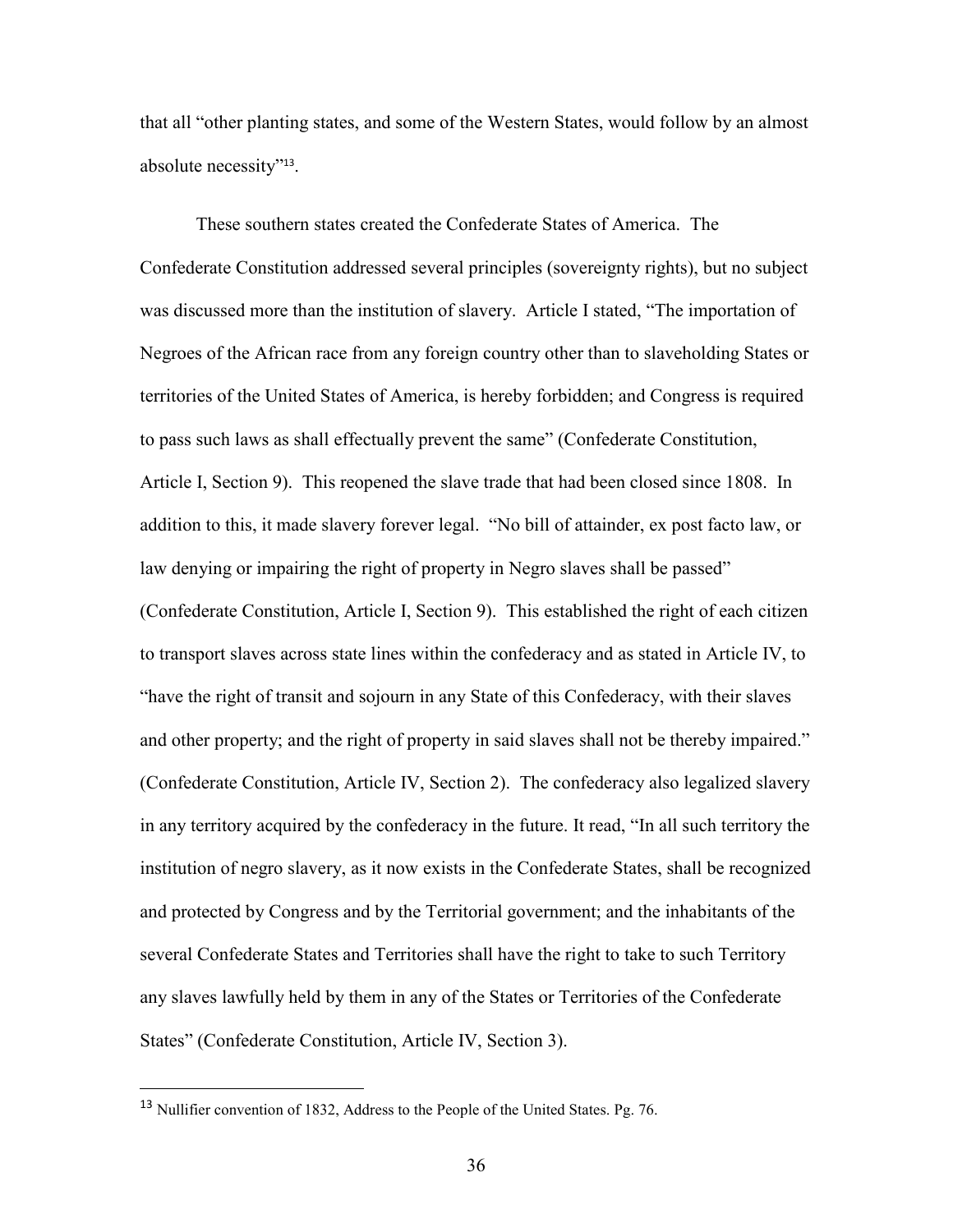The Confederate Constitution received unanimous support and representatives from seven states that seceded signed the confederate constitution. After five states ratified this constitution, it became the law of the land in the Confederacy until the American Civil war ended (Schlesinger 1971).

## **Conclusion**

State Centric Federalism within the American South is grounded in interpretation of constitutional precedence. This determinant prompted great political change, but was facilitated by deep divided rooted in race and slavery. From debates surrounding states' rights, nullification, and secession, came a uniquely southern interpretation of the limits of federal authority versus state authority that I label State Centric Federalism. Southern ideological assertions and norms prior to the American Civil War created a set of strong institutional norms and patterns that would last well into the  $20<sup>th</sup>$  and even  $21<sup>st</sup>$  century. I argue that this determinant of State Centric Federalism has shaped party platforms throughout American history in order to garner support among and for the southern bloc. For example, the success of Republican presidential candidate Barry Goldwater in American South during the 1964 presidential election was due to his stance opposing federal intrusion to halt laws and practices stemming from legalizing racial segregation (Brewer & Stonecash, 2001, p. 133).

Ultimately, this American principle of a distrust of centralized power in order to prevent tyranny assumes a particular form and has a distinct political resonance and influence upon southern thinking and behaviors. State Centric Federalism links to and nicely coincides with Religious Conservatism, precisely because the latter makes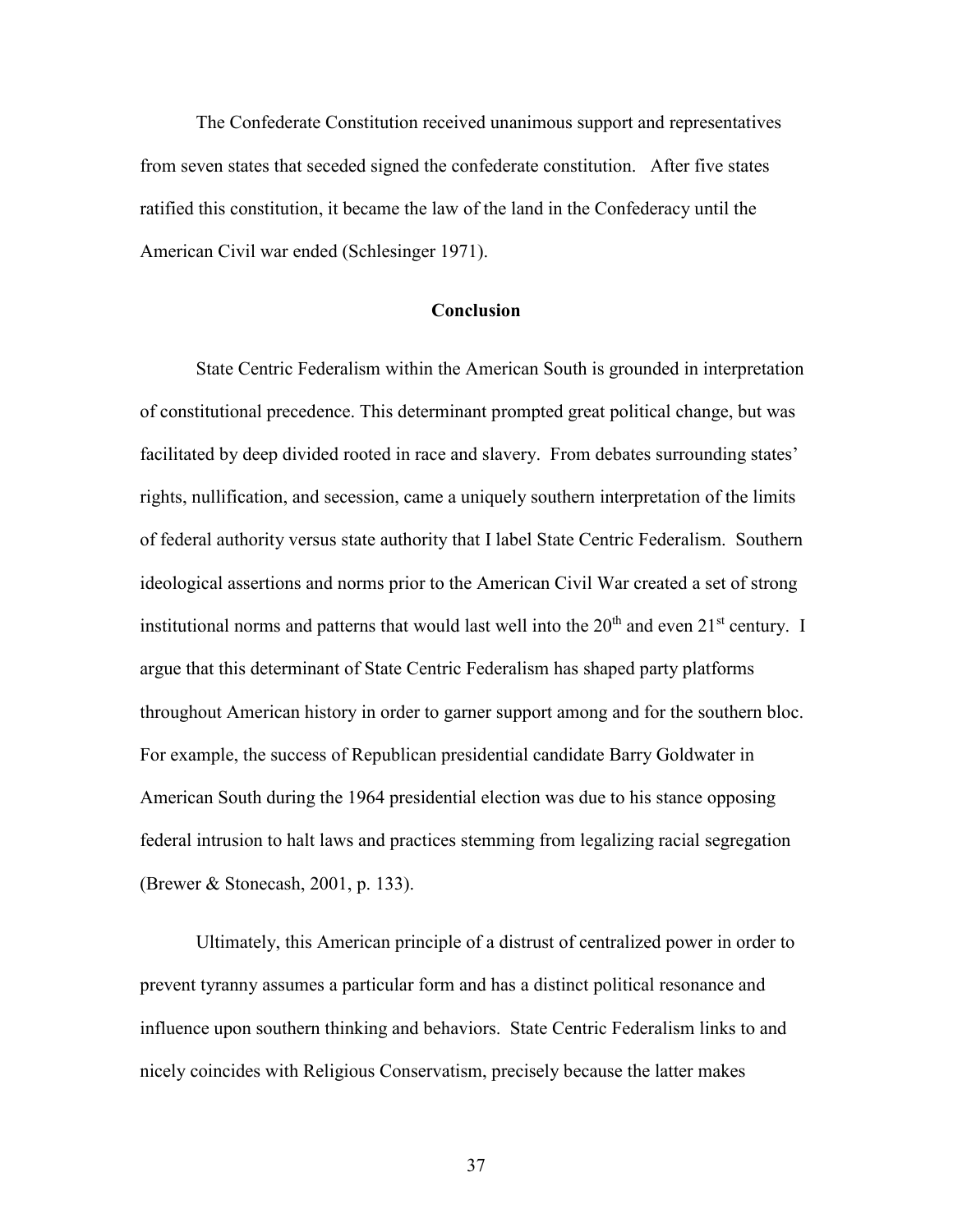assumptions about the morality ordering of a sovereign southern society. In fact, the mobilization of whites in the American South across various socioeconomic statuses before the American Civil war can be attributed to religion. Meadwell and Anderson find, "The language of popular evangelicalism made easier the project of popular mobilization outside the inner circle of planters and merchants" (Meadwell & Anderson, 2008, p. 211). Simultaneously in the North, the abolitionist movement has intensified and incorporated a religious tone. In addition to this, a large slave revolt has occurred in Virginia led by a black pastor by the name of Nat Turner. The culmination of these determinants at play created a regional conflict that could only be resolved with war.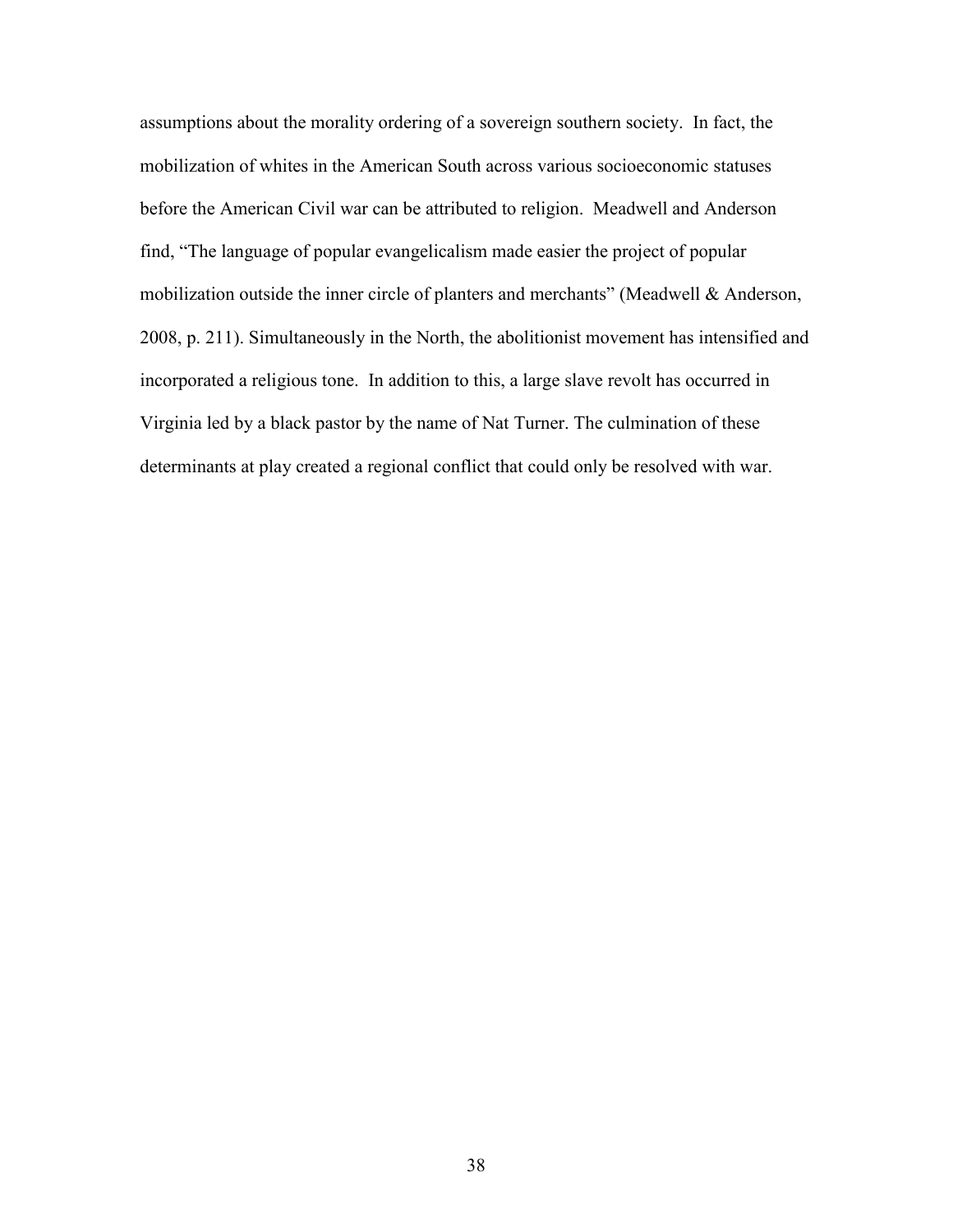| <b>State</b>   | Democrat            | Whig              | Free Soil         |
|----------------|---------------------|-------------------|-------------------|
| Alabama        | $-4,292$ (13.8%)    | $-15,444(50.7%)$  |                   |
| Arkansas       | $+2,872(30.9\%)$    | $-183(2.4\%)$     |                   |
| Connecticut    | $+6,198(22.9\%)$    | $+41(0.1\%)$      | $-1,845(36.9\%)$  |
| Delaware       | $+408(6.9\%)$       | $-147(2.2\%)$     |                   |
| Florida        | $+1,304(43.2\%)$    | $-1,206(22.9\%)$  |                   |
| Georgia        | $-10,087(22.5%)$    | $-30,851(64.9\%)$ |                   |
| Illinois       | $+24,682(44.1\%)$   | $+12,081(22.9\%)$ | $-5,736(36.5\%)$  |
| Indiana        | $+20,782(27.9%)$    | $+10,601(15.1\%)$ | $-1,104(13.7%)$   |
| Iowa           | $+6,525(58.1\%)$    | $+5,926(59.7%)$   | $+501(45.4\%)$    |
| Kentucky       | $+5,014(10.3\%)$    | $-9,505(14.3\%)$  |                   |
| Louisiana      | $+3,268(21.2\%)$    | $-1,232(6.7\%)$   |                   |
| Maine          | $+1,779$ (4.5%)     | $-2,582(7.3\%)$   | $-4,066(33.6\%)$  |
| Maryland       | $+5,533(16%)$       | $-2,677(7.1\%)$   |                   |
| Massachusetts  | $+9,288(26.3\%)$    | $-8,387(13.7%)$   | $-10,035(26.4\%)$ |
| Michigan       | $+11,100(36.1\%)$   | $+9,912(41.4\%)$  | $-3,156(30.3\%)$  |
| Mississippi    | $+276(1%)$          | $-14,967(58%)$    |                   |
| Missouri       | $-1,512(3.7\%)$     | $-2,714(8.3\%)$   |                   |
| New Hampshire  | $+2,234(8%)$        | $+1,366(9.2\%)$   | $-865(11.4\%)$    |
| New Jersey     | $+7,425(20.1\%)$    | $-1,453(3.6\%)$   |                   |
| New York       | $+147,763$ (129.2%) | $+16,279(7.4\%)$  | 95,181 (79%)      |
| North Carolina | $+3,934(11\%)$      | $-5,037(11.4\%)$  |                   |
| Ohio           | $+14,438(9.3\%)$    | $+13,870(10\%)$   | $-3,841$ (10.8%)  |
| Pennsylvania   | $+25,864(15%)$      | $-6,249(3.4\%)$   | $-2,748(24.4\%)$  |
| Rhode Island   | $+5.089(140.4\%)$   | $+846(12.5%)$     | $-85(11.6%)$      |
| Tennessee      | $-1,209(2.1\%)$     | $-5,341(8.3\%)$   |                   |
| Texas          | $+1,908(16.3\%)$    | $-286(5.4\%)$     |                   |
| Vermont        | $+2,096(19.1\%)$    | $-949(4.3\%)$     | $-5,716(39.9\%)$  |
| Wisconsin      | $+18,657(124.4\%)$  | $+8,493(61.8\%)$  | $-1,609$ (15.4%)  |

**Table 2.1: Changes in the Parties Vote for President, 1848-1852**

Source: Cole, A. C. (1914). *The Whig party in the South*

| Candidate            | <b>Political Party</b>      | <b>Home State</b> |
|----------------------|-----------------------------|-------------------|
| John Bell            | <b>Constitutional Union</b> | Tennessee         |
| John C. Breckenridge | Southern Democratic         | Kentucky          |
| Stephen A. Douglass  | Democratic                  | Illinois          |
| Abraham Lincoln      | Republican                  | Illinois          |

Source: Schlesinger, A. M., & Israel, F. L. (1971). *History of American Presidential Elections, 1789-1968*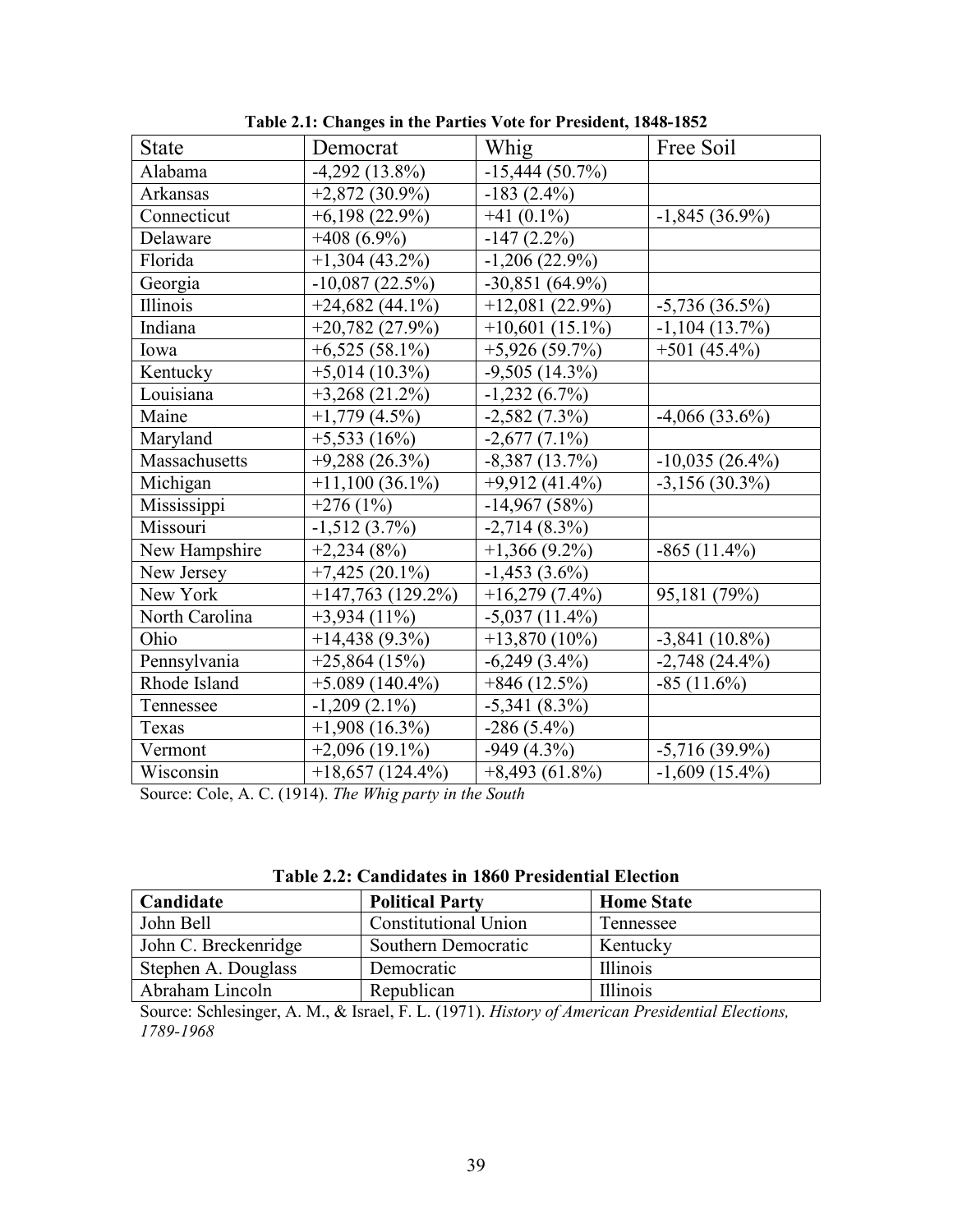# CHAPTER THREE: RELIGIOUS CONSERVATISM

"Large portions of the church are in the midst of slavers. The institutions, which surround the church, are those, which are connected with slavery…. In many respects those are different from similar institutions where freedom prevails"

Barnes 2005, P. 20

"From the time of the first English encounters with Africa during the period of exploration and colonization, religious moralism had been central to the dynamic of racism. Christian imagery of the realms of light and darkness, good and evil, easily translated into racial categories. Blacks became the locus of generalized debasement and enslavement"

(Daly, 2002, p. 83)

Religion has always had a strong presence in American politics. Compared to other industrialized nations Americans are quite religious and a significant concentration of religious Americans live in the American South. The literature suggests that Christianity has several regional distinctions(Hill, 1972; Schweiger & Mathews, 2004). For example, southerners are more likely to support school prayer (Green & Guth, 1989) and they show less support for sex education, abortion rights, and gay rights (Rice et al. 2002). These trends particularly hold among southern white, evangelical Protestants.

Historically, white churches in the American south were intimately involved with the treatment and/or the racial mistreatment of blacks. Many white southern congregations fully supported slavery and those who benefited from it. After the Civil War, white religious leaders were still at the forefront of conservative, southern race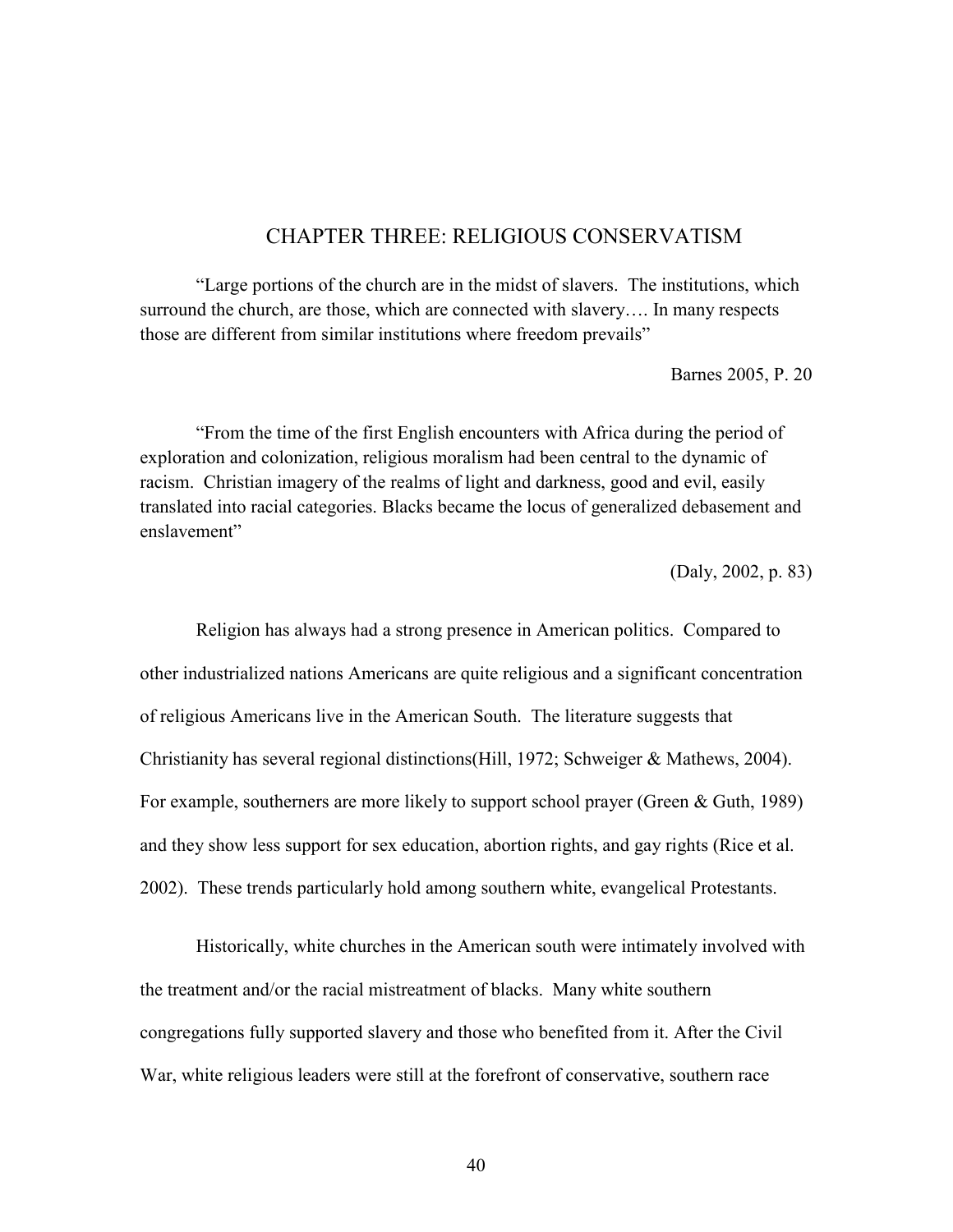relations in that many supported a new racial order that subordinated blacks. Studies have found that after slavery ended, church leaders in the south were involved in the processes that officially created and sanctioned Jim Crow segregation laws and norms (Ayers & Kenzer, 1995; Feldman, 2005). Quite interestingly, the analysis of Bailey and Snedker indicates that the location of white churches in the American South is related to greater incidents of the lynching of black people (Bailey & Snedker, 2011). In certain cases, white church leaders would offer a religious justification for the lynching of blacks so that they remained properly I their so-called place (Miller, 1957). Some studies have explored the linkage of lynching and white religiosity, but I offer in this chapter a contextual understanding or analytical basis as to why its presence could be causal.

This chapter unpacks Religious Conservatism and its influence within the America South. Again, by Religious Conservatism I mean the adherence to Christian/Protestant interpretations that endorse a conservative worldview and political/policy stance. This determinant will be analyzed in three stages. First, I will analyze how white southern religiosity treated the issue of slavery. The American South justified chattel slavery through scripture as well as by historical patterns within the white Anglo culture. Hartz noted, "Since a literal reading of scripture supported the ownership of slaves, many Southerners began to think in terms of Hebrew patriarchy"(Hartz, 1955, p. 168). The institution of white Christianity in the American South fully supported slavery and its practices. Second, an investigation of the regional split of the formal institutions within white Christianity will be conducted. This will provide a contextual understanding of dynamics at play that produced such a major institutional changes. Specifically, this analysis will examine the white Baptist, Methodist, and Presbyterian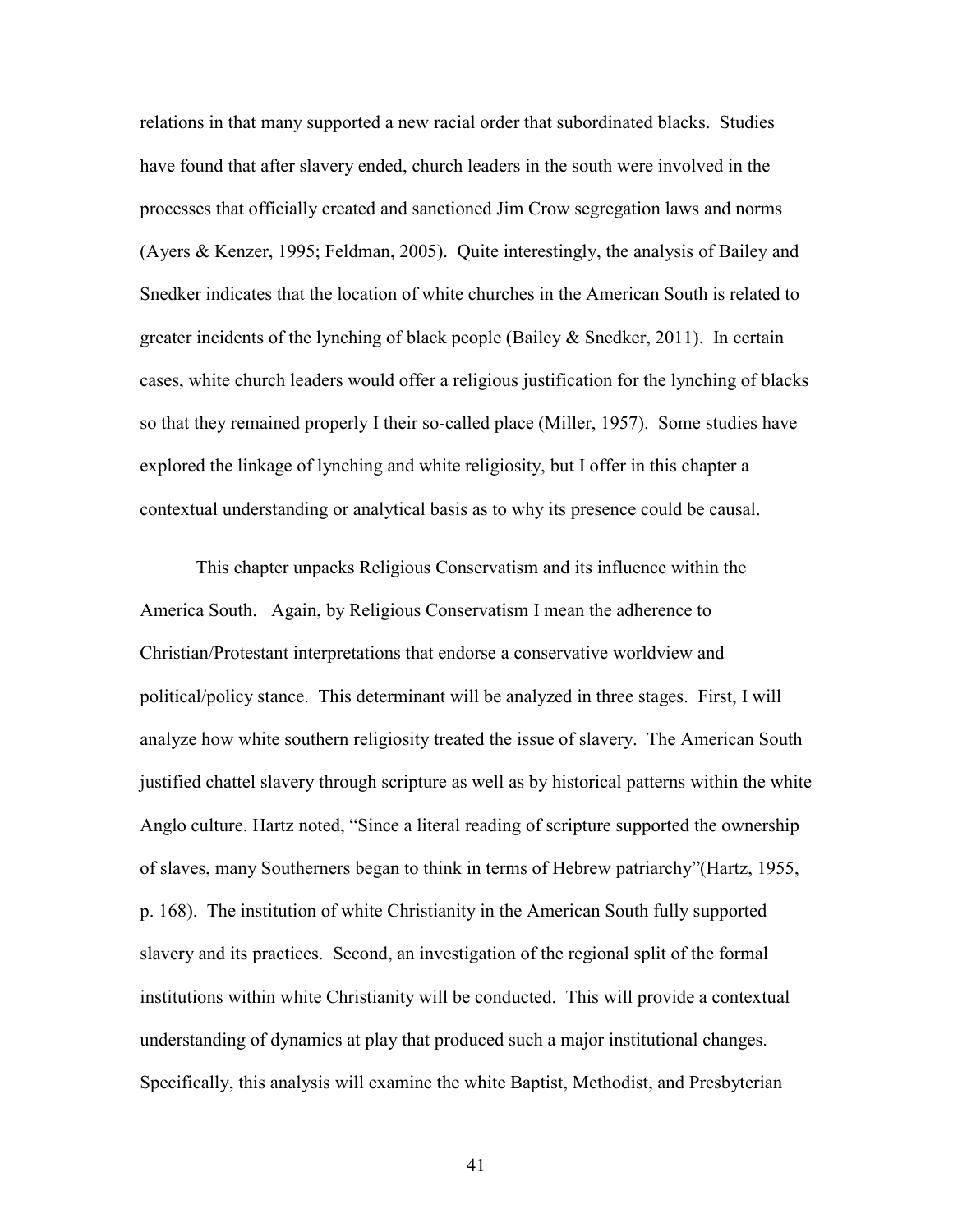denominations of Protestantism. Each one has a distinct history within the south, but each institution had a regional split. "The evangelical church split in form in 1837 (the Presbyterians), 1844 (the Methodist), and 1845 (the Baptist)" (Daly, 2002, p. 73). This separation was caused by ongoing debates about slavery. Finally, I will discuss the relationship between Religious Conservatism and race. This will involve an examination the birth of the black Christianity. The primary focus will be on the dualism of black and white Christianity. A new religious phenomenon was created in black Christianity among the formerly enslaved African Americans. This will provide better contextual and theoretical clarity to the unique relationship between religion and race in the American South, because as aforementioned, I do not presume white and black attitudes norms are the same. These dynamics have created and perpetuated a distinct Religious Conservatism within the white American South that is still present today.

#### **Slavery, Biblical Interpretation, and the White Church**

During the early 1800's, the religious population was rapidly increasing in the American South. Sydnor notes, "Between 1820 and 1850 the membership of the Methodist Church in Virginia, the Carolinas, and Georgia increased from 93,000 to 223,713 and of the Baptist Church from 99,000 to 246,000 while aggregate population of these four states increased only one third," (Sydnor, 1966, p. 295). The economic implications of this growth resulted in a larger and more detailed institutionalized church presence. "The brush arbors and campgrounds of the back country and frontier", Harvey states, "were being supplemented if not replaced by buildings of brick or wood, and religious services were becoming more orderly," (Harvey, 1997, p. 295).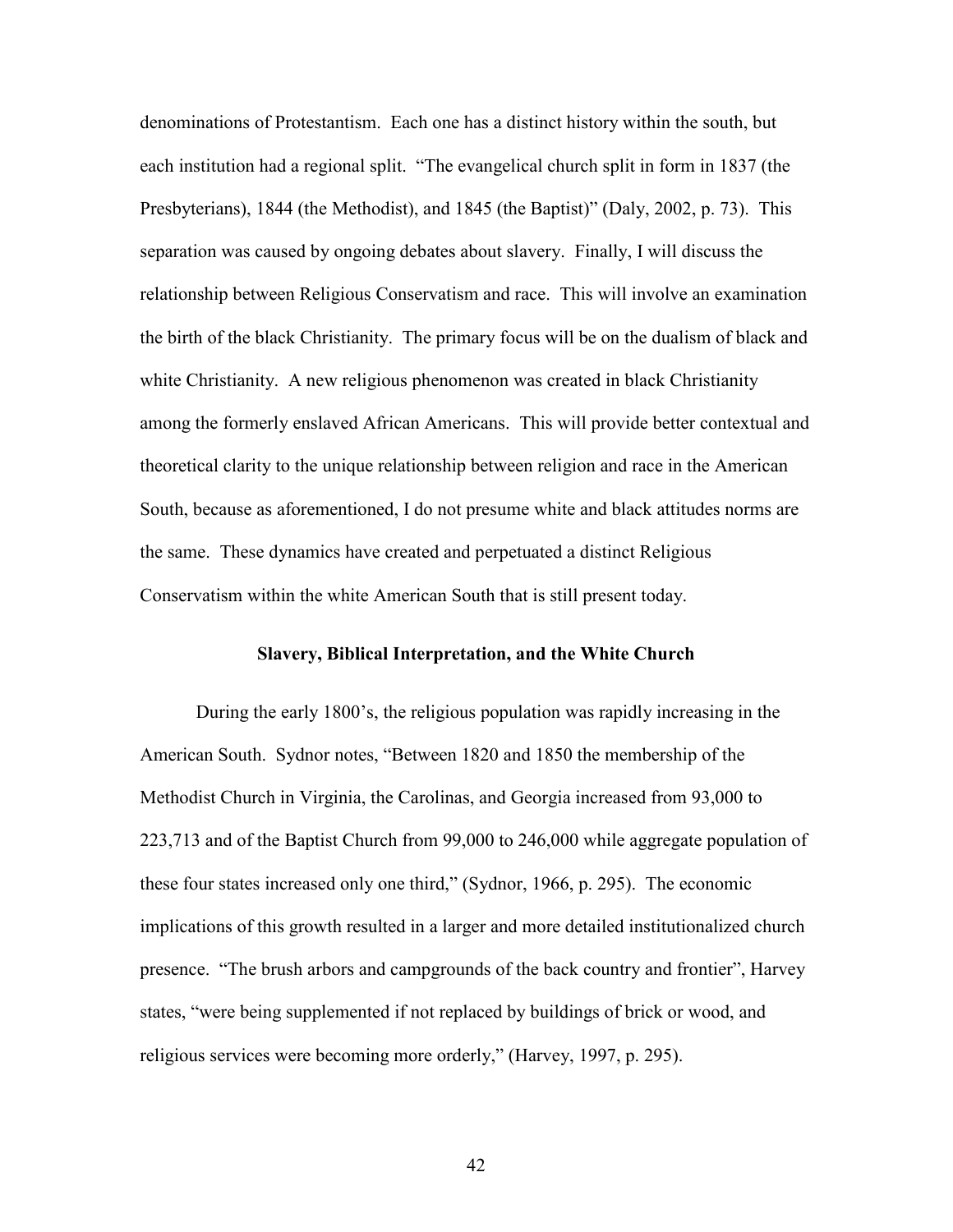In the mid-19<sup>th</sup> century period, several white southern scholars of religion supported the practice of slavery. These apologist often claimed "God sanctioned American slavery in order to bring the Christian message to heathen Africans and teach "superior" peoples to care for the "inferiors" entrusted to them…by the 1850's such a view reigned as a virtually unchallenged orthodoxy among white southern evangelicals, be they elite divines or uneducated exhorters," (Harvey, 1997, p. 8). White religious leaders were in full support of slavery and the literal interpretation of biblical scripture. "Southern ministers found ample passages in the Bible that had been used to support slavery for hundreds of years," (Daly, 2002, p. 5). This message was constantly delivered from the pulpits every Sunday. From one view, the Bible can be interpreted as condoning slavery, so the owning and trafficking of human flesh was not viewed by most white southerner as immoral and could easily be seen as equivalent to any other standard occupation.

More specifically, one New Testament scripture reads. "Slaves, obey your earthly masters with fear and trembling," (Ephesians 6:5). This passage suggests slaves are never to question their master. Whites could perpetuate the most heinous acts against enslaved blacks and were psychologically justified by this interpretation. For example, planters justified raping and prostituting black women with scripture. Another scripture reads, "Tell slaves to be submissive to their masters and to give satisfaction to them in every respect" (Titus 2:9). The goal of white southern Religious Conservatism in this period was to articulate how slavery fit into the American system, was morally consistent with it, and was integral to southern and American prosperity. White southerners did not take the traditional imperialist approach toward racial hegemony. By this I mean many white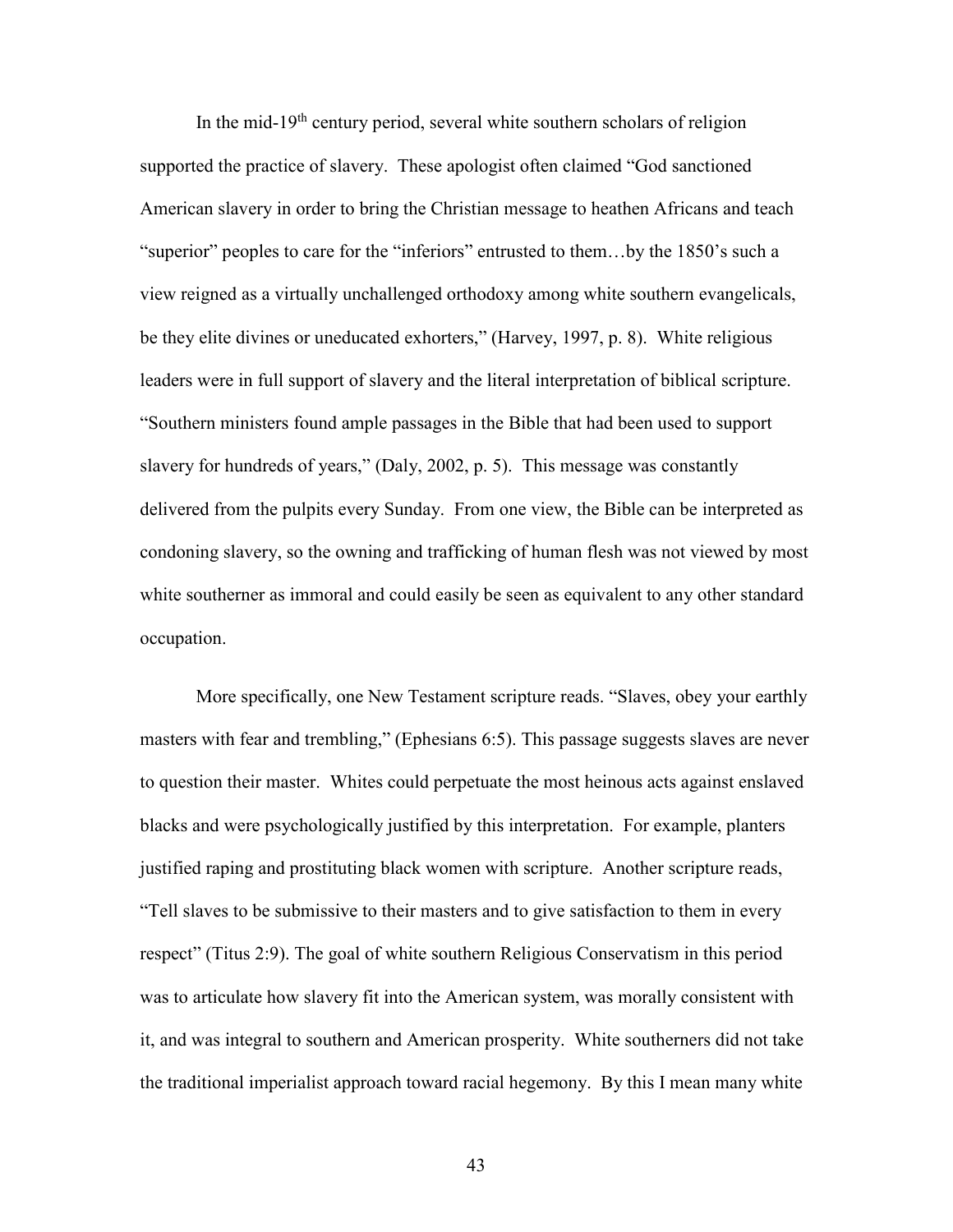evangelicals did not subscribe to the theories of blacks being a different species as compared to whites. Several theories that flowed from ideas like the "Great Chain of Being" suggested that blacks were a separate and inferior species and thus a "missing link" between humans (whites) and other primates (apes) (Smedley, 2017). Instead, ministers justified the race-based institution of slavery by maintaining that blacks suffered from a degraded state. This assumption found textual support from the Old Testament Book of Genesis from the Bible. Daly explains, "Genesis 9 supposedly describes how the black race had descended through Noah's son Ham, whose offspring had been cursed with enslavement…. sweeping racial dichotomies no longer stressed the ascendancy of civilized human over heathen beast, but of moral victors over vanquished,"(Daly, 2002, p. 85). This logic justified race-based slavery and put the outright murder of blacks inside the purview of righteous behavior. "The extinction of a tribe, or even a whole people is not more to be lamented than the extinction of one generation to make room for another. God cares nothing for the pride of man…. He does that which promotes the highest good of universal humanity," (Daly, 2002, p. 86).

With blacks at the bottom of the racial order put forth by white theologians, this religious extinction would naturally consist of most, if not all, of the black race. Southern ministers framed Christianity as a way to deliver blacks from their natural, overly passionate dispositions. This narrative implies that if it were not for Christianity that these enslaved Africans would continue their degraded state and never enter the kingdom of heaven. This judgment on the black collective damnation was often coupled with an admiration of how devote they were. Again, Daly asserts, "Proslavery spokesmen who contemplated racial extermination had no qualms about praising the way slaves possess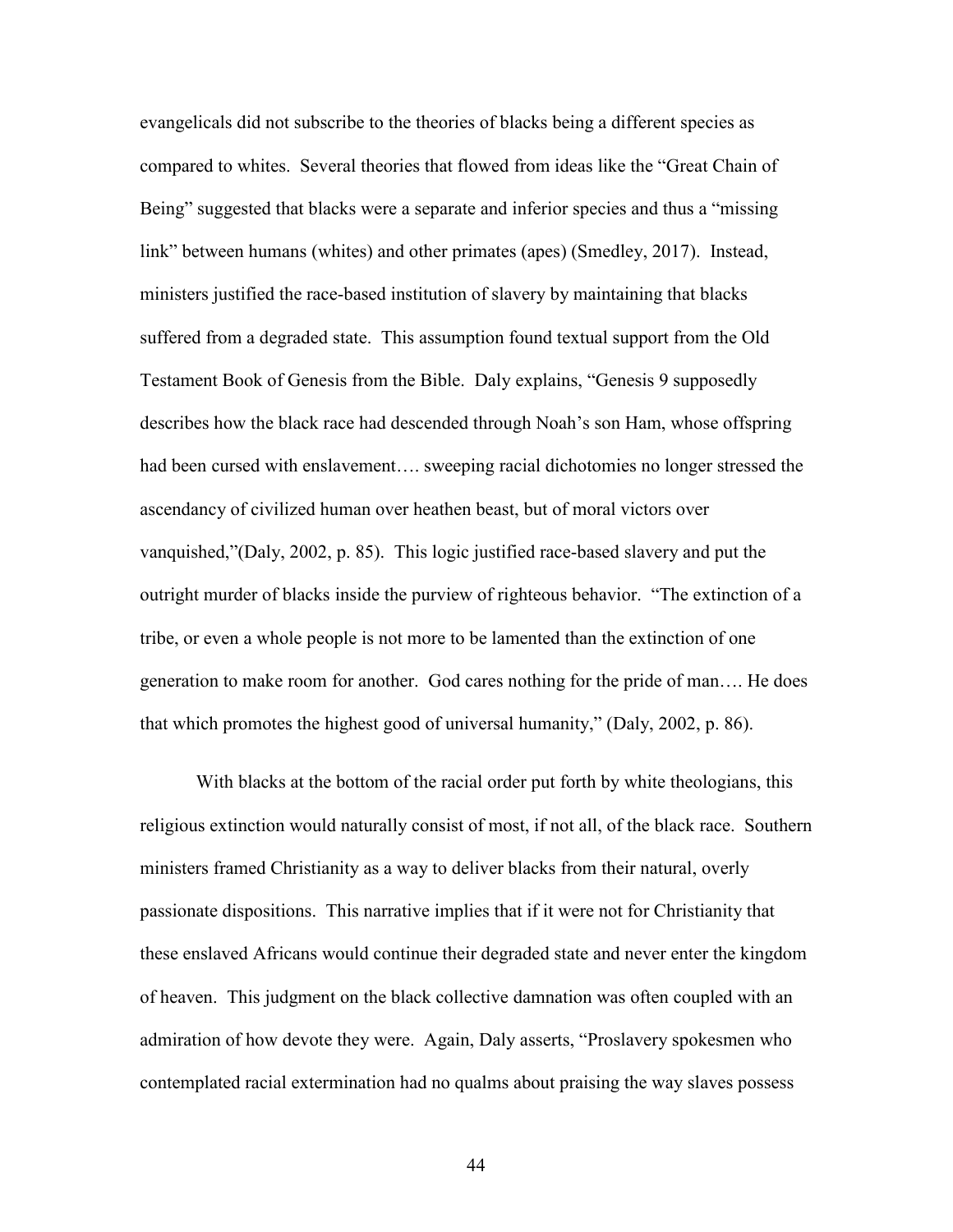great earnestness and zeal in their religious devotions…more earnestness and zeal than the whites themselves" (Daly, 2002, p. 87).

#### **The Great Divide: White Northern Christians and White Southern Christians**

The major white Protestant denominations in the United States experienced a regional separation before the Civil War. Opposing views on the practice of slavery prompted denominational splits. Geon notes, "Methodist, Baptist, Presbyterian each with nationwide constituencies were increasingly agitated by disputes over slavery, sundered into northern and southern factions long before political rupture; thus opening the first major cleavage between slaveholding and free states; and that the denominational schisms portended and to some extent provoked the crisis of the Union in 1861" (Goen, 1983, p. 21). Although at different times, each southern wing detached from their national essieclastical body and created their own religious institutions. Prior to the Civil War, southern churches presented a united proslavery stance. "The southern churches had already resolved this dilemma by withdrawing from their national organizations, and now they were prepared to transpose their ecclesiastical arguments to the political conflict of the 1850's"(Goen, 1983, p. 22). Southern religious leaders were often also political leaders and had no quarrels with advocating for slavery in both the pulpit and on the congressional floors.

#### **The Presbyterians**

 The Presbyterian Church was the first Protestant denomination to split over slavery. Before the separation, there were debates over divisive issues, but the church viewed these as inherent to church life and not a threat to the church body. There was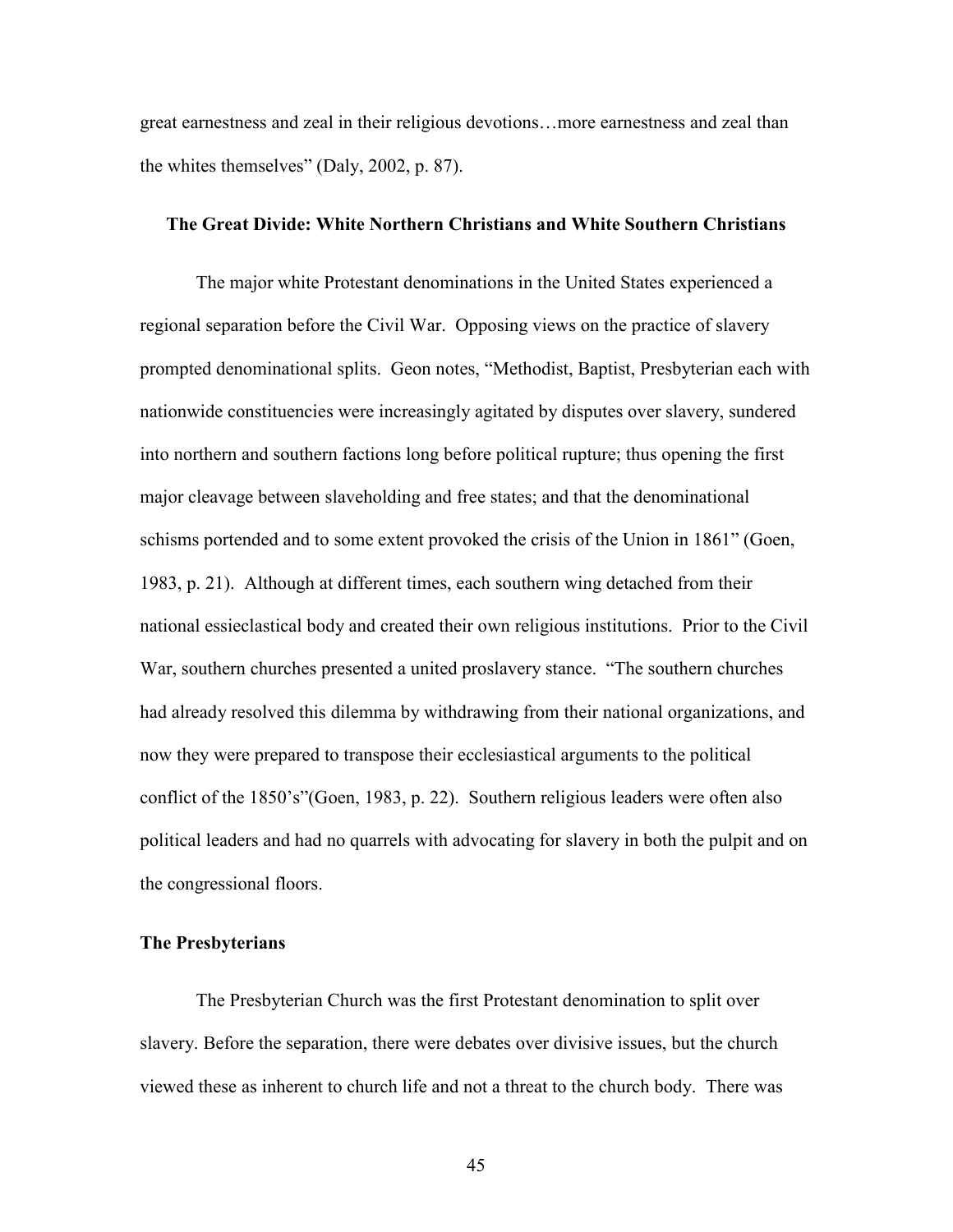general consensus on a relative unity. They felt that the church body was "split into two nearly equal parts, each portion of the great body inheriting the views, the doctrines, the influence, the 'prestige,' of the whole" (Barnes, 1857, p. 50). This agreement would end over the slavery issue and prove too divisive to maintain unity.

The Presbyterian denomination experienced a regional split in 1837. "The great cleavage in the Presbyterian church, known as the Old School-New School schism, has been presented as the result of a struggle which was concerned almost exclusively with doctrine and ecclesiastical government," (Moore, 1935, p. 282). There were several issues involved in this divide, but slavery was at the forefront. The American South embraced the most conservative view because its perspective supported the institution of slavery.

When slavery was the subject of discussion, there was a clear consensus among Northern Presbyterians on it being evil. Slavery was discussed at length in the General Assembly of 1818 and a resolution resulted that labeled slavery a "gross violation of the most precious and sacred rights of human nature, as utterly inconsistent with the law of God which requires us to love our neighbors as ourselves, and as totally irreconcilable with the spirit and principles of the gospel of Christ" (Barnes, 1857, p. 55). These resolutions had major practical implications for the southern body and its slaveholding members. They suggested the Presbyterian Church was in the forefront in standing against slavery and in taking measures that contemplated it abolition. This assembly clearly articulated the evils of slavery and the goal of its worldwide abolition. In short, the holding of slaves was evidence of a Christian not being in good standing with the church. That being said there was a clear loophole or compromise: "A man who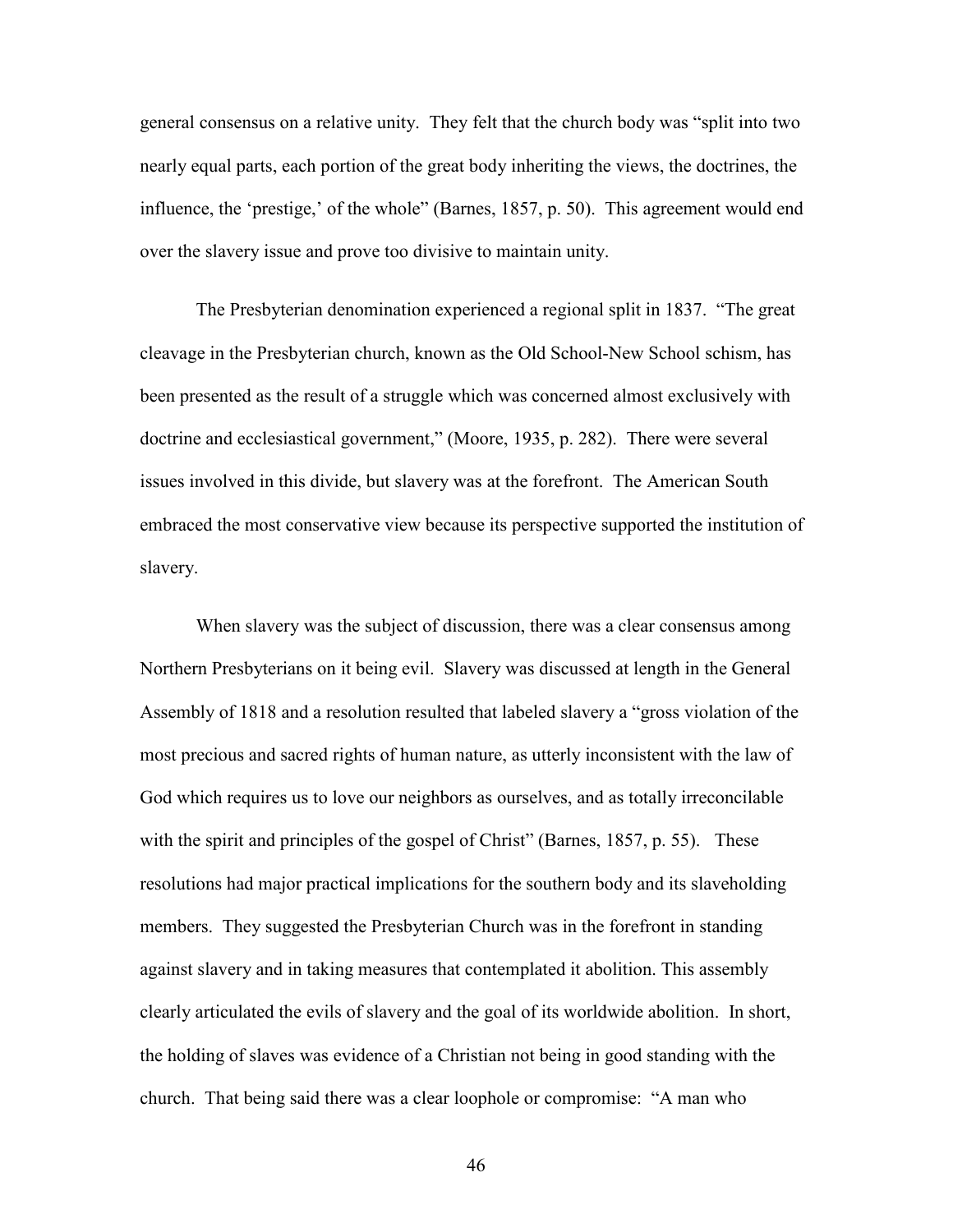sustained the relation of parent, or husband, or master of an apprentice, is, so far as these relations are concerned presumed to be in good standings with the church," (Barnes, 1857, p. 62). This allowed for participation in the institution of slavery while not being morally culpable for slaveholding. Both the reformists and conservative sides of the Presbyterian Church took a position on how to interpret these resolutions, but the divide was clearly between the slave and Free states. This would set the stage for a formal separation.

 The assembly of 1837 was organized under reformist control. There was general agreement between the two schools of thought that the slavery issue was very complicated issue partly because it was legal in the secular world. This complication made it, according to assembly minutes, "impossible to deliberate and decide judiciously on the subject of slavery in its relation to the church; therefore resolved, that this whole subject be indefinitely postponed," (Minutes of General assembly, 1836). This did not deter southern Presbyterians from pushing their proslavery agenda forward. Northern Presbyterians were demanding disciplinary actions against slaveholders through resolutions while southern Presbyterians continued to defend the institution through scripture.

 Before the convention of 1837, anti-slavery delegates met in a special convention. The pro-slavery southern Presbyterians were outnumbered. "In 1836 the membership of the Presbyterian church was 220,557, of which all but 57,309 were in the North, giving the South but 21% of the total," (General Assembly 1836). Southerners feared their interests would be overshadowed.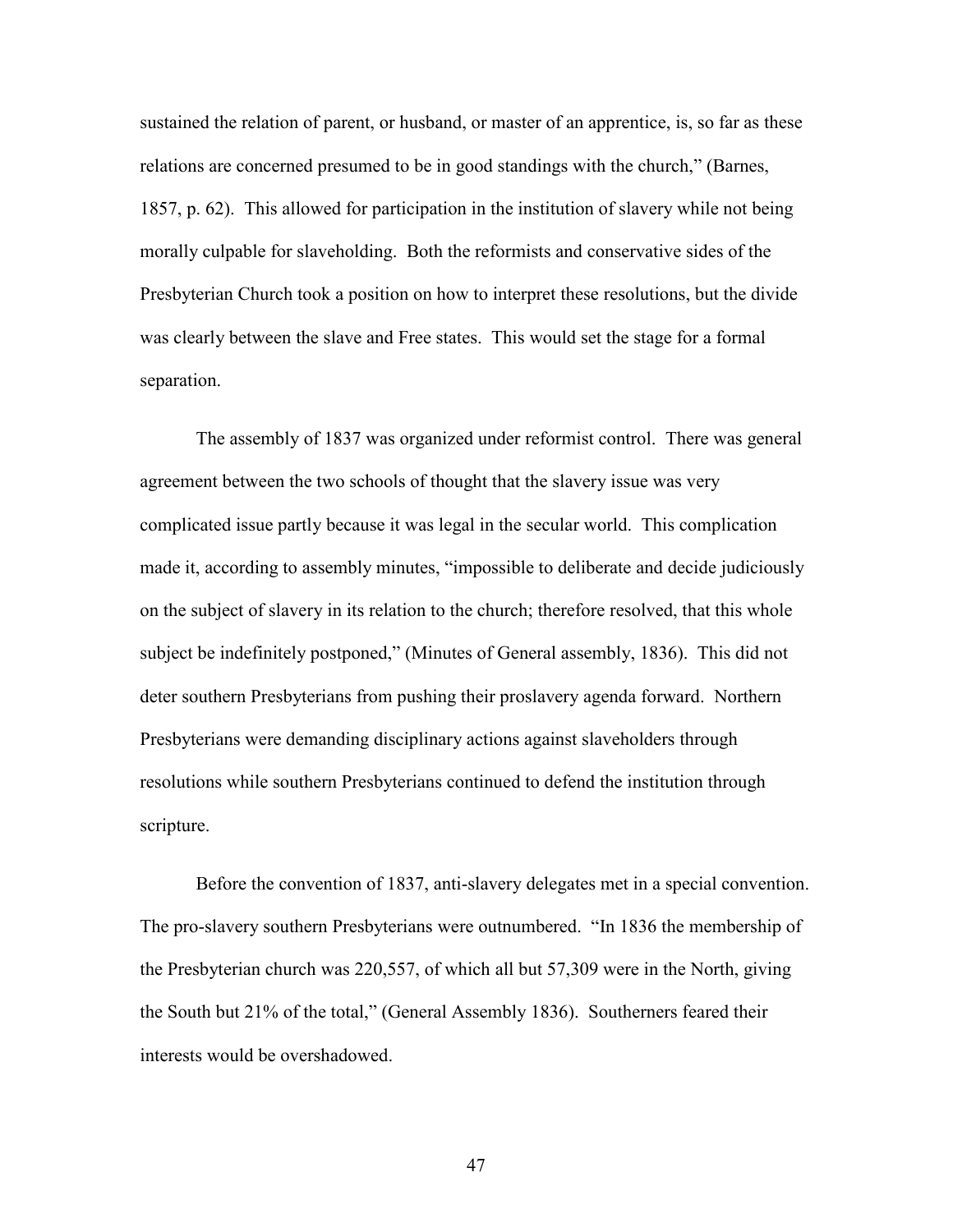#### **The Methodists**

 The stance of the Methodist Church on slavery has always been clear. Founder John Wesley believed it to be a vile institution and condemned it completely. After his visit to America from England, he advocated for the abolition of American slavery (D. G. Mathews, 1965). Although the black population in England was small, there was a significant abolitionist presence.

 The Methodist Episcopal Church formally split in 1844. Before this, white Southern Methodist ministers consistently defended their position on slavery during national conferences. The slavery issue was always present and produced sectional divides. This came to a head at the General Conference in 1844 over the slaveholding practices of presiding Bishop James Andrews. Anti-slavery factions formulated a plan to remove him from office due to his involvement in slavery. Harvey explains, "A resolution was introduced in the General Conference in May of 1844 to restrain Bishop James O. Andrew of Georgia from exercising his episcopal office as long as he had any connection to slavery,"(Harvey, 1997, p. 298). This situation caused the southern ministers to defend Andrews and advocate for separation from the national denominations. They submitted a statement to formally separate from the ecclesial Methodist body known as the "Plan of Separation". This plan was divided into a series of resolutions and was a large undertaking. Matthews notes, that Southern Methodists found the abolitionist spirit of their Northern Brethren a consistent problem. In 1845, they withdrew from the Methodist Episcopal Church and founded an independent Southern Church (Mathews, 1965). The process was strikingly similar to the secession of the southern states government from the Union, but in this case the Northern Methodists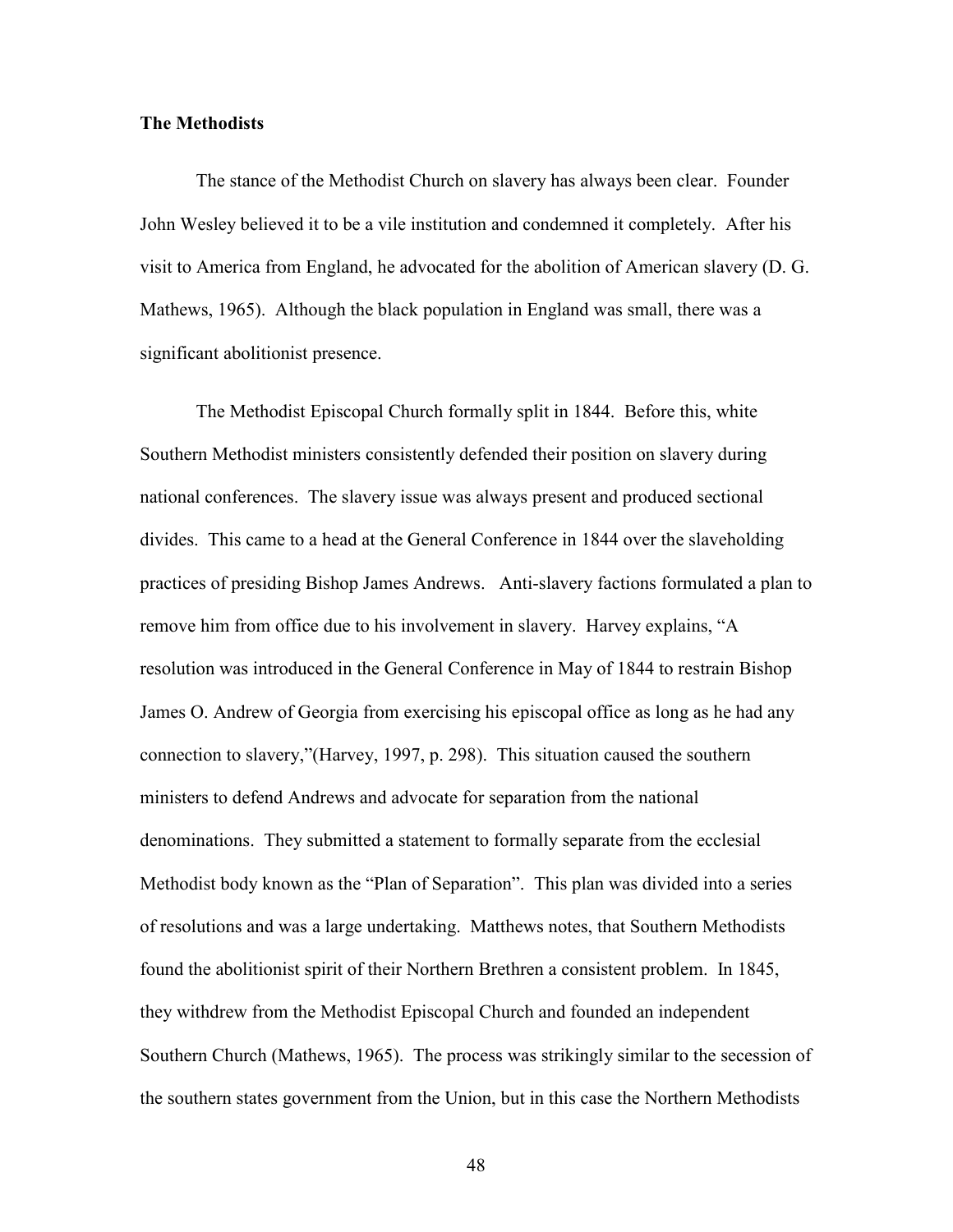were pleased to oblige the separation. Conflict did not come until decades later the two sides petitioned in court to properly divide church financial holdings and to determine territorial jurisdictions decades later (Loveland, 1980).

The newly founded, southern Methodist faction removed all sections in their church laws that were not pro-slavery. In addition to this, they voted to repeal an antislave trade clause from church law. "On May19th, 1858, the General Conference of the Methodist Episcopal Church, South, expunged the slave-trade rule by a vote of 143 to 8,"(Takaki, 1971, p. 136). At the state-level, this served as a tool to remove ministers from the denomination that did not support the peculiar institution. In Texas, ministers that opposed slavery were given 60 days to leave the state (Houston Telegraph April 14<sup>th</sup>, 1859). In Mississippi, the names of the seven ministers that voted against this resolution were put in the newspaper(Takaki, 1971). The separation of the Methodists South from the Methodist North was complete and southern proslavery agenda was in effect.

# **The Baptists**

 "The Baptist belief in the equality of the soul conflicted with the social practices of their communities churches, and for slave owners…how to reconcile their theology with the reality of slaves and slave owners in their church became the subject of frequent and often intense debate"

(Najar, 2005: 162).

There has been a long history of white racial tensions blacks within the Baptist church of the United States. Najar observers, "Slaves were part of the early audiences for Baptist incinerates in the 1760's and 1770's, and after the War of Independence, slaves began to join churches in increasing numbers….the church they built was biracial with white and black members,"(Najar, 2005, p. 158). This biracial presence was quickly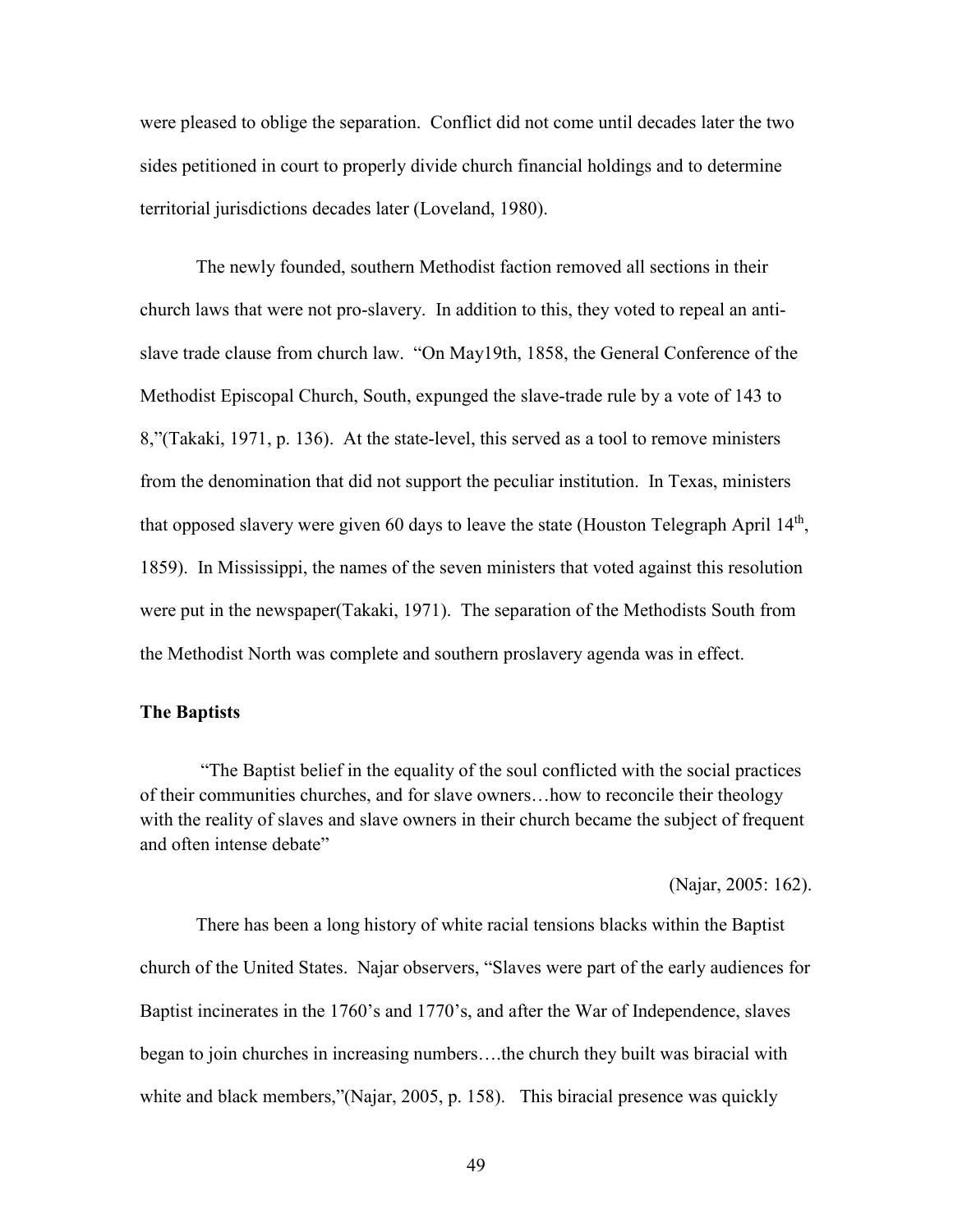sacrificed due to political and economic pressures. The agrarian elite needed the power of this social institution, the church, to facilitate its goals of pro-slavery ideology and was successful in convincing Baptist ministers to endorse their slavery agenda. "By 1830, white Baptists who had questioned slavery in the late-eighteenth-century were defending it as a divinely sanctioned social order…Baptists worked feverishly on a Christian proslavery apologetic,"(Harvey, 1997, p. 9).

The Southern Baptist church separated from the national denominations in 1845 over the issue of slavery. This process was initiated when the national body, controlled by northern ministers, declared they would not appoint any slaveholders to national position. Applying this rule retroactively, the Board of Foreign Missions forced Rev. John Bushyhead, a slaveholding minister, to resign from his current post. Southern Baptists immediately withdrew from the national body and organized the Southern Baptist Convention(Baker, 1966).

The separation of southern churches was an important part of the history of American institutions. "Once abolitionists had catalogued slavery as sinful and Southern defenders had catalogued it as a thing that was right in the sight of God, compromise was impossible" (Harvey, 1997, p. 299). One could argue that the divide of these white Christian denominations significantly contributed to why the American South seceded from the Union. Southern churches served as evidence of how secession was to play out. They laid the moral groundwork for state secession. After the formal split, the southern church body in each denomination was thriving. Goen notes, "There membership was growing, their financial status was sound, their missionary and benevolent work was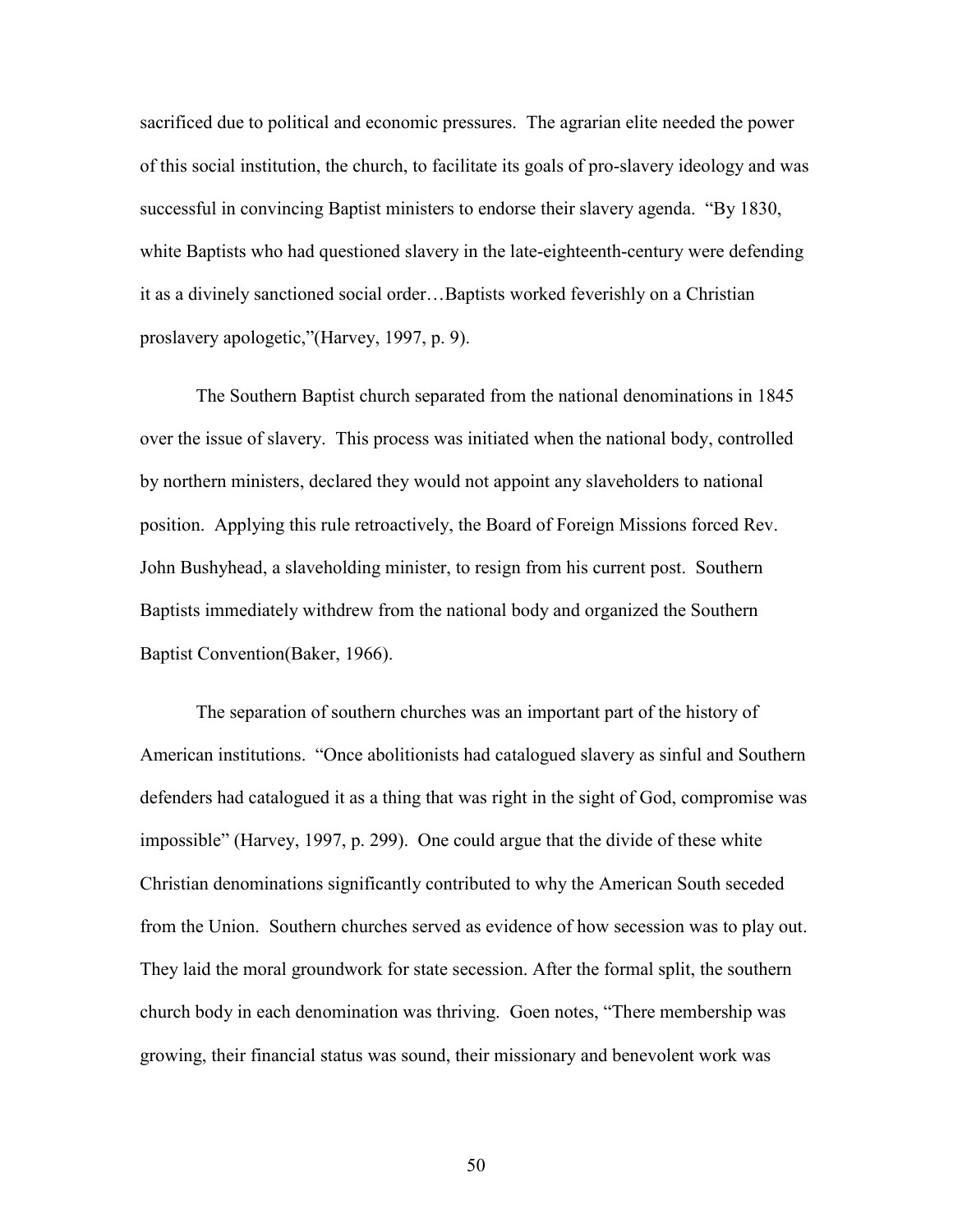expanding, and best of all, they were free from embarrassments previously suffered under antislavery attacks in their national assemblies," (Goen, 1983, p. 29).

In addition to a moral defense of slavery, the churches supported the constant assertion that secession would produce a south prosperous from the profits of slavery. Before the separation, leaders from both the north and south had always met at annual conferences to discuss their concerns together. "Participants in these meetings were well informed about developments outside their congregations and aware of the personalities and preoccupations of their counterparts from other regions," (Daly, 2002, p. 75). After the formal separation, each side was able to reinforce their negative image of the other without any debate. "Northern clergy thought that connivance with slavery corrupted both the gospel and the preachers who claimed to represent it. Southern theologians insisted that slavery was an ordinance of God fully sanctioned in scripture"(Goen, 1983, p. 31).

Now that the sectional lines had been drawn and each possessed its own respective denomination, interaction between these ministers and congregations ended. This left them within their own regions insulated from any significant dissenting views. "Many southern evangelicals after 1835 turned the abolitionist and then the North into heretical bogeymen and fodder for scathing sermons. Evangelicals thereby built the cultural foundations for secession and civil war over the course of the generation prior to 1860"(Daly, 2002, p. 74). This can also be seen in the works of southern religious scholars. Their work was voluminous and provided justification of the southern way of life insofar as slavery and secession were concerned. The intimate connection of economics and race within Southern Christianity produced a powerful social institution.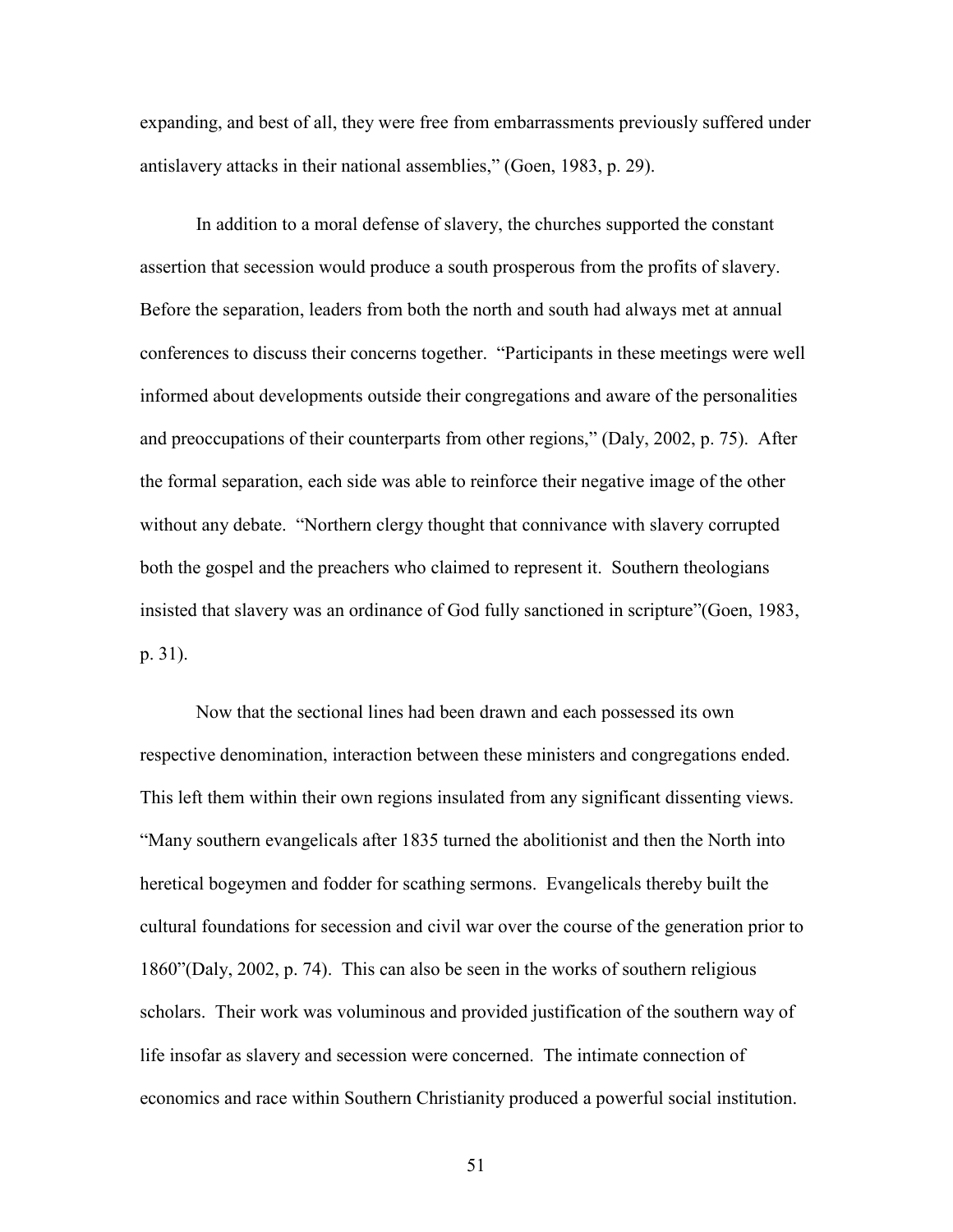This new institution was able to infiltrate and influence any social institution that it could not directly control. For example, Southern churches formed several new, conservative colleges and universities when existing institution threatened their agenda (Daly, 2002).

#### **Black Christians**

Although this dissertation primarily focuses on Southern whites, it is important to discuss the importance and significant difference of black religiosity from white religiosity in the South. The conditions of chattel slavery in the United States produced a large population of enslaved Africans. Religion played a fundamental role in their lives from the moment they were captured to the moment they were freed. The consistent presence of Christianity in the lives of African slaves produced several unique developments. For example, enslaved Africans were from different tribes and possessed different cultures in the way that France and England are different. Christianity forged a more comprehensive identity among these ethnic and tribal affiliations. Africanized Christianity or Afro-Christianity formed the basis for common religious identity among their decedents in contemporary America (Akinyela, 2003). This feature is not present in descendants of enslaved persons in the Caribbean because they were allowed to practice the cultural norms of their native country. "Enslaved Christians in the antebellum South fashioned a religious culture that synthesized Euro-American Christian beliefs and African expressive styles into a sustaining faith," (Harvey, 1997, p. 11).

Southern planters were concerned about enslaved blacks becoming Christians. If slaves were Christians then how could one come to terms with oppressing a fellow Christian? The planter class resisted the spread of Christianity among their property and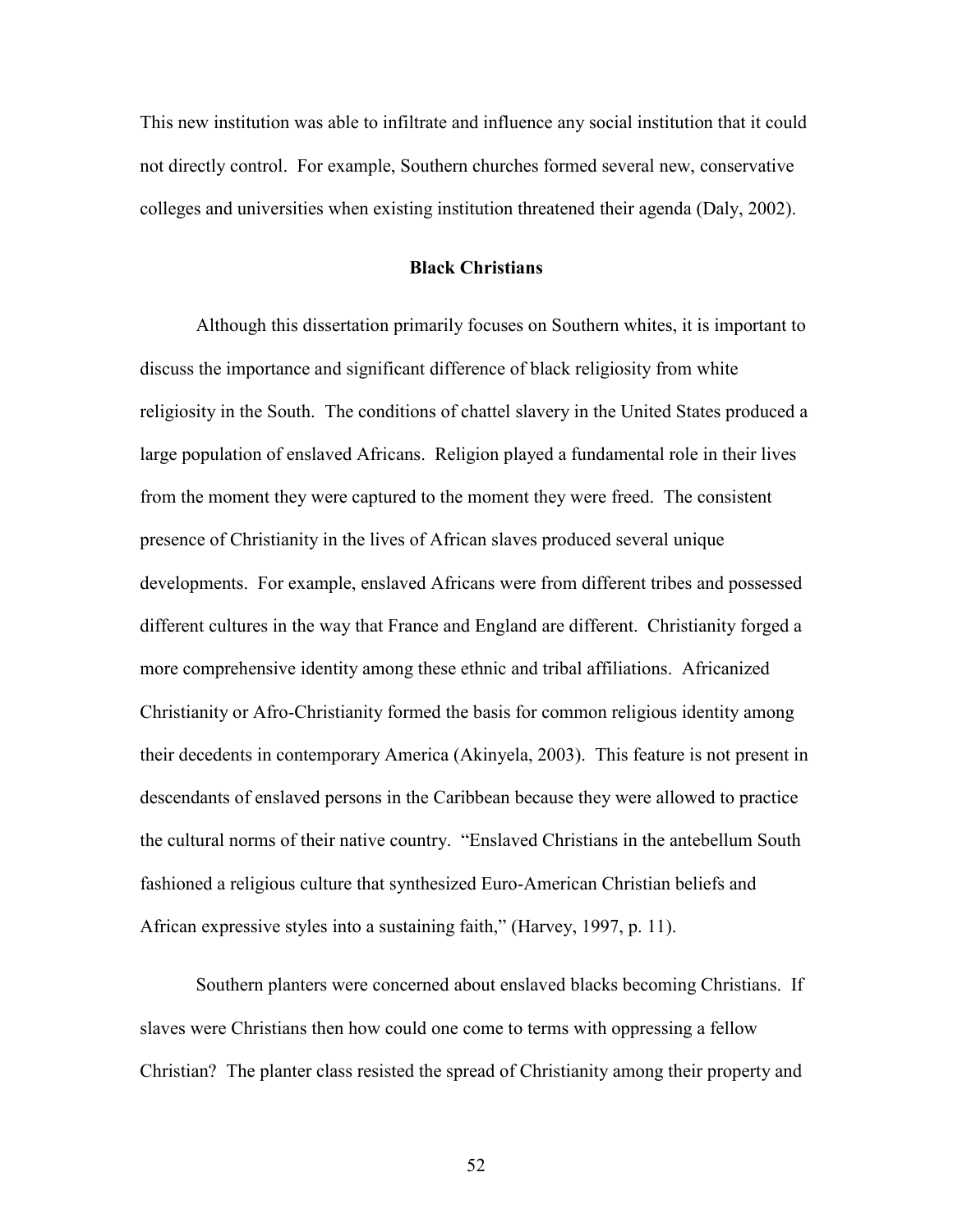several laws were passed to reach this end. Several states made it illegal for Africans to preach under any condition. In other places, they were allowed to preach as long as their white minister was present or some other "responsible" white person (Akinyela, 2003). Southern whites ensured the baptism or conversion of enslaved blacks to Christianity did not change their slave status. In addition to this, anti-literacy laws were created to ensure slaves could not read the Bible and thus discover biblical rationales from their freedom. Pertaining to their Holy Scripture, white Christian planters ensured their religion was given to slaves in a way to serve their interests. This involved making the slaves intimately familiar with scriptures that seemed to support slavery and obedience to one's master. Several aspects of the Bible could potentially produce insurrection. For example, Nat Turner in 1831 used the stories and prophets of the Bible to justify the largest slave revolt in United States history. White Southern Christians often discouraged significant black congregations, but northern whites permitted the fairly free association of free blacks. For example, Delaware prohibited the congregation of more than a dozen blacks after 10pm unless three whites were present (Aptheker, 2012). After the American Civil War, many newly freed blacks created their own versions of Christianity while several continued to attend the worship services of their previous masters.

#### **Conclusion**

As an ideal, Religious conservatism began in the American South to serve as the moral defense of race-based slavery. This, in turn, caused a regional divide within the major denominations of American Christianity. These denominational separations were precursors to the impending secession of the states. "The same passions were at work in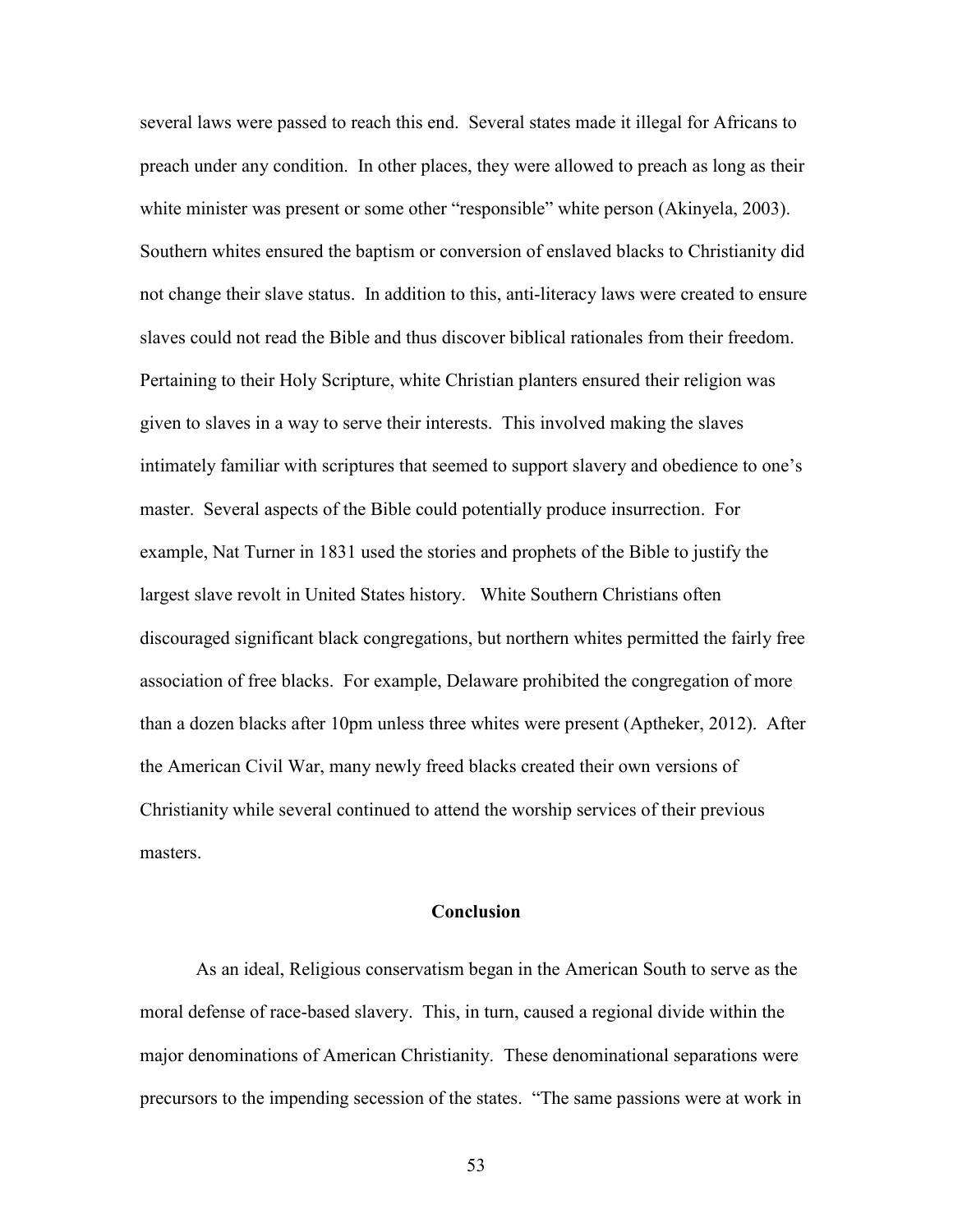both arenas, and in each case the secessionist thought it more important to preserve slavery than to maintain unity" (Goen, 1983, p. 24). With political and religious actors expressing unresolvable regional differences and advocating secession, churches reinforced these divisions. Many of them utilized John C. Calhoun's doctrines designed to protect southern religion and evolved into a major institutions that served elite agrarian interests. While in the last two chapters, I focused upon the 18<sup>th</sup> and 19<sup>th</sup> century roots of the last determinant- Racial Conservatism.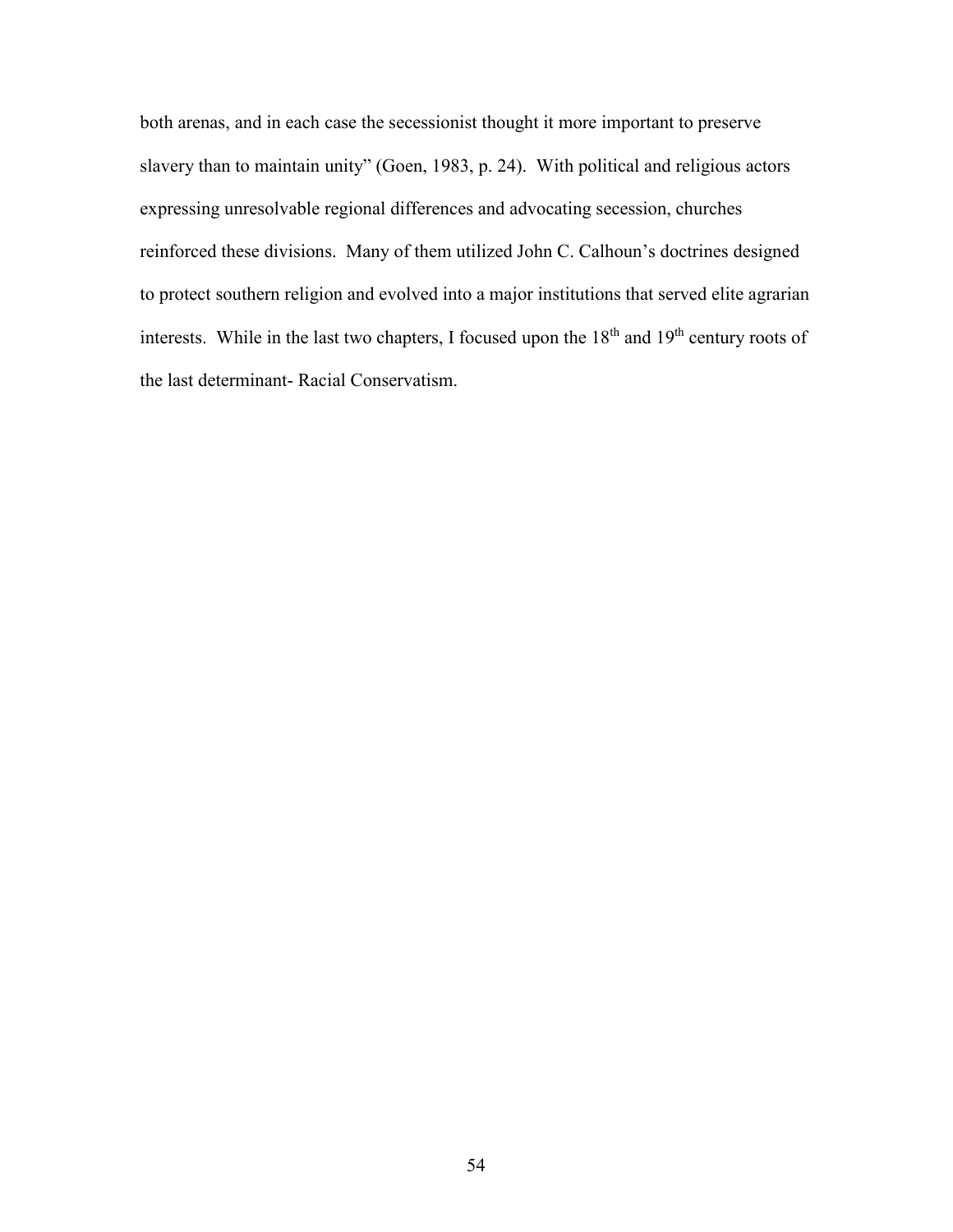# CHAPTER FOUR: RACIAL CONSERVATISM

"The Southerners by reason of the seniority rule in Congress are chairman or occupy strategic places on most of the Senate and House committees. If I come out for the anti-lynching bill now, they will block every bill I ask Congress to pass to keep American from collapsing. I just can't take that risk"

-President Franklin Roosevelt on his inaction on the anti-lynching legislation

"There are not enough troops in the world to force the southern people to breakdown segregation and admit the nigger race into our theatres, into our swimming pools, into our homes"

Strom Thurmond, 1948

" You shall not crucify the South on this cross of civil rights"

Charles J. Block (D-GA) at the 1948 Democratic Convention

Race has been a dominant feature of American politics. Within the American South, race relations are distinct due to the presence of a large African American population as an artifact of American slavery. When mixed with historic white supremacist ideology and modern anti-black racism, this condition has produced Racial Conservatism unlike other racial environments within the United States. From white electoral primaries to the lynching phenomenon, southern race relations are a unique phenomenon. White Southern politicians were steadfast in their defense of the status quo and race was no exception. Although they operated within the two-party system, white southern politicians did not compromise on any other issues pertaining to race. When their stance of Racial Conservatism was threatened, the Southern coalition would simply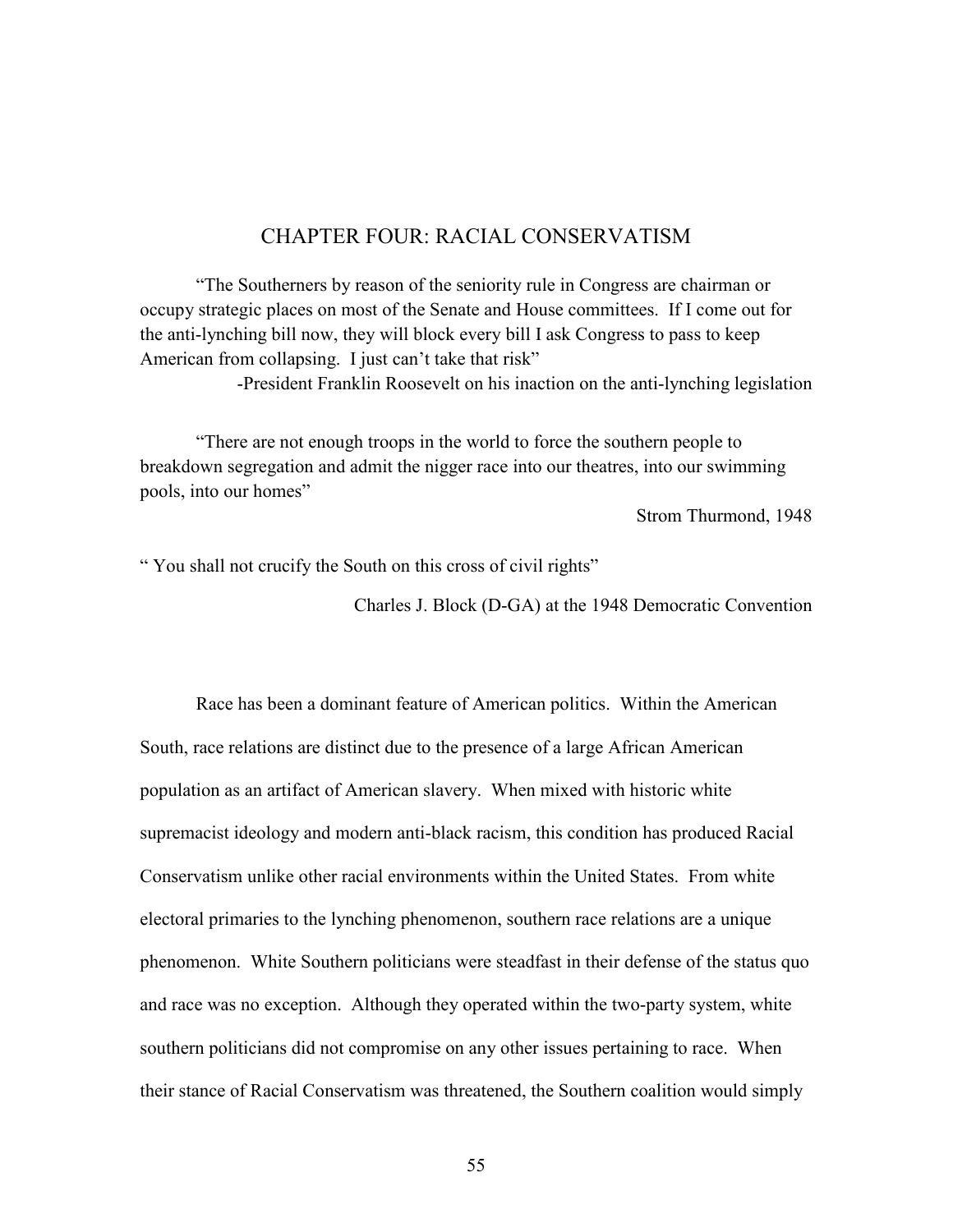withdraw their support. Dealignment theory asserts that partisan changes can occur without either party benefiting (Brewer  $&$  Stonecash, 2001). It can result in no immediate change to the balance of power. The 1948 U.S. presidential election and Strom Thurmond's presidential bid was a result of the American South concluding neither major party aligned with their preferences. This distinct Southern conclusion explains the court-packing plans and other strategic behavior by the American South within the twoparty system. Previous studies claim that this transformation of American politics began with the Civil Rights Movement and Barry Goldwater's southern strategy (J. A. Aistrup, 2010; Black & Black, 1992), but the point of transformation is actually a generation earlier. In fact, I assert that the election of 1948 marked the beginning of "Southern" dealignment. This dealignment occurred when the American South abandoned the Democratic Party due to its commitment to civil rights legislation. This legislation would directly impact the racial dynamics within their region. The American South understood both parties to be in support of the federal government using its power to secure civil rights for blacks. This did not result in an immediate entry into the Republican Party.

Racial Conservatism will be analyzed in three stages. I define Racial Conservatism as white Southerners adhering to beliefs and attitudes that reinforce white racial advantage, either implicitly or explicitly, and black racial oppression. First, I will discuss Racial Conservatism and the American South. This will unpack the distinct racial environment that was present in the United States in the early  $20<sup>th</sup>$  century and how it produced a distinct political behavior in the American South. Substantively, this will focus on President Franklin D. Roosevelt's New Deal and the reaction of the American South as related to Racial Conservatism. I will explain how the New Deal legislation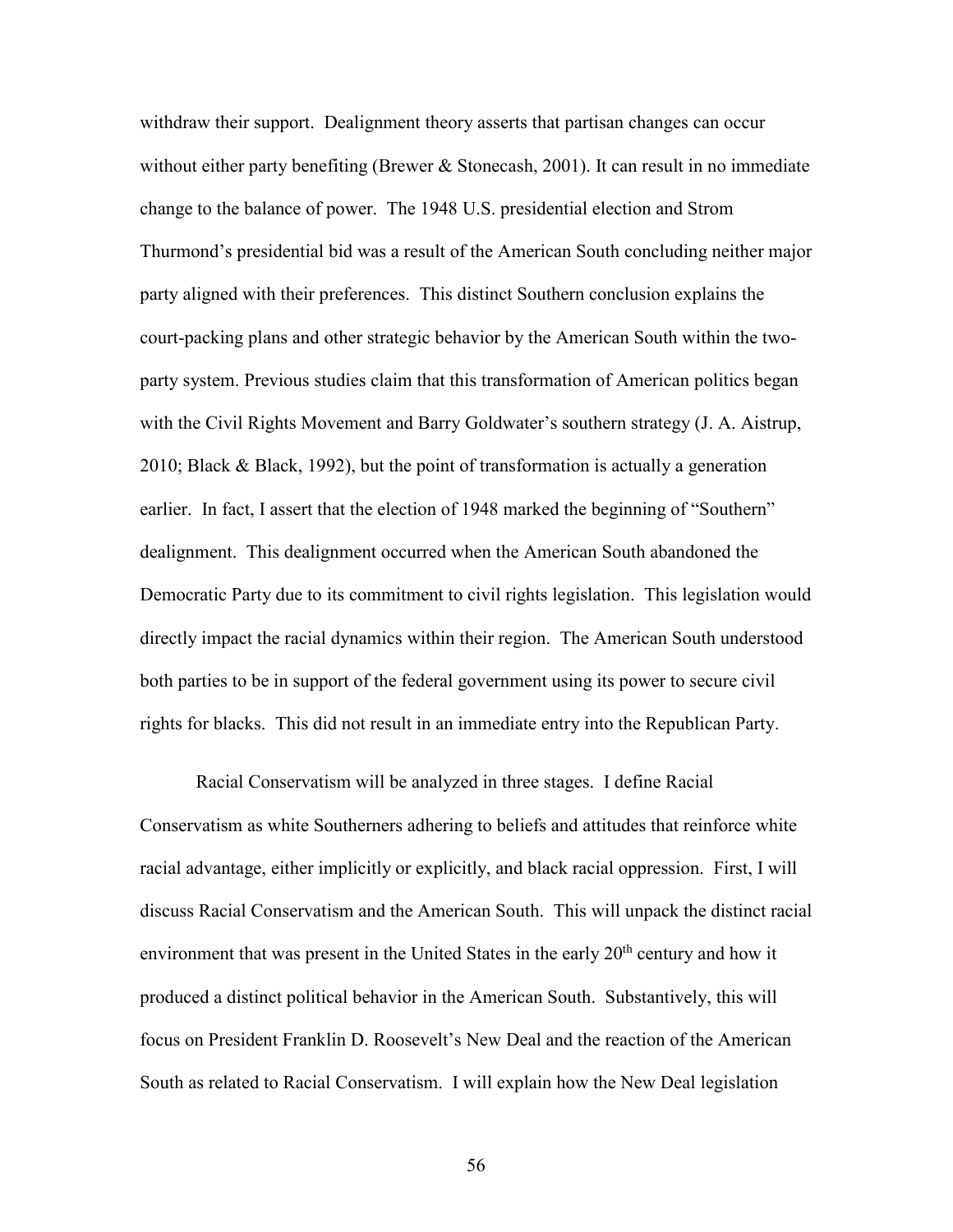ultimately caused the American South to oppose Roosevelt. This conflict created the conditions that would lead to the breakdown of the Democratic Party's coalition and produce major partisan change. Second, I will explore Strom Thurmond and his political history will be explored. Much like his fellow South Carolinian John C. Calhoun, Strom Thurmond led a coalition of white Southern politicians. This section will discuss Thurmond's political behavior prior to the 1948 election as rooted in racial conservatism and the formation of the Southern, pro-segregation Democrats or Dixiecrats. This coalition of political actors was very similar to the nullifiers of the 1800's. Working from within the Democratic Party and led by Strom Thurmond, this group pushed to maintain the racial status quo. Once their goal was unattainable, they created a third party on the basis of these racial grievances.

Finally, I discuss the 1948 election will be conducted. Specifically, I will examine the National Democratic Convention and its deliberation of its party platform. This will involve tracing the Dixiecrats coalition and their strategic approach to defending Racial Conservatism in the American South. Once this coalition declared their separation from the Democratic Party, they had a specific strategy that would attempt a last stand at maintaining Racial Conservatism through American law. Ader (1953) claims this third party was not, "simply an irrational and inadequate protest against the party and its leaders. Rather, it was a well-organized movement with adequate financial backing and a program calculated to appeal not only to voters in the South but to all voters concerned with the centralization of governmental powers" (Ader, 1953, p. 356). The strategy for Strom Thurmond was to gain control of the 127 electoral votes in the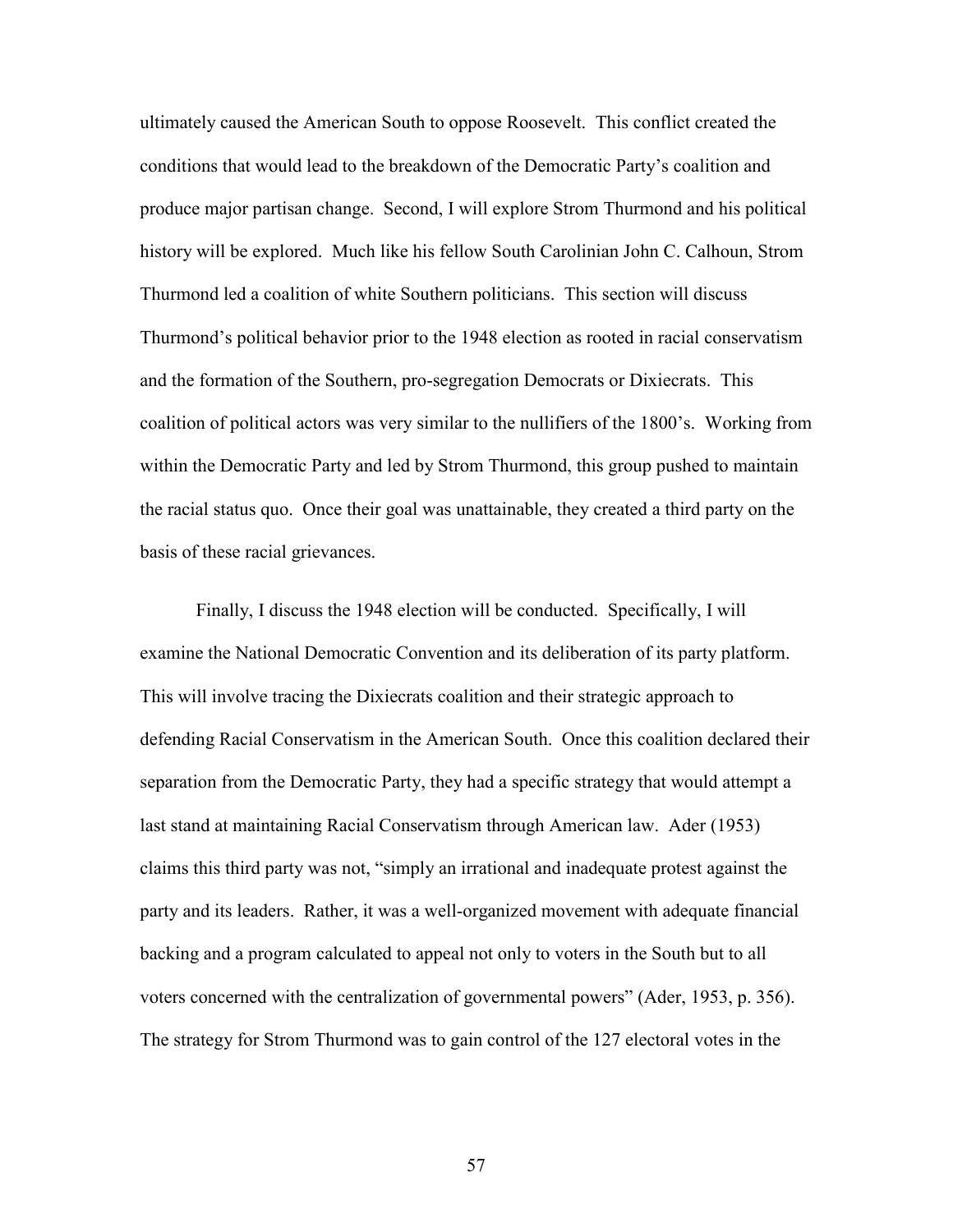American South. This would lead to the election being decided in the U.S. House of Representatives.

#### **The New Deal and the Southern Racial Order**

Since 1877, the American South had built a "solid" equilibrium within the Democratic Party<sup>14</sup>. Franklin D. Roosevelt swept the southern states in the presidential election of 1932, but conflict within the Democratic Party began to occur given the American South's conflict over his New Deal legislation. This legislation expanded the arms of national government- in clear violation of State Centric Federalism.

On the issue of race, the American South did not waver in its demand for the status quo. Cobbs states, "Roosevelt had little alternative to seeking the support of, and capitulating to the racism of, the white southerners who controlled Congress. He needed their votes for New Deal legislation and appropriations, and the president would take no action on the racial front that would estrange the white southern politicians who commanded over half the committee chairmanships and a majority of leadership positions in every congressional session during the 1930's (Cobb, 1984, p. 118). The political strength of the American South was apparent in Washington DC for it commanded attention. This gave the Southern coalition leverage in how the New Deal would be administered in areas with high black populations.

Again, the American South has possessed the largest African American population in the United States due to their enslaved labor first being tied to its

l

<sup>&</sup>lt;sup>14</sup> This period was when President Rutherford Hayes removed the federal troops from the last two states of the American South. Another fundamental partisan marker for the American South was the fact that President Lincoln was a Republican.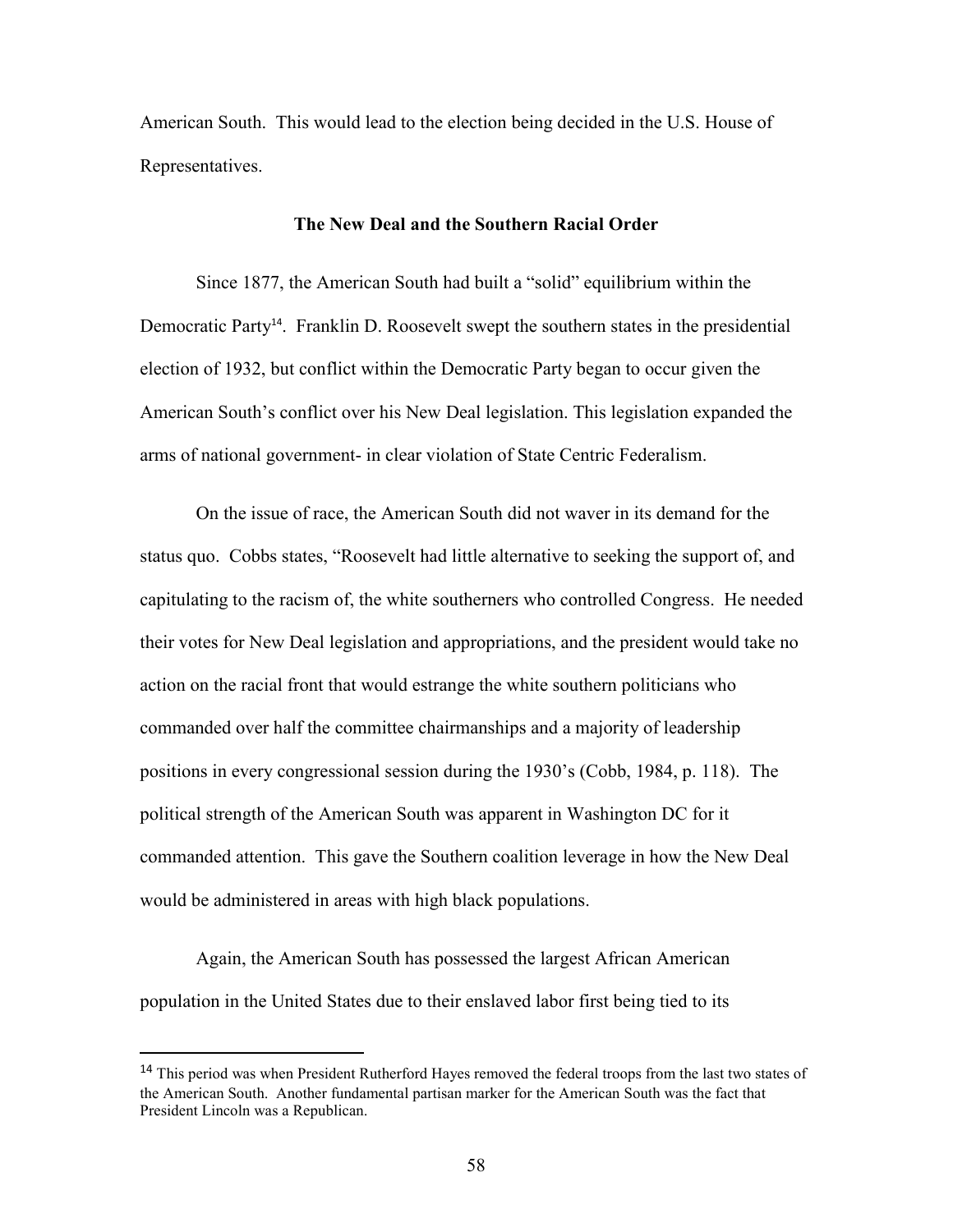agricultural based economic system. The race-based plantation system was greatly disrupted by the American Civil War, but was still the dominant feature of the southern economy. Southern elites ensured that all programs enacted by the New Deal did not in any way improve the status of blacks. Cobb concludes, "The early New Deal efforts at economic recovery starkly revealed the institutional and structural determinants inhibiting salutary change for black southerners," (Cobb, 1984, p. 121). Specifically, programs including the National Recovery Administration, the Agricultural Adjustment Administration, and the Tennessee Valley Authority completely excluded blacks. Although southern demands were met, there were still serious suspicions about the New Deal programs from southern conservatives. They made sure that the various farming programs did nothing to the racial order, but the New Deal was still significantly expanded the power of the national government.

By 1936, Roosevelt had executed the implementation of his New Deal legislation and the Democrats controlled Congress in a way that the southern bloc was as vital to the Roosevelt coalition. Prior to this point, Roosevelt was cautious on various civil rights plans – such as his initial reluctance to press for federal anti-lynching legislation – because he did not want to upset the southern Democrats whose he needed. But by 1936, Roosevelt and the Party did not need to capitulate to the conservative south anymore to maintain its voting majority and immediately abandoned their Racial Conservatism. By the election of 1938, Roosevelt openly backed several liberal challengers in an attempt to alter the stronghold conservative incumbent Democrats in the south had upon the United States Congress. For example, he orchestrated a "purge" campaign in 1938 that challenged the strongest conservative politicians. This strategy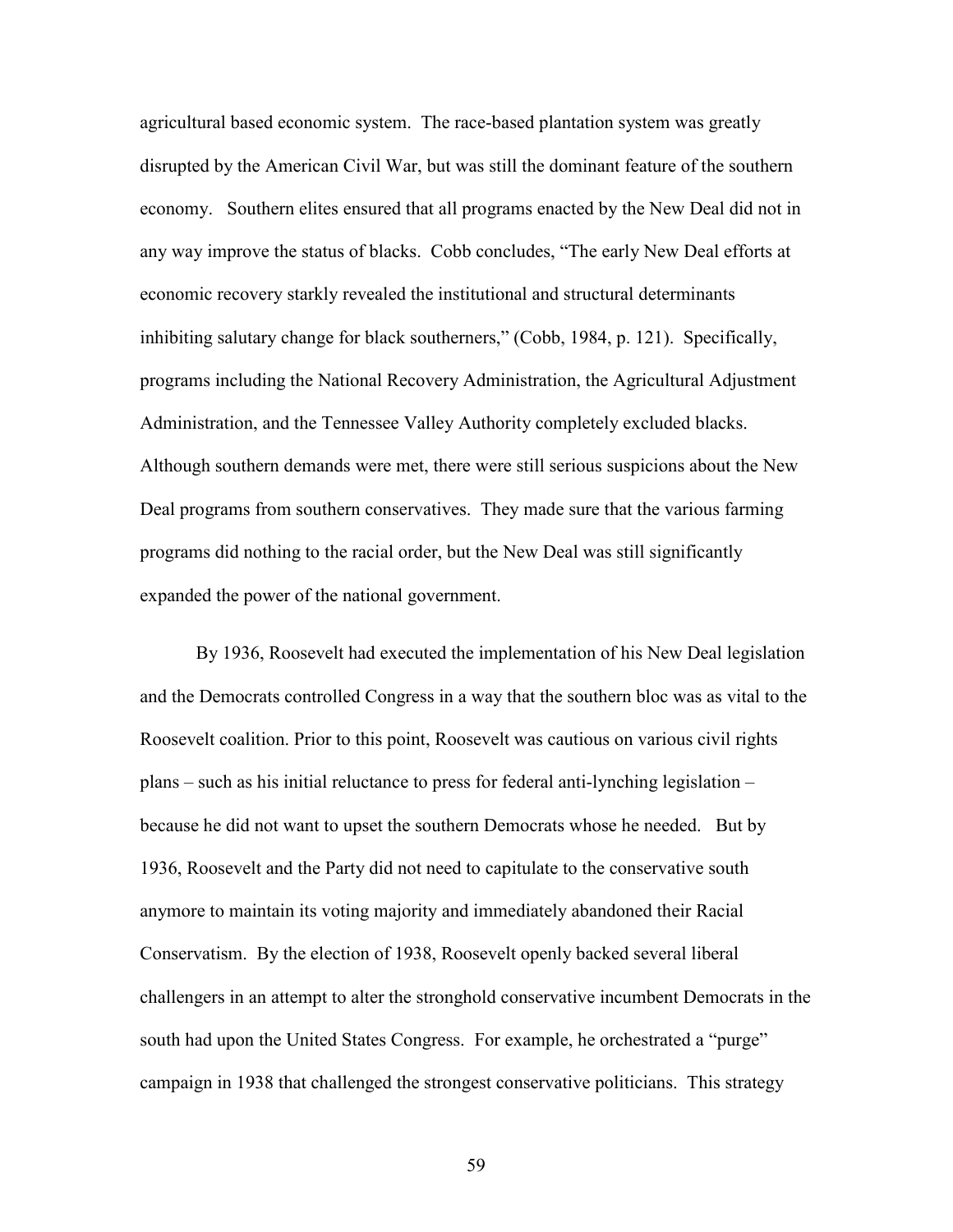failed miserably and created a strong political narrative in the south focusing on "outside intervention". Outside of conservatives, this tactic was even used by various southern liberal politicians due to its radical nature. This behavior implied a level of regional cohesiveness stronger than party political ideology. Beneath the surface was a much greater fear shared by conservatives and liberals alike in the American South. They knew that outside intervention in southern politics would undo the racial institutions in place.

## **1948 Presidential Election**

 The 1948 presidential election was a four-way race between Harry Truman, Thomas Dewey, Henry Wallace, and Strom Thurmond. Previously, the Democratic Party supported or at least relented to southern racial preferences. This section will unpack how the American South reacted when the Democratic Party abandoned their racial platform.

Civil rights was the most salient topic during the election of 1948. This issue was gaining support by Northern Democrats. When the civil rights platform was presented they forced a vote. After the platform won the vote, the southern delegation was defeated. After the successful nomination of Harry Truman as the presidential nominee, the American South realized that the Democratic Party would not capitulate to their demands. This resulted in the southern states leaving the convention and the two-party system. Similar to 1860, the American South now sought to make a presidential bid as a third party. On April 23rd, 1860, the Democratic Party held its national convention in Charleston, South Carolina. During the convention, congressmen from the American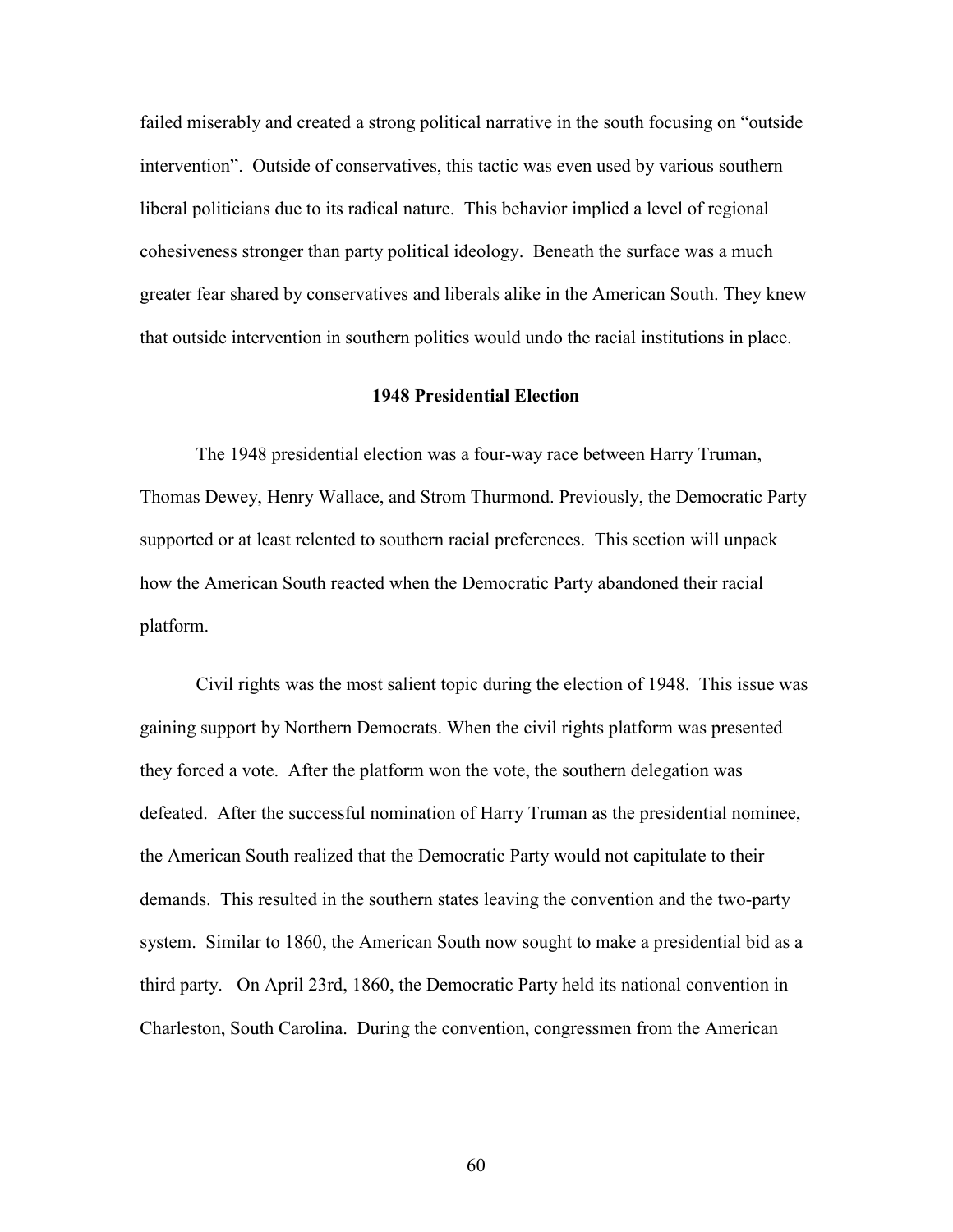south walked out and held another convention nearby after the proslavery platform was defeated.

### **Strom Thurmond and the Dixiecrats**

The American South has always had a unique brand of politicians. During the election of 1948, the preferences of the southern coalition were directly related to Racial Conservatism. The Democratic Party received the political support of the American South until 1948. If there were a Southern conservative hall of fame, Strom Thurmond would be in it. He held political office until the age of 100. So, it is safe to say that he was exceptional. This research will focus on Strom Thurmond for two reasons. First, his partisan activity gives us a very unique understanding of the American South and its relationship with the two political parties. He was a member of both the Republican Party and the Democratic Party during his career. Second, Senator Thurmond challenged both parties and represented a third party during the 1948 presidential election. Strom Thurmond represents the core of the American South on the issue of segregation in the Presidential election of 1948. This research purports that Strom Thurmond's presidential candidacy represents the fracture that began the separation of the American South from the Democratic Party.

#### **Election Turnout**

The American South ran as the Dixiecrats in the general election. Their strategy was never to win the election. The Dixiecrats, who supported Strom Thurmond's candidacy, planned to gain control of all of the 127 electoral votes available in the solid South and vote as a bloc against the civil rights platform confirmed by the other two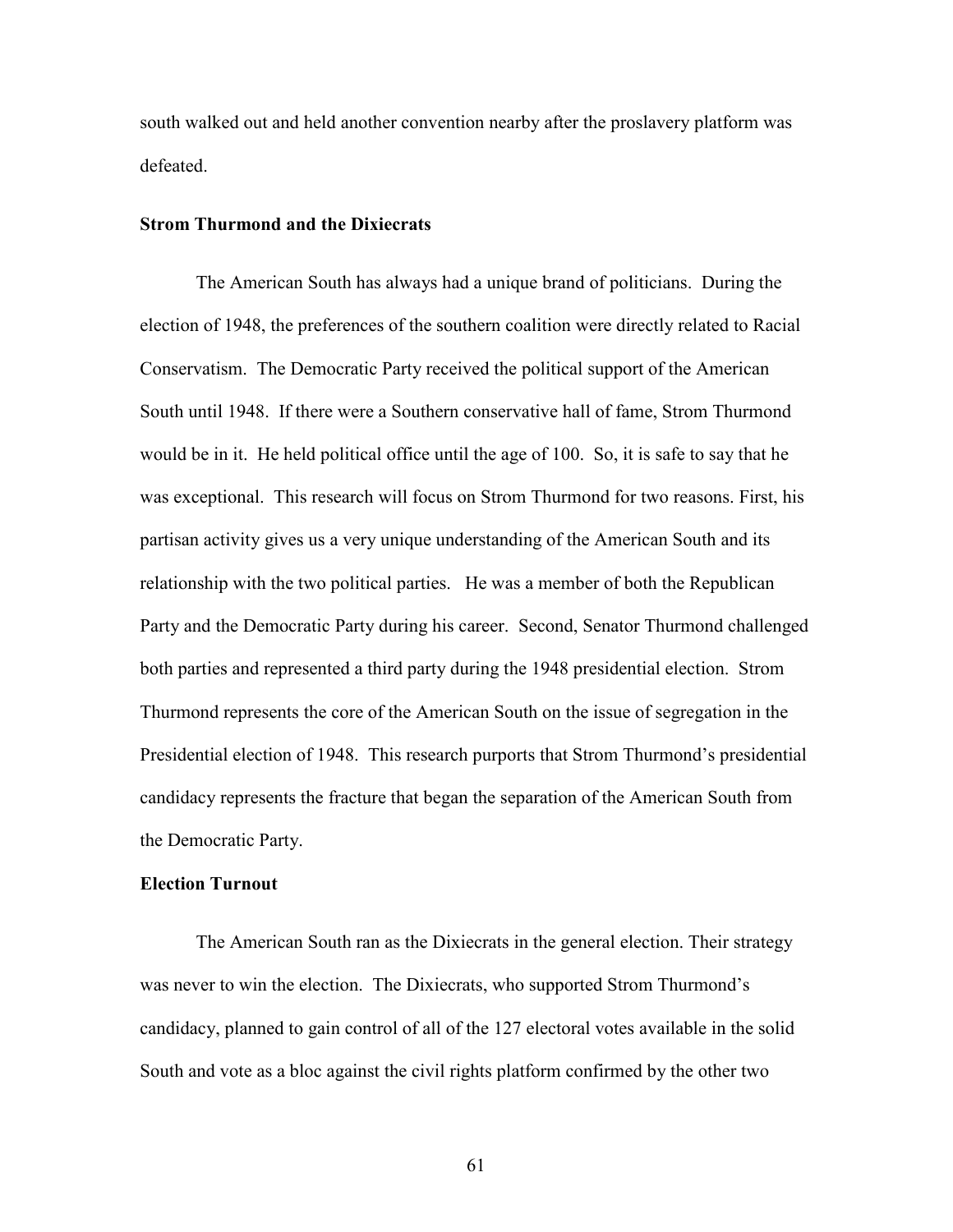parties (Ader 1953). The Dixiecrats were able to get on the presidential ballot as the official Democratic nominee in South Carolina, Alabama, Louisiana, and Mississippi. These were the only states from which Thurmond received electoral votes. Thurmond was able to acquired 39 electoral votes in total. This constituted 67% of the popular vote in these states. A total of 645,878 Dixiecrat votes were casts for Thurmond out of a total of 960,045 for Thurmond, Truman, and Dewey (Ader, 1953). After his defeat, Strom Thurmond returned to South Carolina to begin his career in Congress. In 1950, he lost his only campaign in the Democratic primaries. He then began to endorse the Republican brand as the new home for Southern interests.

Strom Thurmond and the American South as a whole were in a state of partisan limbo for the next two decades<sup>15</sup>. Their overall preference were not supported in either major party, so identification was decided based on which party catered to the needs of individual state politicians in each context. In general, the party system was in a period of transition. Research found that the 1950's and early 1960's produced a period of voters supporting different parties at the congressional and presidential levels (aka splitticket voting). Specific to the American South, this trend occurred in more than 40% of all congressional districts (Ladd, 1985). Understanding the trends in party switching among the southern delegation will offer a unique understanding of partisanship during this period. Dixiecrats were comprised of a coalition of governors and members of Congress. Several of these legislators remained in the Democratic Party after the

l

<sup>&</sup>lt;sup>15</sup> The Republican Party capitulated to southern interest with Barry Goldwater in 1964. This began the partisan shift of the American South from partisan limbo to the Republican Party.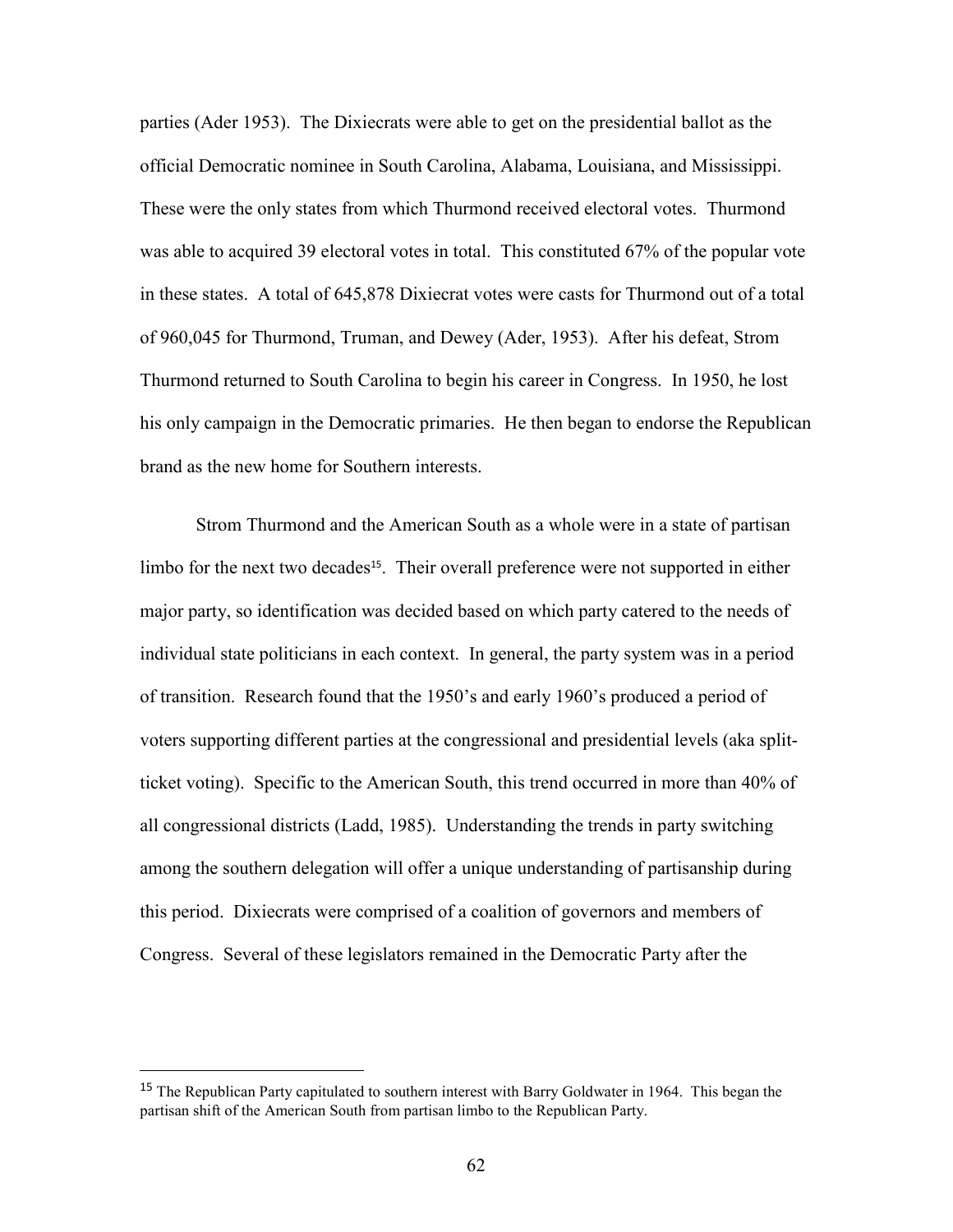Dixiecrats failed<sup>16</sup>. Ninety-three percent of the senators and governors that supported the Dixiecratic Party remained Democrats for life. Roberts and Smith (2003) investigated a partisan realignment after the 1960's. They found that "conservatism and being southern are associated with a disproportionally strong increase in party unity"(Roberts & Smith, 2003, p. 315). A general consensus around Barry Goldwater and George Wallace presidential runs suggest that realignment began during the 1960's.

### **Conclusion**

Political parties are a function of the government and simply facilitate the grouping of the numerous coalitions of interest in the public sphere. Aldrich notes, "Political parties are so deeply woven into the fabric of American politics that they cannot be understood apart from either their own historical context and dynamics or those of the political system as a whole,"(Aldrich, 1995, p. 39). Within this American twoparty system framework, one party concedes to the Southern preferences to attain its political power. When a party does not adhere to their preferences, the American South will stand-alone until one of the major parties decides to do so.

Scholars have concluded that racial politics and the behavior of the black population are outside of the norms in the American electorate. "With exception to race, socioeconomic groups divide their votes broadly between the candidates of both parties," (Aldrich, 2011, p. 9). This distinction could be said about the American South with proper consideration of region. Carmines and Stimson (1989) model the evolution of the

l

<sup>16</sup> Notable dixiecrats: Strom Thurmond (SC); Jesse Helms (NC); Gov. Mills E. Godwin Jr.; Gov. William H. Murray; Sen. Thomas Gore; Sen. Spessard Holland; Sen. Sam Ervin; Sen. Russell Long; Sen. Robert Byrd; Sen. Richard Russell; Sen. Olin Johnston; Sen. Lister Hill; Sen. John C. Stennis; Sen. John Sparkman; Sen. John McCellan; Sen. James Eastland; Sen. Herman Talmadge; Sen. Herbert Walker; Sen. Harry Byrd; Sen. George Smathers; Gov. Frank Dixon; Gov. Filding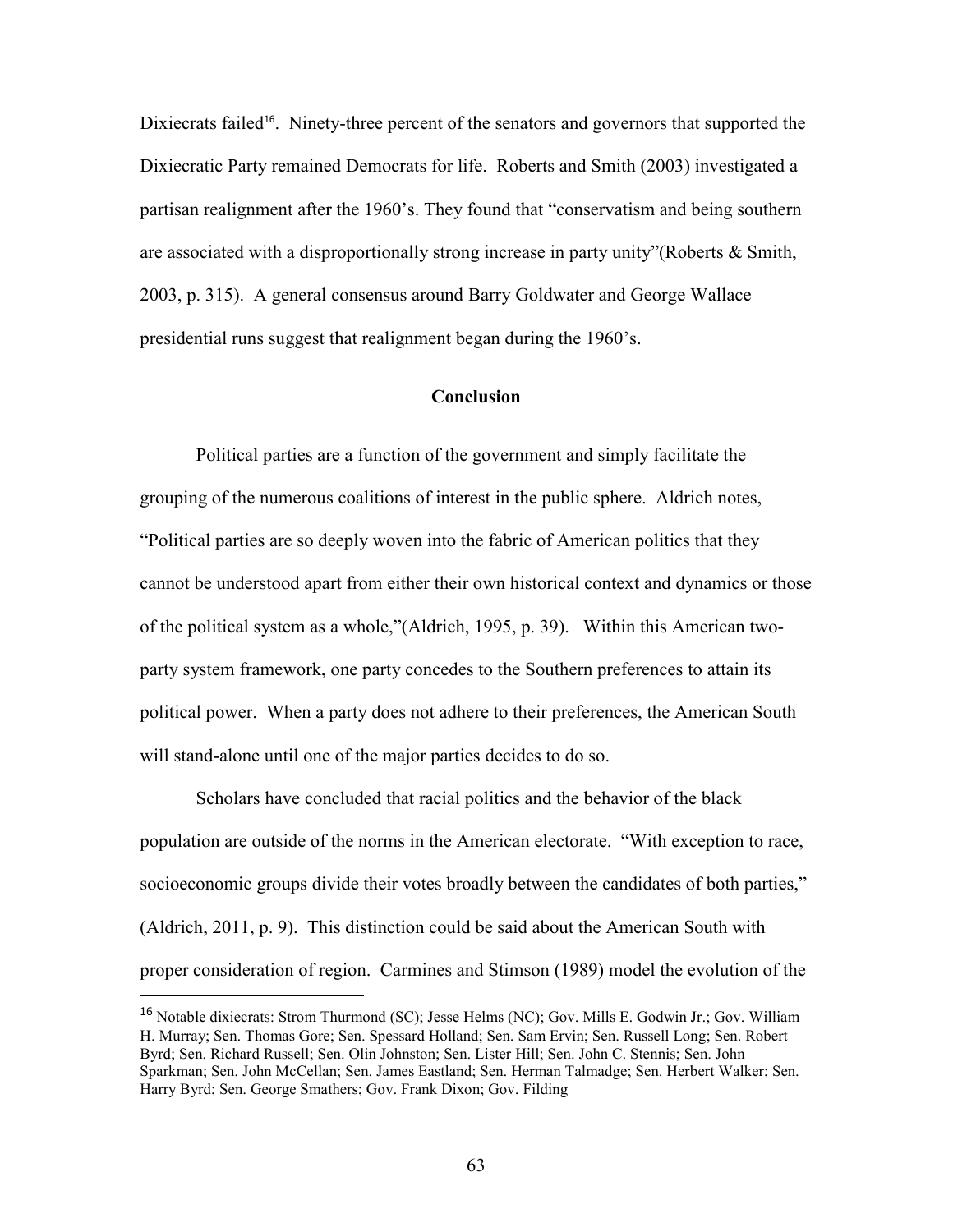issue of race as a policy dimension. They model the evolution of this issue within Congress over time. Their model predictions were quite robust, but two errors stood out. "Both early in the series, 1947-1948, and two decades later, differences are not predicted by a parsimonious model. The former we regard as a fluke," (Carmines & Stimson, 1989, p. 77). They explain the second anomaly as reflecting a temporary compositional change of seats in the two elections prior. Because region was not properly accounted for, these researchers could not explain the interparty of differences in 1947-48. This socalled "fluke" was the result of Racial Conservatism.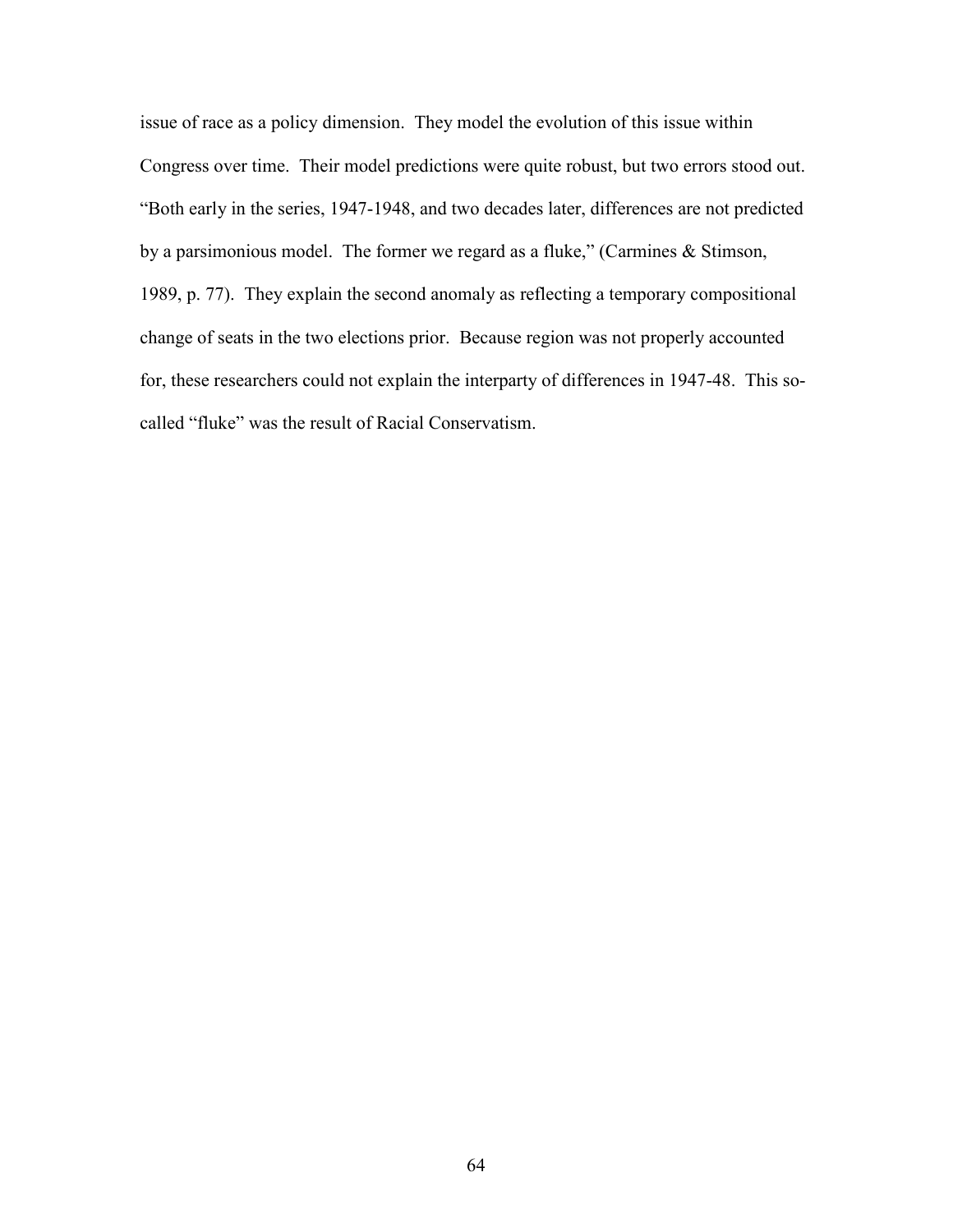## CHAPTER FIVE: TESTING THE DETERMINANTS OF SOUTHERN EXCEPTIONALISM

In the previous chapters, I discuss how the Determinants of Southern Exceptionalism (DSE) Model -- including Racial Conservatism, Religious Conservatism, and State Centric Federalism – are undergirded by 18th, 19th, and 20th century histories and American political developments. I now bring this story forward to the current era and test it using data from the most contemporary period of partisan realignment, especially the 1990s and 200s. While there have been extensive debates about Southern Exceptionalism being more salient prior to World War II, and my previous chapters have rehearsed this history, my analysis in this and the preceding chapter seeks to demonstrate that Southern Exceptionalism remains an important feature of white Southern political and racial attitudes eve in the  $21<sup>st</sup>$  century. In particular, this chapter will analyze each determinant and its relationship with the other determinations using data from the American National Election Study (ANES). More importantly, this analysis will create measures for hypothesis testing of Southern Exceptionalism in subsequent chapters.

 There is ample empirical evidence of the American South's political distinctiveness in the contemporary period. Researchers of southern politics have examined how the region reacted to changes in the two-party system since 1948 and found that partisanship changes in the American South were not based on changing political views because southerners have held consistent views overtime (Campbell,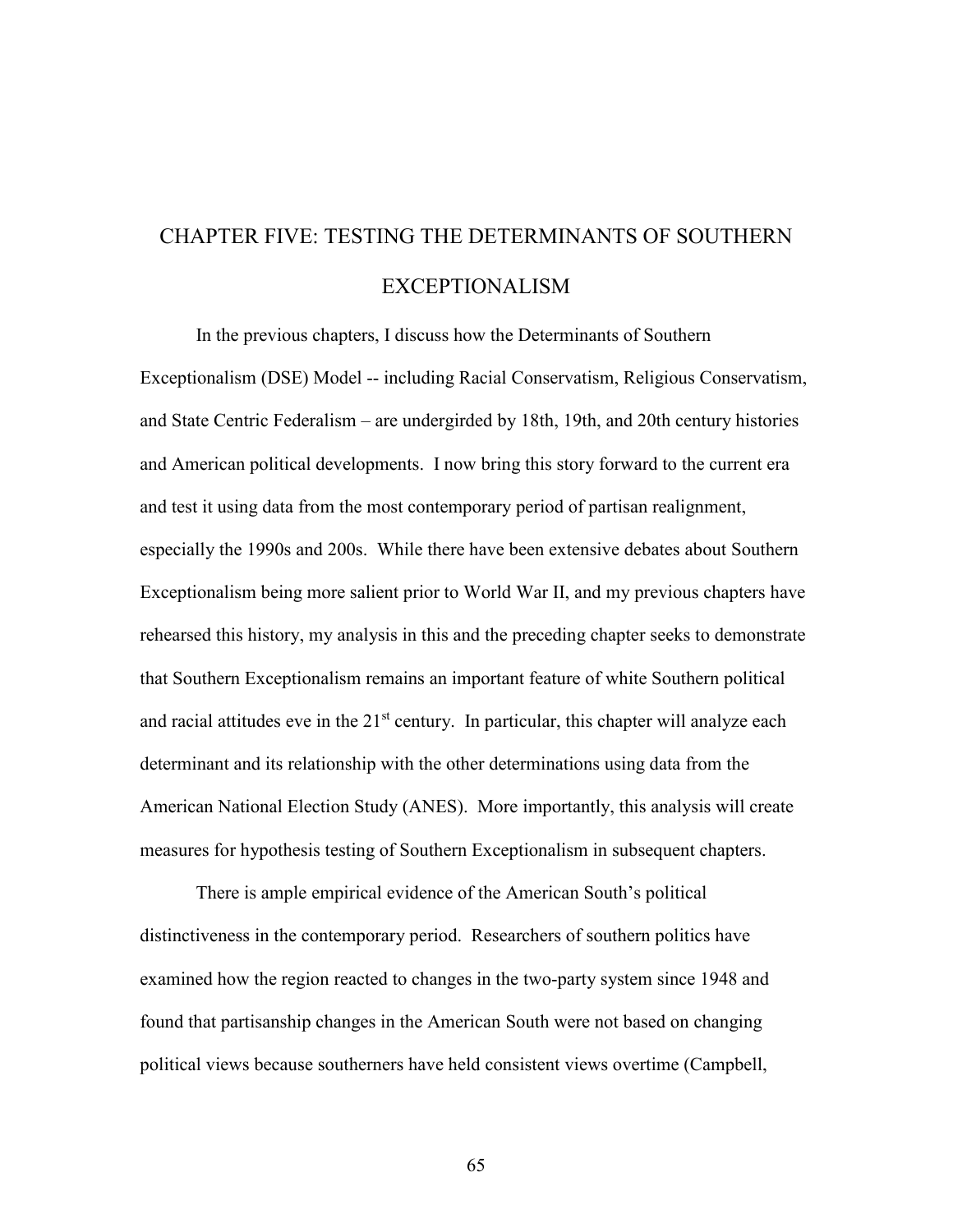1977; Feagan, 1972; Miller, 1957). This suggests that the various periods of partisanship realignment did not lead to any change in political preferences.

The presupposition that regional location influences political behavior must be approached carefully. It assumes that people in the American South have historically been socialized into their political orientations and this produces specific preferences and behaviors relative to specific issues. Previous chapters have substantiated the distinct behavior of the American South during periods of national political change, but are Religious Conservatism, Racial Conservatism, and State Centric Federalism relevant in today's political environment? This chapter explores the relationship between the three constructs within the Determinants of Southern Exceptionalism Model (Figure 5.0). The objective is to create the most effective measurements of the three constructs within the Model while being *cognizant of their theoretical relationship.* This will allow for the most robust empirical test of regional distinction given the data available.

This objective will be pursued in three stages. First, I will identify survey items that are conceptually related to the three determinants of Southern Exceptionalism. The data from this study was obtained for the years 1996, 2000, 2004, 2008, and 2012 through the ANES. The samples of these surveys were collected through a series of preand post- election surveys. Respondents were English-speaking men and women who are at least 18 years of age. Each survey item for this dataset was selected based on its relationship with Racial Conservatism, Religious Conservatism, and State Centric Federalism (Figure 5.1). Additional survey items were selected based on the decades of scholarship on southern politics such as use and approval of violence and force, conservative political attitudes, conservative racial attitudes, conservative attitudes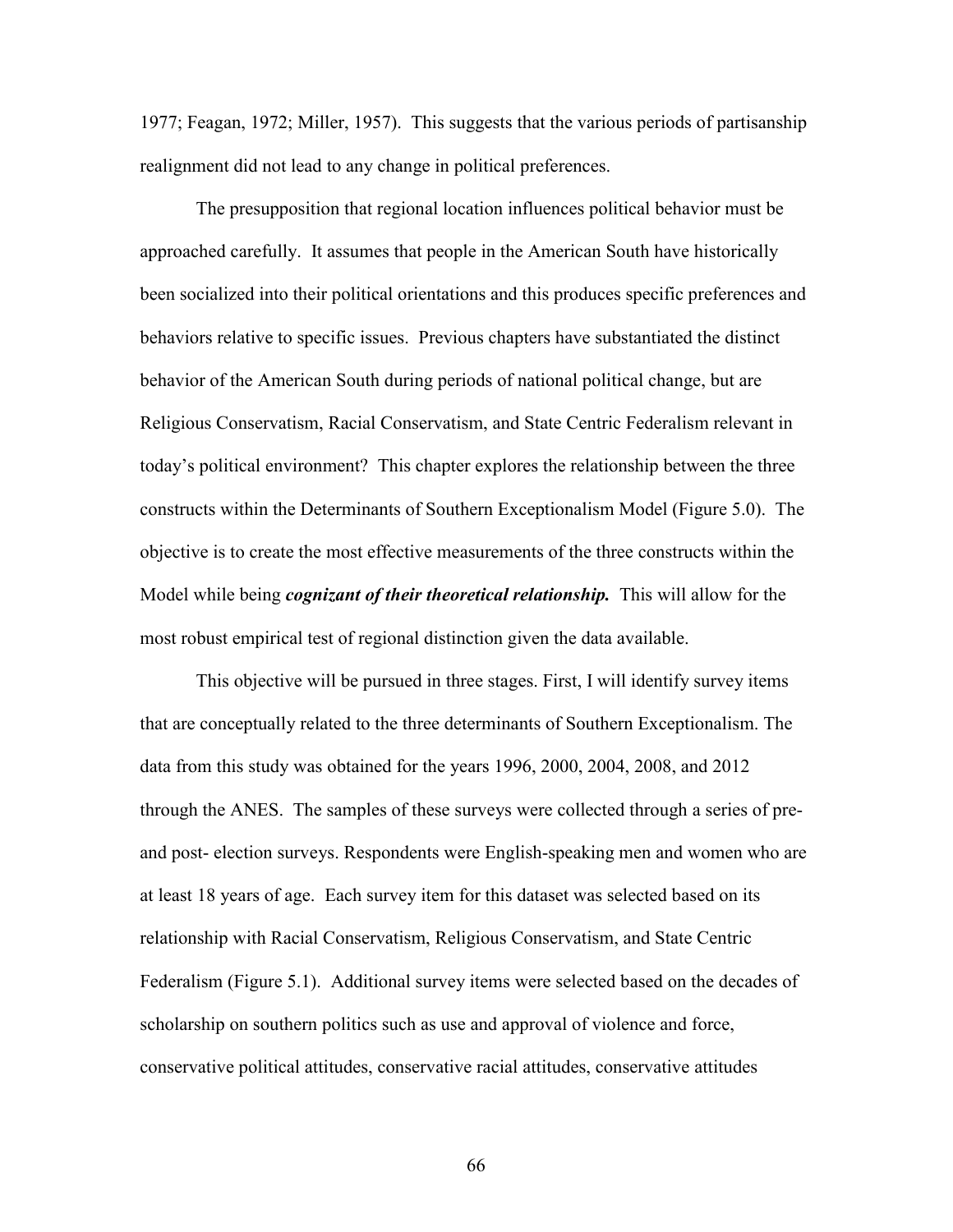towards women, and conservative moral and religious orientation (Degler, 1997; Hurlbert, 1989).

Missing data was addressed through imputations<sup>17</sup>. Once all survey items were identified, they were factor analyzed to determine which had the highest level of correlation across time<sup>18</sup>. The factor analysis was done on a pairwise correlation matrix. An oblique rotation was used and seeks to explain the maximum variance in individual uncorrelated factors. This specific rotation method is necessary because there is more than one factor in the DSE model and each factor correlates with one another<sup>19</sup>. The function of this is to analyze the items that were hand selected from the ANES so to create the most viable measures for each determinant of Southern Exceptionalism. I used a 1.0-eigenvalue criterion as a standard for each survey item. This will offer theoretical value and construct validity insight. I will replicate this factor analysis with a subset of the American South and the black belt states. Each subset should theoretically cause the factors to increase in correlation and the survey items in each factor stay consistent across groups.

Second, variables were created from factor analysis on data from the years of 2004 and 2012, respectively. These variables were used for hypothesis testing in the next chapter. Factor loadings are misleading when constructed from data merged from several different years with different respondents. Ideally, these items and respondents must be

l

 $17 R$  was the statistical program used to conduct this analysis. Imputations were needed for the missing data. List wise deletion resulted in the sample being too small for the factor analysis. To address this, I imputed the average of the overall sample in cell with missing responses.

<sup>&</sup>lt;sup>18</sup> The correlation matrix contains all the survey items from 1996, 2000, 2004, 2008, and 2012. These loadings will provide conceptual value only due to the nature of the data.

 $19$  I also conducted the promax rotation on individual determinants. Model can be found with the Appendix.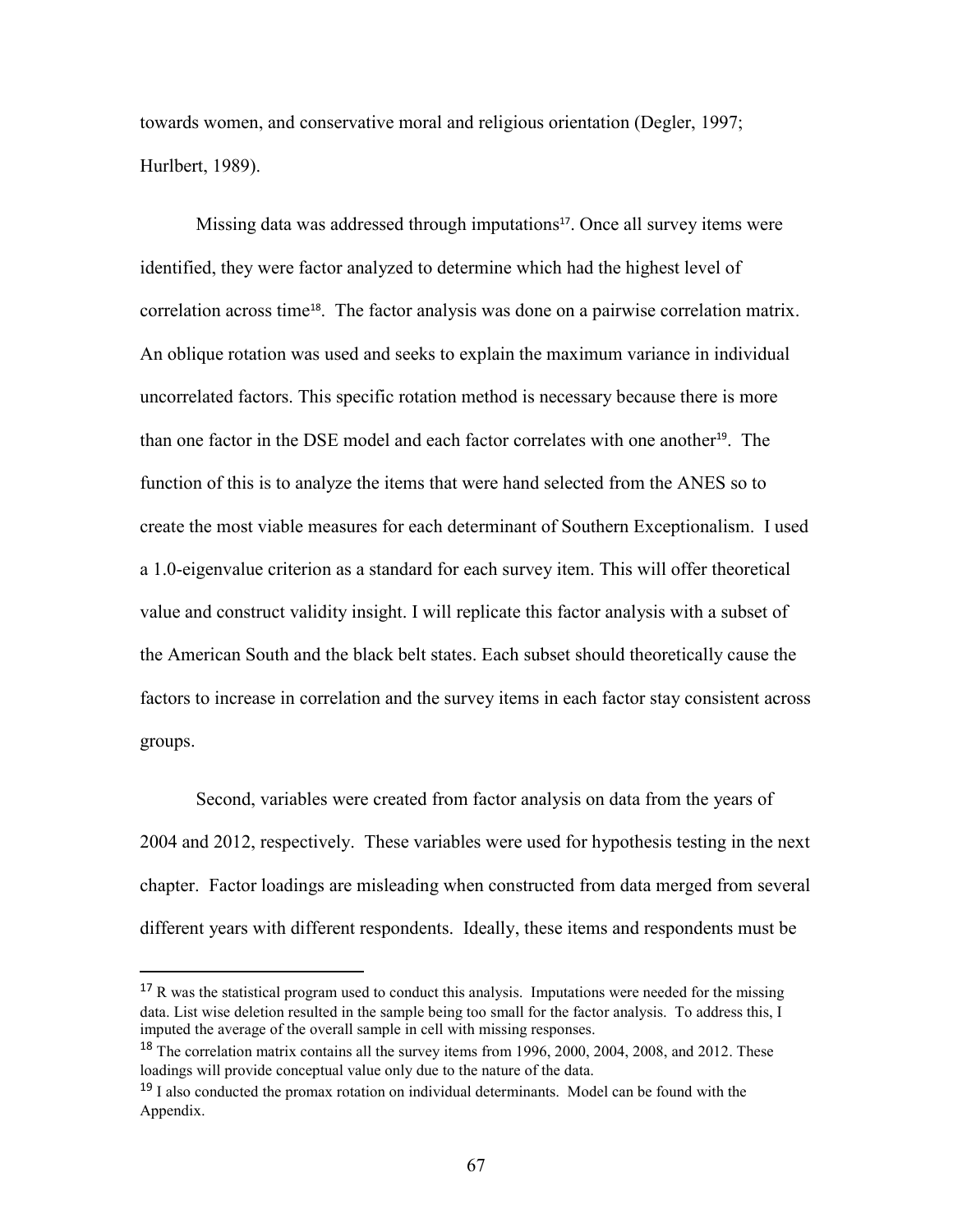the same across surveys via panel data. That being said, there are several measures that are consistent across these two survey years (Figure 5.1 BOLD). In addition to this, the use of the years 2004 and 2012 is valid in that each year provides interesting contrasts or points of comparison. First, these years have incumbent presidents from the Republican and Democratic parties. In 2004, George W. Bush was entering his second term and in 2012 Barrack Obama was entering into his second term. In addition to this, these years offer interesting dynamics related to the determinants of Southern Exceptionalism. For Racial Conservatism, Barrack Obama was the first black president in United States history. For Religious Conservatism, these years offer vastly different LGBT policy climate. There was a substantial anti-gay agenda during 2004. The year 2012 addressed the rights of the LGBT community and positioned the administration to enact policies that expanded rights. For State Centric Federalism, the approval levels of Congress were different. During 2004, approval of Congress ranged from 41% to 48%. In 2012, congressional approval ratings were between 10% and 21% (Gallup Poll 2012). Each of these conditions will produce a more robust test of Southern Exceptionalism across time. This examination will provide some initial insight into regional distinction, but ultimately these factors will be used as dependent variables. With these variables, regional distinction can accurately be tested.

#### **Findings**

The ANES data was factor analyzed in several ways to examine how these survey items correlate. First, the entire dataset across all years was analyzed- 1996, 2000, 2004, 2008, and 2012. This should signal if there are any factors created across years. This would provide strong evidence for the presence of the determinants in the model.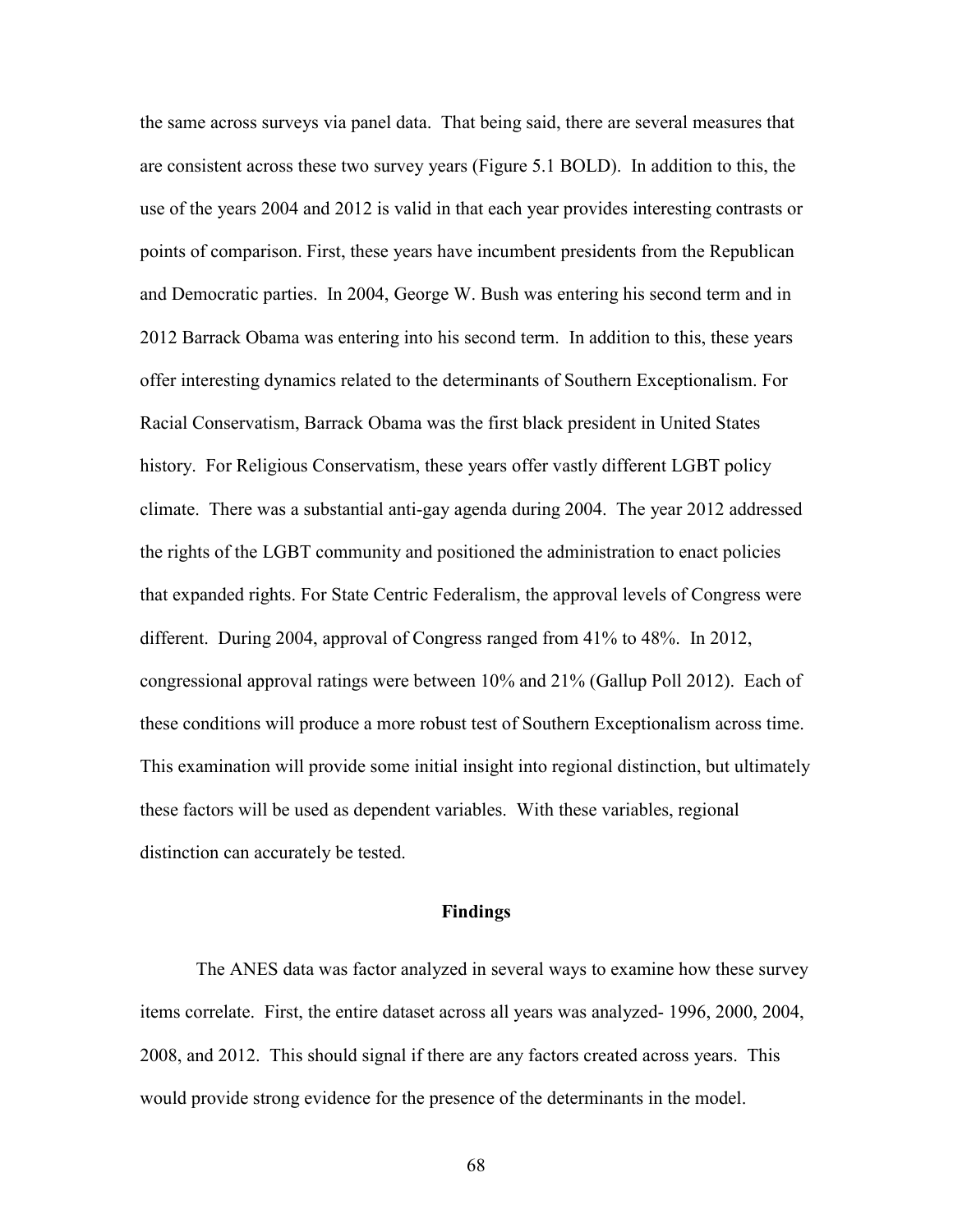Although the respondents and survey items were different, these results would imply that the constructs being measured were highly correlated. Substantively, this would suggest some level of continuity among these constructs. Results indicate five factors were created out of the factor analysis. Three dimensions were related to Racial Conservatism, one related to Religious Conservatism, and one related to State Centric Federalism. The items that loaded on each factor can be seen in Figure 5.2.

Factor 1 contains seven survey items with six Racial Conservatism items and one State Centric Federalism indicator. One question asked if blacks had gotten less than they deserved (2012). Two items were stereotype questions asking about the intelligence level of blacks (2012) and whether blacks work hard or not (2012). Three questions had something to do with government action towards blacks. One item provided a 7-point scale rating how much assistance the government should give to blacks (2012), one asked if the government should ensure fair jobs for blacks (2012). The State Centric Federalism variable asked if less government is better or does government need to do more (2012).

Factor 2 contained three-items with one Racial Conservatism item and three gender conservatism variable. The racial item asked how much influence a respondent thinks blacks have (2000). The gender questions assessed respondents feelings about the women's movement (2000), homosexuality (2000), and feminism (2000).

Factor 3 contained two Racial Conservatism items. Both items used the Likert scale to assess how strongly the respondent agreed or disagreed. One statement said that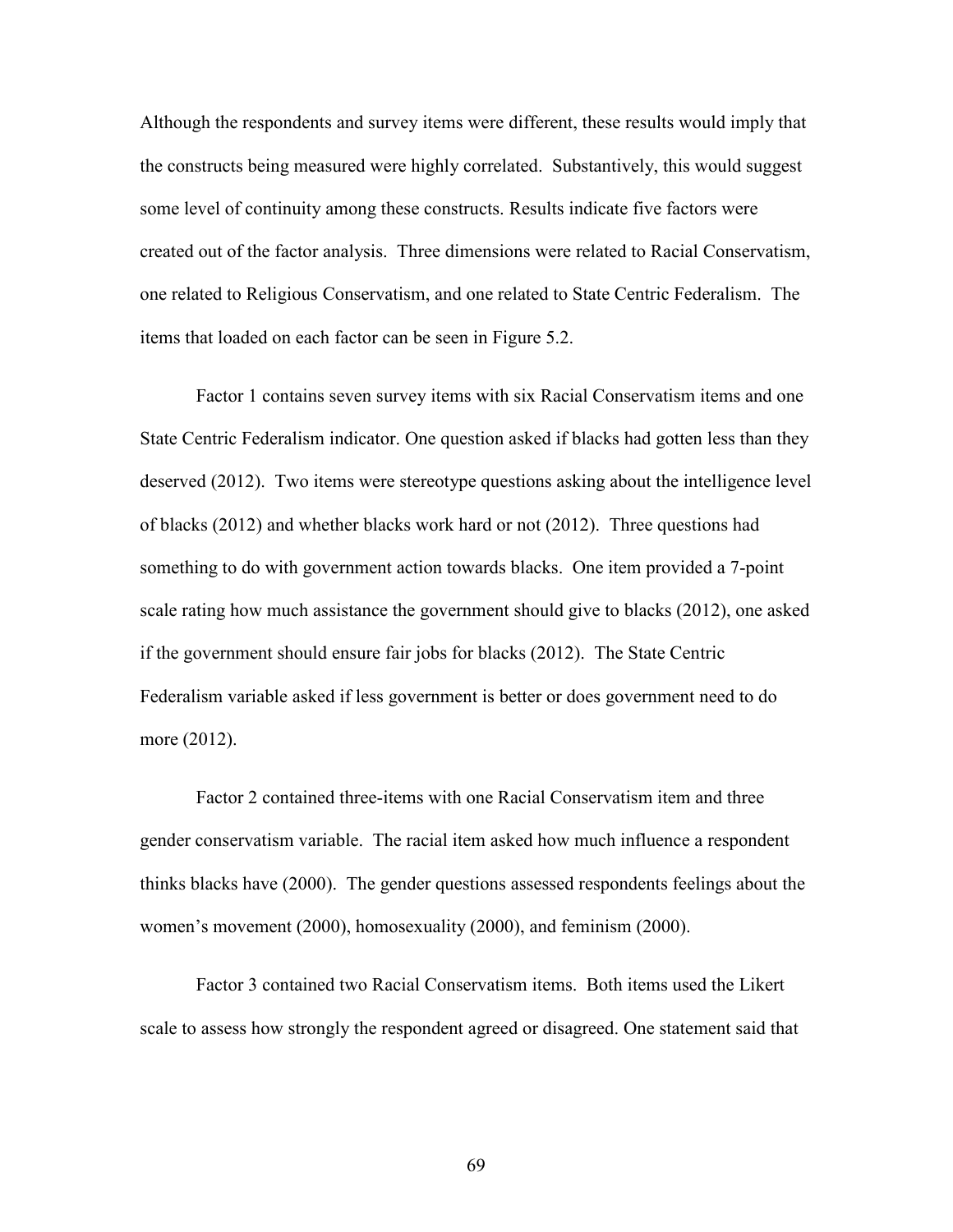blacks should work their way up like other groups (2004) and the other said that blacks should try harder to succeed (2004).

Factor 4 contained two Religious Conservatism items. One survey item asked if religion was an important part of the respondent's life (2000) and the other asked how often she or he prayed (2000).

Factor 5 contained two items with a State Centric Federalism and Religious Conservatism items. One item asked if the Bible is the word of God or man (2008) and the other asked a respondent's approval of the United States Congress (2000).

Factor 1, 2, and 5 each contained items theoretically related to other determinants. In addition to this, survey items correlated primarily with other items from that were collected in the same year. Factor 5 was the only factor that crossed both year and determinant. Although some overlap is expected given the theory, the factors generally revolve around the same determinants as expected.

### **2004 and 2012**

 The entire sample from the 2004 dataset was factor analyzed and produced six factors (Figure 5.3):

1) Religious Conservatism 1 contains four survey items: (1) Religion provides some guidance in day-to day (2) Religion is an important part of the respondent's life (3) How often does the respondent pray; and (4) how often the respondent attended church services?

2) Racial Conservatism 1 contains five survey items: (1) History makes more it more difficult for blacks to succeed (2) Blacks should work there way up like other groups; (3)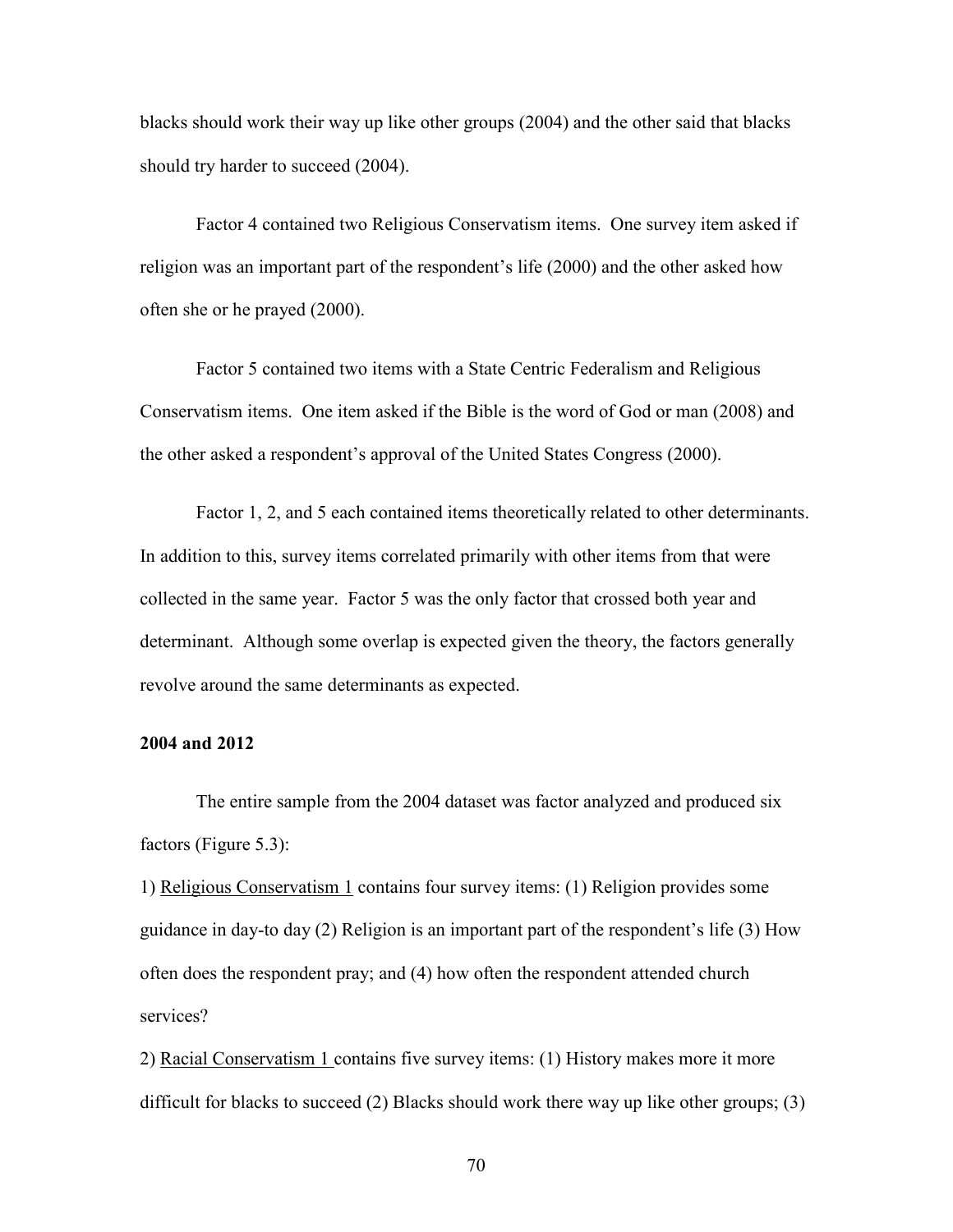Black have gotten less than they deserve (4) Government should provide assistance to blacks (7-point scale); and (5) Black should try harder to succeed

3) Racial Conservatism 2 contains three survey items: (1) Hard working 7-point scale: Blacks (2) Intelligent 7-point scale: Blacks; and (3) Trustworthy 7-point scale: Blacks 4) State Centric Federalism 1 contains four survey items: (1) How much government waste money (2) Is government run by few big interest or to benefit the people (3) How many crooked people run government; and (4) How often trust government in Washington to solve problems

5) State Centric Federalism 2 contains three survey items: (1) Does the respondent favor or oppose the tax cuts President George W. Bush initiated (2) Do the rich pay the right amount of taxes; and (3) Party Identification: Does the respondent think of themselves as a Republican or Democrat

6**)** State Centric Federalism 3 contains two survey items: (1) Do the poor pay the right amount of taxes; and (2) Does the respondent think they pay the right amount of taxes.

 When the factor analyses were run including respondents from the American South only, factors loadings changed slightly (Table 5.4). The overall number of loadings reduced from six to five - State Centric Federalism 3: Attitudes towards taxes no longer exist.

When run with the Black belt states only six factor loadings emerged (Table 5.5). Although the overall number was consistent with the United States, the survey item makeup of the factors changed. Religious Conservatism 1: Frequency, State Centric Federalism 1: Government Effectiveness, and Racial Conservatism 2: Perception of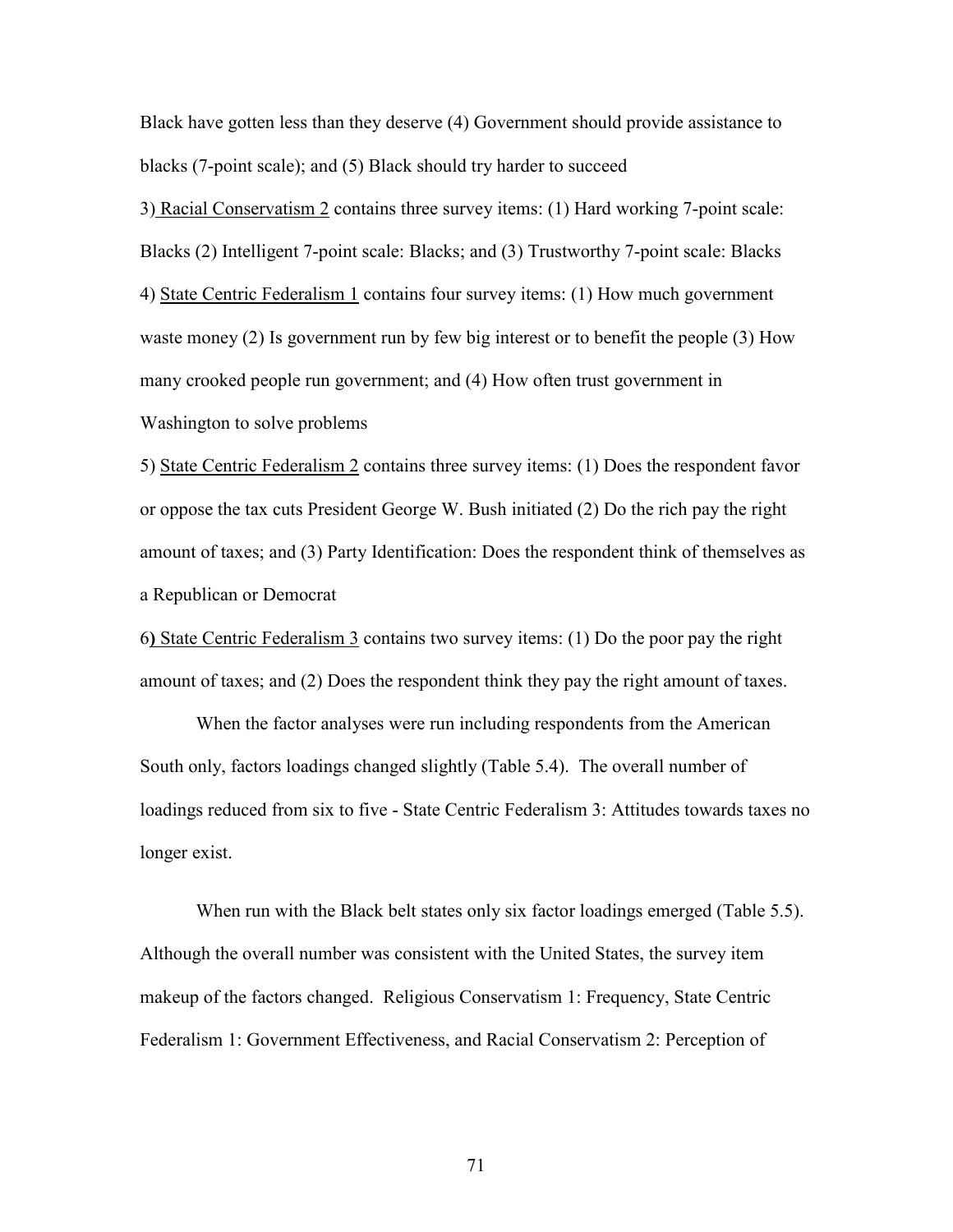Blacks remained consistent. Racial Conservatism 2 Black Economic Advancement only contains two survey items as opposed to five.

Next, the black belt created two new factors:

State Centric Federalism 4: Sexism/Classism contains two survey items: (1) Women's role in society (placement scale) (2) "What about poor people? Do you feel poor people are asked to pay MORE THAN THEY SHOULD in federal income taxes, about the RIGHT AMOUNT, or LESS THAN THEY SHOULD?"

Religious Conservatism 2: Religion/Policy Connection contains two survey items: (1) Respondent's position on gay marriage and; (2) is the Bible the word of God or Men?

### **2012 Survey**

 The surveys administered during the 2012 elections allowed for several additional measures to be selected for the factor analysis. The factor analysis of the 2012 with the entire population produced eight factors (TABLE 5.6):

1) Racial Conservatism 3 contains five survey items: (1) blacks should work way up without any assistance (Agree/disagree); (2) past slavery makes it more difficult for blacks (Agree/disagree) (3) blacks have gotten less than they deserve (agree/disagree) (4) blacks must try harder to succeed (Agree/disagree) (5) Government assistance to blacks (7-point scale)

2) State Centric Federalism 4 contains five survey items: (1) Government bigger because too involved; (2) Need strong government for complex problems; (3) Less government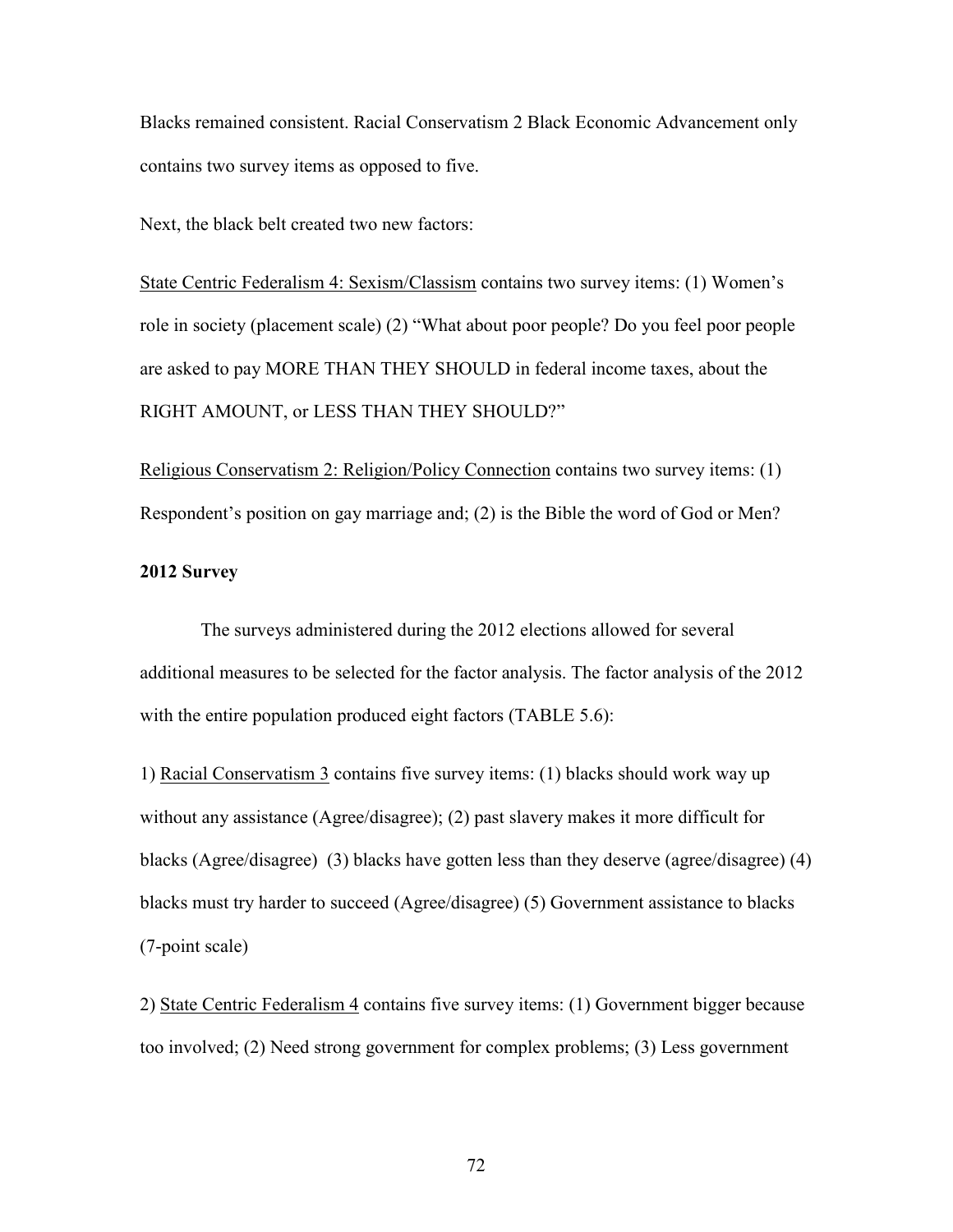better OR more that government needed; (4) Regulation of Business; and (5) In favor or Opposed to taxes on Millionaires

3) Religious Conservatism 2 contains four survey items: (1) Abortion (self-placement scale) (2) is religion an important part of respondent's life; (3) How often does the respondent pray; and (4) Is the Bible the word of God or Men?

4) Racial Conservatism 4 contains three survey items: (1) Stereotypes: Blacks Hardworking (2) Stereotypes: Blacks intelligent; and (3) Feeling thermometer: Blacks

5) Racial Conservatism 5 contains two survey items: (1) Is the respondent in favor or opposed to Affirmative Action in universities (2) Is the respondent in favor or opposed to Affirmative Action in the workplace

6) Religious Conservatism 3 contains two survey items: (1) Does religion provides guidance in respondent's day-to-day life; and (2) How often does the respondent attend religious service

7) State Centric Federalism 5 contains two survey items: (1) Federal Budget Spending: welfare programs; and (2) Federal Budget Spending: aid to the poor

8) State Centric Federalism 6 contains two survey items: (1) Favor or Opposed state decision whether federal law applies; and (2) Feeling: How much favor or oppose decision whether fed law applies

When these variables are run with the American South only, the number of factors was reduced to seven (Table 5.6). This was due to the fact that the Religious Conservatism factors merged into one. All factors remained consistent except State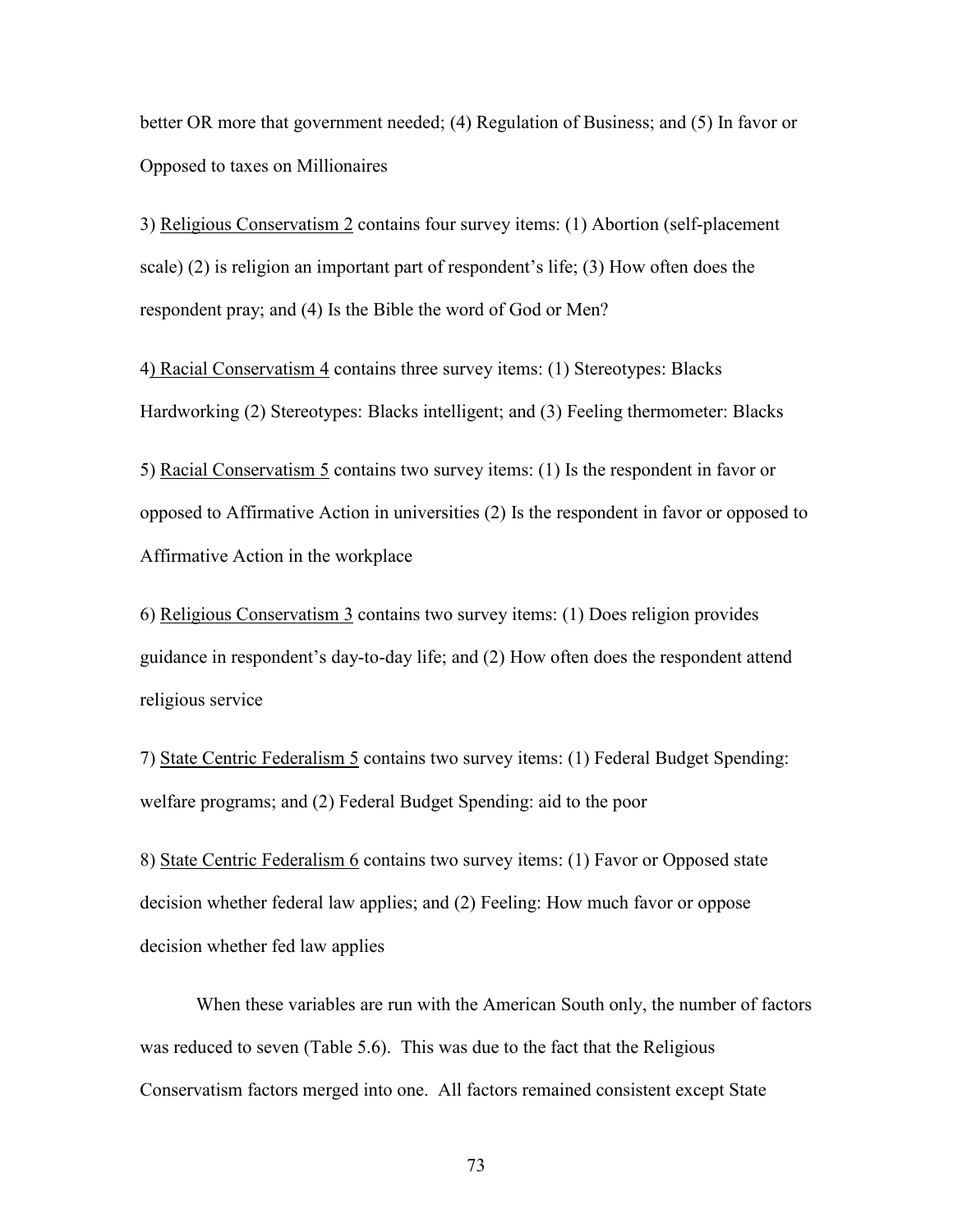Centric federalism 3. This factor gained another survey item: How many in government are crooked. When the black belt was factor analyzed eight factors were produced (Table 5.8). Racial Conservatism 1, Religious Conservatism 1, State Centric Federalism 2, and Religious Conservatism 2 remained the same. Racial Conservatism 2 contains one less survey item (Government Assistance to blacks). State Centric federalism 1 contains two less survey items (Government business regulation; Taxes on millionaires). State Centric Federalism 3 gained one item (How good would it be if we had a women president). This is consistent with the 2004 factor analysis of the black belt.

#### **Conclusion**

The series of factor analysis conducted lends evidence to the contemporary presence and structure of the three determinants of Southern Exceptionalism - State Centric Federalism, Racial Conservatism, and Religious Conservatism. The factors remained fairly consistent across the different subsets. Some minor overlap between determinants is to be expected given their relationship. These findings suggest that the black belt sub-region should be further explored insofar as gender and class are concerned. While these preliminary findings are interesting, I recognize the limitations of this analysis given inconsistent measures across these datasets. However, I run Exploratory Factor Analyses (EFA) solutions, as opposed to Confirmatory Factor Analysis (CFA) solutions because the latter would not be a proper test of regional distinction at this stage of the work. There needs to be consensus on regional distinction. "CFA is used in later phases after the underlying structure has been established on prior empirical and theoretical grounds,"(T. A. Brown, 2015). I utilize EFA solutions to offer evidence of construct validity. CFAs, such as structural equations modeling, will be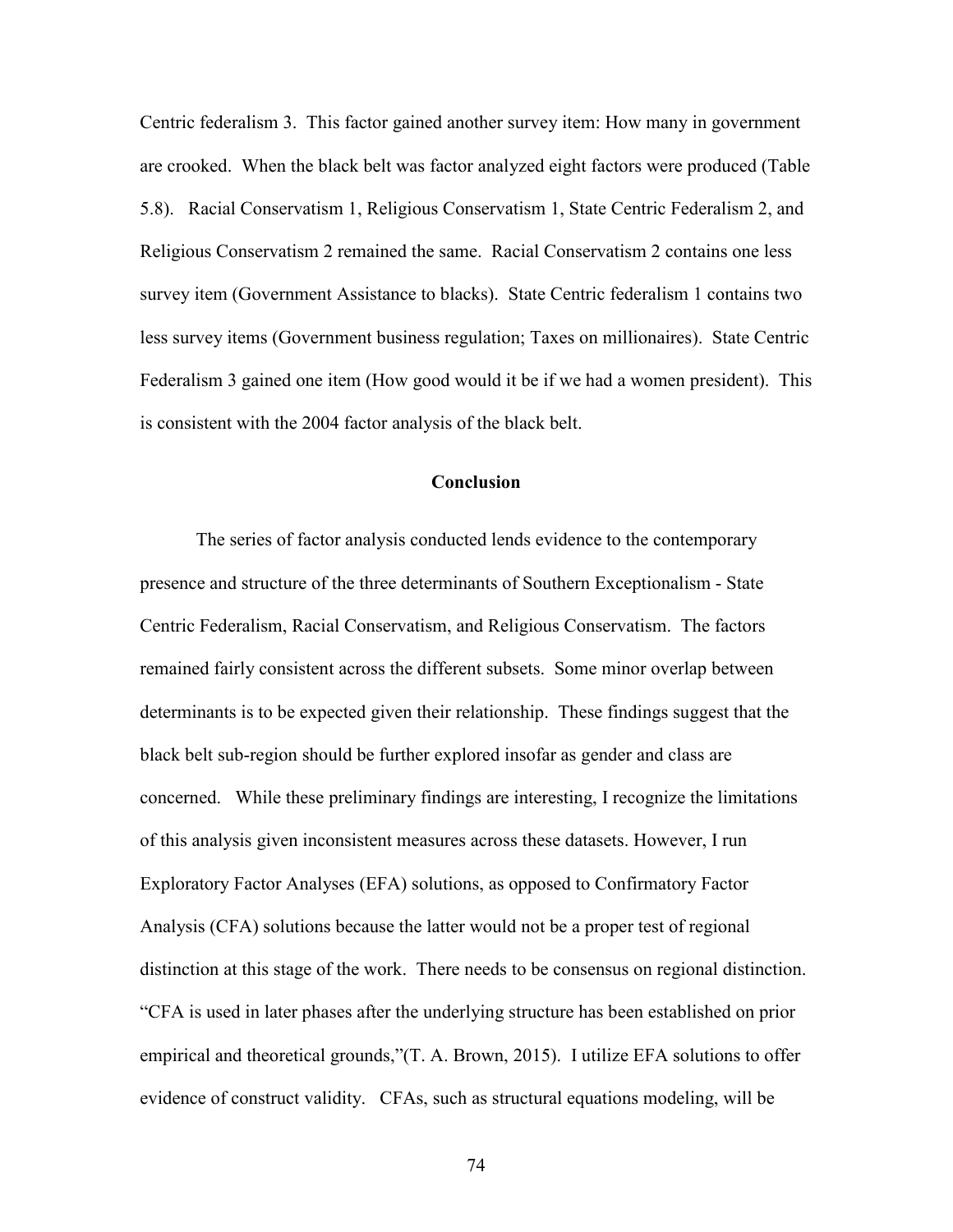possible once the determinants relationship and measurements are empirically established.

This chapter conducted a series of exploratory factor that created robust dependent variables that effectively deployed from a comprehensive theory of regional distinction. In short, it was important to test, even if in a limited way, those elements of what I have referred as the Determinants of Southern Exceptionalism (DSE) are still present in the racial, religious, and governmental attitudes of white southerners. While again there are limitations to this analysis. This empirical test of regional distinction is the best possible given the data available to me. The next chapter will tests these constructs within the Southern electorate and explore whether the politics of the American South is distinct insofar as these determinants are concerned.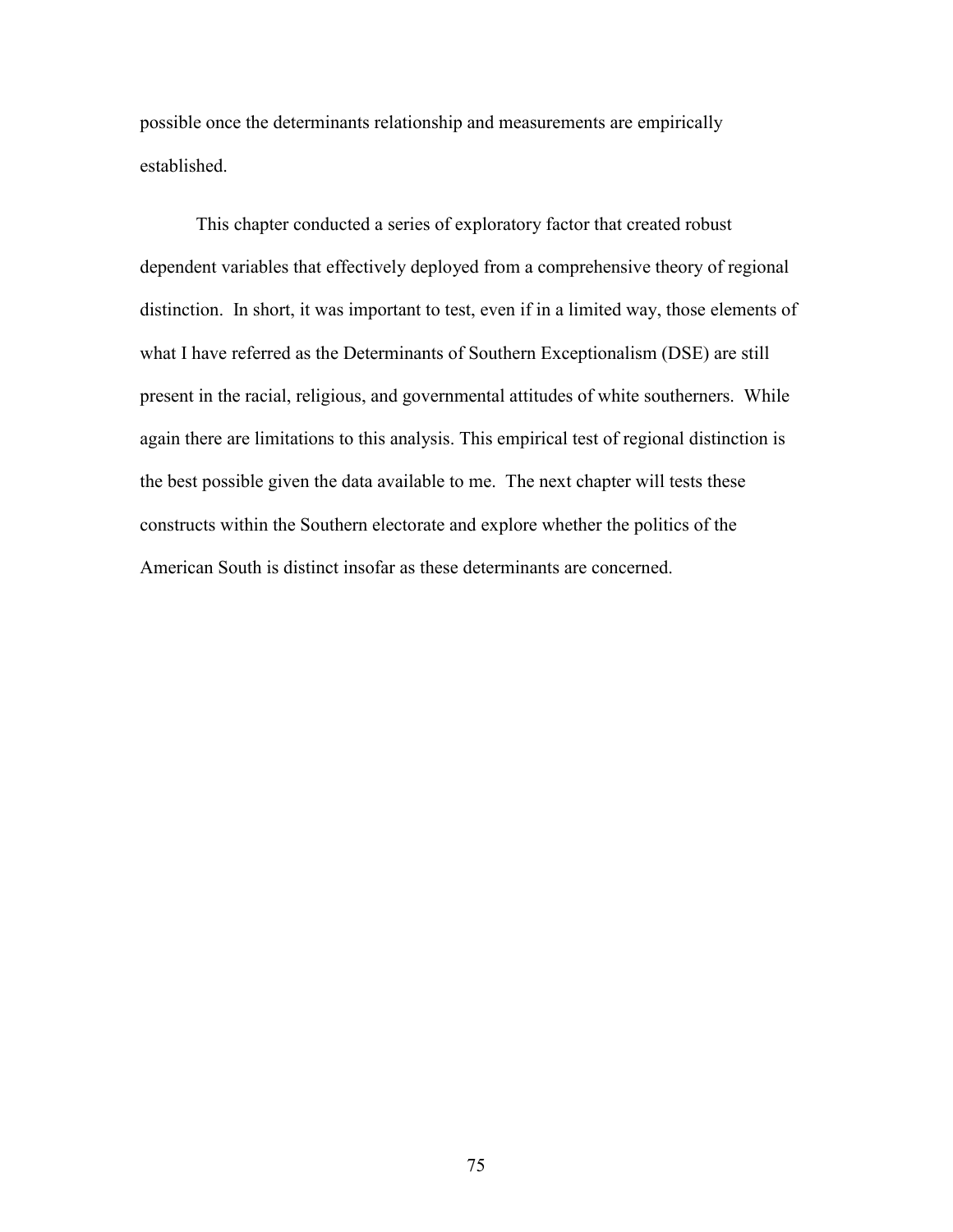

Figure 5.1: Relationship Between Determinants of Southern Exceptionalism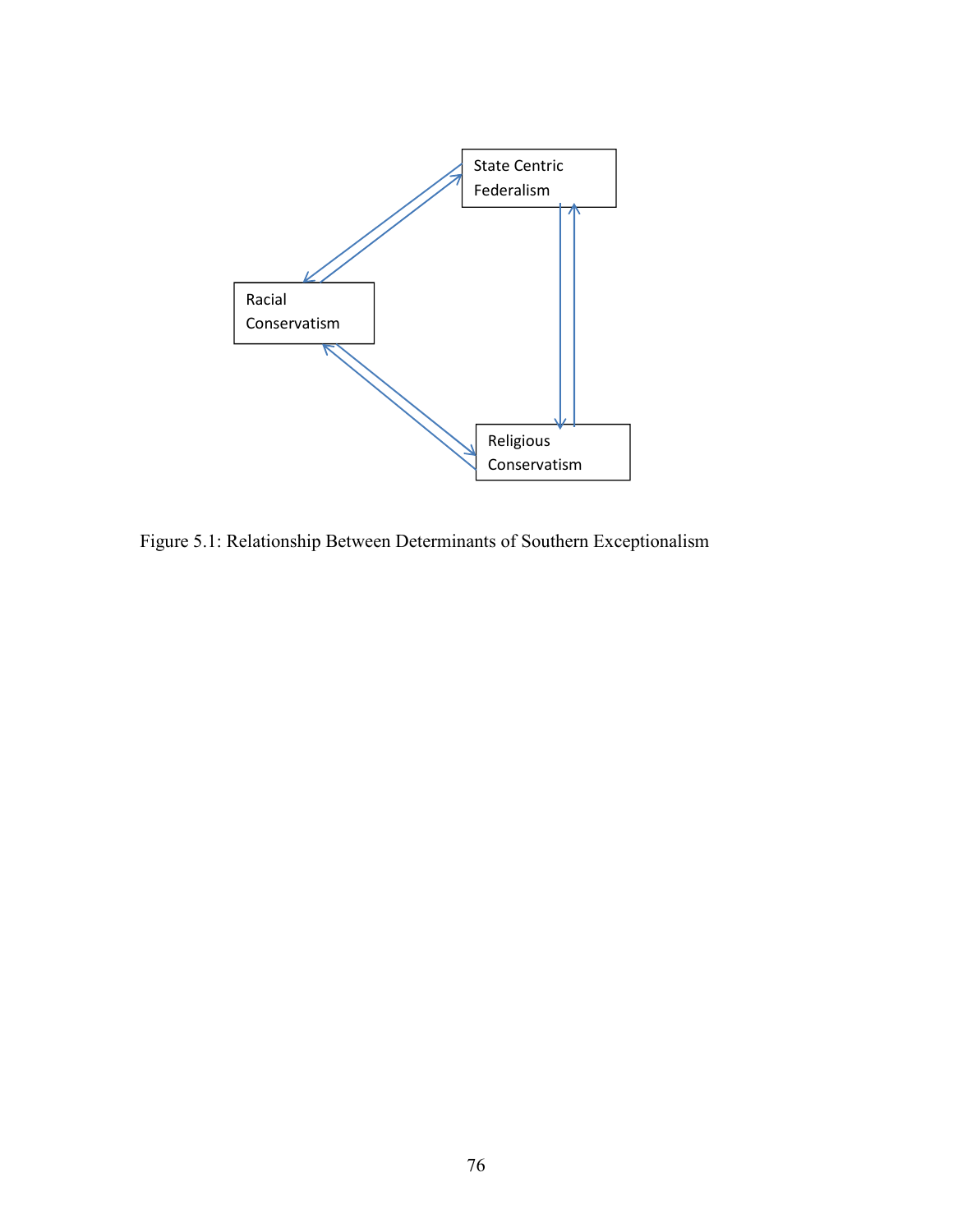|                                 | 2004                                                                                                                                                                                                                                                                                                                                                                          | 2012                                                                                                                                                                                                                                                                                                                                                                                                                                                                                                                                                                                                |
|---------------------------------|-------------------------------------------------------------------------------------------------------------------------------------------------------------------------------------------------------------------------------------------------------------------------------------------------------------------------------------------------------------------------------|-----------------------------------------------------------------------------------------------------------------------------------------------------------------------------------------------------------------------------------------------------------------------------------------------------------------------------------------------------------------------------------------------------------------------------------------------------------------------------------------------------------------------------------------------------------------------------------------------------|
| Racial Conservatism             | -Hardworking 7-pt scale:<br>blacks<br>-Intelligent 7-pt scale:<br>blacks<br>-Trustworthy 7-pt scale:<br>blacks<br>-Blacks should work their<br>way up like other<br><b>History makes more</b><br>difficult for blacks to<br>succeed<br>Blacks gotten less than they<br>deserve<br>Blacks should try harder to<br>succeed<br>-Government assistance to<br>blacks-7 point scale | -Does R favor or oppose<br>affirmative action at work<br>-Blacks should work way<br>up w/o special favors<br>-Past slavery make more<br>difficult for blacks<br>-Blacks have gotten less<br>than they deserve<br>-Blacks must try harder to<br>get ahead<br>-For or against preferential<br>hiring and promotion of<br>blacks<br>Was the President born in<br>the U.S?<br>-Does the Administration<br>favor blacks or whites?<br>-Feeling thermometer:<br><b>Blacks</b><br>-Stereotype: Blacks<br>hardworking<br>-Stereotype: Blacks<br>intelligent<br>Discrimination in the U.S.<br>against Blacks |
| Religious Conservatism          | Is religion important part<br>of R life?<br>-Religion provides some<br>guidance in day-to-day<br>living<br>-How often does R pray<br>-Bible is word of God or<br>men<br>-Ever attend<br>church/religious services?                                                                                                                                                            | -Is religion important part<br>of R life<br>-Religion provides guidance<br>in day-to-day living<br>-How often does R pray<br>Is Bible word of God or<br>men<br>-Attend religious services<br>how often                                                                                                                                                                                                                                                                                                                                                                                              |
| <b>State Centric Federalism</b> | How often trust government<br>in Washington to<br>-How much does<br>government waste tax<br>money<br>-How many crooked<br>people running<br>government                                                                                                                                                                                                                        | -Favor or oppose tax on<br>millionaires<br>-Favor or oppose state<br>decision whether federal<br>law applies<br>-How much favor/opposed<br>state decision whether<br>federal law applies                                                                                                                                                                                                                                                                                                                                                                                                            |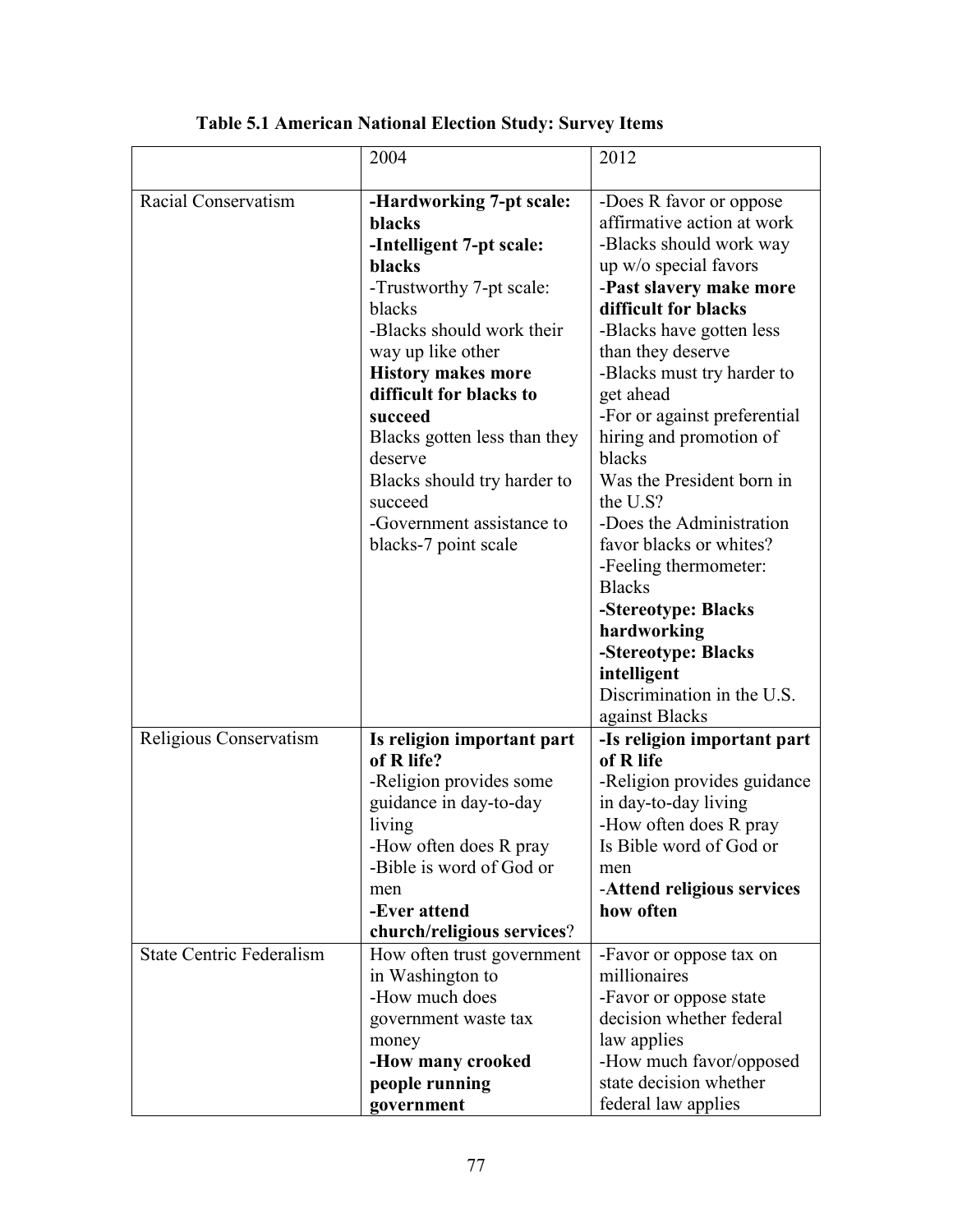|                                                 | -Does R favor/oppose tax<br>cuts Pres. Bush initiated<br>Does R think pays right<br>amount of taxes<br>Do rich pay right amount of<br>taxes                                                                                     | -Govt bigger because too<br>involved OR bigger<br>problems<br>-Need strong govt for<br>complex problems OR free<br>market<br>-Less govt better OR more<br>that govt should be doing<br>-Regulation of Business<br>-How many in<br>government are crooked                                                                                                                                                                                               |
|-------------------------------------------------|---------------------------------------------------------------------------------------------------------------------------------------------------------------------------------------------------------------------------------|--------------------------------------------------------------------------------------------------------------------------------------------------------------------------------------------------------------------------------------------------------------------------------------------------------------------------------------------------------------------------------------------------------------------------------------------------------|
| Other Survey Items within<br>the Southern Ethos | -Is govt run by few big<br>interests or benefit of all<br>-Favor govt funds to pay for<br>abortions<br>-Women's role - 7-point<br>scale self-placement<br>-Do poor pay right amount<br>of taxes?<br>-R position on gay marriage | --Opinion about govt<br>ensuring fair jobs for blacks<br>Federal Budget Spending:<br>welfare programs<br>-Federal Budget Spending:<br>aid to the poor<br>-Abortion: self-placement<br>-Should laws protect<br>gays/lesbians against job<br>discrimination<br>-Does R favor or oppose<br>affirmative action in<br>universities<br>-7pt scale govt assistance to<br>blacks scale: self-placement<br>-How good would it be if<br>we had a woman President |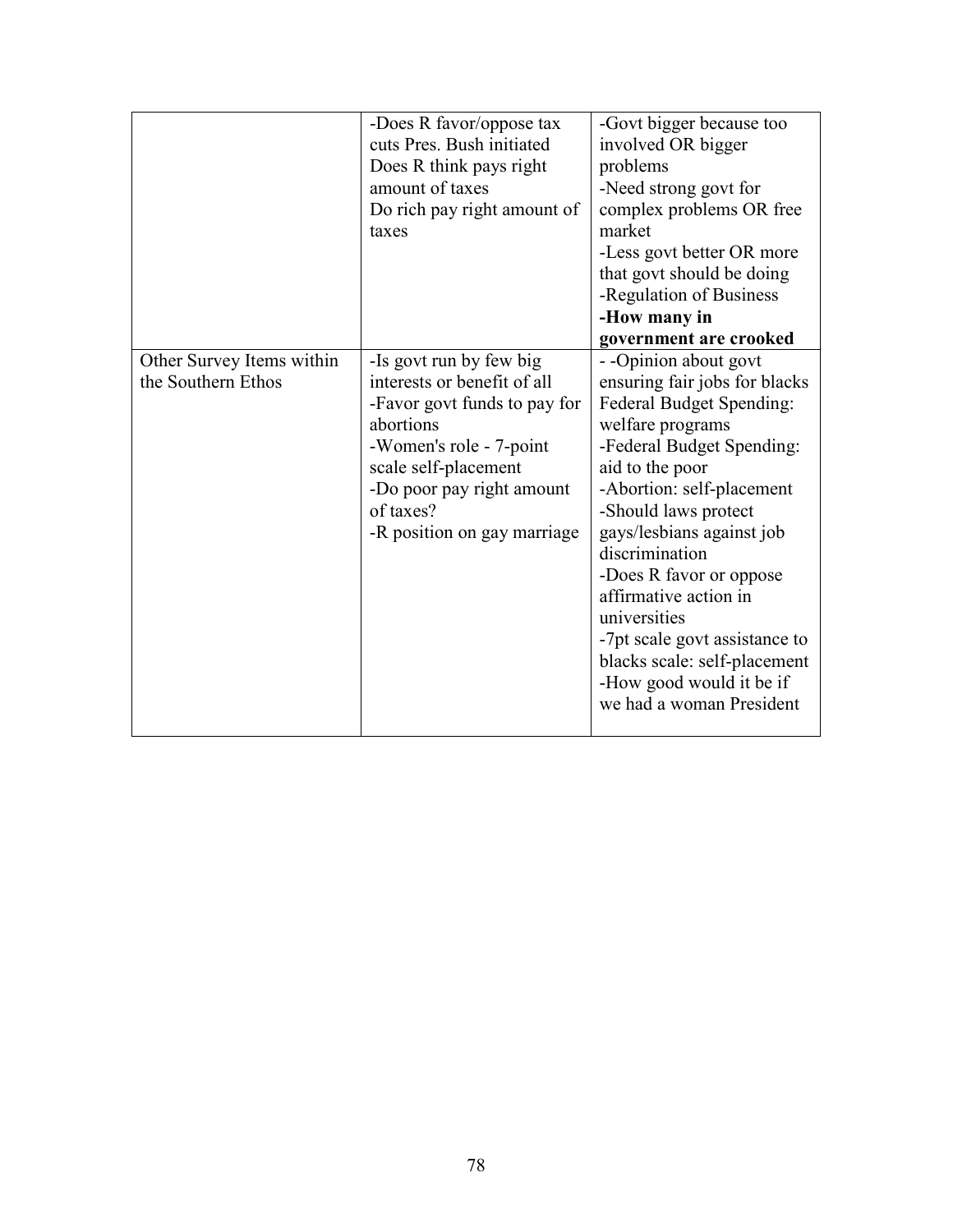|           | Table 5.2: Factors deriving from entire survey data 1996-2012 |      |
|-----------|---------------------------------------------------------------|------|
|           | PRE: 7pt scale govt assistance to blacks scale:               | 0.61 |
|           | POST: Agree/disagree: past slavery make more dif              | 0.54 |
|           | POST: Agree/disagree: blacks have gotten less                 | 0.65 |
| Factor 1  | POST: CASI/WEB: Stereotype: Blacks hardworking                | 0.57 |
|           | POST: CASI/WEB: Stereotype: Blacks intelligent                | 0.51 |
|           | POST: Opinion about govt ensuring fair jobs for               | 0.51 |
|           | POST: Less govt better OR more that govt should               | 0.52 |
|           | D2r. Thermometer women's movement                             | 0.53 |
| Factor 2  | D2u. Thermometer homosexuals                                  | 0.57 |
|           | D2y. Thermometer feminists                                    | 0.54 |
|           | K <sub>1</sub> b. Blacks influence                            | 0.51 |
| Factor: 3 | L5a. Blacks should work their way up like other               | 0.60 |
|           | L5d. Blacks should try harder to succeed                      | 0.60 |
|           | S3/S3.T. How often does R pray                                | 0.51 |
| Factor 4  | W1. Is religion important part of R life                      | 0.51 |
| Factor 5  | W4. Bible is word of God or men                               | 0.53 |
|           | B3x. Summary R approval of US Congress                        | 0.55 |
| <b>NA</b> | 0 > .5                                                        |      |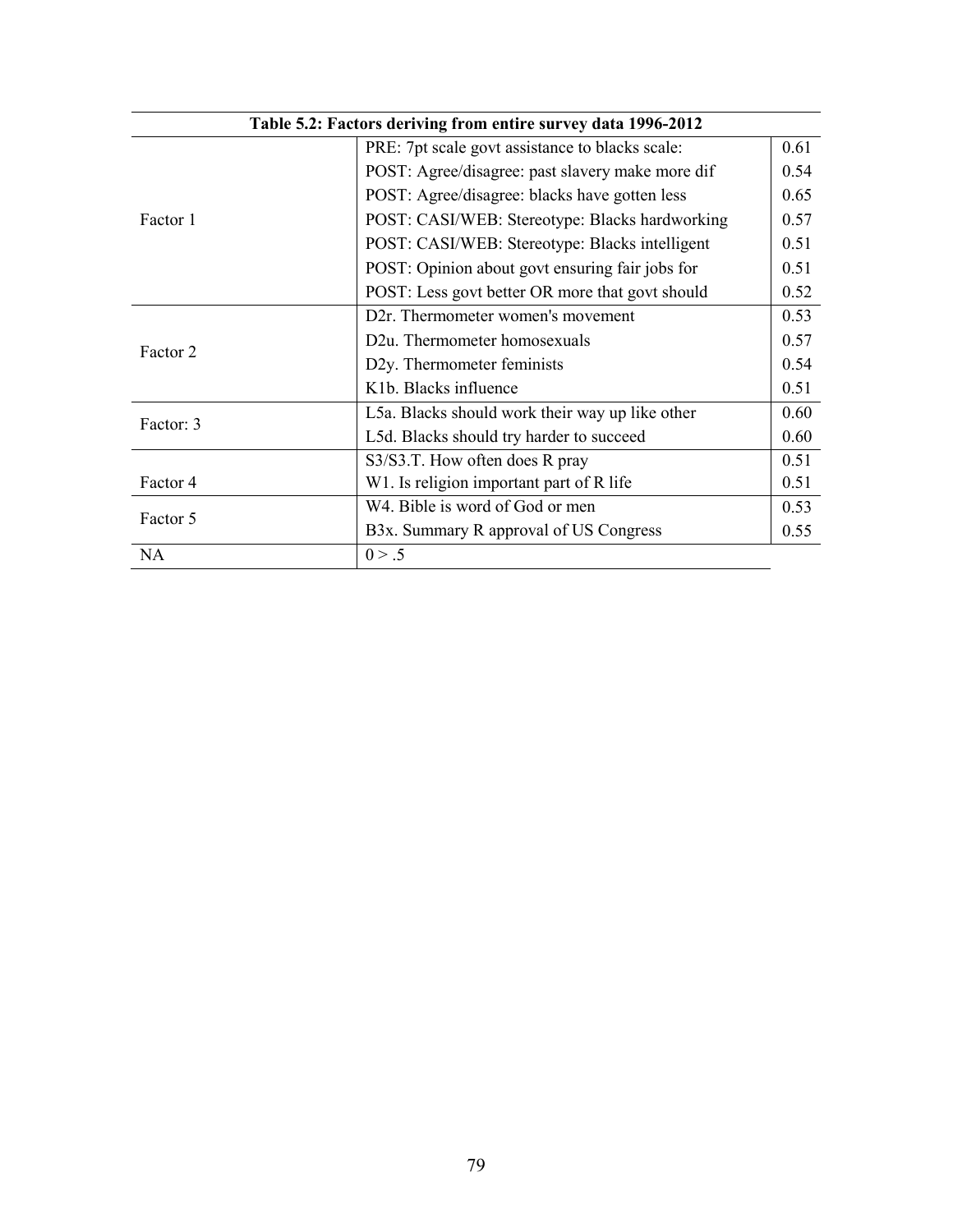|                                                                      |       | Table 5.3 2004 Factor Analysis: Entire United States |                 |        |                 |         |      |                 |      |      |              |
|----------------------------------------------------------------------|-------|------------------------------------------------------|-----------------|--------|-----------------|---------|------|-----------------|------|------|--------------|
| Standardized loadings (pattern matrix) based upon correlation matrix |       |                                                      |                 |        |                 |         |      |                 |      |      |              |
|                                                                      |       | item                                                 | PC <sub>2</sub> | PC1    | PC <sub>3</sub> | PC4     | PC5  | PC <sub>6</sub> | h2   | u2   | com          |
|                                                                      | v3220 | 11                                                   | $-0.87$         |        |                 |         |      |                 | 0.75 | 0.25 | 1            |
| Religious Conservatism 1                                             | v3219 | 10                                                   | 0.85            |        |                 |         |      |                 | 0.71 | 0.29 | -1           |
|                                                                      | v3221 | 12                                                   | 0.76            |        |                 |         |      |                 | 0.62 | 0.38 | 1.1          |
|                                                                      | v3223 | 14                                                   | 0.73            |        |                 |         |      |                 | 0.53 | 0.47 | 1.2          |
|                                                                      | v5194 | 18                                                   |                 | 0.8    |                 |         |      |                 | 0.63 | 0.37 | 1.2          |
|                                                                      | v5195 | 19                                                   |                 | 0.76   |                 |         |      |                 | 0.61 | 0.39 | 1.1          |
| Racial Conservatism 1                                                | v5193 | 17                                                   |                 | $-0.7$ |                 |         |      |                 | 0.6  | 0.4  | 1.2          |
|                                                                      | v5196 | 20                                                   |                 | $-0.6$ |                 |         |      |                 | 0.54 | 0.46 | 1.7          |
|                                                                      | v3158 | 3                                                    |                 | 0.58   |                 |         |      |                 | 0.44 | 0.56 | 1.3          |
|                                                                      | v5227 | 26                                                   |                 |        | 0.85            |         |      |                 | 0.71 | 0.29 | $\mathbf{1}$ |
| Racial Conservatism 2                                                | v5231 | 27                                                   |                 |        | 0.85            |         |      |                 | 0.73 | 0.27 | -1           |
|                                                                      | v5223 | 25                                                   |                 |        | 0.8             |         |      |                 | 0.7  | 0.3  | 1.1          |
|                                                                      | v5199 | 23                                                   |                 |        |                 | 0.7     |      |                 | 0.51 | 0.49 | 1.3          |
| State Centric Federalism 1                                           | v5198 | 22                                                   |                 |        |                 | 0.66    |      |                 | 0.55 | 0.45 | 1.2          |
|                                                                      | v5200 | 24                                                   |                 |        |                 | 0.66    |      |                 | 0.46 | 0.54 | 1.1          |
|                                                                      | v5197 | 21                                                   |                 |        |                 | $-0.63$ |      |                 | 0.48 | 0.52 | 1.3          |
|                                                                      | v3148 | $\overline{2}$                                       |                 |        |                 |         | 0.73 |                 | 0.55 | 0.45 | 1.1          |
| State Centric Federalism 2                                           | v3176 | 5                                                    |                 |        |                 |         | 0.57 |                 | 0.41 | 0.59 | 1.5          |
|                                                                      | v3114 |                                                      |                 |        |                 |         | 0.51 |                 | 0.45 | 0.55 | 2.6          |
| State Centric Federalism 3                                           | v3177 | 6                                                    |                 |        |                 |         |      | 0.77            | 0.63 | 0.37 | 1.1          |
|                                                                      | v3175 | 4                                                    |                 |        |                 |         |      | 0.68            | 0.56 | 0.44 | 1.5          |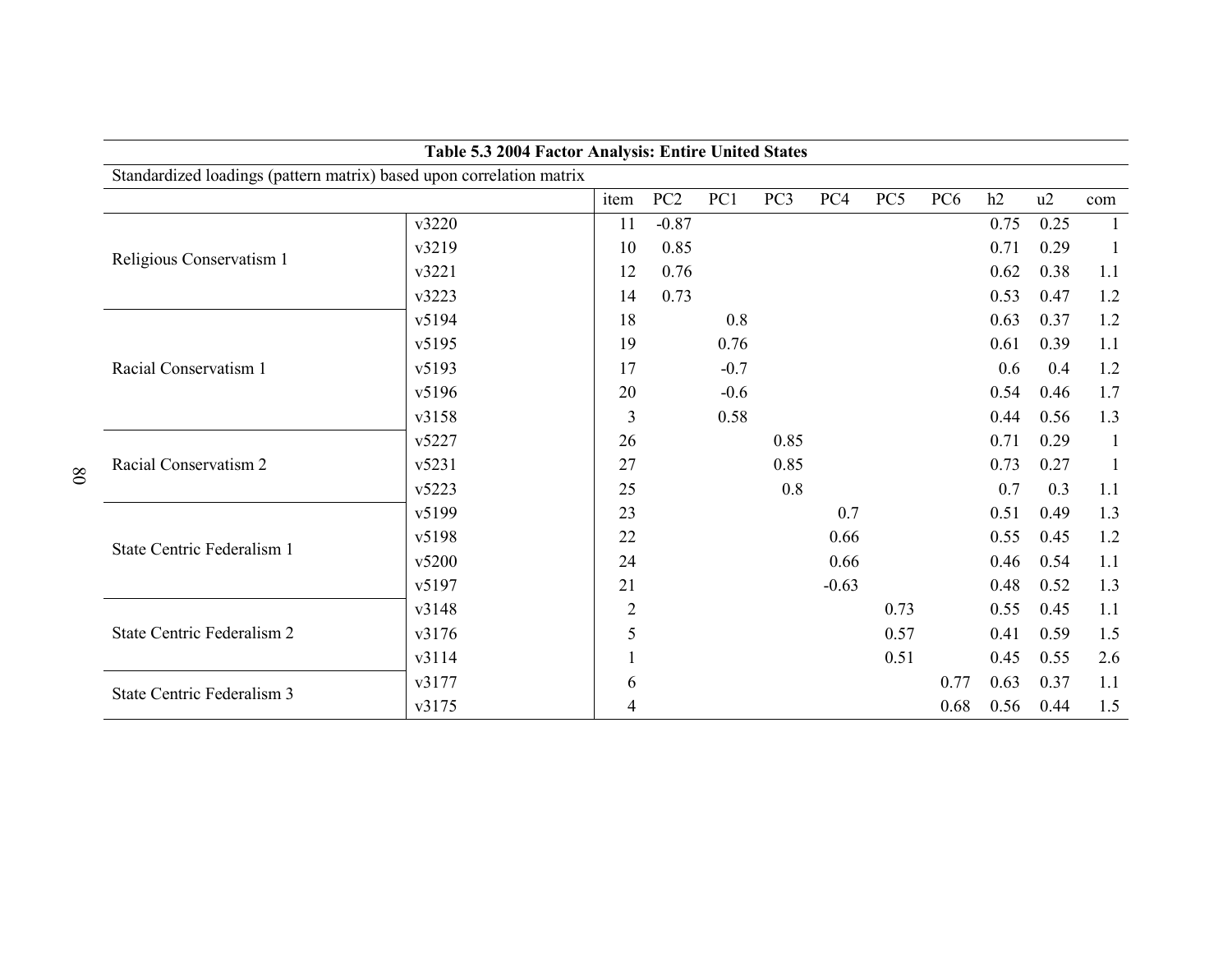| Table 5.4 2004 Factor Analysis: American South                       |       |      |                 |         |                 |        |                 |      |      |                |  |
|----------------------------------------------------------------------|-------|------|-----------------|---------|-----------------|--------|-----------------|------|------|----------------|--|
| Standardized loadings (pattern matrix) based upon correlation matrix |       |      |                 |         |                 |        |                 |      |      |                |  |
|                                                                      |       | item | PC <sub>2</sub> | PC1     | PC <sub>3</sub> | PC4    | PC <sub>5</sub> | h2   | u2   | com            |  |
|                                                                      | v3220 | 11   | $-0.84$         |         |                 |        |                 | 0.73 | 0.27 |                |  |
| Religious Conservatism:                                              | v3219 | 10   | 0.77            |         |                 |        |                 | 0.66 | 0.34 | 1.1            |  |
| Frequency                                                            | v3221 | 12   | 0.75            |         |                 |        |                 | 0.58 | 0.42 | 1.1            |  |
|                                                                      | v3223 | 14   | 0.74            |         |                 |        |                 | 0.56 | 0.44 | 1.3            |  |
|                                                                      | v5193 | 17   |                 | $-0.71$ |                 |        |                 | 0.55 | 0.45 | 1.1            |  |
|                                                                      | v5195 | 19   |                 | 0.68    |                 |        |                 | 0.56 | 0.44 | 1.3            |  |
| Racial Conservatism: Economic<br>Advancement                         | v5196 | 20   |                 | $-0.66$ |                 |        |                 | 0.53 | 0.47 | 1.4            |  |
|                                                                      | v5194 | 18   |                 | 0.62    |                 |        |                 | 0.47 | 0.53 | 1.3            |  |
|                                                                      | v3158 | 3    |                 | 0.55    |                 |        |                 | 0.4  | 0.6  | 1.4            |  |
|                                                                      | v5231 | 27   |                 |         | 0.84            |        |                 | 0.74 | 0.26 | $\overline{1}$ |  |
| Racial Conservatism 2: Perception<br>of Blacks                       | v5227 | 26   |                 |         | 0.82            |        |                 | 0.67 | 0.33 | 1.1            |  |
|                                                                      | v5223 | 25   |                 |         | 0.8             |        |                 | 0.71 | 0.29 | 1.1            |  |
|                                                                      | v5199 | 23   |                 |         |                 | 0.73   |                 | 0.56 | 0.44 | 1.3            |  |
| State Centric Federalism:                                            | v5198 | 22   |                 |         |                 | 0.68   |                 | 0.58 | 0.42 | 1.4            |  |
| Government effectiveness                                             | v5200 | 24   |                 |         |                 | 0.62   |                 | 0.46 | 0.54 | 1.4            |  |
|                                                                      | v5197 | 21   |                 |         |                 | $-0.6$ |                 | 0.43 | 0.57 | 1.4            |  |
|                                                                      | v3176 | 5    |                 |         |                 |        | 0.63            | 0.45 | 0.55 | 1.3            |  |
| State Centric Federalism 2:                                          | v3114 |      |                 |         |                 |        | 0.62            | 0.43 | 0.57 | 1.3            |  |
| Party/Policy Connection                                              | v3148 | 2    |                 |         |                 |        | 0.6             | 0.44 | 0.56 | 1.4            |  |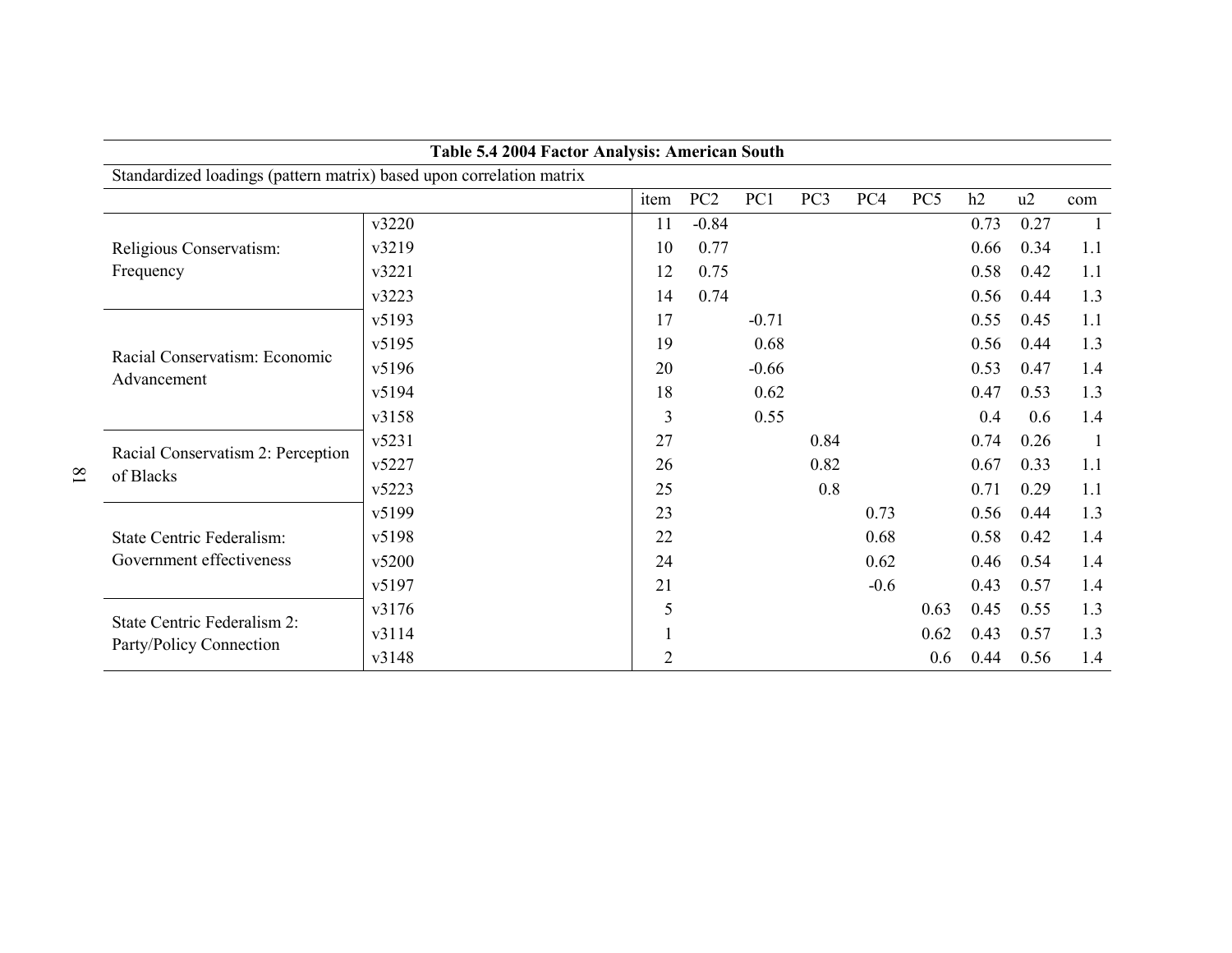| Table 5.5 2004 Factor Analysis: Black Belt |                                                                      |      |                 |                 |      |         |      |                 |      |      |     |
|--------------------------------------------|----------------------------------------------------------------------|------|-----------------|-----------------|------|---------|------|-----------------|------|------|-----|
|                                            | Standardized loadings (pattern matrix) based upon correlation matrix |      |                 |                 |      |         |      |                 |      |      |     |
|                                            |                                                                      | item | PC <sub>2</sub> | PC <sub>3</sub> | PC1  | PC4     | PC5  | PC <sub>6</sub> | h2   | u2   | com |
|                                            | v3220                                                                | 11   | $-0.85$         |                 |      |         |      |                 | 0.75 | 0.25 | 1.1 |
| Religious Conservatism:                    | v3219                                                                | 10   | 0.77            |                 |      |         |      |                 | 0.67 | 0.33 | 1.3 |
| Frequency                                  | v3221                                                                | 12   | 0.71            |                 |      |         |      |                 | 0.57 | 0.43 | 1.4 |
|                                            | v3223                                                                | 14   | 0.68            |                 |      |         |      |                 | 0.62 | 0.38 | 1.6 |
|                                            | v5231                                                                | 27   |                 | 0.87            |      |         |      |                 | 0.77 | 0.23 |     |
| Racial Conservatism 2:                     | v5227                                                                | 26   |                 | 0.86            |      |         |      |                 | 0.72 | 0.28 | 1.1 |
| Perception of Blacks                       | v5223                                                                | 25   |                 | 0.81            |      |         |      |                 | 0.74 | 0.26 | 1.2 |
| Racial Conservatism 2:                     | v5194                                                                | 18   |                 |                 | 0.87 |         |      |                 | 0.74 | 0.26 |     |
| Economic Advancement                       | v5195                                                                | 19   |                 |                 | 0.77 |         |      |                 | 0.65 | 0.35 | 1.1 |
|                                            | v5198                                                                | 22   |                 |                 |      | 0.77    |      |                 | 0.66 | 0.34 | 1.2 |
| State Centric Federalism:                  | v5199                                                                | 23   |                 |                 |      | 0.7     |      |                 | 0.56 | 0.44 | 1.4 |
| Government Effectiveness                   | v5200                                                                | 24   |                 |                 |      | 0.56    |      |                 | 0.55 | 0.45 | 2.3 |
|                                            | v5197                                                                | 21   |                 |                 |      | $-0.55$ |      |                 | 0.41 | 0.59 | 1.6 |
| State Centric Federalism 4:                | v3177                                                                | 6    |                 |                 |      |         | 0.68 |                 | 0.57 | 0.43 | 1.7 |
| Sexism/Classism                            | v5196                                                                | 20   |                 |                 |      |         | 0.65 |                 | 0.58 | 0.42 | 1.5 |
| Religious Conserv 2:                       | v3222                                                                | 13   |                 |                 |      |         |      | 0.69            | 0.58 | 0.42 | 1.4 |
| Religion/Policy Link                       | v3210                                                                | 9    |                 |                 |      |         |      | 0.62            | 0.45 | 0.55 | 1.5 |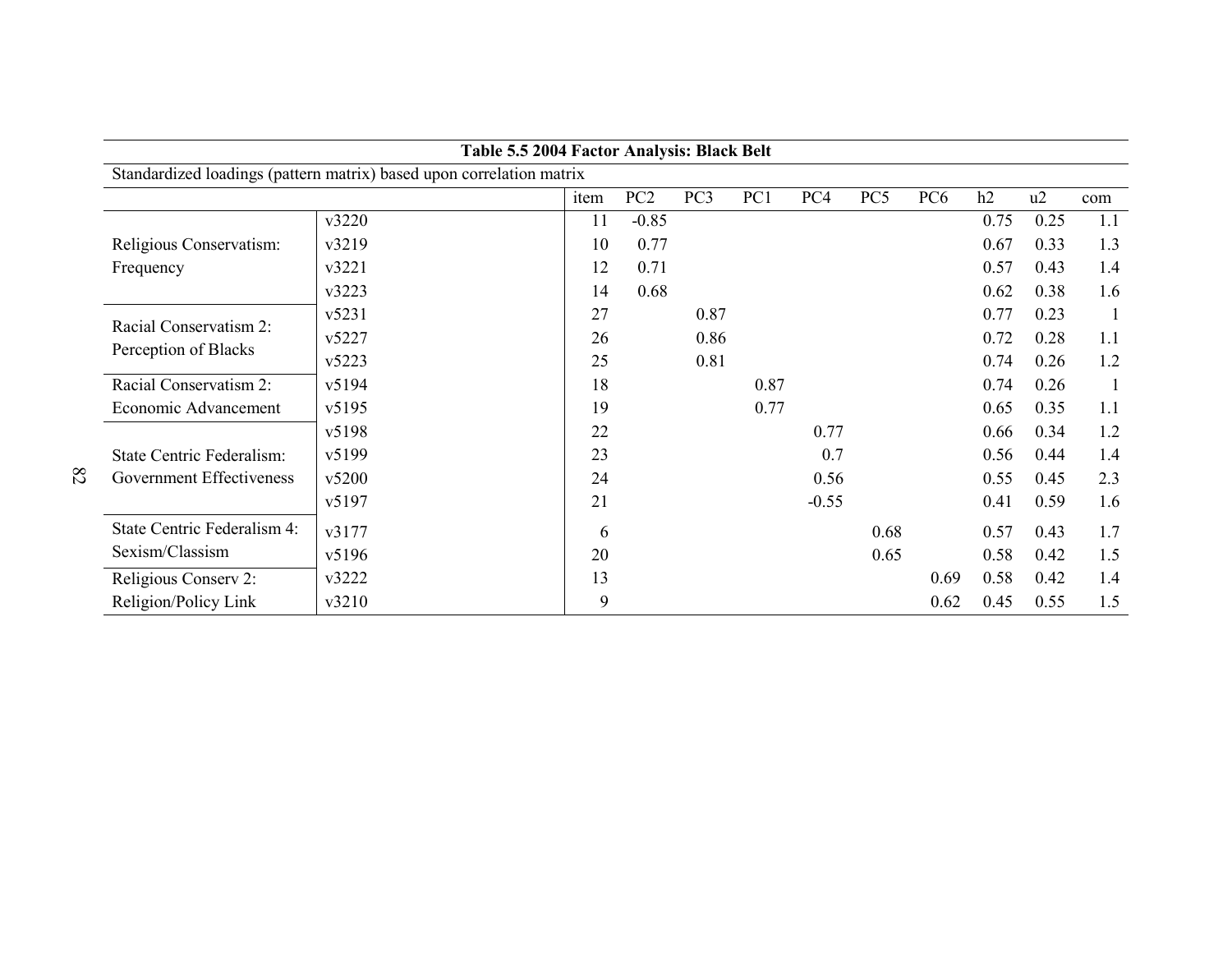|                            |                         | PC1     | PC5     | PC <sub>2</sub> | PC4     | PC <sub>3</sub> | PC <sub>8</sub> | PC <sub>6</sub> | PC7    | h2   | u2   | com |                |
|----------------------------|-------------------------|---------|---------|-----------------|---------|-----------------|-----------------|-----------------|--------|------|------|-----|----------------|
|                            | RESENT WORKWAY          | $-0.77$ |         |                 |         |                 |                 |                 |        | 0.61 | 0.39 |     | 1.1            |
|                            | RESENT DESERVE          | 0.76    |         |                 |         |                 |                 |                 |        | 0.63 | 0.37 |     | 1.1            |
| Racial Conservatism 3      | RESENT SLAVERY          | 0.75    |         |                 |         |                 |                 |                 |        | 0.58 | 0.42 |     | $\overline{1}$ |
|                            | RESENT TRY              | $-0.71$ |         |                 |         |                 |                 |                 |        | 0.58 | 0.42 |     | 1.3            |
|                            | <b>AIDBLACK SELF</b>    | 0.57    |         |                 |         |                 |                 |                 |        | 0.52 | 0.48 |     | 1.4            |
|                            | <b>GOVROLE MARKET</b>   |         | $-0.75$ |                 |         |                 |                 |                 |        | 0.6  | 0.4  |     | $\overline{1}$ |
|                            | <b>GOVROLE LESSMORE</b> |         | 0.7     |                 |         |                 |                 |                 |        | 0.57 | 0.43 |     | 1.2            |
| State Centric Federalism 4 | <b>GOVROLE BIG</b>      |         | 0.65    |                 |         |                 |                 |                 |        | 0.55 | 0.45 |     | 1.2            |
|                            | <b>GOVROLE_REGBUS</b>   |         | 0.58    |                 |         |                 |                 |                 |        | 0.41 | 0.59 |     | 1.2            |
|                            | MILLN MILLTAX           |         | 0.55    |                 |         |                 |                 |                 |        | 0.41 | 0.59 |     | 2.2            |
|                            | RELIG IMPORT            |         |         | $-0.9$          |         |                 |                 |                 |        | 0.77 | 0.23 |     | 1.1            |
| Religious Conservatism 2   | RELIG WORDGOD           |         |         | 0.75            |         |                 |                 |                 |        | 0.64 | 0.36 |     | 1.1            |
|                            | <b>RELIG PRAY</b>       |         |         | 0.75            |         |                 |                 |                 |        | 0.7  | 0.3  |     | 1.2            |
|                            | <b>ABORTPRE 4POINT</b>  |         |         | 0.5             |         |                 |                 |                 |        | 0.45 | 0.55 |     | $\overline{2}$ |
|                            | STYPE_INTBLACK          |         |         |                 | 0.89    |                 |                 |                 |        | 0.75 | 0.25 |     | $\mathbf{1}$   |
| Racial Conservatism 4      | STYPE HWKBLACK          |         |         |                 | 0.83    |                 |                 |                 |        | 0.74 | 0.26 |     |                |
|                            | FTCASI_BLACK            |         |         |                 | $-0.65$ |                 |                 |                 |        | 0.55 | 0.45 |     | 1.2            |
| Racial Conservatism 5      | AA UNI                  |         |         |                 |         | 0.89            |                 |                 |        | 0.8  | 0.2  |     |                |
|                            | AA WORK                 |         |         |                 |         | 0.89            |                 |                 |        | 0.8  | 0.2  |     |                |
| Religious Conservatism 3   | <b>RELIG GUIDE</b>      |         |         |                 |         |                 | $-0.85$         |                 |        | 0.72 | 0.28 |     | $\mathbf{1}$   |
|                            | RELIG CHURCHOFT         |         |         |                 |         |                 | 0.68            |                 |        | 0.54 | 0.46 |     | 1.2            |
|                            | FEDSPEND_WELFARE        |         |         |                 |         |                 |                 | 0.72            |        | 0.54 | 0.46 |     | 1.1            |
| State Centric Federalism 5 | FEDSPEND POOR           |         |         |                 |         |                 |                 | 0.66            |        | 0.56 | 0.44 |     | 1.4            |
| State Centric Federalism 6 | NEONULL STRULEST        |         |         |                 |         |                 |                 |                 | $-0.6$ | 0.37 | 0.63 |     | 1.3            |
|                            | NEONULL STRULE          |         |         |                 |         |                 |                 |                 | 0.53   | 0.38 | 0.62 |     | 1.5            |

**Table 5.6: 2012 Factor Analysis: Entire United States**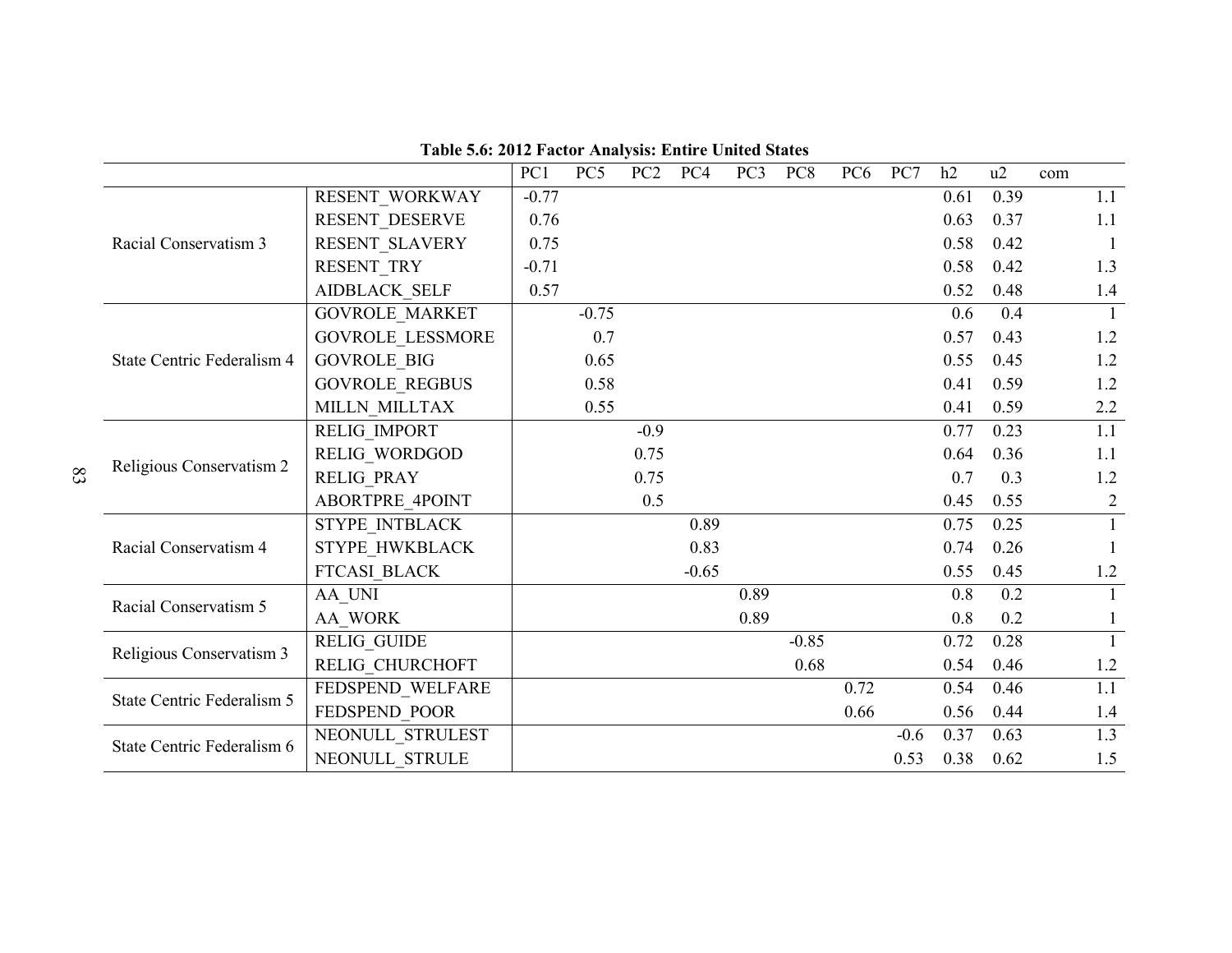|                           |                         | PC1     | PC <sub>6</sub> | PC <sub>2</sub> | PC4     | PC3  | PC5  | PC7     | h2   | u2   | com              |
|---------------------------|-------------------------|---------|-----------------|-----------------|---------|------|------|---------|------|------|------------------|
| Racial                    | RESENT_WORKWAY          | $-0.75$ |                 |                 |         |      |      |         | 0.61 | 0.39 | 1.1              |
| Conservatism              | RESENT TRY              | $-0.68$ |                 |                 |         |      |      |         | 0.58 | 0.42 | 1.3              |
| Factor 1                  | RESENT DESERVE          | 0.67    |                 |                 |         |      |      |         | 0.63 | 0.37 | 1.3              |
|                           | RESENT SLAVERY          | 0.66    |                 |                 |         |      |      |         | 0.55 | 0.45 | 1.1              |
|                           | <b>GOVROLE MARKET</b>   |         | $-0.74$         |                 |         |      |      |         | 0.58 | 0.42 | $\mathbf{1}$     |
| <b>State Centric</b>      | <b>GOVROLE LESSMORE</b> |         | 0.7             |                 |         |      |      |         | 0.56 | 0.44 | 1.2              |
| Federalism                | <b>GOVROLE BIG</b>      |         | 0.66            |                 |         |      |      |         | 0.55 | 0.45 | 1.2              |
| Factor 1                  | <b>GOVROLE REGBUS</b>   |         | 0.58            |                 |         |      |      |         | 0.42 | 0.58 | 1.2              |
|                           | MILLN MILLTAX           |         | 0.52            |                 |         |      |      |         | 0.38 | 0.62 | 2.4              |
|                           | <b>RELIG PRAY</b>       |         |                 | 0.79            |         |      |      |         | 0.67 | 0.33 | $\overline{1.1}$ |
|                           | RELIG WORDGOD           |         |                 | 0.73            |         |      |      |         | 0.62 | 0.38 | 1.2              |
| Religious<br>Conservatism | RELIG IMPORT            |         |                 | $-0.64$         |         |      |      |         | 0.49 | 0.51 | 1.4              |
| Factor 1                  | <b>ABORTPRE 4POINT</b>  |         |                 | 0.59            |         |      |      |         | 0.43 | 0.57 | 1.5              |
|                           | RELIG CHURCHOFT         |         |                 | 0.59            |         |      |      |         | 0.41 | 0.59 | 1.8              |
|                           | <b>RELIG GUIDE</b>      |         |                 | $-0.56$         |         |      |      |         | 0.4  | 0.6  | 1.8              |
| Racial                    | STYPE INTBLACK          |         |                 |                 | 0.86    |      |      |         | 0.73 | 0.27 | $\overline{1}$   |
| Conservatism              | STYPE HWKBLACK          |         |                 |                 | 0.8     |      |      |         | 0.72 | 0.28 | 1.1              |
| Factor 2                  | FTCASI BLACK            |         |                 |                 | $-0.61$ |      |      |         | 0.53 | 0.47 | 1.3              |
| Racial Con 3:             | AA UNI                  |         |                 |                 |         | 0.89 |      |         | 0.79 | 0.21 | $\mathbf{1}$     |
| Affir. Action             | AA WORK                 |         |                 |                 |         | 0.88 |      |         | 0.78 | 0.22 | 1                |
| <b>State Centric</b>      | FEDSPEND WELFARE        |         |                 |                 |         |      | 0.67 |         | 0.49 | 0.51 | $\overline{1.2}$ |
| Federalism 2              | FEDSPEND POOR           |         |                 |                 |         |      | 0.6  |         | 0.52 | 0.48 | 1.6              |
| <b>State Centric</b>      | NEONULL_STRULE          |         |                 |                 |         |      |      | 0.61    | 0.45 | 0.55 | 1.3              |
| Federalism                | TRUSTGVPO CROOK         |         |                 |                 |         |      |      | 0.55    | 0.35 | 0.65 | 1.7              |
| Factor 3                  | NEONULL STRULEST        |         |                 |                 |         |      |      | $-0.55$ | 0.32 | 0.68 | 1.2              |

**Table 5.7: 2012 Factors Analysis: American South**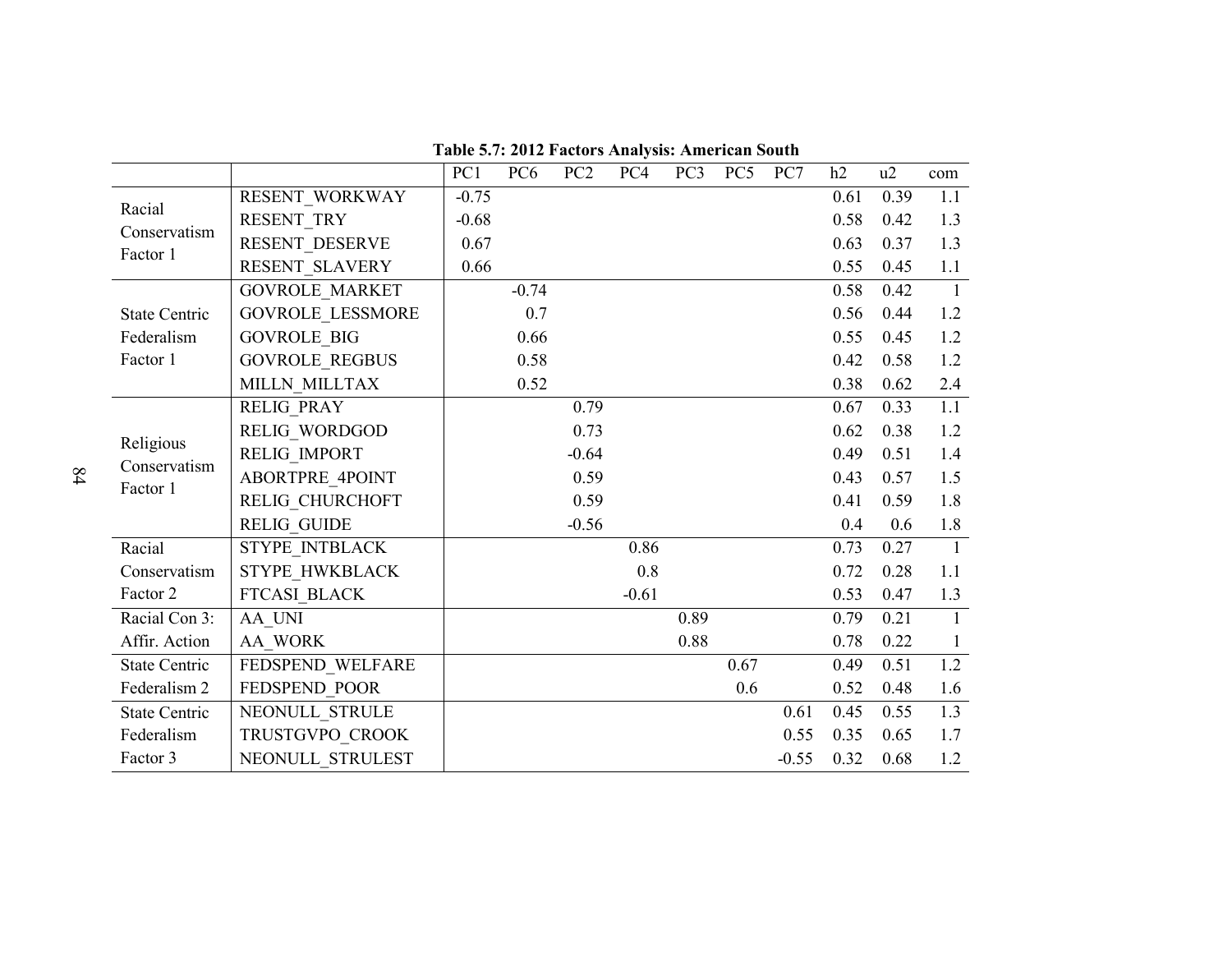|                                                                      | TABLE 5.8: 2012 Factor Analysis: Black Belt |        |         |                 |                 |                 |      |        |                 |  |  |  |
|----------------------------------------------------------------------|---------------------------------------------|--------|---------|-----------------|-----------------|-----------------|------|--------|-----------------|--|--|--|
| Standardized loadings (pattern matrix) based upon correlation matrix |                                             |        |         |                 |                 |                 |      |        |                 |  |  |  |
|                                                                      |                                             | PC1    | PC5     | PC <sub>2</sub> | PC <sub>6</sub> | PC <sub>3</sub> | PC4  | PC7    | PC <sub>8</sub> |  |  |  |
|                                                                      | RESENT WORKWAY                              | 0.71   |         |                 |                 |                 |      |        |                 |  |  |  |
| Racial Conservatism 1                                                | RESENT SLAVERY                              | $-0.7$ |         |                 |                 |                 |      |        |                 |  |  |  |
|                                                                      | RESENT DESERVE                              | $-0.7$ |         |                 |                 |                 |      |        |                 |  |  |  |
|                                                                      | RESENT TRY                                  | 0.65   |         |                 |                 |                 |      |        |                 |  |  |  |
|                                                                      | <b>GOVROLE MARKET</b>                       |        | $-0.72$ |                 |                 |                 |      |        |                 |  |  |  |
| State Centric Federalism 1                                           | <b>GOVROLE LESSMORE</b>                     |        | 0.71    |                 |                 |                 |      |        |                 |  |  |  |
|                                                                      | <b>GOVROLE BIG</b>                          |        | 0.66    |                 |                 |                 |      |        |                 |  |  |  |
|                                                                      | RELIG_IMPORT                                |        |         | $-0.82$         |                 |                 |      |        |                 |  |  |  |
| Religious Conservatism 1                                             | RELIG_WORDGOD                               |        |         | 0.73            |                 |                 |      |        |                 |  |  |  |
|                                                                      | <b>RELIG PRAY</b>                           |        |         | 0.7             |                 |                 |      |        |                 |  |  |  |
|                                                                      | ABORTPRE_4POINT                             |        |         | 0.57            |                 |                 |      |        |                 |  |  |  |
|                                                                      | STYPE INTBLACK                              |        |         |                 | 0.88            |                 |      |        |                 |  |  |  |
| Racial Conservatism 2: Belief in Black Stereotypes                   | STYPE HWKBLACK                              |        |         |                 | 0.83            |                 |      |        |                 |  |  |  |
|                                                                      | FTCASI BLACK                                |        |         |                 | $-0.62$         |                 |      |        |                 |  |  |  |
| Racial Conservatism 3: Affirmative Action                            | AA UNI                                      |        |         |                 |                 | 0.87            |      |        |                 |  |  |  |
|                                                                      | AA WORK                                     |        |         |                 |                 | 0.86            |      |        |                 |  |  |  |
| State Centric Federalism 2                                           | FEDSPEND WELFARE                            |        |         |                 |                 |                 | 0.64 |        |                 |  |  |  |
|                                                                      | FEDSPEND POOR                               |        |         |                 |                 |                 | 0.57 |        |                 |  |  |  |
| Religious Conservatism 2                                             | <b>RELIG_GUIDE</b>                          |        |         |                 |                 |                 |      | $-0.8$ |                 |  |  |  |
|                                                                      | RELIG CHURCHOFT                             |        |         |                 |                 |                 |      | 0.63   |                 |  |  |  |
| <b>State Centric Federalism 3</b>                                    | NEONULL_STRULEST                            |        |         |                 |                 |                 |      |        | 0.72            |  |  |  |
|                                                                      | WPRES GDSTR                                 |        |         |                 |                 |                 |      |        | $-0.58$         |  |  |  |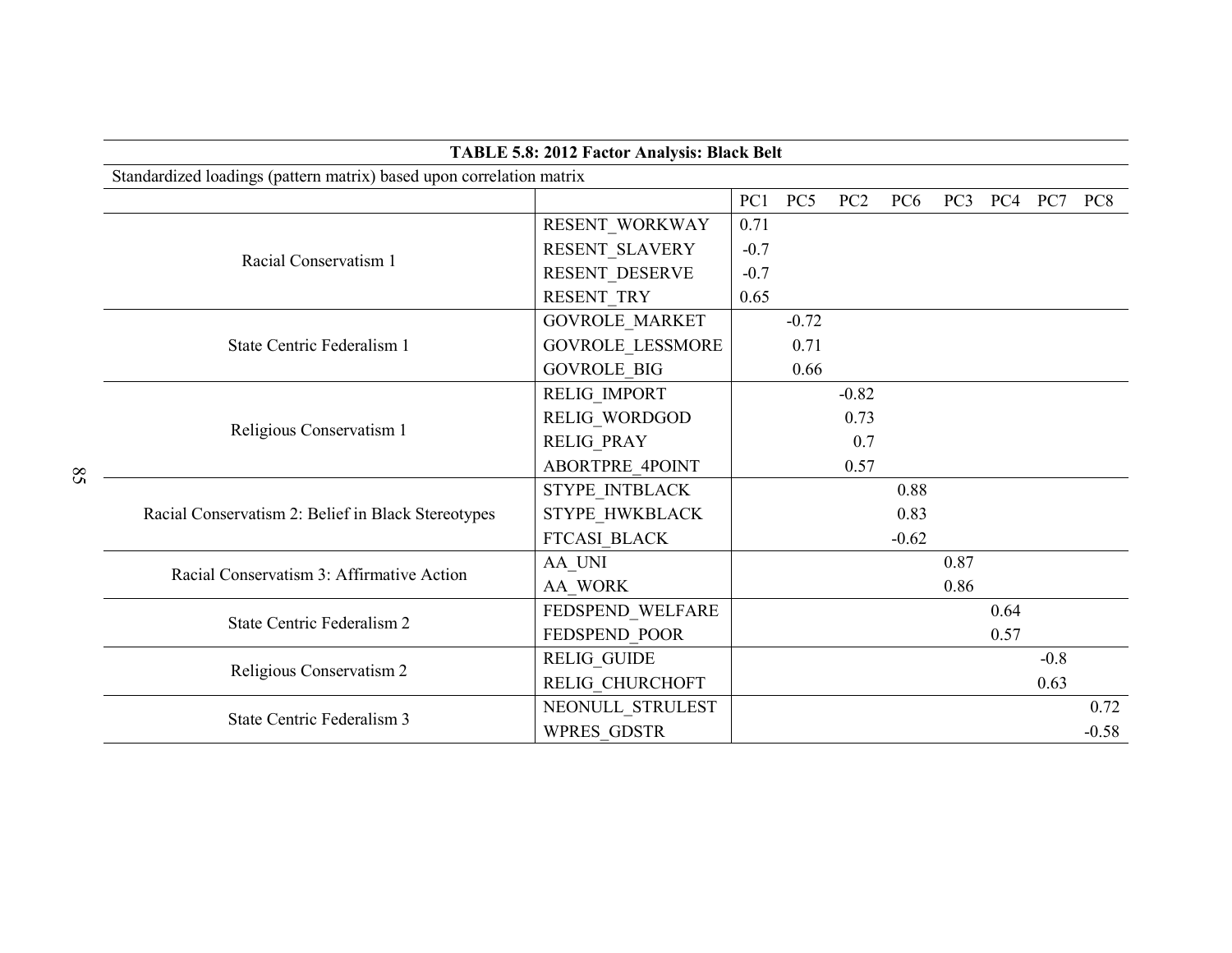# CHAPTER SIX: TESTING THE REGIONAL DISTINCTION OF THE AMERICAN SOUTH

While the previous chapter establishes that these baseline constructs of Racial Conservatism, Religious Conservatism, and State Centric Federalism exists as theorized by my Southern Exceptionalism argument, it is important to understand the dynamics of southern regional distinction. This involves a comparison of the political attitudes of southerners versus with citizens in other regions of the United States. This chapter empirically examines a portion of the Determinants of Southern Exceptionalism Model. Specifically, this chapter will test regional distinction among the electorate (Figure 6.1).

I conduct this analysis in three stages. First, I run a series of regressions will be ran to test whether there is a relationship between region and survey responses among the electorate. I will utilize the factors created in Chapter five as the dependent variables. Both logistic and ordinary least square (OLS) models will be run because responses to the survey responses were dichotomous or ordinal. I incorporated a Bonferoni procedure due to the fact that the variables of interest are dummies. This will offer the initial test of whether the American South differs from other regions.

Second, I will add several controls to see if region is still significant relative to other independent variables. This will allow me to statically compare several models and evaluate the effects of regional location. Finally, I will create interaction terms between a respondent's race and her regional location. Specifically, I will look at white respondents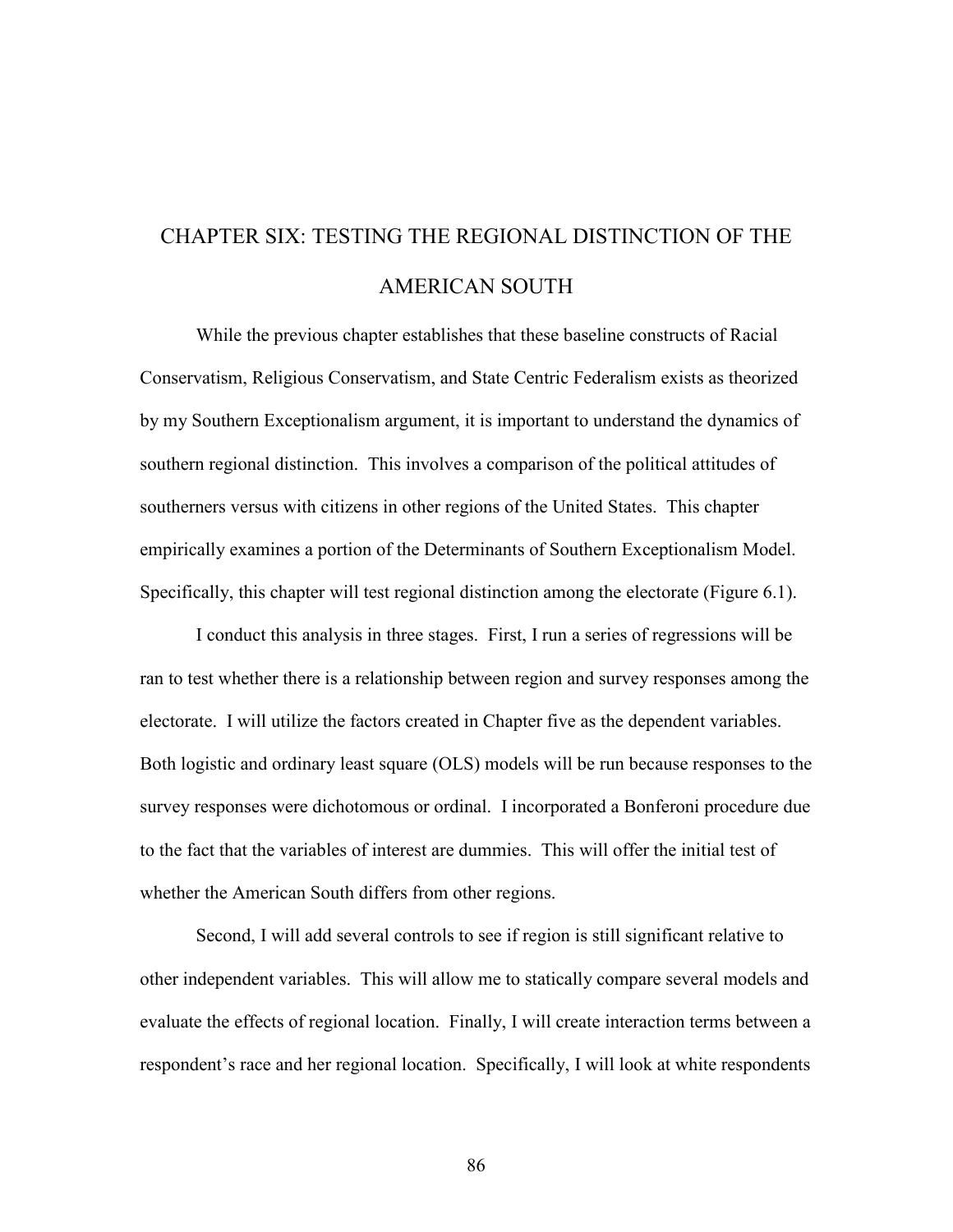from the black belt and south to assess how these groups significantly differ across regions.

#### **Data and Measures**

The ANES collected the survey questions being used during the years 1996, 2000, 2004, 2008, 2012. These data were collected through a series of pre- and post- election surveys. The model in this empirical test utilizes region location, income, and age as predictors of survey responses to each survey item. As previously mentioned, the American South is traditionally defined as the eleven states that seceded from the United States prior to the Civil War. For the region variable, I will divide the United States into several dummy variables. The south will serve as the reference category. In addition to this, the American South will be divided into three sub-regions based on existing scholarship. There are several significant distinctions within the Antebellum South worth exploring. Scholars have found evidence of these sub-regional differences within the elite and among the electorate(Black, 2002; Glaser & Gilens, 1997). "The deep south and the Peripheral South can accordingly be described as different political subcultures," (D. Mathews & Prothro, 1966, p. 173).

The variables are as follows:

1) The American South- South Carolina, Georgia, Mississippi, Alabama, Louisiana, Texas, Virginia, Tennessee, Arkansas, North Carolina, and Florida. Again, these are the states that seceded to form the Confederate States of America during the Civil War. The Black Belt- South Carolina, Georgia, Mississippi, Alabama, and Louisiana. Each of these states has a black population above 25%. My logic rest upon V.O. Key's assertion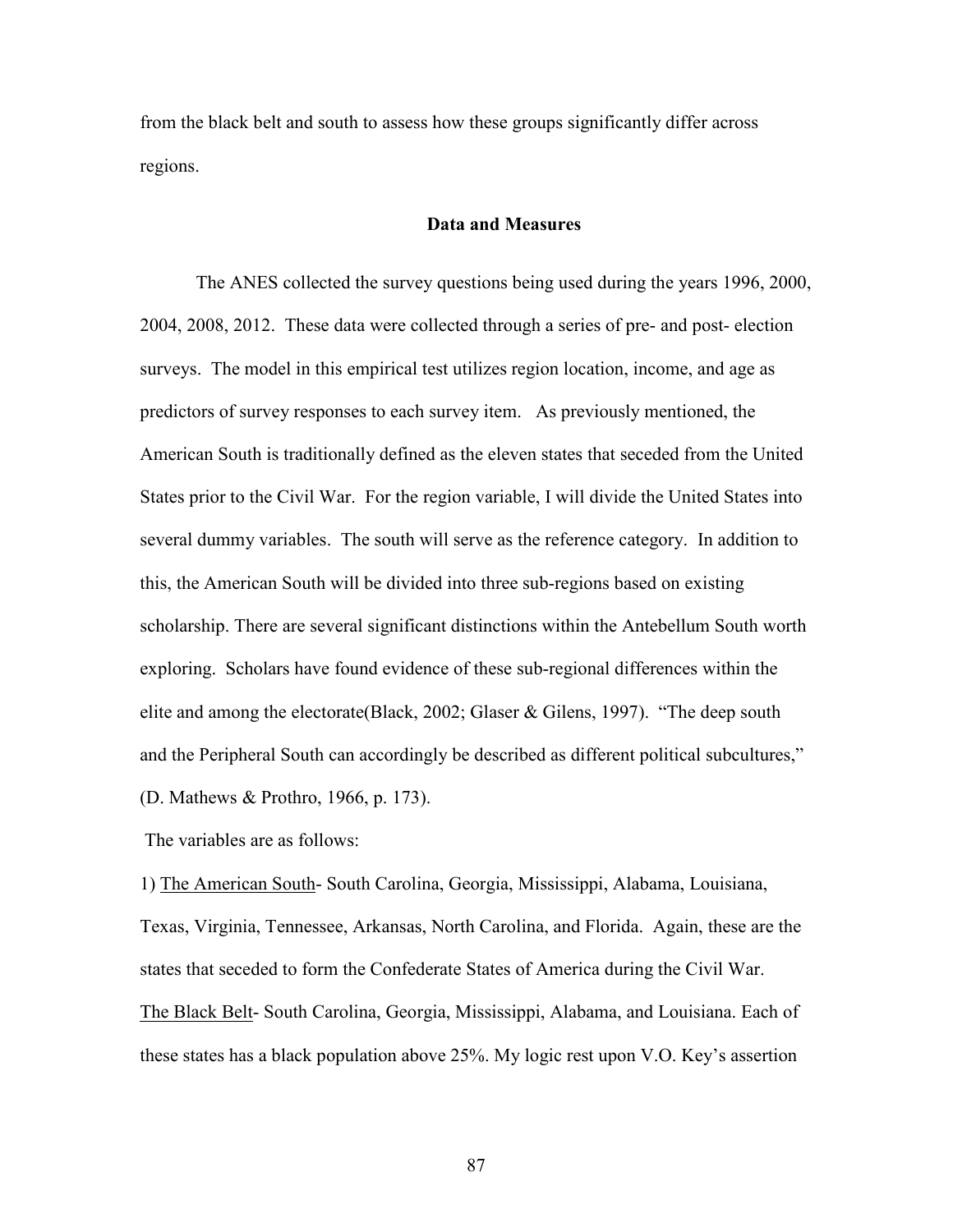that the character of the politics of individual states will vary roughly with the proportion blacks comprise of the state's total population (Key 1949).

2) Non-southern states- Maine, Vermont, New Hampshire, Massachusetts, Connecticut, and Rhode Island, New York, New Jersey, and Pennsylvania, Washington DC, and Maryland, Wisconsin, Illinois, Indiana, Michigan, Ohio, Minnesota, Iowa, North Dakota, South Dakota, Nebraska, Kansas, Missouri, Montana, Idaho, Wyoming, Nevada, Utah, Colorado, Arizona, and New Mexico, Washington, Oregon, California, Alaska, and Hawaii. In short, this will consist of all the states that do not comprise the eleven states of the American South.

3) Additional Variables- This analysis will have three control variables: Education, Age, and Income. Education will be coded in years. Income will be measured in thousands of dollars (held constant for inflation). Age will be coded in years.

The series of hypotheses guiding this analysis are:

**H1**: Southern Exceptionalism is present in the American South. This will be confirmation of my overall thesis about Religious Conservatism, Racial Conservatism, and State Centric Federalism being more prevalent in the American South than other regions of the United States.

**H2**: Regional location has a significant effect on the white electorate's attitudes about State Centric Federalism.

This will serve as confirmation of several earlier studies. More importantly, it puts region central to the study.

**H3**: Regional location has significant effect on the white electorate's attitudes pertaining to race.

This will serve as confirmation of several earlier studies. More importantly, it puts region central to the study.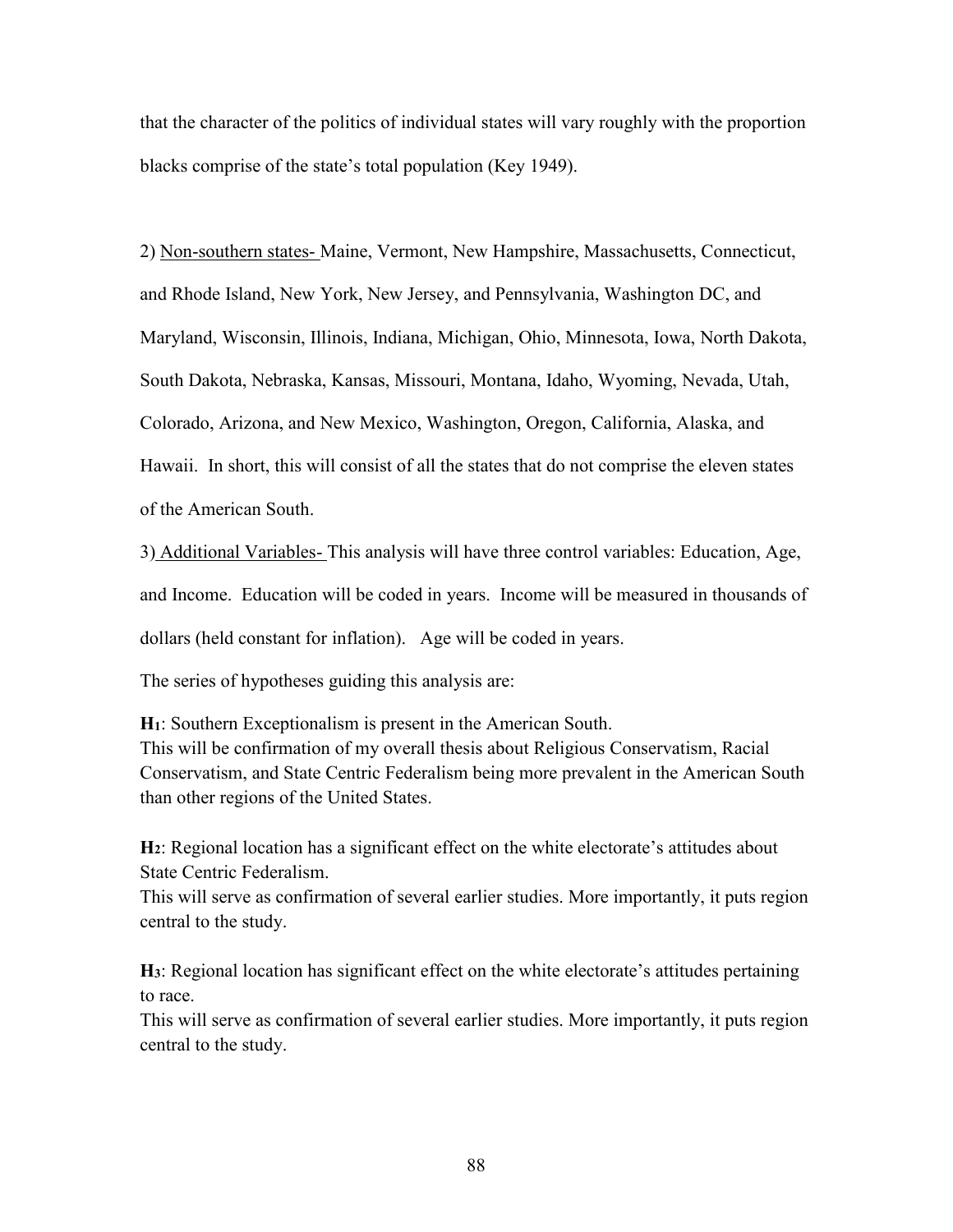**H4**: Regional location has a significant effect on the white electorate's attitudes about religion.

This will serve as confirmation of several earlier studies. More importantly, it puts region central to the study.

#### **Primary Findings**

The factor analysis conducted on data from 2004 and 2012 were used to test regional distinction among the electorate located in the American South. As mentioned before, these years have elements that are both substantive and empirically valuable insofar as comparability is concerned. For example, in 2004, there was a republican incumbent while in 2012 there was a democratic incumbent. In addition to this, these years are before and after important events such as the financial crisis of 2008, the election of the first black president, and campaign finance reform in 2010. Results produced fourteen factors- six factors from 2004 and eight factors from 2012. These fourteen factors were used as dependent variables to examine the effects of region of the electorate's attitude.

This analysis used models that employ region, race, income, and age to predict and explain the determinants. Likelihood ratio tests were conducted to see if region increase the model fit. In addition to this, interaction terms were created between race and region. For each model several robustness test were ran to examine model fit. The Breusch-Pagan test was ran to test the presence of heteroscedasticity. The RESET test was ran to test if there were any nonlinear combinations that explain the dependent variables better. Results are as follows:

**Hypothesis 1**, Southern Exceptionalism is present in the American South. Region had a significant impact on respondents in eight of the fourteen variables created.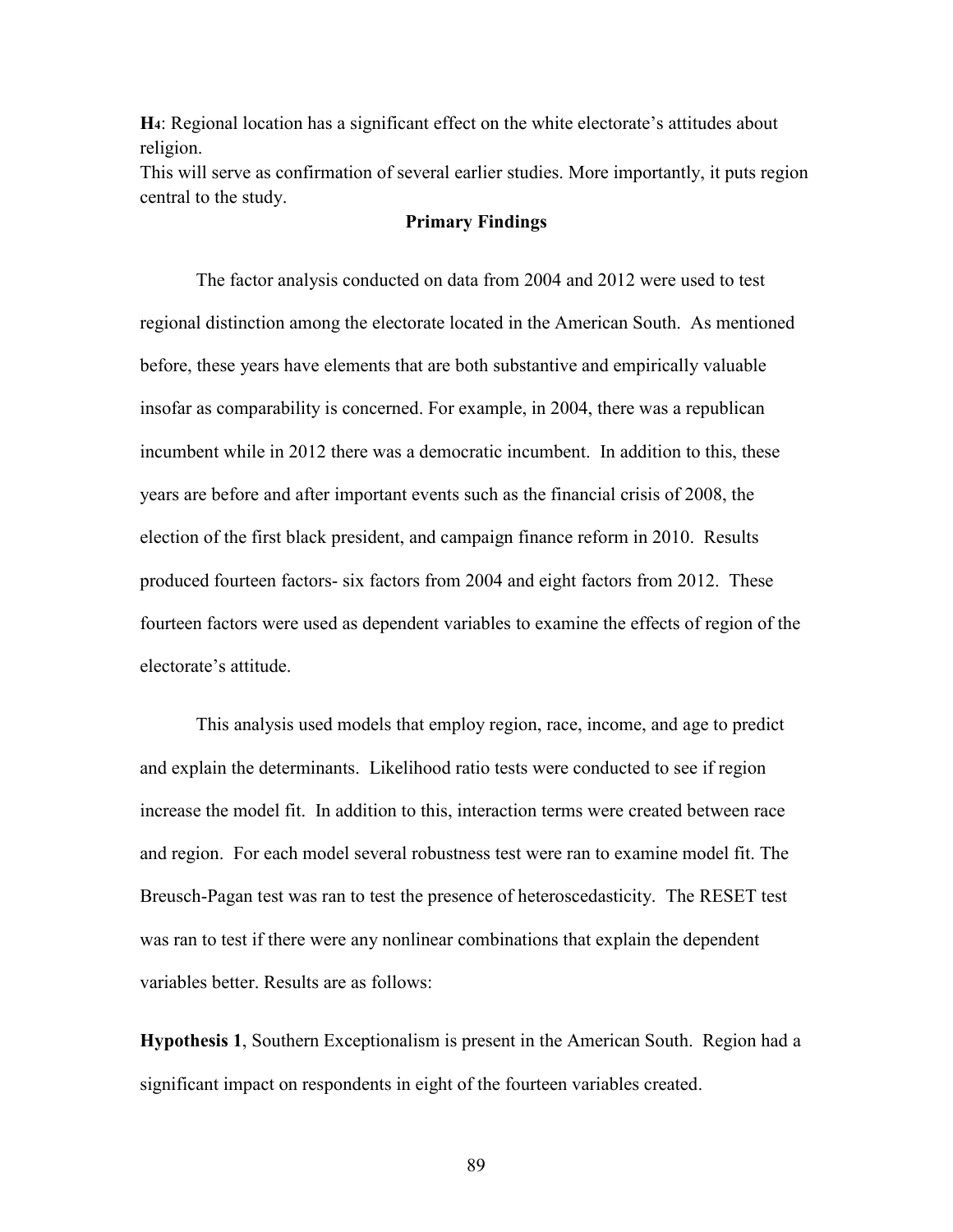Results indicate that a region model was not preferred over the most parsimonious model in any of the six factors created with the 2004 survey data collected.

For Racial Conservatism 1, the more parsimonious model is preferred (Table 6.1). Heteroscedasticity is not present because the Breusch Pagan is not significant. There is also model misspecification because RESET test was significant.. Religious Conservatism 1, the most parsimonious model was preferred (Table 6.2). This model shows misspecification per the RESET test. For State Centric Federalism 2, the more parsimonious model is preferred (Table 6.5).

2012

Results indicate that a region model was preferred over the most parsimonious model in one of eight factors created with the 2012 survey data collected.

For Racial Conservatism 3, the more complex region model was preferred (Table 6.7 Model 2). the parsimonious model shows misspecification per the RESET test. OLS was used as well with similar misspecification. Considering the most specified model though (Southern Whites) it appears that white southerners show an increased attenuation towards negative beliefs about black economic advancement.

For Religious Conservatism 2, the most parsimonious model does not show misspecification per the RESET test (Table 6.8). Per the comparison of log Likelihoods, the more parsimonious model is preferred. While nothing about region explains changes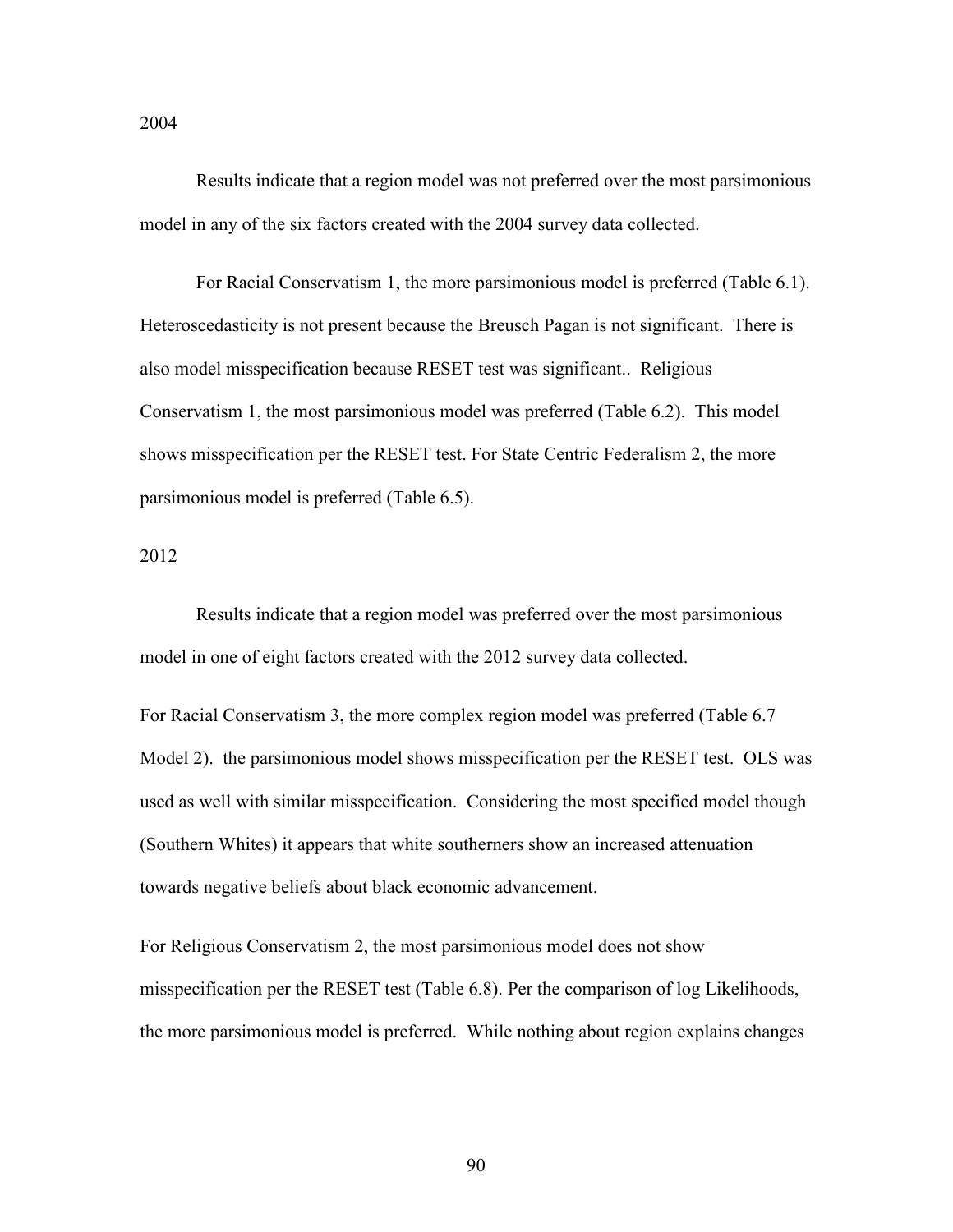religious conservatism, as income increases there is a corresponding increase in the average religious conservatism of respondents.

For Racial Conservatism 4, the more parsimonious model is specified per the RESET test and the more complex models do not display better explanation of variance (Table 6.9). Therefore one cannot state that region or race explain changes in this factor. Racial Conservatism 5, the more parsimonious model is preferred given its specification and equivalent explanation of variance (Table 6.10). Only increases in income appear to show an increase in agreement with traditionally Black stereotypes. The presence of region does not explain any more about this factor.

For State Centric Federalism 4, the more complex model did not display better explanation of variance that the parsimonious model (Table 6.11). The more parsimonious model is specified per the RESET test. Therefore one cannot state that region (or race) is significant.

For State Centric Federalism 5, the more parsimonious model is preferred given its specification and equivalent explanation of variance (Table 6.12). However increases in income are associated with small but significant increases in negative attitudes towards federal welfare spending.

For State Centric Federalism 6, no variables are significant so there does not appear to be support for the theory that this factor is influenced region (Table 6.13). The most parsimonious model shows misspecification per the RESET test. OLS was used as well with similar misspecification.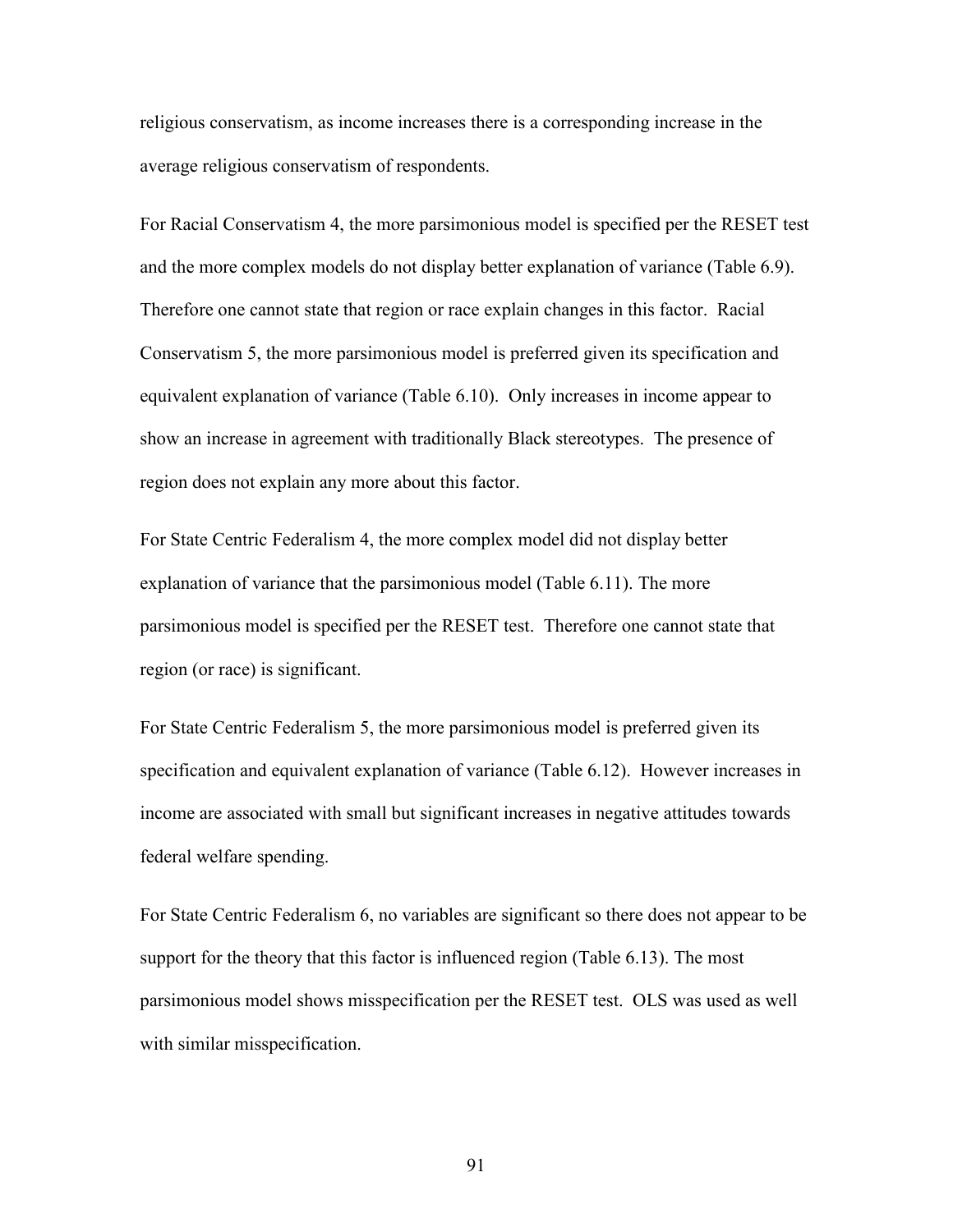For Religious Conservatism 3, the more complex models do not offer better leverage than the more parsimonious model (Table 6.14). All models are specified per the RESET test. No variables are significant so there does not appear to be support for the theory that this factor is influenced by race or region.

**Hypothesis 2**, The American South has an effect on the white electorate's attitudes about state centric federalism. Results indicate that region was significant in explaining three of the six dependent variables created.

For State Centric Federalism 2, being located within the Black belt area was significant (Table 6.5 Model 15). Also, being white and located in the black belt area of the American South is significant.

For State centric Federalism 4, being white and located in the American South was significant (Table 6.11 Model 13).

For State Centric Federalism 6, being located in the black belt part of the American South is significant (Table 6.13 Model 21).

**Hypothesis 3,** The American South has an effect on the white electorate's attitudes pertaining to race. Findings indicate that region was significant in four of the five dependent variables created.

For Racial Conservatism 2, there was a significant relationship among respondents who were white and located within the Black belt part of the American South (Table 6.1 Model 3).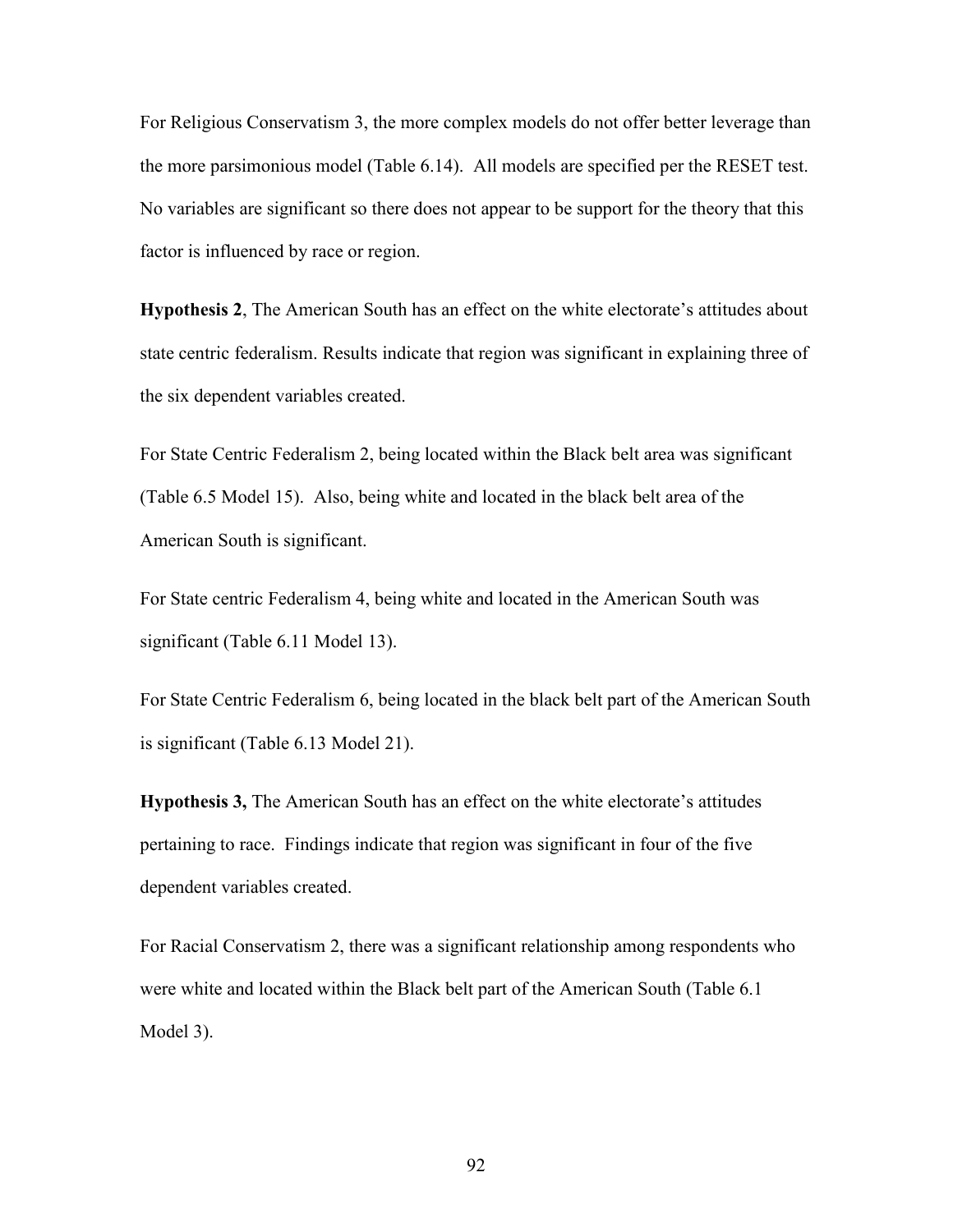For Racial Conservatism 3, being white and located in the American South is significant (Table 6.7 Model 2). Also, being white and located in the Black belt area of the American South was significant (Figure 6.7 Model 3).

For Racial Conservatism 4, being white and located in the American South was significant (Table 6.9 Model 8). Also, being a white and located in the black belt was significant with a positive coefficient (Table 6.9 Model 9).

For Racial Conservatism 5, white respondent located in the American South was significant (Table 6.10 Model 11). A respondent located in the black belt was significant as well as being white and located within the black belt area of the American South (Table 6.10 Model 12).

**Hypothesis 4**, The American South has an effect on the white electorate's attitudes about religion. Results indicate that region was significant in three of the three dependent variables created.

For Religious Conservatism 1, being located within the black belt area of the American South was significant. In addition to this, being white and located within the black belt area of the American South was significant (Table 6.2 Model 6).

For predicting attitudes towards Religious Conservatism 2, being located within the black belt region of the American South was significant as well as being white and located within the black belt area of the American South (Table 6.8 Model 6).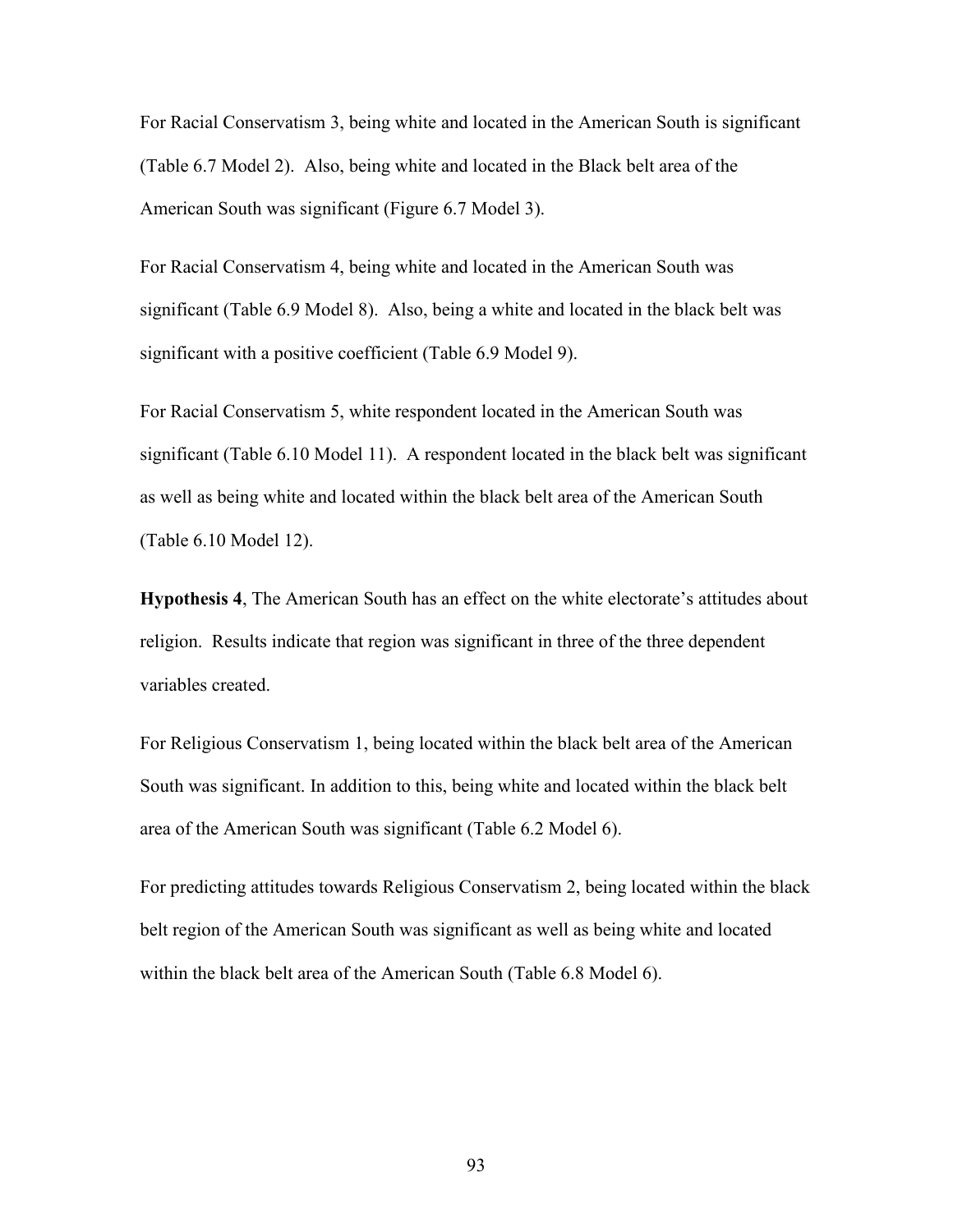For Religious Conservatism 3, being located in the black belt was significant as well as being white and located within the black belt area of the American South (Table 6.14 Model 24).

## **Limitations**

These findings offer some confirmation of my overall thesis about Religious conservatism, Racial Conservatism, and State Centric Federalism being more prevalent in the American South than other regions of the United States. The primary weakness of this research design was that several of the models that showed region to be significant were plagued with heteroscedasticity and model misspecification.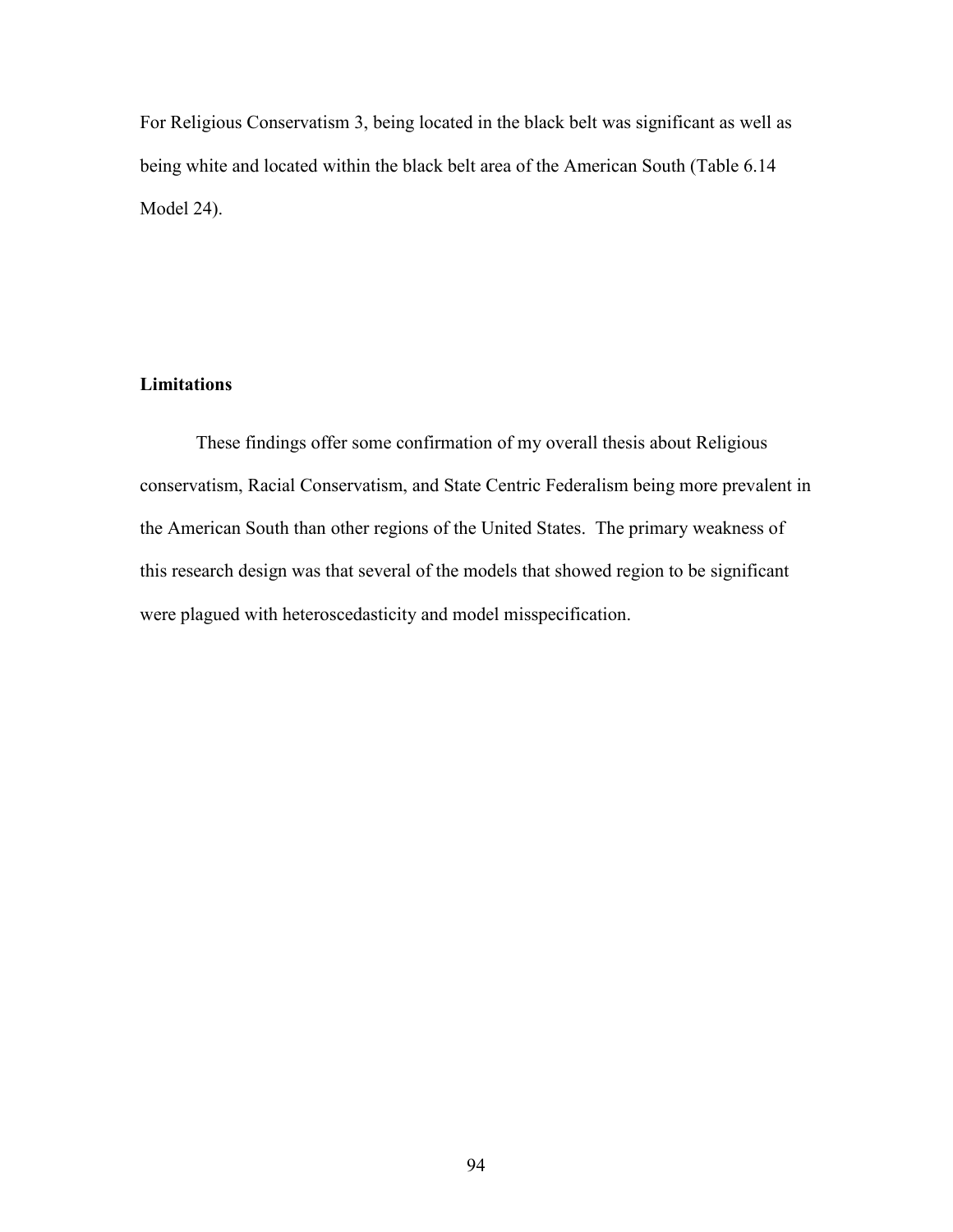

Figure 6.1: Southern Exceptionalism Model: Empirical Model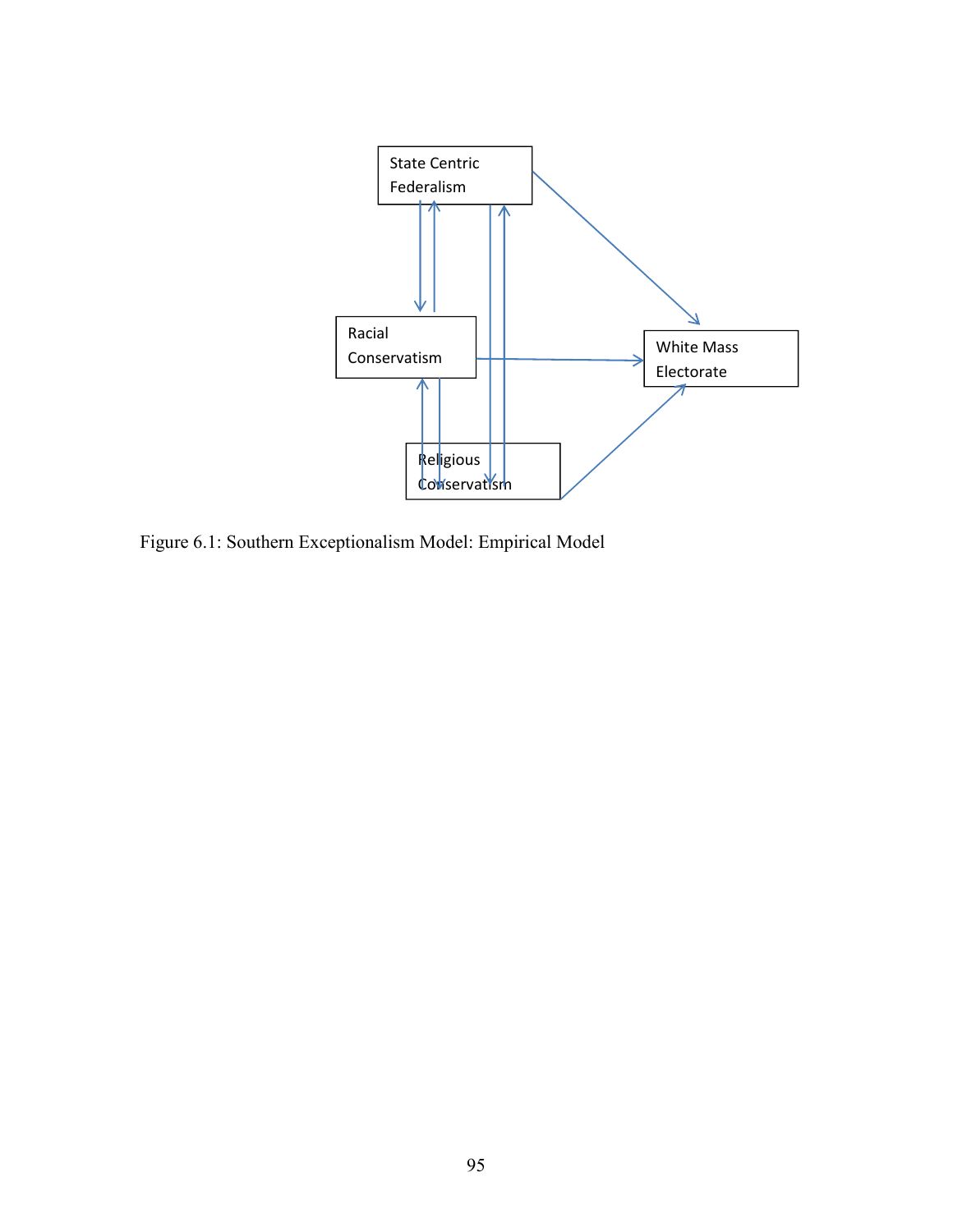|                             | MODEL 1<br>$\mathbf b$<br>S<br>4.125<br>12.199<br>0.338<br>0.006<br>0.006<br>1.062<br>$-0.010$<br>$-0.632$<br>0.016<br>2.236<br>10.104<br>0.221<br>0.084<br>0.081<br>36.490<br>p<0.05<br>1200 |             |          |     |             | MODEL <sub>2</sub> |          |     | MODEL <sub>3</sub> |            |          |     |
|-----------------------------|-----------------------------------------------------------------------------------------------------------------------------------------------------------------------------------------------|-------------|----------|-----|-------------|--------------------|----------|-----|--------------------|------------|----------|-----|
|                             |                                                                                                                                                                                               |             |          | sig | $\mathbf b$ | S                  |          | sig | $\mathbf b$        | S          |          | sig |
| Intercept                   |                                                                                                                                                                                               |             |          | *** | 4.208       | 0.376              | 11.195   | *** | 4.334              | 0.346      | 12.525   | *** |
| Age of Respondent           |                                                                                                                                                                                               |             |          |     | 0.006       | 0.006              | 1.016    |     | 0.046              | 0.005      | 9.200    | *** |
| Respondent's Income Bracket |                                                                                                                                                                                               |             |          |     | $-0.010$    | 0.016              | $-0.625$ |     | $-0.007$           | 0.016      | $-0.438$ |     |
| White Respondent            |                                                                                                                                                                                               |             |          | *** | 2.000       | 0.285              | 7.019    | *** | 1.913              | 0.243      | 7.872    | *** |
| South                       |                                                                                                                                                                                               |             |          |     | $-0.165$    | 0.376              | $-0.439$ |     |                    |            |          |     |
| White Southern Respondent   |                                                                                                                                                                                               |             |          |     | 0.783       | 0.454              | 1.724    |     |                    |            |          |     |
| <b>Black belt</b>           |                                                                                                                                                                                               |             |          |     |             |                    |          |     | $-0.784$           | 0.452      | $-1.735$ |     |
| White Black belt Respondent |                                                                                                                                                                                               |             |          |     |             |                    |          |     | 5.420              | 1.462      | 3.707    | *** |
|                             |                                                                                                                                                                                               |             |          |     |             |                    |          |     |                    |            |          |     |
| $R-sq$                      |                                                                                                                                                                                               |             |          |     |             | 0.088              |          |     | 0.112              |            |          |     |
| Adj-Rsq                     |                                                                                                                                                                                               |             |          |     |             | 0.085              |          |     |                    | 0.104      |          |     |
| F                           |                                                                                                                                                                                               |             |          |     |             | 23.17              | p<0.05   |     |                    | 6.208      | p > 0.05 |     |
| DF                          |                                                                                                                                                                                               |             |          |     |             | 1198               |          |     |                    | 1198       |          |     |
| logLik                      |                                                                                                                                                                                               | $-3167.574$ |          |     |             | $-3164.556$        |          |     |                    | -3164.5666 |          |     |
| <b>RESET</b>                |                                                                                                                                                                                               | 2.477       | p > 0.05 |     |             | 3.662              | p<0.05   |     |                    | 6.208      | p > 0.05 |     |
| <b>BP</b>                   |                                                                                                                                                                                               | 7.775       | p > 0.05 |     |             | 13.998             | p<0.05   |     |                    | 13.981     | p<0.05   |     |
| logLik v MODEL 1            |                                                                                                                                                                                               |             |          |     |             | $-1.998$           |          |     |                    | $-2.002$   |          |     |

**Table 6.1: Racial Conservatism 1**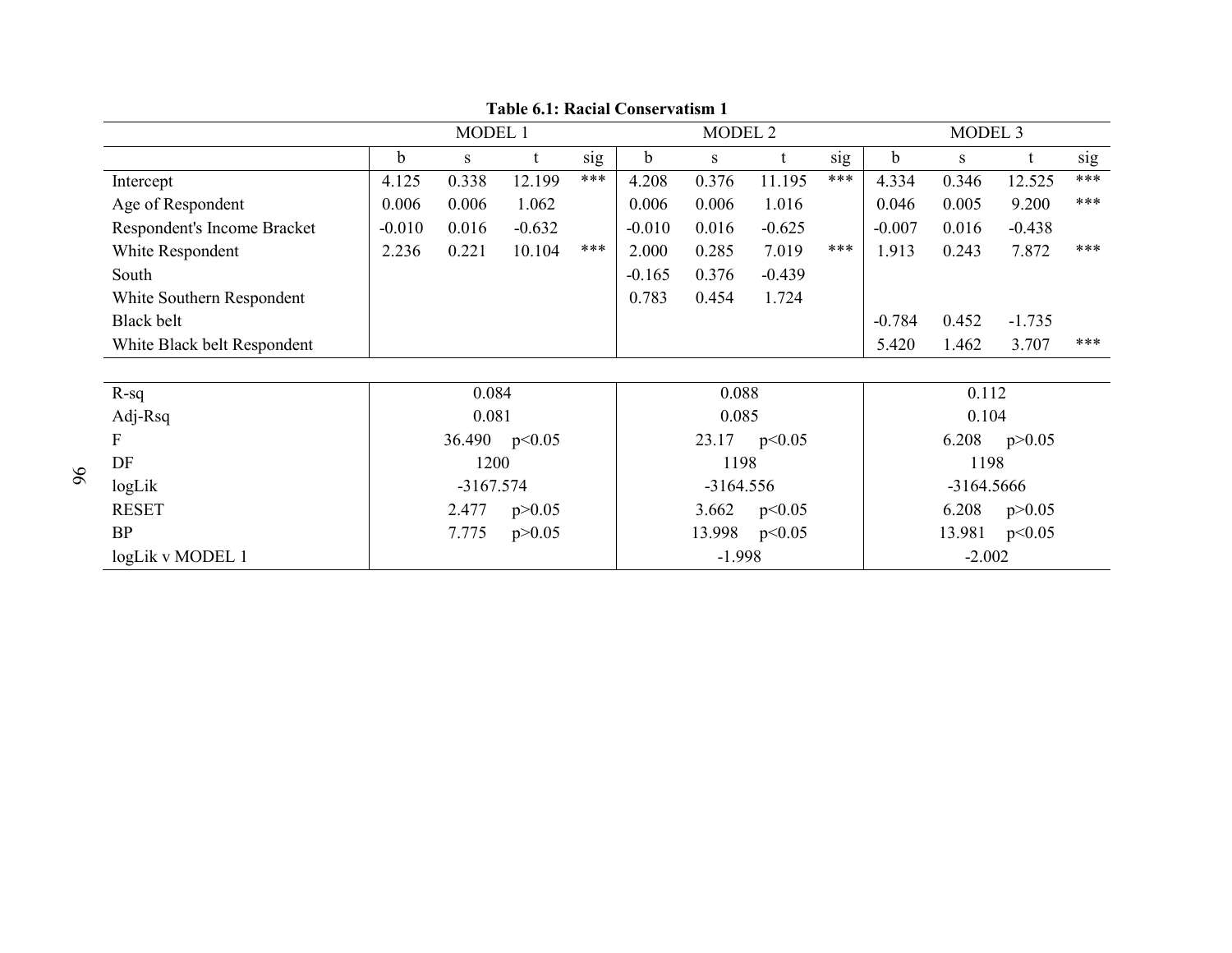|                             |             | MODEL 4     |          |     |                            | MODEL 5   |                |       |                  | MODEL 6   |          |       |
|-----------------------------|-------------|-------------|----------|-----|----------------------------|-----------|----------------|-------|------------------|-----------|----------|-------|
|                             | $\mathbf b$ | S           |          | sig | $\mathbf b$                | S         | t              | sig   | $\mathbf b$      | S         |          | sig   |
| Intercept                   | 3.538       | 0.452       | 7.834    | *** | 4.257                      | 0.498     | 8.543          | ***   | 3.749            | 0.461     | 8.132    | ***   |
| Age of Respondent           | $-0.056$    | 0.008       | $-7.209$ | *** | $-0.053$                   | 0.008     | $-6.937$       | ***   | $-0.048$         | 0.007     | $-6.857$ | ***   |
| Respondent's Income Bracket | 0.076       | 0.021       | 3.571    | *** | 0.069                      | 0.021     | 3.228          | **    | 0.062            | 0.021     | 2.952    | **    |
| White Respondent            | 1.649       | 0.296       | 5.578    | *** | 1.221                      | 0.378     | 3.233          | **    | 1.519            | 0.323     | 4.703    | ***   |
| South                       |             |             |          |     | $-1.682$                   | 0.498     | $-3.378$       | $***$ |                  |           |          |       |
| White Southern Respondent   |             |             |          |     | 0.471                      | 0.602     | 0.782          |       |                  |           |          |       |
| <b>Black belt</b>           |             |             |          |     |                            |           |                |       | $-1.621$         | 0.601     | $-2.697$ | $***$ |
| White Black belt Respondent |             |             |          |     |                            |           |                |       | $-1.251$         | 0.797     | $-1.570$ |       |
|                             |             |             |          |     |                            |           |                |       |                  |           |          |       |
| $R-sq$                      |             | 0.064       |          |     |                            | 0.083     |                |       | 0.091            |           |          |       |
| Adj-Rsq                     |             | 0.062       |          |     |                            | 0.08      |                |       |                  | 0.087     |          |       |
| F                           |             | 27.450      | p<0.05   |     |                            |           | 21.57 $p<0.05$ |       | 24<br>p<0.05     |           |          |       |
| DF                          |             | 1200        |          |     |                            | 1198      |                |       |                  | 1198      |          |       |
| logLik                      |             | $-3515.853$ |          |     |                            | -3503.916 |                |       |                  | -3503.916 |          |       |
| <b>RESET</b>                |             | 0.547       | p > 0.05 |     | 1.542<br>1.542<br>p > 0.05 |           |                |       |                  | p > 0.05  |          |       |
| <b>BP</b>                   |             | 15.928      | p<0.05   |     |                            | 27.121    | p<0.05         |       | 27.121<br>p<0.05 |           |          |       |
| logLik v MODEL 4            |             |             |          |     |                            | $-1.993$  |                |       |                  | $-1.993$  |          |       |

**Table 6.2: Religious Conservatism 1**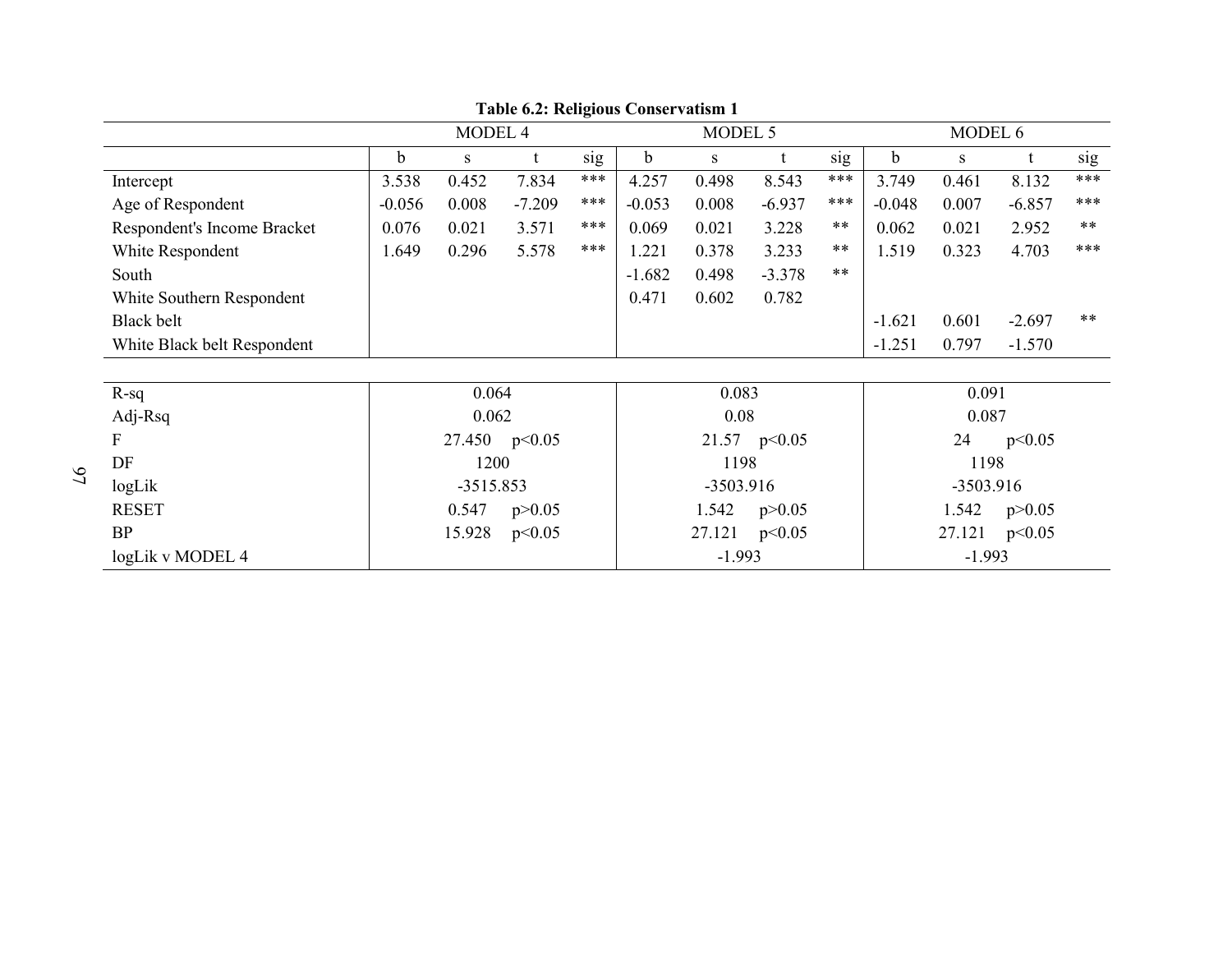|                             |          | MODEL <sub>7</sub> |                 |     |             | MODEL <sub>8</sub> |          |                   | MODEL 9  |             |          |     |
|-----------------------------|----------|--------------------|-----------------|-----|-------------|--------------------|----------|-------------------|----------|-------------|----------|-----|
|                             | b.       | S                  |                 | sig | $\mathbf b$ | S                  |          | sig               | b        | S           |          | sig |
| Intercept                   | 8.851    | 0.222              | 39.782          | *** | 8.940       | 0.248              | 36.067   | ***               | 8.983    | 0.229       | 39.227   | *** |
| Age of Respondent           | 0.005    | 0.004              | 1.323           |     | 0.005       | 0.004              | 1.382    |                   | 0.005    | 0.003       | 1.667    |     |
| Respondent's Income Bracket | $-0.017$ | 0.011              | $-1.590$        |     | $-0.018$    | 0.011              | $-1.662$ |                   | $-0.010$ | 0.011       | $-0.909$ |     |
| White Respondent            | 0.748    | 0.146              | 5.134           | *** | 0.674       | 0.188              | 3.586    | ***               | 0.684    | 0.161       | 4.248    | *** |
| South                       |          |                    |                 |     | $-0.204$    | 0.248              | $-0.825$ |                   |          |             |          |     |
| White Southern Respondent   |          |                    |                 |     | 0.140       | 0.300              | 0.468    |                   |          |             |          |     |
| <b>Black belt</b>           |          |                    |                 |     |             |                    |          |                   | $-0.424$ | 0.299       | $-1.418$ |     |
| White Black belt Respondent |          |                    |                 |     |             |                    |          |                   | 0.609    | 0.398       | 1.530    |     |
|                             |          |                    |                 |     |             |                    |          |                   |          |             |          |     |
| $R-sq$                      |          | 0.026              |                 |     |             | 0.027              |          |                   | 0.028    |             |          |     |
| Adj-Rsq                     |          | 0.023              |                 |     |             | 0.024              |          |                   |          | 0.024       |          |     |
| F                           |          |                    | 10.710 $p<0.05$ |     |             | 6.584              | p<0.05   |                   |          | 6.933       | p<0.05   |     |
| DF                          |          | 1200               |                 |     |             | 1198               |          |                   |          | 1198        |          |     |
| logLik                      |          | $-2663.528$        |                 |     |             | $-2663.115$        |          |                   |          | $-2663.115$ |          |     |
| <b>RESET</b>                |          | 0.541              | p > 0.05        |     | 0.696       | p > 0.05           |          | 0.696<br>p > 0.05 |          |             |          |     |
| <b>BP</b>                   |          | 12.995             | p<0.05          |     | 14.402      | p<0.05             |          | 14.402<br>p<0.05  |          |             |          |     |
| logLik v MODEL 7            |          |                    |                 |     |             | $-2.000$           |          |                   | $-2.000$ |             |          |     |

**Table 6.3: Racial Conservatism 2**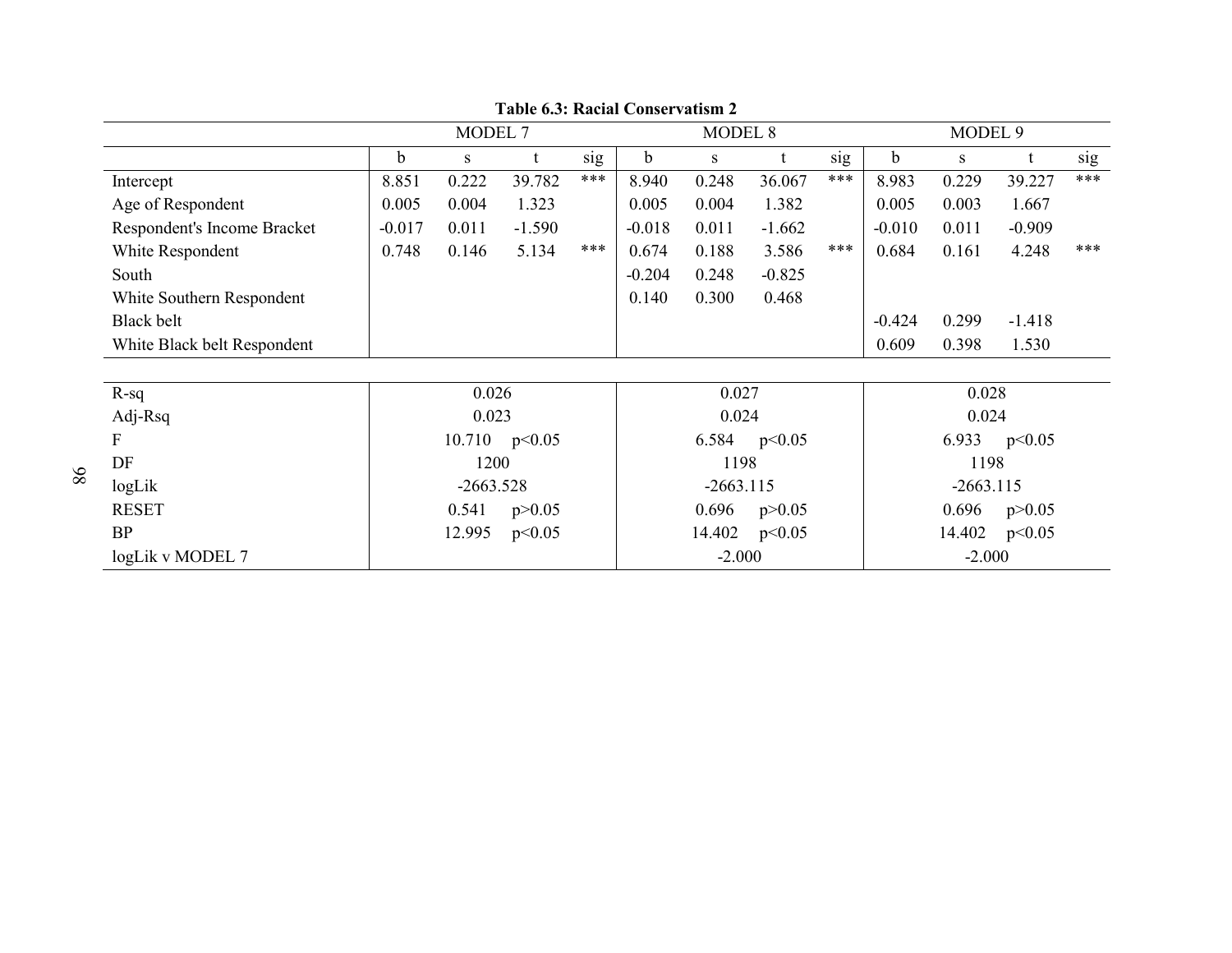|                             |             | MODEL 10    |          |       |             | MODEL 11    |                |                   |          | MODEL 12    |                |     |
|-----------------------------|-------------|-------------|----------|-------|-------------|-------------|----------------|-------------------|----------|-------------|----------------|-----|
|                             | $\mathbf b$ | S           |          | sig   | $\mathbf b$ | S           | t              | sig               | b        | S           |                | sig |
| Intercept                   | 2.959       | 0.210       | 14.090   | ***   | 2.895       | 0.234       | 12.366         | ***               | 2.926    | 0.217       | 13.484         | *** |
| Age of Respondent           | $-0.004$    | 0.003       | $-1.333$ |       | $-0.004$    | 0.004       | $-1.056$       |                   | $-0.004$ | 0.003       | $-1.333$       |     |
| Respondent's Income Bracket | $-0.009$    | 0.009       | $-1.000$ |       | $-0.009$    | 0.010       | $-0.856$       |                   | $-0.007$ | 0.010       | $-0.700$       |     |
| White Respondent            | 0.486       | 0.138       | 3.522    | $***$ | 0.499       | 0.177       | 2.813          | $***$             | 0.509    | 0.152       | 3.349          | **  |
| South                       |             |             |          |       | 0.154       | 0.234       | 0.660          |                   |          |             |                |     |
| White Southern Respondent   |             |             |          |       | 0.057       | 0.283       | 0.203          |                   |          |             |                |     |
| <b>Black belt</b>           |             |             |          |       |             |             |                |                   | 0.238    | 0.283       | 0.841          |     |
| White Black belt Respondent |             |             |          |       |             |             |                |                   | 0.134    | 0.376       | 0.356          |     |
|                             |             |             |          |       |             |             |                |                   |          |             |                |     |
| $R-sq$                      |             | 0.009       |          |       |             | 0.013       |                |                   | 0.013    |             |                |     |
| Adj-Rsq                     |             | 0.008       |          |       |             | 0.009       |                |                   |          | 0.009       |                |     |
| F                           |             | 4.430       | p<0.05   |       |             |             | 3.096 $p<0.05$ |                   |          |             | 3.226 $p<0.05$ |     |
| DF                          |             | 1200        |          |       |             | 1198        |                |                   |          | 1198.000    |                |     |
| logLik                      |             | $-2595.325$ |          |       |             | $-2594.227$ |                |                   |          | $-2663.115$ |                |     |
| <b>RESET</b>                |             | 2.027       | p > 0.05 |       | 0.045       | p > 0.05    |                | 0.045<br>p > 0.05 |          |             |                |     |
| <b>BP</b>                   |             | 5.632       | p > 0.05 |       | 9.525       | p > 0.05    |                | 9.526<br>p > 0.05 |          |             |                |     |
| logLik v MODEL 10           |             |             |          |       |             | $-1.999$    |                |                   | $-2.052$ |             |                |     |

**Table 6.4: State Centric Federalism 1**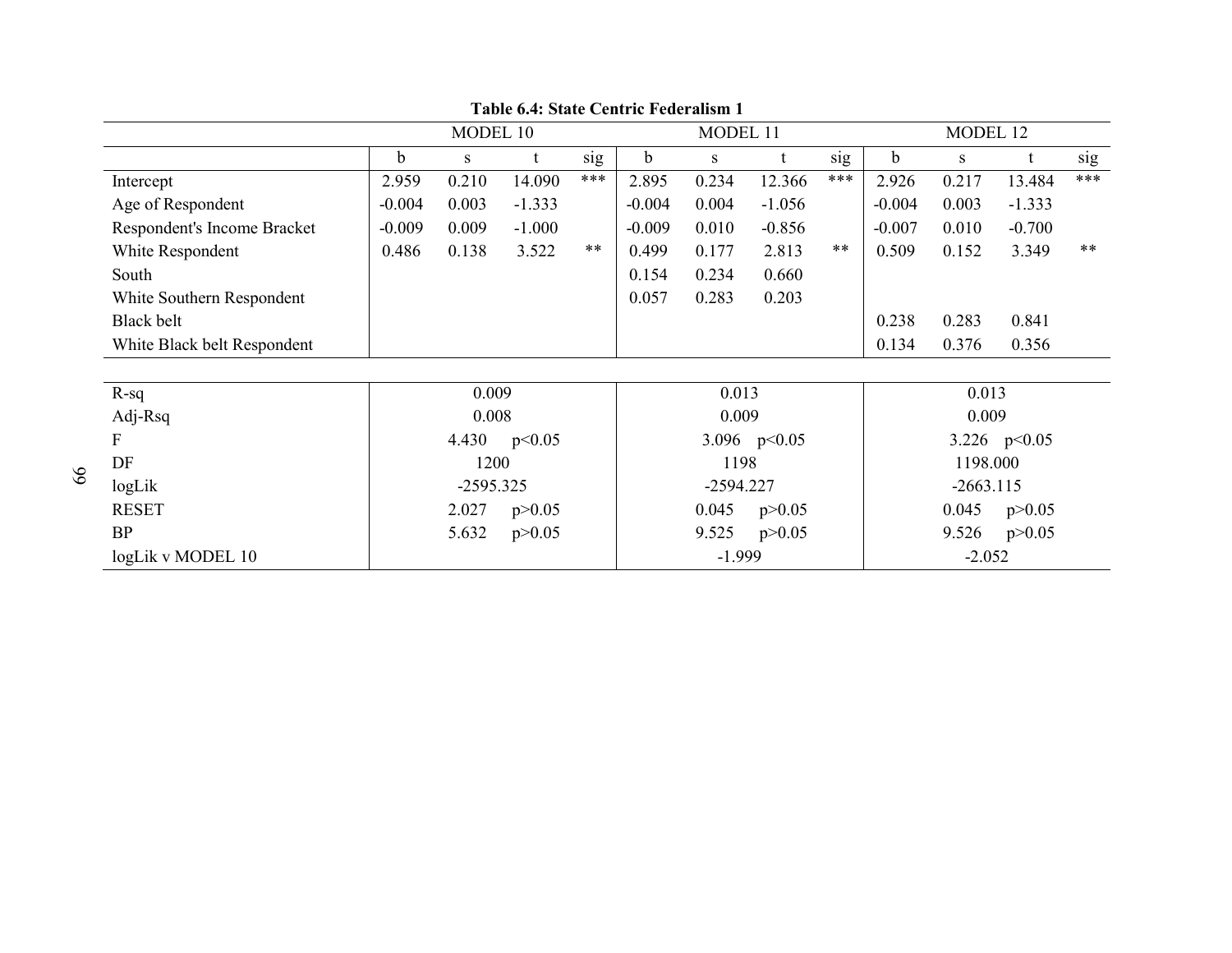|                             | MODEL 13 |             |               |                   |             | MODEL 14 |                |                   | MODEL 15    |       |                |       |  |
|-----------------------------|----------|-------------|---------------|-------------------|-------------|----------|----------------|-------------------|-------------|-------|----------------|-------|--|
|                             | b.       | S           |               | sig               | b           | S        | t              | sig               | $\mathbf b$ | S     |                | sig   |  |
| Intercept                   | 8.167    | 0.237       | 34.460        | ***               | 7.987       | 0.264    | 30.289         | ***               | 7.967       | 0.244 | 32.652         | ***   |  |
| Age of Respondent           | $-0.007$ | 0.004       | $-1.750$      |                   | $-0.008$    | 0.004    | $-1.873$       |                   | $-0.007$    | 0.004 | $-1.750$       |       |  |
| Respondent's Income Bracket | $-0.069$ | 0.011       | $-6.273$      | ***               | $-0.068$    | 0.011    | $-6.042$       | ***               | $-0.067$    | 0.011 | $-6.091$       | ***   |  |
| White Respondent            | $-0.962$ | 0.155       | $-6.206$      | ***               | $-0.677$    | 0.200    | $-3.388$       | $***$             | $-0.704$    | 0.171 | $-4.117$       | ***   |  |
| South                       |          |             |               |                   | 0.393       | 0.263    | 1.493          |                   |             |       |                |       |  |
| White Southern Respondent   |          |             |               |                   | $-0.809$    | 0.319    | $-2.540$       | $***$             |             |       |                |       |  |
| <b>Black belt</b>           |          |             |               |                   |             |          |                |                   | $-0.948$    | 0.318 | $-2.981$       | $***$ |  |
| White Black belt Respondent |          |             |               |                   |             |          |                |                   | $-1.533$    | 0.423 | $-3.624$       | ***   |  |
|                             |          |             |               |                   |             |          |                |                   |             |       |                |       |  |
| $R-sq$                      |          | 0.073       |               |                   |             | 0.078    |                |                   | 0.083       |       |                |       |  |
| Adj-Rsq                     |          | 0.070       |               |                   |             | 0.076    |                |                   |             | 0.079 |                |       |  |
| F                           |          |             | 31.380 p<0.05 |                   |             |          | 20.43 $p<0.05$ |                   |             |       | 21.66 $p<0.05$ |       |  |
| DF                          |          | 1200        |               |                   |             | 1198     |                |                   |             | 1198  |                |       |  |
| logLik                      |          | $-2741.466$ |               |                   | $-2737.666$ |          |                |                   | $-2737.666$ |       |                |       |  |
| <b>RESET</b>                |          | 2.228       | p > 0.05      | 1.275<br>p > 0.05 |             |          |                | 1.275<br>p > 0.05 |             |       |                |       |  |
| <b>BP</b>                   |          | 15.749      | p<0.05        |                   | 17.473      | p<0.05   |                | 17.473<br>p<0.05  |             |       |                |       |  |
| logLik v MODEL 13           |          |             |               |                   |             | $-1.997$ |                |                   | $-1.997$    |       |                |       |  |

**Table 6.5: State Centric Federalism 2**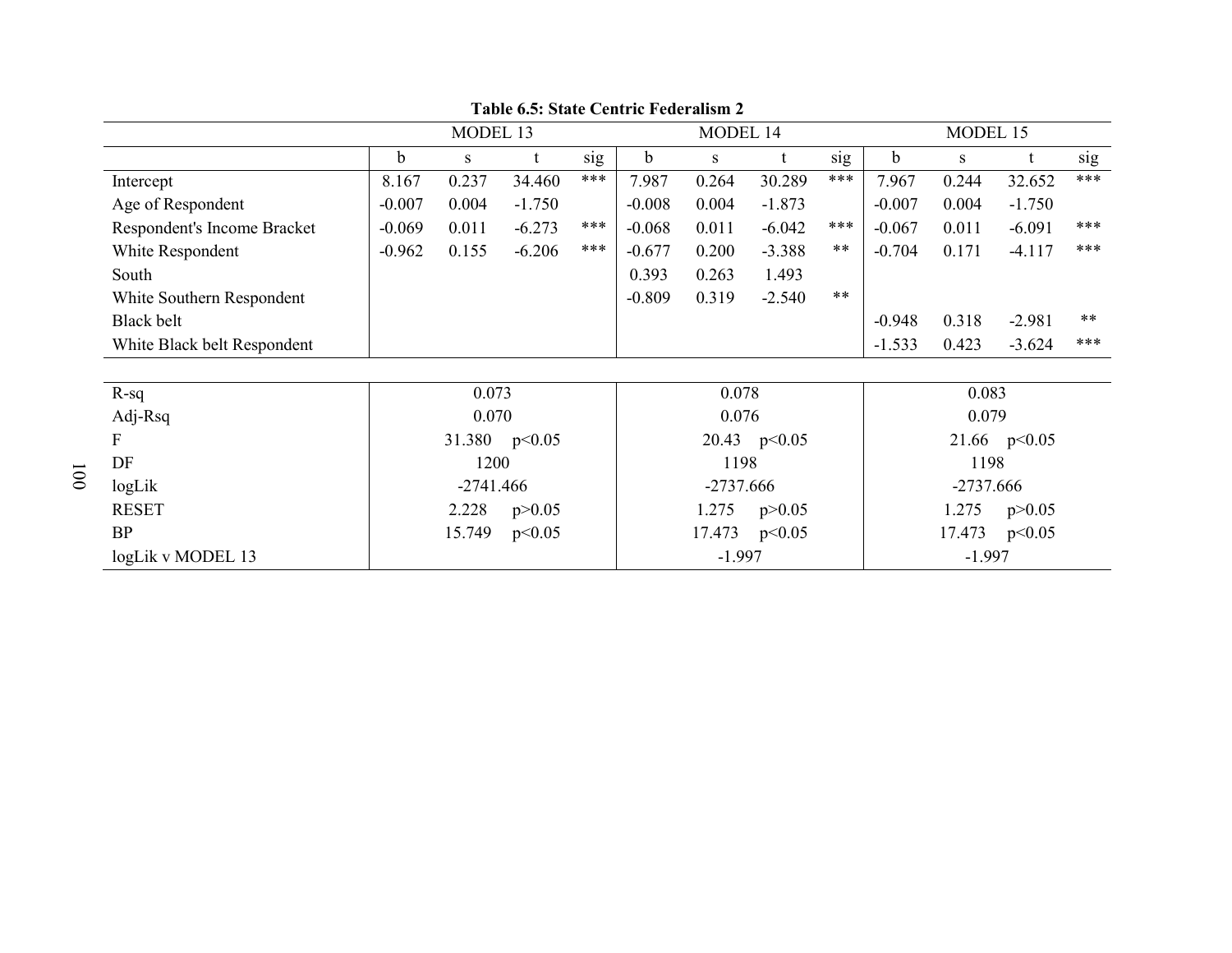|                             |             | MODEL 16    |          |       |             | MODEL 17    |                |                  | MODEL 18    |             |                |     |
|-----------------------------|-------------|-------------|----------|-------|-------------|-------------|----------------|------------------|-------------|-------------|----------------|-----|
|                             | $\mathbf b$ | S           |          | sig   | $\mathbf b$ | S           | t              | sig              | $\mathbf b$ | S           |                | sig |
| Intercept                   | 3.187       | 0.182       | 17.511   | ***   | 3.134       | 0.203       | 15.474         | ***              | 3.144       | 0.188       | 16.723         | *** |
| Age of Respondent           | 0.012       | 0.003       | 4.000    | ***   | 0.012       | 0.003       | 3.794          | ***              | 0.012       | 0.003       | 4.000          | *** |
| Respondent's Income Bracket | $-0.019$    | 0.008       | $-2.375$ | $***$ | $-0.019$    | 0.009       | $-2.149$       | $\ast$           | $-0.019$    | 0.009       | $-2.111$       | *   |
| White Respondent            | 0.084       | 0.119       | 0.706    |       | 0.075       | 0.153       | 0.489          |                  | 0.137       | 0.132       | 1.038          |     |
| South                       |             |             |          |       | 0.133       | 0.202       | 0.658          |                  |             |             |                |     |
| White Southern Respondent   |             |             |          |       | 0.126       | 0.245       | 0.515          |                  |             |             |                |     |
| <b>Black belt</b>           |             |             |          |       |             |             |                |                  | 0.221       | 0.245       | 0.902          |     |
| White Black belt Respondent |             |             |          |       |             |             |                |                  | 0.266       | 0.326       | 0.816          |     |
|                             |             |             |          |       |             |             |                |                  |             |             |                |     |
| $R-sq$                      |             | 0.016       |          |       |             | 0.019       |                |                  | 0.017       |             |                |     |
| Adj-Rsq                     |             | 0.014       |          |       |             | 0.017       |                |                  |             | 0.013       |                |     |
| F                           |             | 6.695       | p<0.05   |       |             |             | 4.812 $p<0.05$ |                  |             |             | 4.184 $p<0.05$ |     |
| DF                          |             | 1200        |          |       |             | 1198        |                |                  |             | 1198        |                |     |
| logLik                      |             | $-2421.751$ |          |       |             | $-2419.774$ |                |                  |             | $-2421.321$ |                |     |
| <b>RESET</b>                |             | 3.079       | p > 0.05 |       |             | 2.843       | p > 0.05       |                  |             | 2.843       | p > 0.05       |     |
| <b>BP</b>                   |             | 20.785      | p<0.05   |       | 24.291      | p<0.05      |                | 24.291<br>p<0.05 |             |             |                |     |
| logLik v MODEL 16           |             |             |          |       |             | $-1.998$    |                |                  | $-2.000$    |             |                |     |

**Table 6.6: State Centric Federalism 3**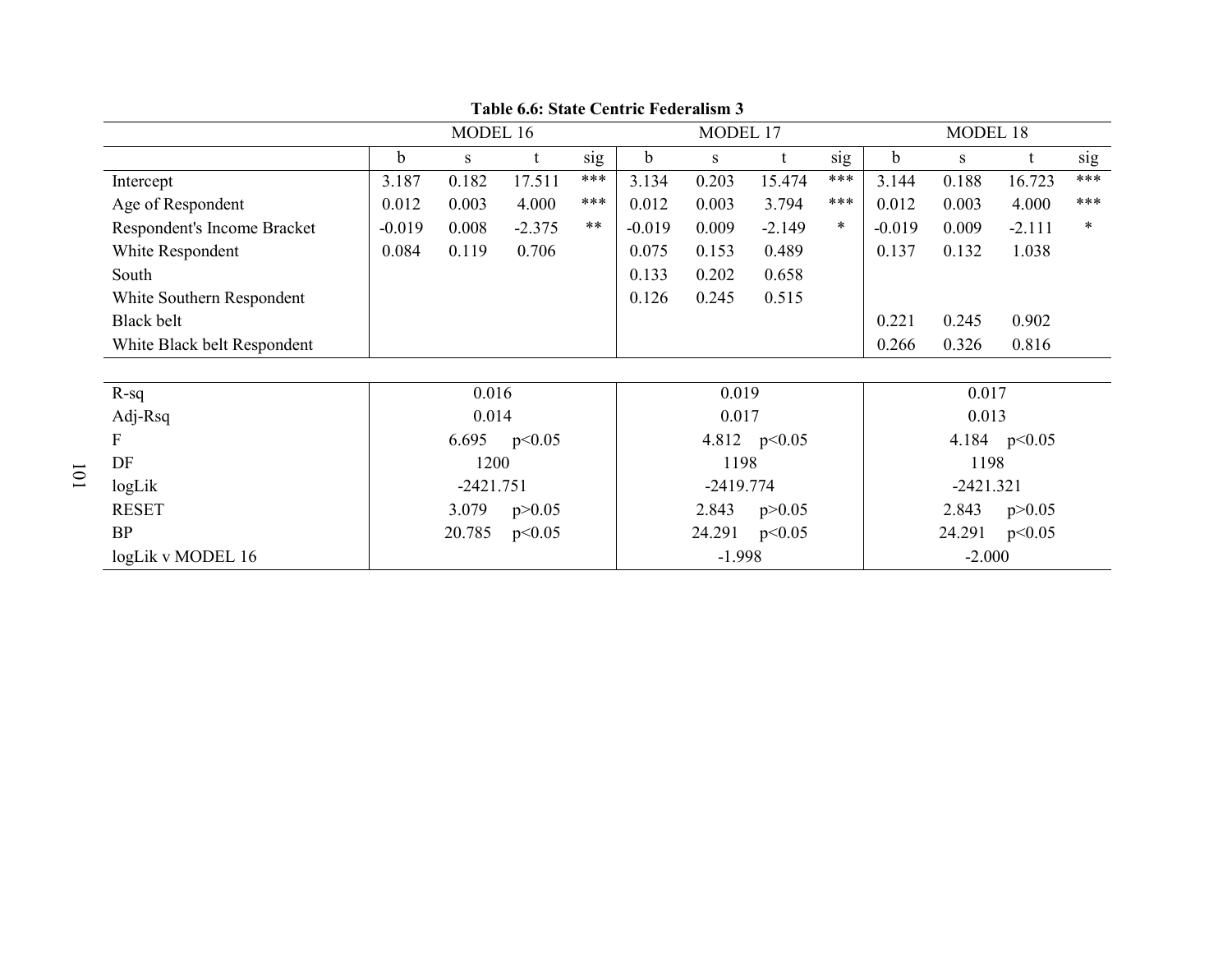MODEL 1 MODEL 2 MODEL 3 b s t sig b s t sig b s t sig Intercept 2.445 0.228 10.747 \*\*\* 2.543 0.156 16.311 \*\*\* 4.334 0.346 12.525 \*\*\* White Respondent 2.572 0.099 25.946 \*\*\* 2.320 0.140 16.551 \*\*\* 0.046 0.005 9.200 \*\*\* Respondent's Income Bracket | -0.010 0.005 -0.135 -0.001 0.006 -0.184 -0.007 0.016 -0.438 Age of Respondent  $\Big|$  -0.012 0.091 -0.430 -0.500 0.180 -2.771 1.913 0.243 7.872 \*\*\* South  $\sim$  1.817 White Southern Respondent  $\vert$  1.190 0.214 5.564 \*\*\* Black belt -0.784 0.452 -1.735 White Black belt Respondent  $\vert$  2.642 0.6 4.403 \*\*\* R-sq 0.084 0.088 0.102 Adj-Rsq 0.081 0.085 0.098 F  $36.490 p<0.05$ 90 p<0.05 23.17 p<0.05 23.17 27.21 p<0.05 27.21 p<br>
23.17 23.05 27.21 27.21 25908 DF 5910 5908 5908 logLik -3167.574 -3164.556 -3164.5666 -3164.5666 -3164.5666 RESET 15.018 P<0.05 3.662 p<0.05<br>13.981 p<0.05 BP 7.1089  $p > 0.05$ 13.998 p<0.05 13.981 p<br>-1.957, p>0.05 1.998 logLik v MODEL 1.

**Figure 6.7: Racial Conservatism 3**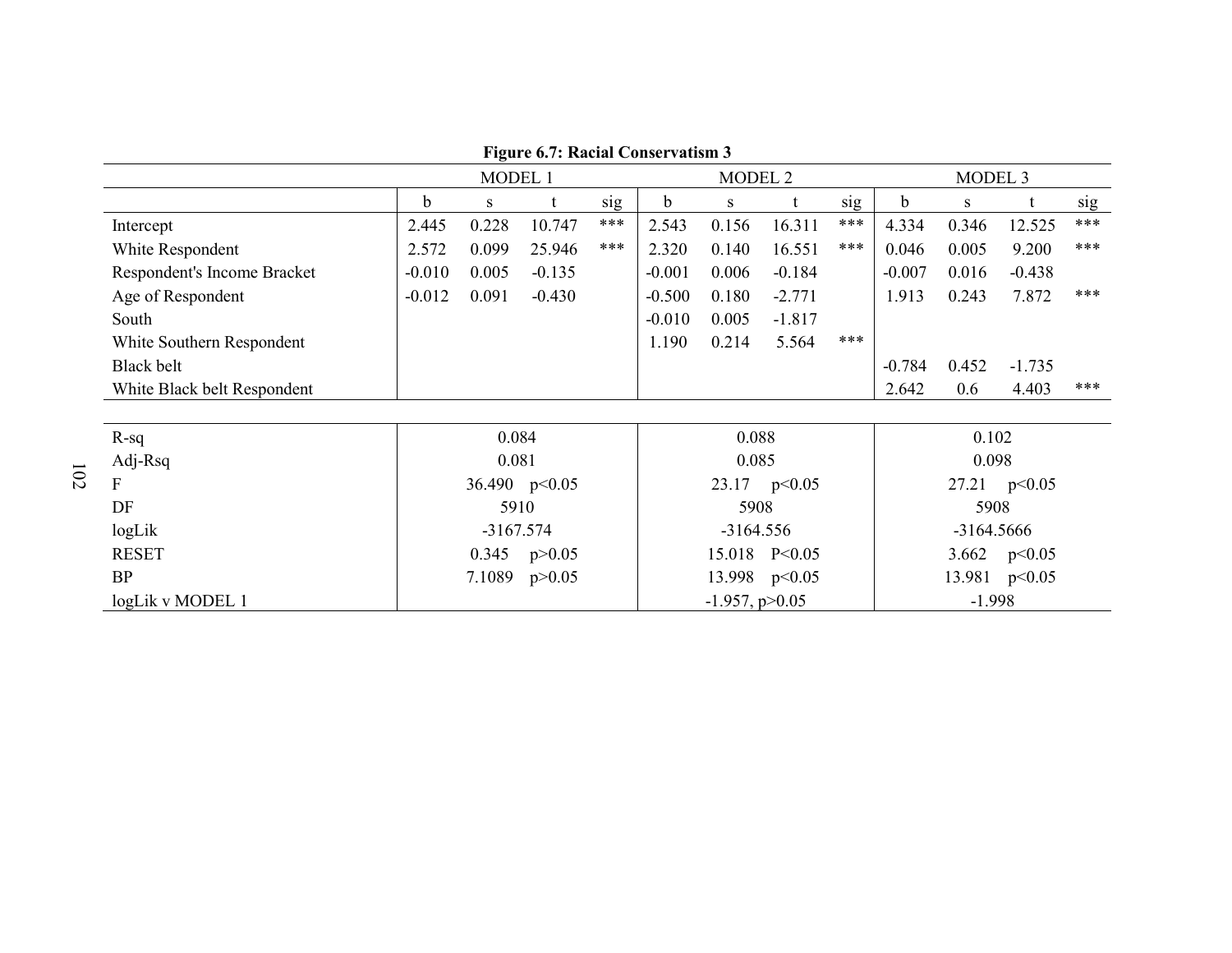|                             |          | MODEL 4     |               |             | MODEL 5  |       |                  | MODEL 6  |             |        |          |     |
|-----------------------------|----------|-------------|---------------|-------------|----------|-------|------------------|----------|-------------|--------|----------|-----|
|                             | b        | S           |               | sig         | b        | S     |                  | sig      | $\mathbf b$ | S      |          | sig |
| Intercept                   | 3.786    | 0.137       | 27.608        | ***         | 3.930    | 0.095 | 41.211           | ***      | 4.156       | 0.143  | 29.036   | *** |
| Age of Respondent           | $-0.004$ | 0.003       | $-1.657$      |             | 0.572    | 0.086 | 6.676            | ***      | $-0.004$    | 0.003  | $-1.520$ |     |
| Respondent's Income Bracket | 0.013    | 0.003       | 3.875         | ***         | 0.013    | 0.004 | 3.458            | **       | 0.011       | 0.003  | 3.494    | *** |
| White Respondent            | 0.746    | 0.060       | 12.479        | ***         | $-0.844$ | 0.110 | $-7.650$         |          | 0.546       | 0.078  | 7.004    | *** |
| South                       |          |             |               |             | 0.000    | 0.003 | 0.014            |          |             |        |          |     |
| White Southern Respondent   |          |             |               |             | 0.224    | 0.131 | 1.714            |          |             |        |          |     |
| Black belt                  |          |             |               |             |          |       |                  |          | $-0.808$    | 0.102  | $-7.948$ | *** |
| White Black belt Respondent |          |             |               |             |          |       |                  |          | 0.280       | 0.121  | 2.319    | *   |
|                             |          |             |               |             |          |       |                  |          |             |        |          |     |
| $R-sq$                      |          | 0.064       |               |             |          | 0.083 |                  |          |             | 0.091  |          |     |
| Adj-Rsq                     |          | 0.062       |               |             |          | 0.08  |                  |          |             | 0.087  |          |     |
| F                           |          |             | 27.450 p<0.05 |             |          |       | 21.57 $p<0.05$   |          |             | 24     | p<0.05   |     |
| DF                          |          | 5906        |               |             |          | 5904  |                  |          |             | 1198   |          |     |
| logLik                      |          | $-3515.853$ |               | $-3503.916$ |          |       | $-3503.916$      |          |             |        |          |     |
| <b>RESET</b>                |          | 0.704       | p > 0.05      |             |          |       | 1.542 $p > 0.05$ |          |             | 1.542  | p > 0.05 |     |
| <b>BP</b>                   |          | 15.928      | p<0.05        |             |          |       | 27.121 p<0.05    |          |             | 27.121 | p<0.05   |     |
| logLik v MODEL 4            |          |             |               |             | $-1.993$ |       |                  | $-1.993$ |             |        |          |     |

**Table 6.8 Religious Conservatism 2**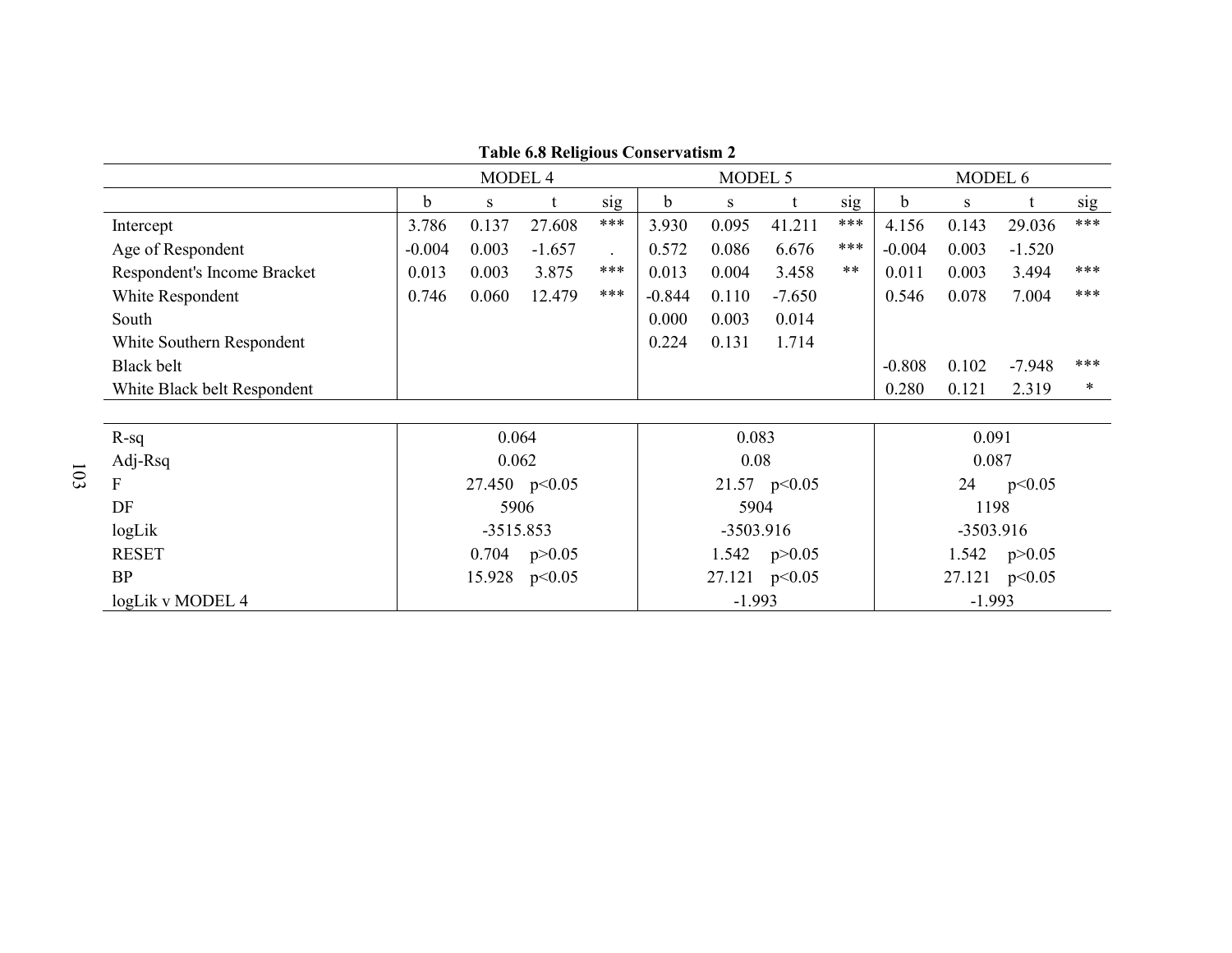**Table 6.9 Racial Conservatism 4** 

|                             |                   | MODEL 7     |                 |     |             | <b>MODEL 8</b>   |                |             | MODEL <sub>9</sub> |                  |                |        |  |
|-----------------------------|-------------------|-------------|-----------------|-----|-------------|------------------|----------------|-------------|--------------------|------------------|----------------|--------|--|
|                             | b                 | S           |                 | sig | $\mathbf b$ | S                |                | sig         | $\mathbf b$        | S                |                | sig    |  |
| Intercept                   | 3.549             | 0.073       | 48.542          | *** | 3.705       | 0.047            | 79.357         | ***         | 3.620              | 0.077            | 46.957         | ***    |  |
| Age of Respondent           | 0.002             | 0.001       | 1.367           |     | 0.208       | 0.042            | 0.052          |             | 0.002              | 0.001            | 1.429          |        |  |
| Respondent's Income Bracket | $-0.017$          | 0.011       | $-1.590$        |     | 0.006       | 0.109            | $-2.994$       |             | 0.001              | 0.002            | 0.067          |        |  |
| White Respondent            | 0.273             | 0.032       | 48.542          | *** | $-0.162$    | 0.054            | 4.959          | ***         | 0.684              | 0.161            | 4.248          | ***    |  |
| South                       |                   |             |                 |     | 0.001       | 0.002            | 0.322          |             |                    |                  |                |        |  |
| White Southern Respondent   |                   |             |                 |     | 0.149       | 0.064            | 2.332          | $\ast$      |                    |                  |                |        |  |
| Black belt                  |                   |             |                 |     |             |                  |                |             | $-0.157$           | 0.055            | $-2.875$       | **     |  |
| White Black belt Respondent |                   |             |                 |     |             |                  |                |             | 0.137              | 0.065            | 2.111          | $\ast$ |  |
|                             |                   |             |                 |     |             |                  |                |             |                    |                  |                |        |  |
| $R-sq$                      |                   | 0.026       |                 |     |             | 0.027            |                |             |                    | 0.028            |                |        |  |
| Adj-Rsq                     |                   | 0.023       |                 |     |             | 0.024            |                |             |                    | 0.024            |                |        |  |
| F                           |                   |             | 10.710 $p<0.05$ |     |             |                  | 6.584 $p<0.05$ |             |                    |                  | 6.933 $p<0.05$ |        |  |
| DF                          |                   |             | 1200            |     |             | 1198             |                |             |                    | 1198             |                |        |  |
| logLik                      |                   | $-2663.528$ |                 |     | $-2663.115$ |                  |                | $-2663.115$ |                    |                  |                |        |  |
| <b>RESET</b>                | 0.541<br>p > 0.05 |             |                 |     |             | 0.696 $p > 0.05$ |                |             |                    | 0.696 $p > 0.05$ |                |        |  |
| <b>BP</b>                   |                   | p<0.05      | 14.402 p<0.05   |     |             |                  | 14.402 p<0.05  |             |                    |                  |                |        |  |
| logLik v MODEL 7            | 12.995            |             |                 |     |             | $-2.000$         |                |             | $-2.000$           |                  |                |        |  |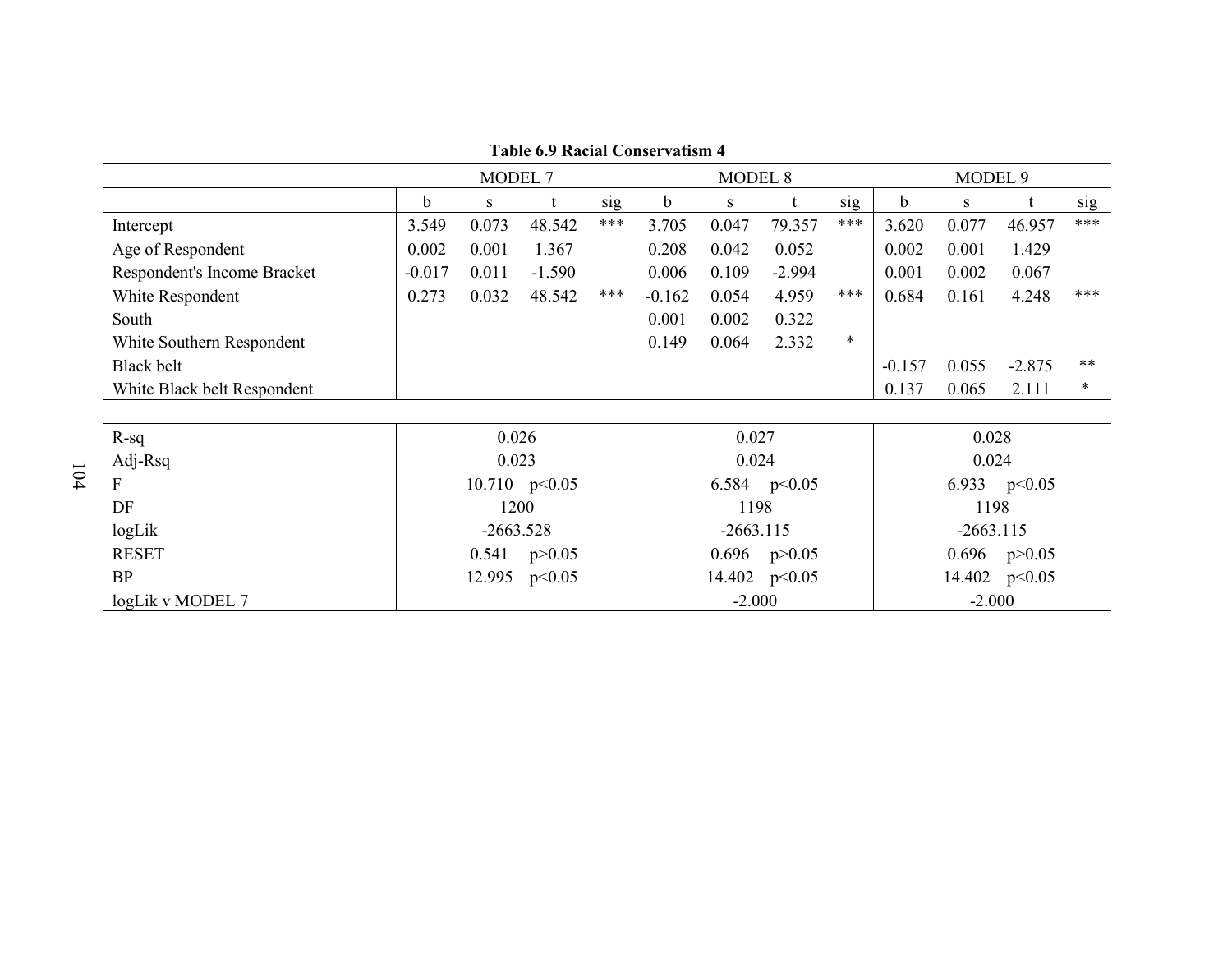**Table 6.10 Racial Conservatism 5** 

|                             |                   | MODEL 10    |                |             |                   | MODEL 11 |                |     | MODEL 12          |          |                |       |
|-----------------------------|-------------------|-------------|----------------|-------------|-------------------|----------|----------------|-----|-------------------|----------|----------------|-------|
|                             | b                 | S           |                | sig         | b                 | S        |                | sig | b                 | S        |                | sig   |
| Intercept                   | 0.279             | 0.200       | 1.394          |             | 0.623             | 0.127    | 4.915          | *** | 0.657             | 0.210    | 3.120          | $***$ |
| Age of Respondent           | 0.001             | 0.003       | 0.037          |             | 1.673             | 0.114    | 14.675         | *** | $-0.006$          | 0.004    | 0.164          |       |
| Respondent's Income Bracket | 0.008             | 0.005       | 1.707          |             | 0.007             | 0.005    | 1.407          |     | $-0.007$          | 0.005    | 1.454          |       |
| White Respondent            | 2.080             | 0.138       | 3.522          | ***         | $-0.868$          | 0.147    | $-5.920$       |     | 0.509             | 0.152    | 3.349          | ***   |
| South                       |                   |             |                |             | $-0.004$          | 0.004    | $-1.012$       |     |                   |          |                |       |
| White Southern Respondent   |                   |             |                |             | 0.977             | 0.174    | 5.617          | *** |                   |          |                |       |
| Black belt                  |                   |             |                |             |                   |          |                |     | $-0.847$          | 0.149    | $-5.666$       | ***   |
| White Black belt Respondent |                   |             |                |             |                   |          |                |     | 1.004             | 0.178    | 5.655          | ***   |
|                             |                   |             |                |             |                   |          |                |     |                   |          |                |       |
| $R-sq$                      |                   | 0.009       |                |             |                   | 0.013    |                |     |                   | 0.013    |                |       |
| Adj-Rsq                     |                   | 0.008       |                |             |                   | 0.009    |                |     |                   | 0.009    |                |       |
| F                           |                   |             | 4.430 $p<0.05$ |             |                   |          | 3.096 $p<0.05$ |     |                   |          | 3.226 $p<0.05$ |       |
| DF                          |                   | 1200        |                |             |                   | 1198     |                |     | 1198.000          |          |                |       |
| logLik                      |                   | $-2595.325$ |                | $-2594.227$ |                   |          | $-2663.115$    |     |                   |          |                |       |
| <b>RESET</b>                | 2.027<br>p > 0.05 |             |                |             | 0.045<br>p > 0.05 |          |                |     | 0.045<br>p > 0.05 |          |                |       |
| <b>BP</b>                   | 5.632<br>p > 0.05 |             |                |             |                   | 9.525    | p > 0.05       |     | 9.526<br>p > 0.05 |          |                |       |
| logLik v MODEL 10           |                   |             |                |             |                   | $-1.999$ |                |     |                   | $-2.052$ |                |       |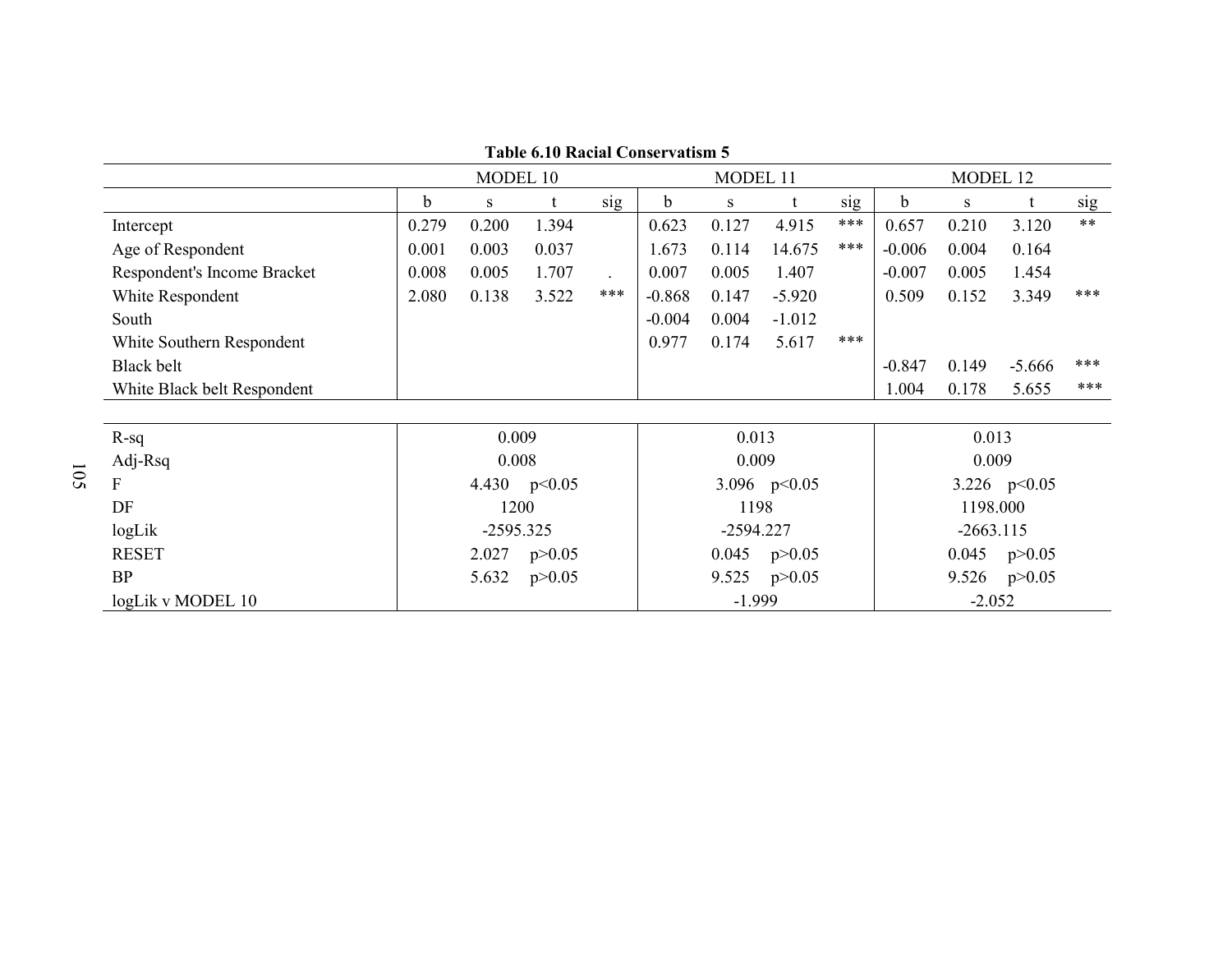|                             |          | MODEL 13    |                 |     |              | MODEL 14    |                  |          | MODEL 15 |             |                 |     |  |
|-----------------------------|----------|-------------|-----------------|-----|--------------|-------------|------------------|----------|----------|-------------|-----------------|-----|--|
|                             | b        | S           |                 | sig | <sub>b</sub> | S           |                  | sig      | b        | S           |                 | sig |  |
| Intercept                   | 2.066    | 0.083       | 24.821          | *** | 2.038        | 0.058       | 35.252           | ***      | 7.967    | 0.244       | 32.652          | *** |  |
| Age of Respondent           | $-0.007$ | 0.001       | $-0.164$        |     | 0.799        | 0.052       | 15.364           | ***      | $-0.007$ | 0.001       | $-1.119$        |     |  |
| Respondent's Income Bracket | 0.001    | 0.002       | 0.884           |     | 0.002        | 0.002       | 0.772            |          | $-0.002$ | 0.002       | 0.817           |     |  |
| White Respondent            | 0.832    | 0.036       | 22.970          | *** | $-0.094$     | 0.067       | $-1.411$         |          | $-0.744$ | 0.048       | 15.566          | *** |  |
| South                       |          |             |                 |     | $-0.001$     | 0.002       | $-0.317$         |          |          |             |                 |     |  |
| White Southern Respondent   |          |             |                 |     | 0.234        | 0.079       | 2.955            | **       |          |             |                 |     |  |
| <b>Black belt</b>           |          |             |                 |     |              |             |                  |          | $-0.112$ | 0.062       | $-1.793$        |     |  |
| White Black belt Respondent |          |             |                 |     |              |             |                  |          | 0.232    | 0.074       | 3.133           | **  |  |
|                             |          |             |                 |     |              |             |                  |          |          |             |                 |     |  |
| $R-sq$                      |          | 0.073       |                 |     |              | 0.078       |                  |          |          | 0.083       |                 |     |  |
| Adj-Rsq                     |          | 0.070       |                 |     |              | 0.076       |                  |          |          | 0.079       |                 |     |  |
| F                           |          |             | 31.380 $p<0.05$ |     |              |             | 20.43 $p<0.05$   |          |          |             | 21.66 $p<0.05$  |     |  |
| DF                          |          | 1200        |                 |     |              | 1198        |                  |          |          | 1198        |                 |     |  |
| logLik                      |          | $-2741.466$ |                 |     |              | $-2737.666$ |                  |          |          | $-2737.666$ |                 |     |  |
| <b>RESET</b>                |          | 2.228       | p > 0.05        |     |              |             | 1.275 $p > 0.05$ |          |          | 1.275       | p > 0.05        |     |  |
| <b>BP</b>                   |          | 15.749      | p<0.05          |     |              |             | 17.473 p<0.05    |          |          |             | 17.473 $p<0.05$ |     |  |
| logLik v MODEL 13           |          |             |                 |     | $-1.997$     |             |                  | $-1.997$ |          |             |                 |     |  |

**Table 6.11 State Centric Federalism 4**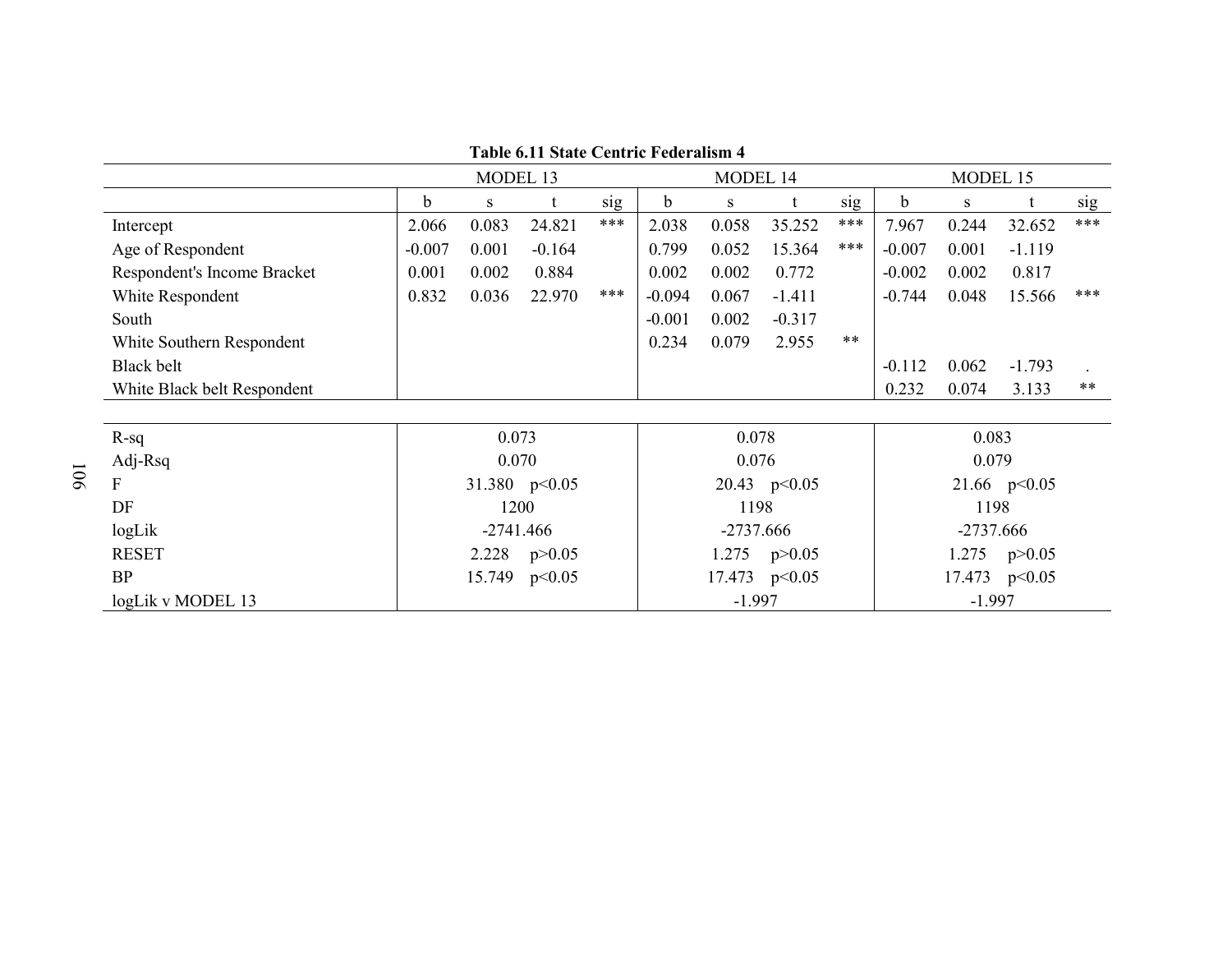|                             |               | MODEL 16    |                |             | MODEL 17    |               |                  | MODEL 18 |          |        |                |     |
|-----------------------------|---------------|-------------|----------------|-------------|-------------|---------------|------------------|----------|----------|--------|----------------|-----|
|                             | b             | S           |                | sig         | $\mathbf b$ | S             |                  | sig      | b        | S      |                | sig |
| Intercept                   | 2.652         | 0.060       | 44.810         | ***         | 2.661       | 0.045         | 59.244           | ***      | 2.681    | 0.062  | 42.921         | *** |
| Age of Respondent           | $-0.005$      | 0.001       | $-0.535$       |             | 0.351       | 0.040         | 8.694            | ***      | $-0.005$ | 0.001  | $-0.505$       |     |
| Respondent's Income Bracket | 0.006         | 0.001       | 3.807          | ***         | 0.006       | 0.002         | 3.324            | **       | 0.005    | 0.001  | 3.728          | *** |
| White Respondent            | 0.084         | 0.119       | 0.706          | ***         | $-0.097$    | 0.052         | $-1.859$         |          | 0.305    | 0.034  | 8.968          | *** |
| South                       |               |             |                |             | 0.002       | 0.002         | 1.506            |          |          |        |                |     |
| White Southern Respondent   |               |             |                |             | 0.053       | 0.062         | 0.858            |          |          |        |                |     |
| Black belt                  |               |             |                |             |             |               |                  |          | $-0.062$ | 0.044  | $-1.389$       |     |
| White Black belt Respondent |               |             |                |             |             |               |                  |          | 0.266    | 0.326  | 0.816          |     |
|                             |               |             |                |             |             |               |                  |          |          |        |                |     |
| $R-sq$                      |               | 0.016       |                |             |             | 0.019         |                  |          |          | 0.017  |                |     |
| Adj-Rsq                     |               | 0.014       |                |             |             | 0.017         |                  |          |          | 0.013  |                |     |
| F                           |               |             | 6.695 $p<0.05$ |             |             |               | 4.812 p<0.05     |          |          |        | 4.184 $p<0.05$ |     |
| DF                          |               | 1200        |                |             |             | 1198          |                  |          |          | 1198   |                |     |
| logLik                      |               | $-2421.751$ |                | $-2419.774$ |             |               | $-2421.321$      |          |          |        |                |     |
| <b>RESET</b>                |               | 3.079       | p > 0.05       |             |             |               | 2.843 $p > 0.05$ |          |          | 2.843  | p > 0.05       |     |
| <b>BP</b>                   | 20.785 p<0.05 |             |                |             |             | 24.291 p<0.05 |                  |          |          | 24.291 | p<0.05         |     |
| logLik v MODEL 16           |               |             |                |             | $-2.998$    |               |                  | $-2.000$ |          |        |                |     |

**Table 6.12 State Centric Federalism 5**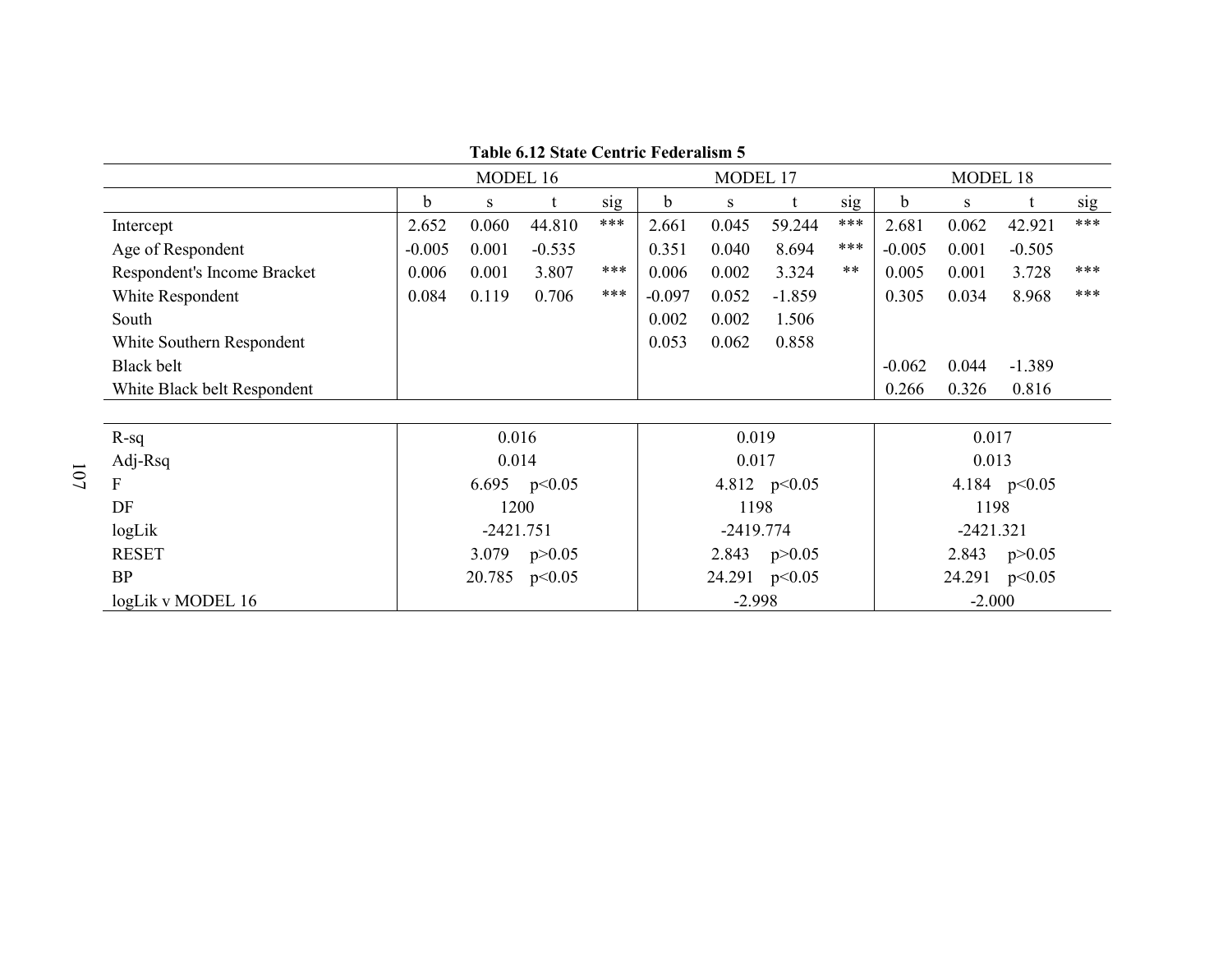|                             |          | MODEL 19    |                 |     | MODEL 20    |             |                  | MODEL 21 |             |       |                |     |
|-----------------------------|----------|-------------|-----------------|-----|-------------|-------------|------------------|----------|-------------|-------|----------------|-----|
|                             | b        | S           |                 | sig | $\mathbf b$ | S           |                  | sig      | $\mathbf b$ | S     |                | sig |
| Intercept                   | 0.582    | 0.032       | 18.341          | *** | 0.589       | 0.020       | 29.053           | ***      | 0.607       | 0.033 | 18.126         | *** |
| Age of Respondent           | $-0.007$ | 0.004       | $-1.750$        |     | $-0.045$    | 0.018       | $-2.477$         |          | $-0.007$    | 0.004 | $-1.750$       |     |
| Respondent's Income Bracket | $-0.069$ | 0.011       | $-6.273$        |     | 0.001       | 0.001       | 0.749            |          | $-0.007$    | 0.007 | 0.899          |     |
| White Respondent            | $-0.030$ | 0.014       | $-2.229$        | *   | $-0.051$    | 0.024       | $-2.180$         |          | $-0.045$    | 0.018 | $-2.458$       | *   |
| South                       |          |             |                 |     | 0.001       | 0.001       | 1.513            |          |             |       |                |     |
| White Southern Respondent   |          |             |                 |     | 0.016       | 0.028       | 0.556            |          |             |       |                |     |
| Black belt                  |          |             |                 |     |             |             |                  |          | $-0.053$    | 0.024 | $-2.249$       | *   |
| White Black belt Respondent |          |             |                 |     |             |             |                  |          | $-1.533$    | 0.423 | 0.739          |     |
|                             |          |             |                 |     |             |             |                  |          |             |       |                |     |
| $R-sq$                      |          | 0.073       |                 |     |             | 0.078       |                  |          |             | 0.083 |                |     |
| Adj-Rsq                     |          | 0.070       |                 |     |             | 0.076       |                  |          |             | 0.079 |                |     |
| F                           |          |             | 31.380 $p<0.05$ |     |             |             | 20.43 p<0.05     |          |             |       | 21.66 $p<0.05$ |     |
| DF                          |          | 1200        |                 |     |             | 5908        |                  |          |             | 1198  |                |     |
| logLik                      |          | $-2741.466$ |                 |     |             | $-2737.666$ |                  |          | $-2737.666$ |       |                |     |
| <b>RESET</b>                |          | 2.228       | p > 0.05        |     |             |             | 1.275 $p > 0.05$ |          |             | 1.275 | p > 0.05       |     |
| <b>BP</b>                   |          | 15.749      | p<0.05          |     |             |             | 17.473 p<0.05    |          |             |       | 17.473 p<0.05  |     |
| logLik v MODEL 19           |          |             |                 |     | $-1.997$    |             |                  | $-1.997$ |             |       |                |     |

**Table 6.13 State Centric Federalism 6**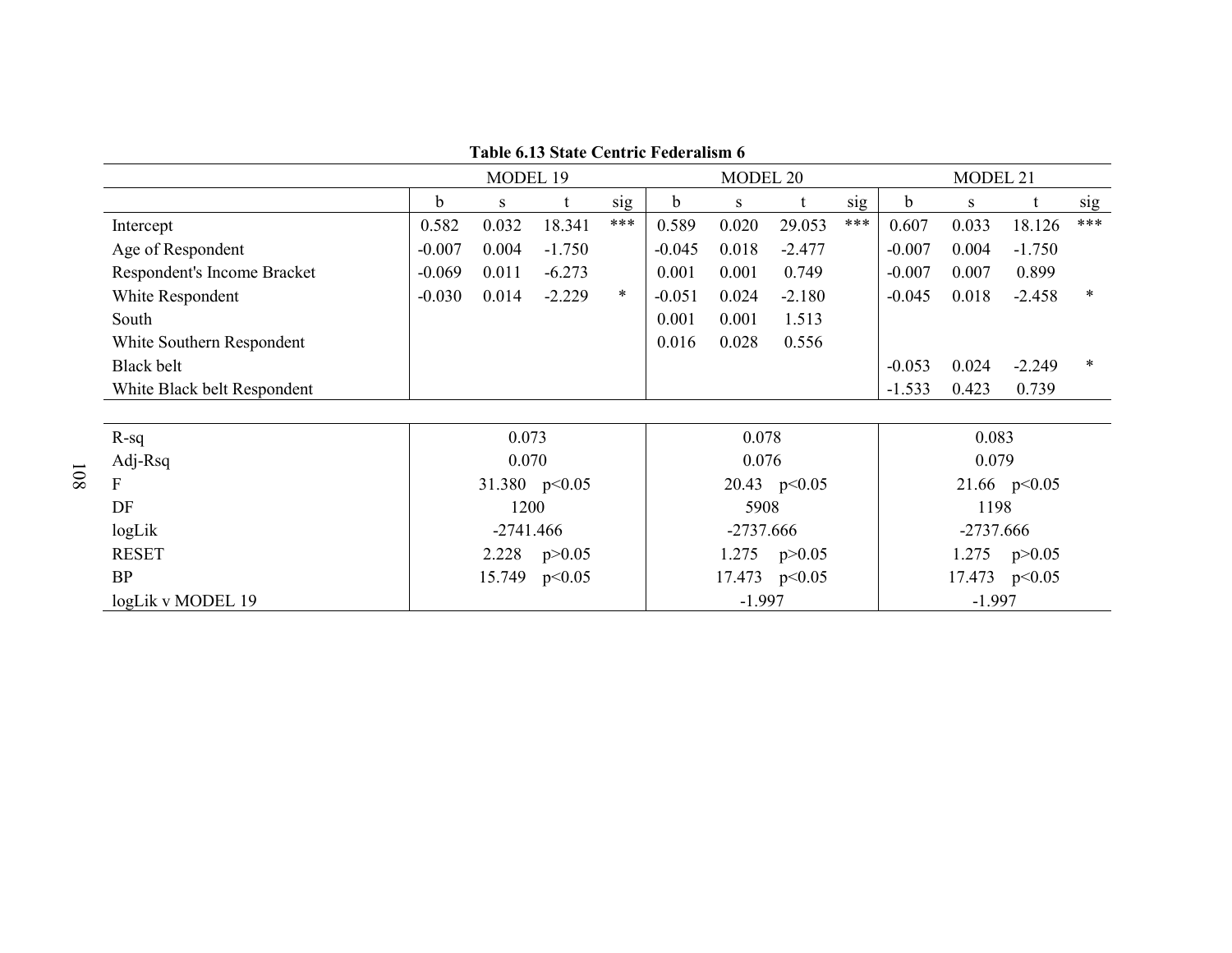|                             |             | MODEL 22     |                | MODEL 23 |          |             | MODEL 24         |          |          |             |                |     |
|-----------------------------|-------------|--------------|----------------|----------|----------|-------------|------------------|----------|----------|-------------|----------------|-----|
|                             | $\mathbf b$ | <sub>S</sub> |                | sig      | b        | S           |                  | sig      | b        | S           |                | sig |
| Intercept                   | $-0.440$    | 0.066        | $-6.632$       | ***      | $-0.372$ | 0.049       | $-7.644$         |          | 3.144    | 0.188       | 16.723         | *** |
| Age of Respondent           | 0.004       | 0.001        | $-0.360$       |          | 0.010    | 0.044       | 0.232            |          | 0.003    | 0.001       | $-0.266$       |     |
| Respondent's Income Bracket | $-0.002$    | 0.001        | $-0.221$       |          | 0.002    | 0.002       | 1.142            |          | 0.001    | 0.002       | $-0.192$       |     |
| White Respondent            | 0.084       | 0.119        | 0.706          | ***      | $-0.269$ | 0.056       | $-4.786$         |          | 0.137    | 0.132       | 1.038          |     |
| South                       |             |              |                |          | 0.000    | 0.002       | $-0.102$         |          |          |             |                |     |
| White Southern Respondent   |             |              |                |          | 0.178    | 0.067       | 2.675            | $***$    |          |             |                |     |
| Black belt                  |             |              |                |          |          |             |                  |          | $-0.226$ | 0.050       | $-4.559$       | *** |
| White Black belt Respondent |             |              |                |          |          |             |                  |          | 0.150    | 0.059       | 2.545          | ∗   |
|                             |             |              |                |          |          |             |                  |          |          |             |                |     |
| $R-sq$                      |             | 0.016        |                |          |          | 0.019       |                  |          |          | 0.017       |                |     |
| Adj-Rsq                     |             | 0.014        |                |          |          | 0.017       |                  |          |          | 0.013       |                |     |
| F                           |             |              | 6.695 $p<0.05$ |          |          |             | 4.812 $p<0.05$   |          |          |             | 4.184 $p<0.05$ |     |
| DF                          |             | 5910         |                |          |          | 5908        |                  |          |          | 1198        |                |     |
| logLik                      |             | $-2421.751$  |                |          |          | $-2419.774$ |                  |          |          | $-2421.321$ |                |     |
| <b>RESET</b>                |             | 1.307        | p > 0.05       |          |          |             | 1.154 $p > 0.05$ |          |          | 2.843       | p > 0.05       |     |
| <b>BP</b>                   |             | 20.785       | p<0.05         |          |          |             | 24.291 p<0.05    |          |          |             | 24.291 p<0.05  |     |
| logLik v MODEL 22           |             |              |                |          | $-1.999$ |             |                  | $-2.000$ |          |             |                |     |

**Table 6.14 Religious Conservatism 3**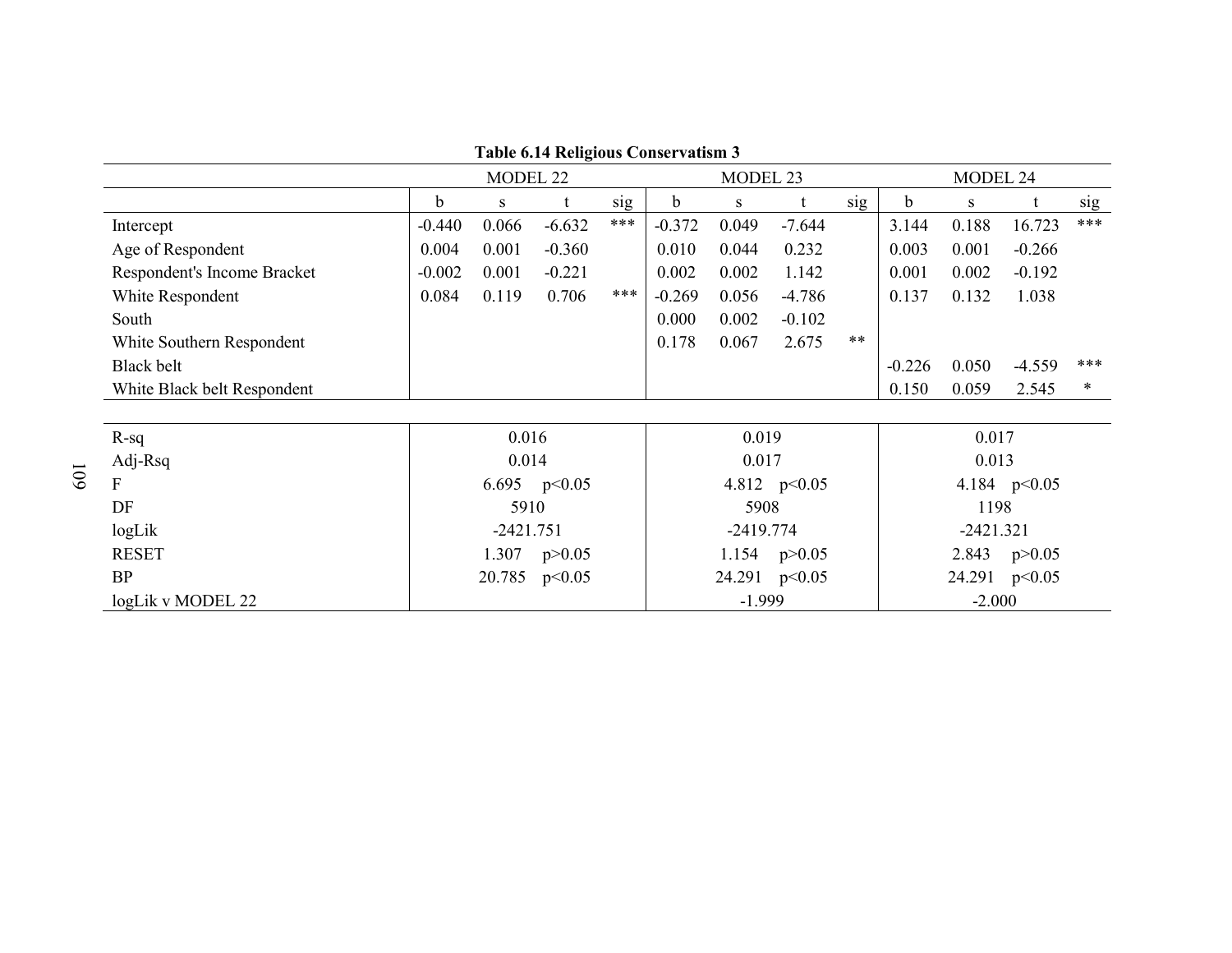## CHAPTER SEVEN: CONCLUSIONS/DISCUSSION

 The primary goal of this analysis has been to test whether southerners significantly differ from non-southerners. This study builds on the theoretical framework of V.O. Key, which emphasizes the distinct nature of politics within the southern states. More specifically, this dissertation presents a model explaining the distinct nature of politics in the American South entitled "Determinants of Southern Exceptionalism". This model was predicated on three concepts-State Centric Federalism, Religious Conservatism, and Racial Conservatism. First, I will quickly summarize the findings of each chapter and then extend upon these findings by considering the implications of what I have found.

Overall, I took an approach whereby I highlighted key features, personalities, organizations, and institutions within specific time periods. Chapter Two explored State Centric Federalism and its role in American political development, most especially the early 19th century. In an interesting respect, South Carolina and its white Southern Exceptionalism played a prominent role in my narrative. Specifically, this chapter analyzed the political behavior of the American South during the administration of President Andrew Jackson and the presidential election of 1848. In particular, I focused on the central role that John C. Calhoun and his theory of nullification played in developing a unique southern interpretation of philosophical and constitutional principles of limited government. Chapter Three unpacked Religious Conservatism in the

110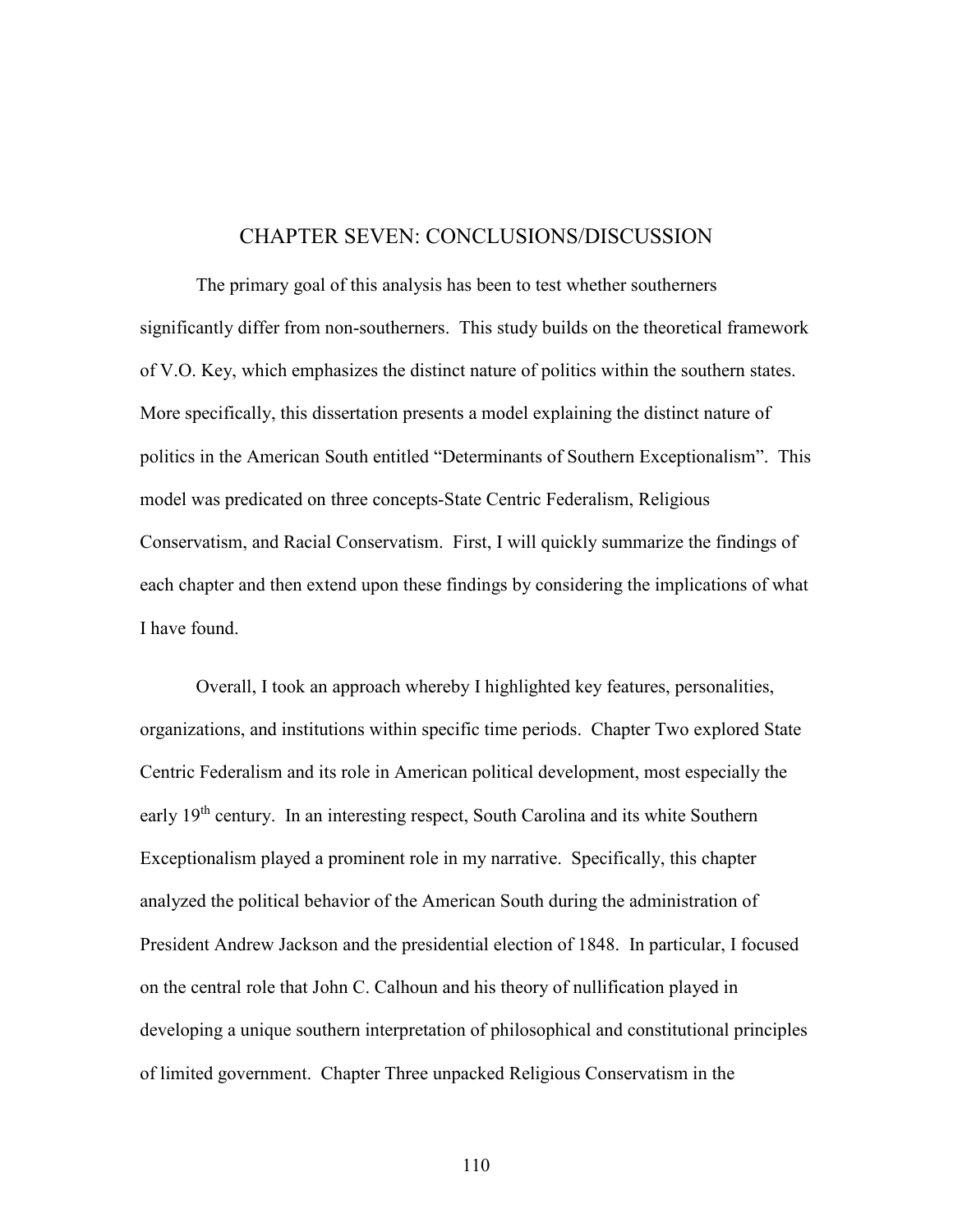American South. Specifically, the significant role the American South played in the regional separation of several Christian denominations. Although my narrative discussed what emerged as divisions between various southern and northern denominations, again South Carolina (especially relative to the stark divide between white and black interpretations of Christianity) was a key part of this narrative. Chapter Four unpacked Racial Conservatism. This chapter explained the political behavior of the American South during the administration of President Franklin D. Roosevelt and the presidential election of 1948. Here again, South Carolina's longest serving public official – at one time most especially with the emergence of the Dixiecrats or the "State's Rights Democratic Party." These chapters argue that up until and shortly after World War II that the American South has remained cohesive in their defense of these determinants. More importantly, this distinct political behavior has produced national political change throughout American political development.

Chapter Five utilized ANES survey data to examine the relationship between the indicators of each determinant of Southern Exceptionalism. This chapter utilized exploratory factor analyses (EPA) of the United States as well as subsets of the American South and Black belt. More importantly, this chapter created dependent variables to test regional distinction in the American South. Chapter Six tests regional distinction of the American South. Utilizing variables created in Chapter Five, this chapter assesses the explanatory power of region through likelihood ration test. In addition to this, interaction terms were created between race and region. Bruesch Pagan and RESET test were used to test for model misspecification and heteroskedasticity.

111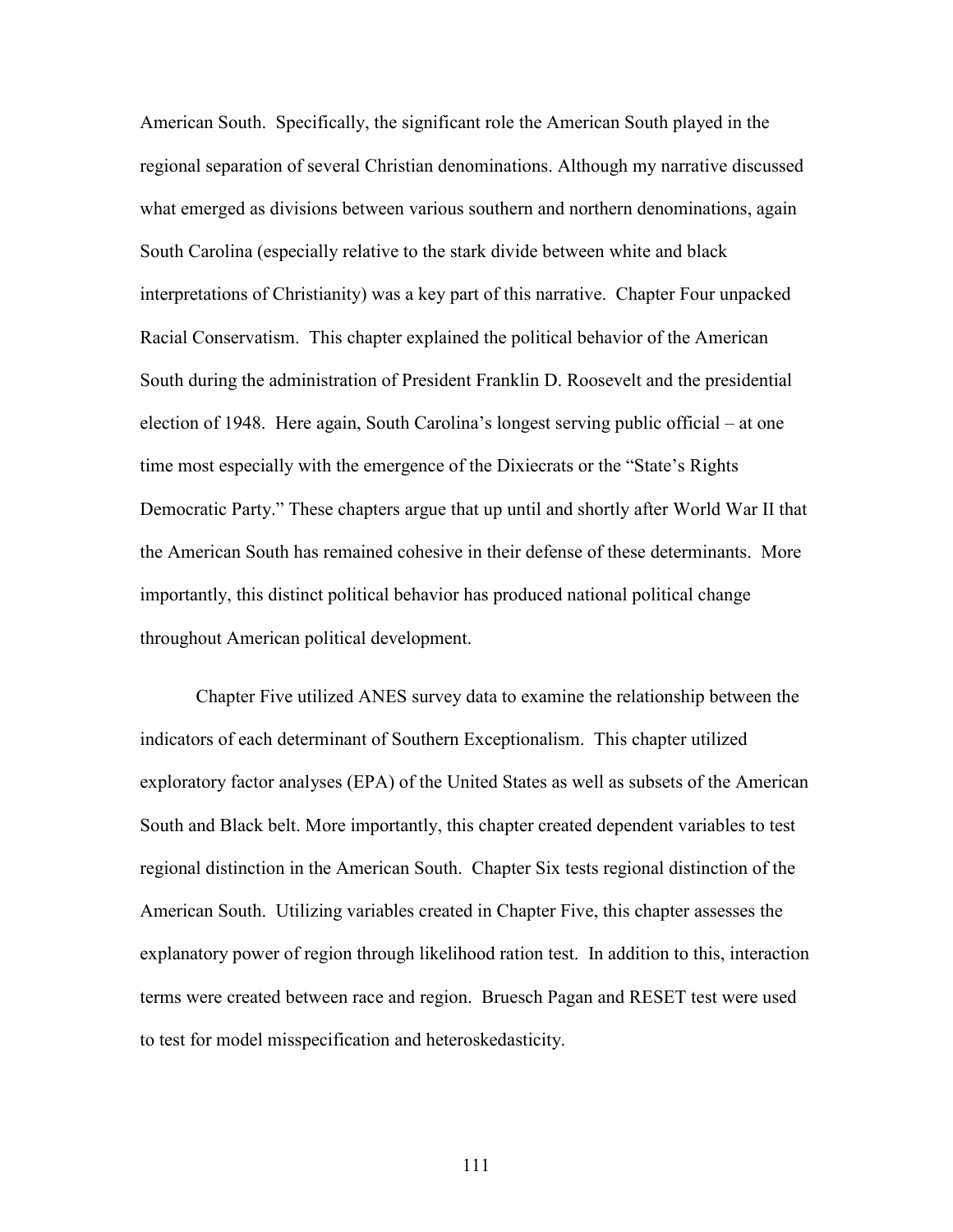## **Limitations and Recommendations for Future Research**

Although I have made a solid foray into questions of Southern Exceptionalism, there are still two key limitations this study. First of all, I am aware that my historical narrative (Chapters 2, 3, and 4) focused primarily on the development of Southern Exceptionalism between the late  $18<sup>th</sup>$  and mid-20<sup>th</sup> centuries. I did this to demonstrate the long historical roots of Southern Exceptionalism and that is has been a relative constant feature of American political history. I am aware that a discussion of Southern Exceptionalism between the 1950s and 1990s would further enhance my work. But I have erred on the side of empirical demonstration of Southern Exceptionalism (Chapters 5 and 6) as opposed to continuing my historical timeline into the present. Second of all, in my Chapters 6 and 7 I am aware that I do not have the same measures (variables) across the various waves of the ANES that I employed. Like the limitations of all secondary data analysis, this means that one must be careful with the inferences drawn from this analysis. Having said this I think I have presented interesting findings that do indicate the presence of contemporary Southern Exceptionalism among white southerners.

In general, my findings indicate that there are still significant differences among American citizens predicated on their location relative to the American South. This present several new possible lines of inquiry. A good initial approach would be to expand research on each determinant. This would involve factor analyzing other data, such as the General Social Survey, to further understand the relationship between State Centric Federalism, Racial Conservatism, and Religious Conservatism. Overall, explorations of these determinants should involve but not be limited to several techniques

112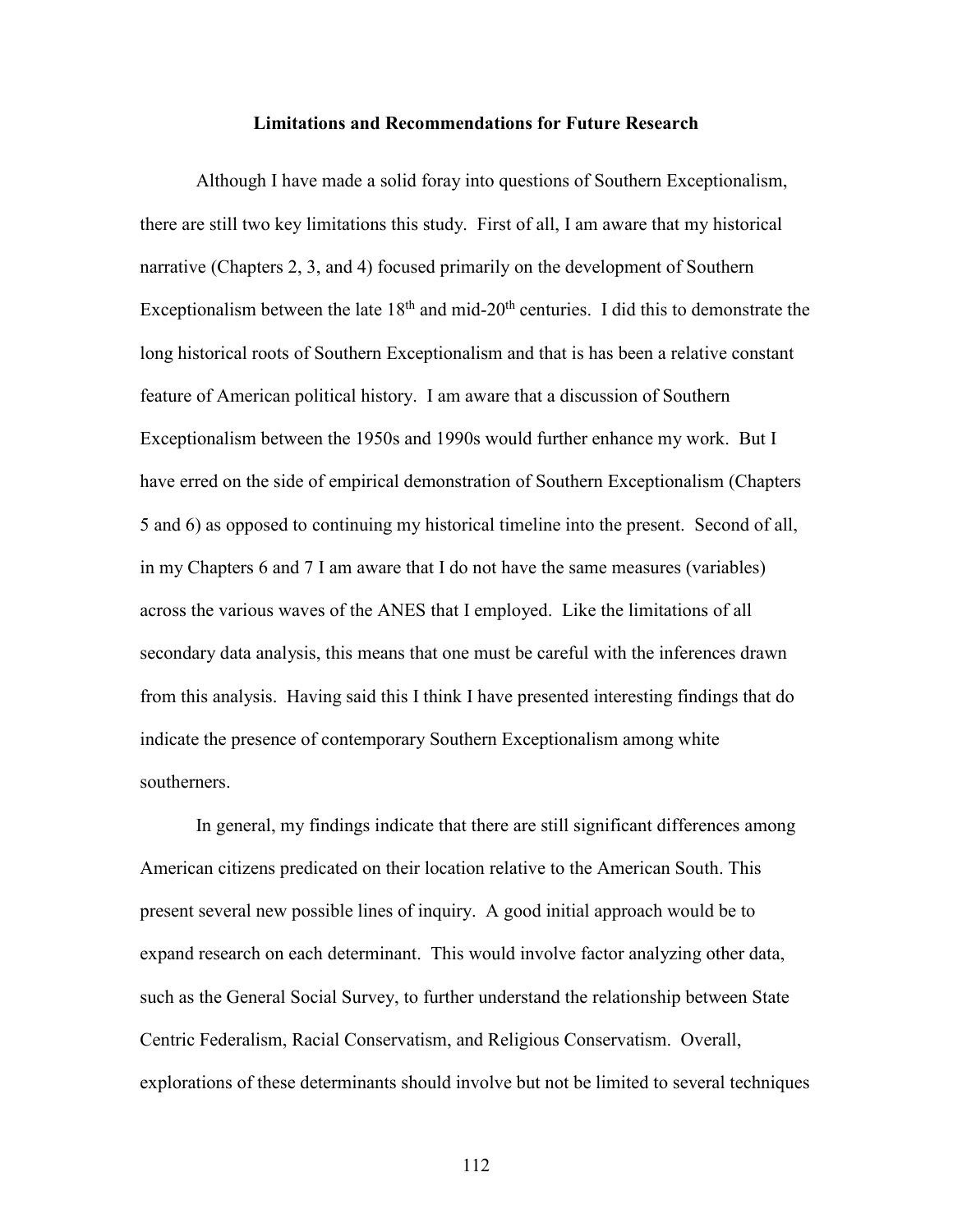of historical analysis such as process tracing and path dependency. This will ultimately result in more accurate measurements to explore how Southern Exceptionalism has changed and expanded to other states. Evidence of this is seen in the success of George Wallace and Barry Goldwater electoral success during the 1960' in non-southern states. This is an indication of the nationalization of southern political norms.

Several researchers argued that the American South has shifted from a one to a two-party system (Lamis 1984; Steed, Black and Black 1987; Clark, Bowman, and Hadley 1998). This research suggests that the political shift of the South from a region dominated by Democrats to one dominated by Republicans, together with relatively stable political patterns elsewhere around the nation is a more accurate narrative of political development. Political change occurred consistently within the United States, but it has never resulted in the American South politically coalescing with the rest of the nation. For example, modernization has been an explanation for how the American South is no longer distinct. There is consensus that this phenomenon appeared in the American South decades after the North. This naturally implies their processes were different and not just behind the North. Similar to that of Prussia<sup>20</sup>, the American Southern experience was (and still remains) different from the North insofar as modernization due to the former agrarian economy and its distinct political environment. Political geography within the United States still matters; and we understand this more fully through the American South.

l

<sup>&</sup>lt;sup>20</sup> Lenin created a concept known as the Prussian Road. This describes the "transformation whereby the landlord expropriated the tenants on his estate, either by depriving them of land altogether or reducing considerably their usufruct rights while increasing the levels of rent" (Lenin 1962: 238)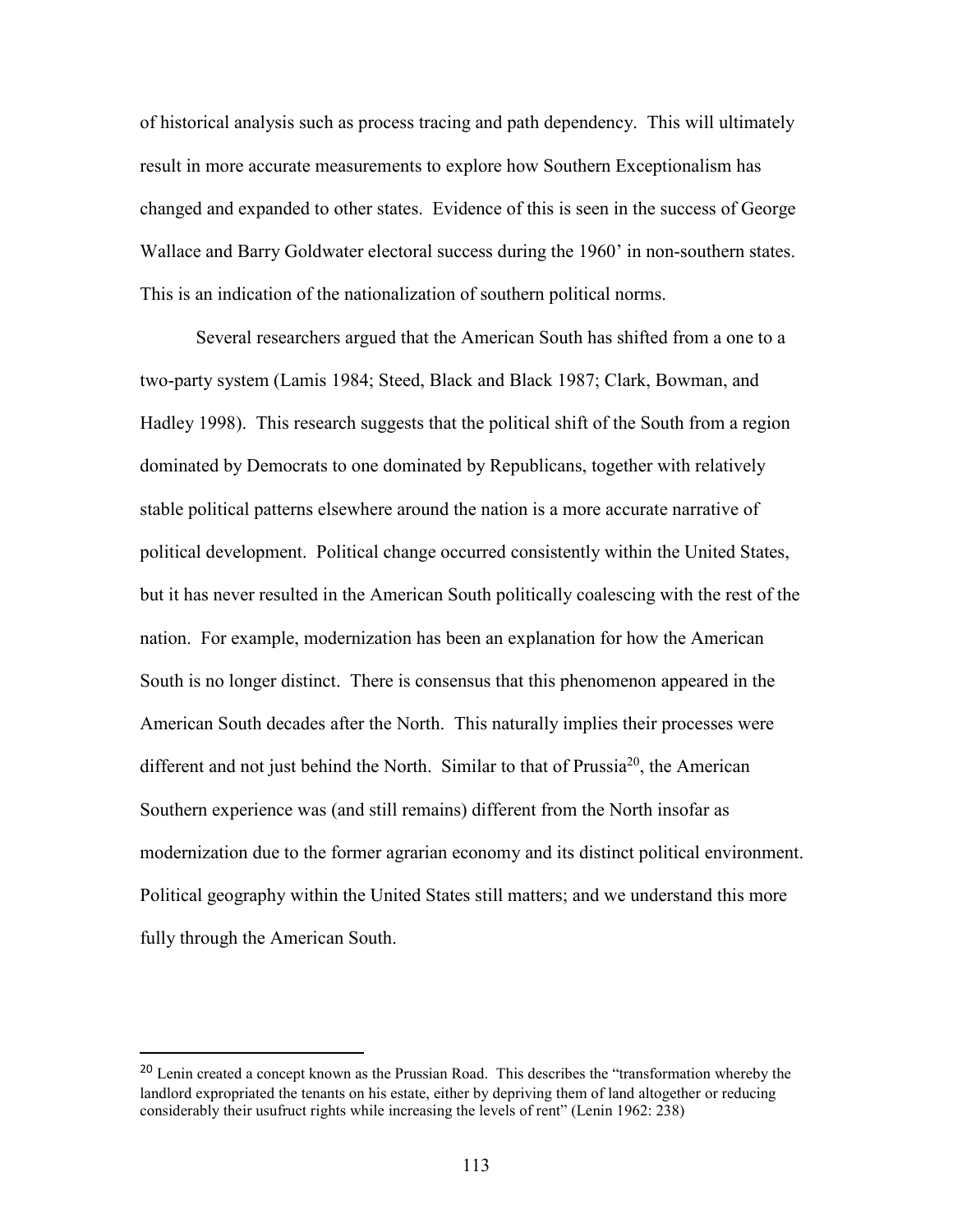## REFERENCES

Ader, E. B. (1953). Why the Dixiecrats Failed. *The Journal of Politics*, *15*(3), 356–369.

Aistrup, J. A. (1996). *The Southern Strategy Revisited: Republican Top-Down Advancement in the South*. Lexington, Ky: University Press of Kentucky.

- Aistrup, J. A. (2010). Southern Political Exceptionalism? Presidential Voting in the South and Non-South\*. *Social Science Quarterly*, *91*(4), 906–927.
- Akinyela, M. M. (2003). Battling The Serpent Nat Turner, Africanized Christianity, and a Black Ethos. *Journal of Black Studies*, *33*(3), 255–280.
- Aldrich, J. H. (1995). *Why parties? The origin and transformation of party politics in America*. Cambridge, UK: Cambridge University Press.
- Aldrich, J. H. (2011). *Why Parties? A Second Look*. Chicago, IL: University of Chicago Press.
- Anderson, L. M. (2004). The institutional basis of secessionist politics: Federalism and secession in the United States. *Publius: The Journal of Federalism*, *34*(2), 1–18.
- Aptheker, H. (2012). *Nat Turner's Slave Rebellion: Including the 1831" Confessions."* Mineola, NY: Courier Corporation.
- Ayers, E. L., & Kenzer, R. C. (1995). Southern Crossing: A History of the American South, 1877–1906. *History: Reviews of New Books*, *24*(1), 7–7.
- Bailey, A. K., & Snedker, K. A. (2011). Practicing What They Preach? Lynching and Religion in the American South, 1890–1929. *AJS: American Journal of Sociology*, *117*(3). 844-887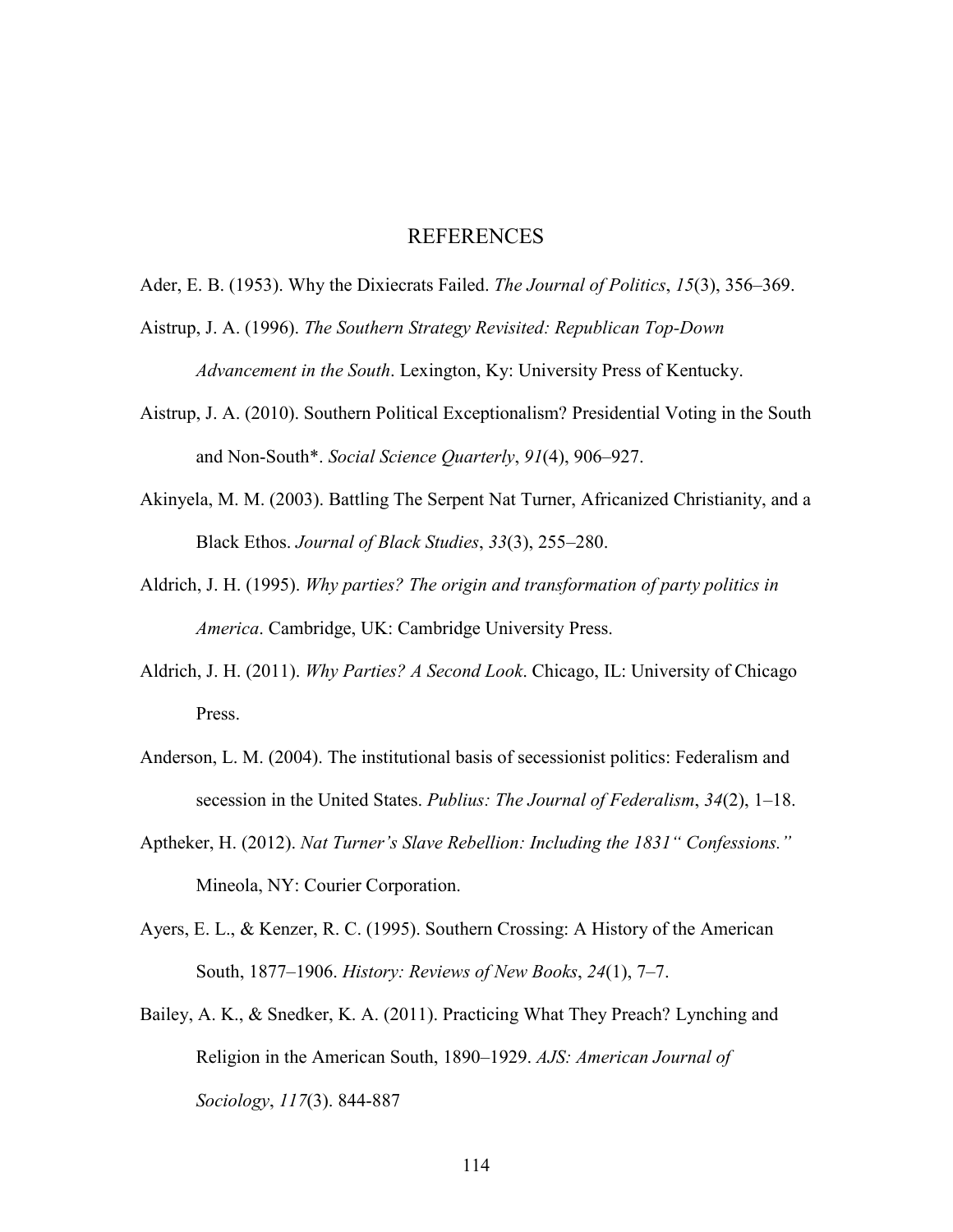Baker, R. A. (1966). *A Baptist Source Book: With Particular Reference to Southern Baptists*. Nashville, TN: Broadman Press.

Barnes, A. (1857). *The Church and Slavery*. Philadelphia, PA: Parry & McMillan.

- Bass, J., & DeVries, W. (1976). *The Transformation of Southern Politics: Social Change and Political Compromise Since 1945*. New York, NY: Basic Books.
- Black, E. (2002). *Merle: The Rise of Southern Republicans*. Cambridge, MA: The Belknap Press of the Harvard University Press.
- Black, E., & Black, M. (1987). *Politics and Society in the South*. Cambridge, MA: Harvard University Press.
- Black, E., & Black, M. (1992). *The Vital South: How presidents are elected*. Cambridge, MA: Harvard University Press.
- Bradburn, D. (2008). A Clamor in the Public Mind: Opposition to the Alien and Sedition Acts. *The William and Mary Quarterly*, *65*(3), 565–600.
- Brewer, M. D., & Stonecash, J. M. (2001). Class, race issues, and declining white support for the Democratic Party in the South. *Political Behavior*, *23*(2), 131–155.
- Brown, T. (1980). Southern Whigs and the Politics of Statesmanship, 1833-1841. *The Journal of Southern History*, 46(3), 361–380.
- Brown, T. A. (2015). *Confirmatory Factor Analysis for Applied Research, Second Edition*. New York, NY: Guilford Publications.
- Bullock, C. S., Hoffman, D. R., & Gaddie, R. K. (2006). Regional Variations in the Realignment of American Politics, 1944–2004\*. *Social Science Quarterly*, *87*(3), 494–518.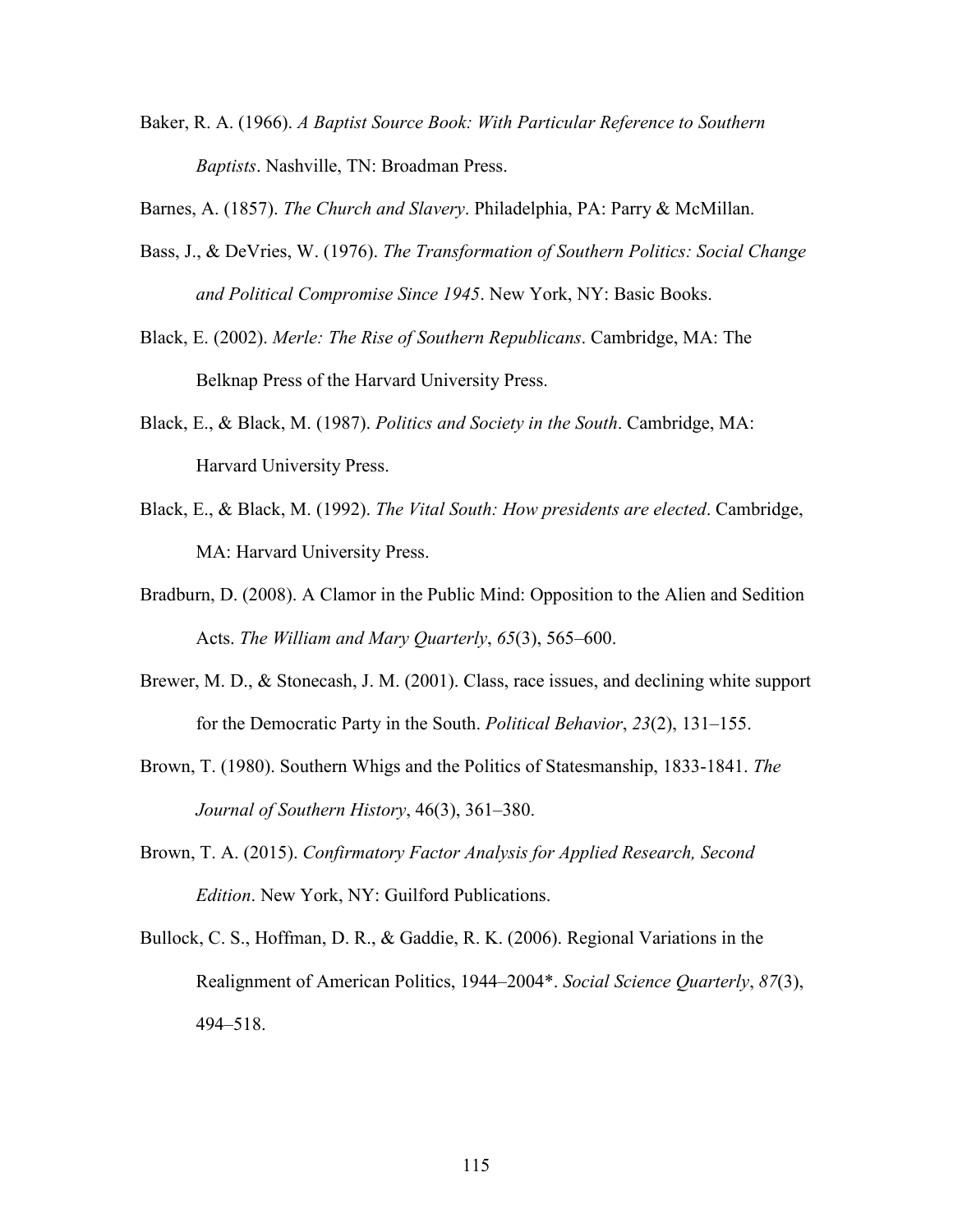Bullock III, C. S., & Rozell, M. J. (2003). *The New Politics of the Old South*. Lanham, MD: Rowman & Littlefield.

Calhoun, J. C. (n.d.). *1828: (the South Carolina Exposition and Protest).*

- Campbell, B. A. (1977). Patterns of change in the partisan loyalties of native Southerners: 1952–1972. *The Journal of Politics*, *39*(03), 730–761.
- Capers, G. M. (2011). *John C. Calhoun Opportunist: A Reappraisal*. Whitefish, MT: Literary Licensing LLC.
- Carmines, E. G., & Stanley, H. W. (1990). Ideological realignment in the contemporary South: where have all the conservatives gone? In Steed, R. P., Moreland, L. W., & Baker, T. A., *The Disappearing South? Studies in Regional Change and Continuity* (21-33). Tuscaloosa, AL: University of Alabama Press.
- Carmines, E. G., & Stimson, J. A. (1989). *Issue evolution: Race and the transformation of American politics*. Princeton, NJ: Princeton University Press.
- Cobb, J. C. (1984). *The New Deal and the South: Essays*. Jackson, MS: University Press of Mississippi.
- Cotter, P. R., Shaffer, S. D., & Breaux, D. A. (2006). Issues, ideology, and political opinions in the South. In Steed, Robert P & Moreland, Laurence *Writing Southern Politics: Contemporary Interpretations and Future Directions*, (189–218). The University Press of Kentucky.
- Daly, J. P. (2002). *When slavery was called freedom: evangelicalism, proslavery, and the causes of the Civil War*. Lexington, KY: University Press of Kentucky.
- Dauer, M. J. (1948). Recent Southern Political Thought. *The Journal of Politics*, *10*(2), 327–353.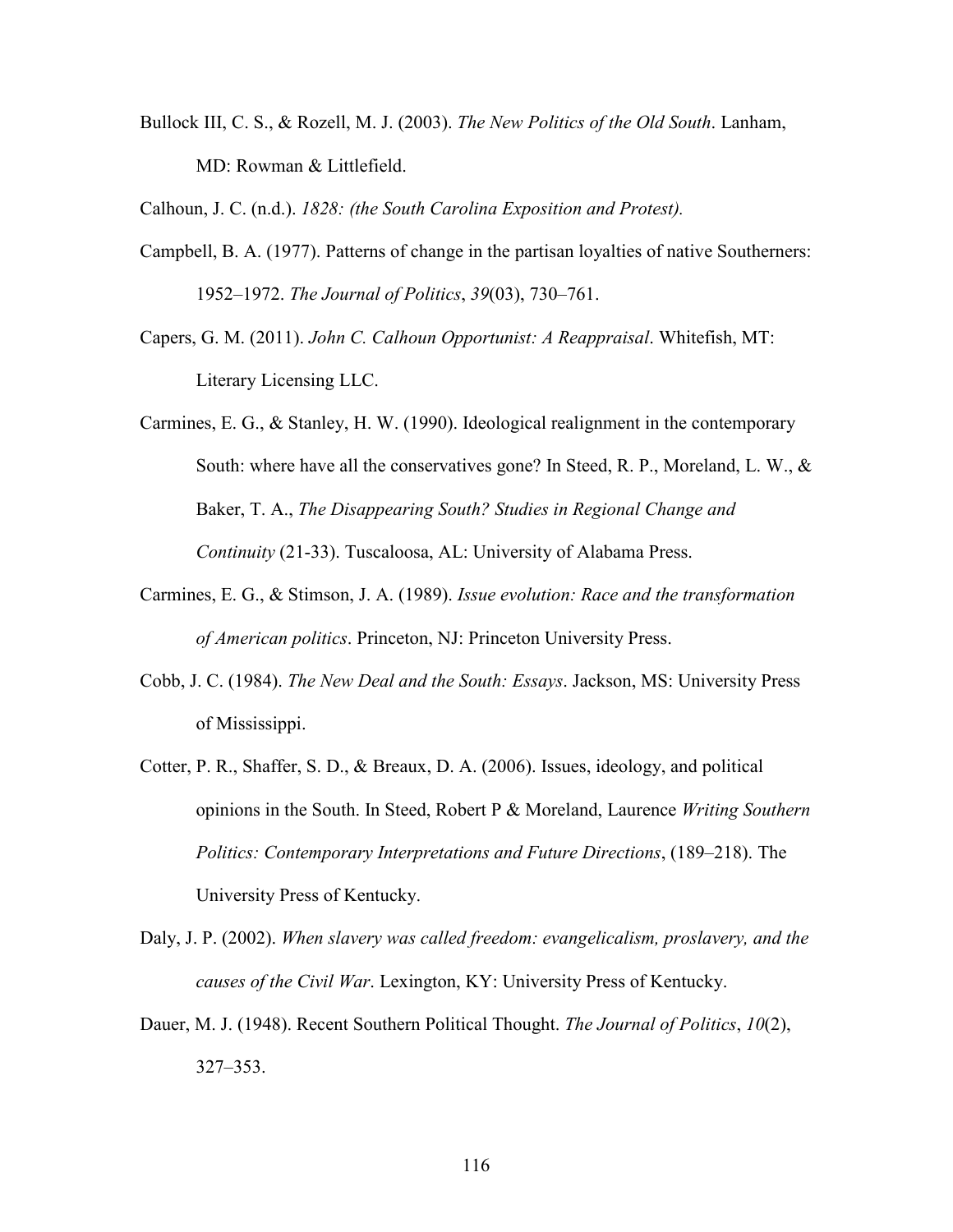- Degler, C. N. (1997). *Place over time: the continuity of Southern distinctiveness*. Athens, GA: University of Georgia Press.
- Elazar, D. (1966). *American Federalism: A View from the South*. New York, NY: Crowell.
- Feagan, J. R. (1972). Civil Rights Voting by Southern Congressmen. *The Journal of Politics*, *34*(2), 484–499.
- Feig, D. G. (1990). Dimensions on Southern Public Opinion on Prayer in Schools. In Steed, R. P., Moreland, L. W., & Baker, T. A., *The Disappearing South?: Studies in Regional Change and Continuity* (90-106). Tuscaloosa, AL: University of Alabama Press.
- Feldman, G. (2005). *Politics and religion in the white South*. Lexington, KY: University Press of Kentucky.
- Gatell, F. O. (1958). Palfrey's Vote, the Conscience Whigs, and the Election of Speaker Winthrop. *The New England Quarterly*, *31*(2), 218–231.
- Glaser, J. M., & Gilens, M. (1997). Interregional migration and political resocialization: A study of racial attitudes under pressure. *The Public Opinion Quarterly*, 61(1), 72–86.
- Goen, C. C. (1983). Broken churches, broken nation: Regional religion and North-south alienation in Antebellum America. *Church History*, *52*(01), 21–35.
- Green, J. C., & Guth, J. L. (1989). The Missing Link: Political Activists and Support for School Prayer. *The Public Opinion Quarterly*, *53*(1), 41–57.
- Hartz, L. (1991). *The Liberal Tradition in America*. Boston, MA: Houghton Mifflin Harcourt.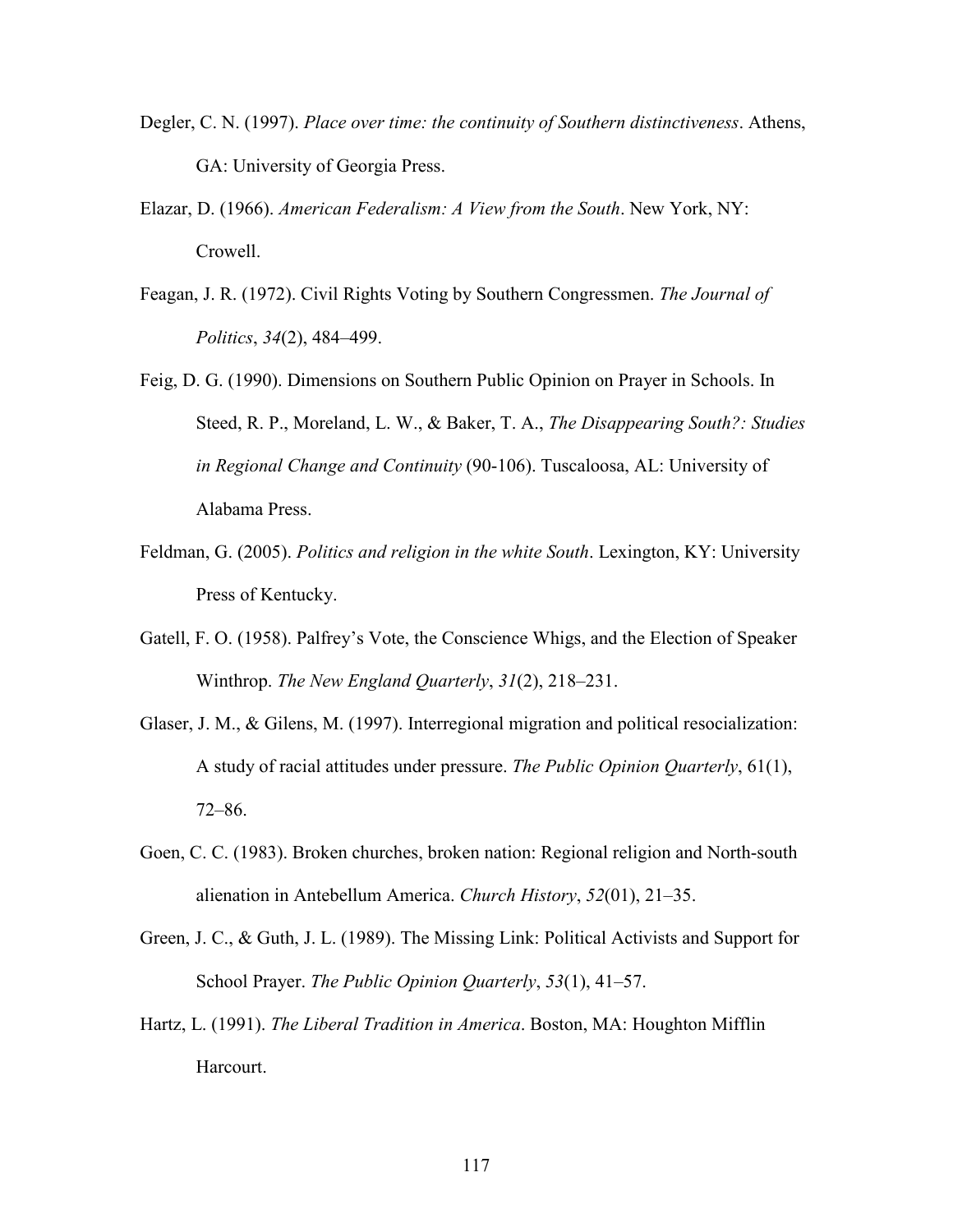- Harvey, P. (1997). *Redeeming the South: religious cultures and racial identities among Southern Baptists, 1865-1925*. Chapel Hill, NC: Univ of North Carolina Press.
- Hatfield, M. O. (1997). With the Senate Historical Office. *Vice Presidents of the United States, 1789-1993*, 325–332.
- Heard, A. (1952). *A Two-Party South?* Chapel Hill, NC: University of North Carolina Press.
- Hill, S. S. (1972). *Religion and the solid South*. Nashville, TN: Abingdon Press.
- Horowitz, D. L. (1985). *Ethnic groups in conflict*. Oakland, CA: University of California Press.
- Hurlbert, J. S. (1989). The Southern Region: A Test of the Hypothesis of Cultural Distinctiveness. *The Sociological Quarterly*, *30*(2), 245–266.
- Jenkins, J. S. (1851). *The Life of John Caldwell Calhoun*. Auburn, NY: JM Alden.
- Jennings, T. (1980). *The Nashville Convention : southern movement for unity, 1848- 1850.* Memphis, TN: Memphis State University Press.
- Katznelson, I (2005) *When Affirmative Action was White.* New York, NY: Norton & Company, Inc.
- Key, V.O. (1949). *Southern politics in state and nation*. New York, NY: Alfred A. Knopf.
- Knuckey, J. (2005). Racial resentment and the changing partisanship of southern whites. *Party Politics*, *11*(1), 5–28.
- Ladd, E. C. (1985). As the realignment turns: A drama in many acts. *Public Opinion*, *7*(6), 2–7.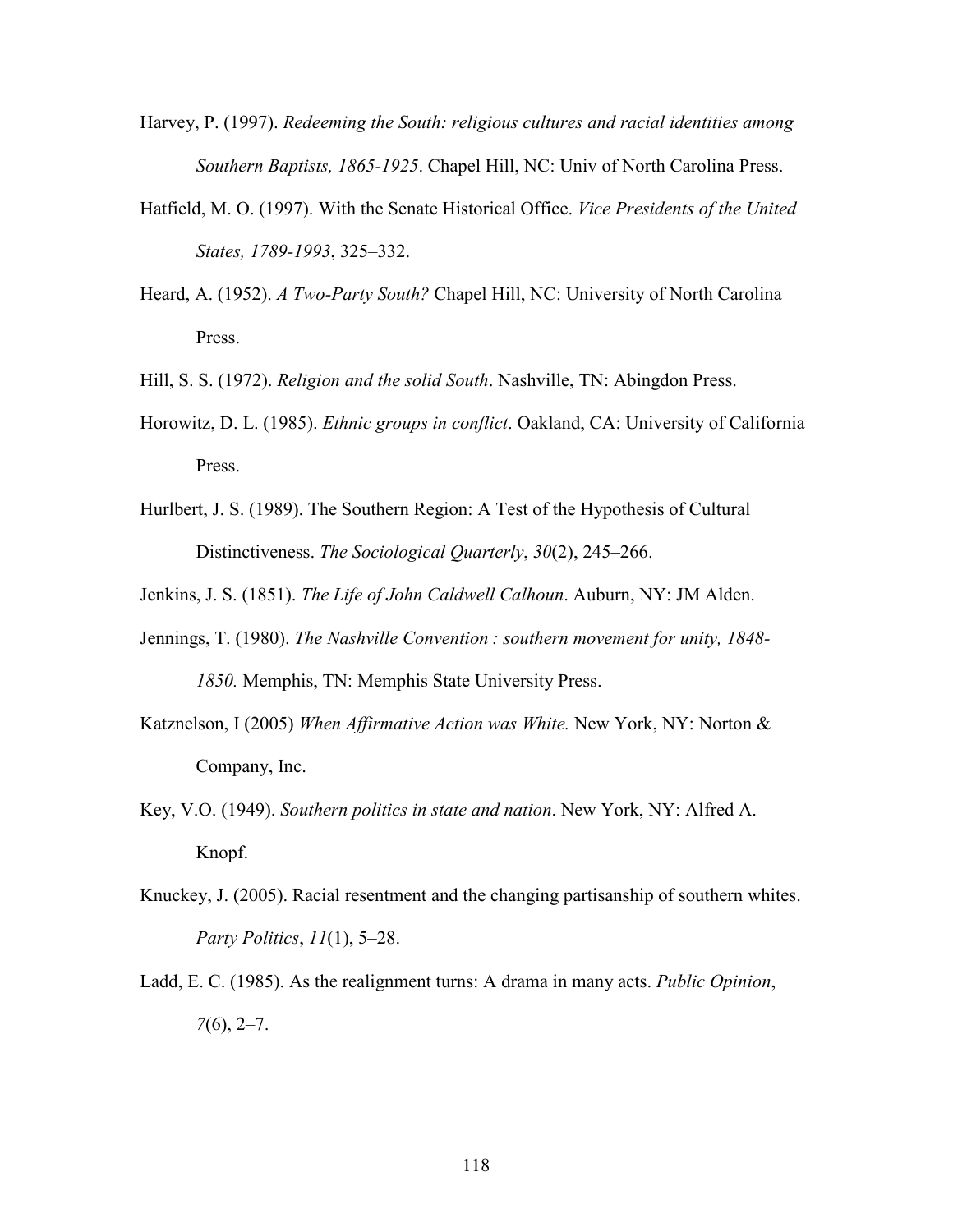- Latner, R. B. (1977). The Nullification Crisis and Republican Subversion. *The Journal of Southern History*, *43*(1), 19.
- Loveland, A. C. (1980). *Southern Evangelicals and the Social Order, 1800-1860*. Baton Rouge, LA: Louisiana State University Press.
- Mahoney, J. (2000). Path dependence in historical sociology. *Theory and Society*, *29*(4), 507–548.
- Mathews, D. G. (1965). *Slavery and Methodism; a chapter in American morality, 1780- 1845.* Princeton, NJ: Princeton University Press.
- Mathews, D., & Prothro, J. (1966). *Negroes and the New South Politics*. New York, NY: Harcourt, Brace.
- Meadwell, H., & Anderson, L. M. (2008). Sequence and Strategy in the Secession of the American South. *Theory and Society*, *37*(3), 199–227.
- Miller, R. M. (1957). The Protestant Churches and Lynching, 1919-1939. *The Journal of Negro History*, *42*(2), 118–131.
- Moore, E. A. (1935). Robert J. Breckinridge and the Slavery Aspect of the Presbyterian Schism of 1837. *Church History*, *4*(4), 282–294.
- Najar, M. (2005). "Meddling with Emancipation": Baptists, Authority, and the Rift over Slavery in the Upper South. *Journal of the Early Republic*, *25*(2), 157–186.
- Nietzsche, F. (2013). *On the Genealogy of Morals*. New York, NY: Oxford University Press.
- Reed, J. S. (1983). *Southerners: The social psychology of sectionalism*. Chapel Hill, NC: University of North Carolina Press.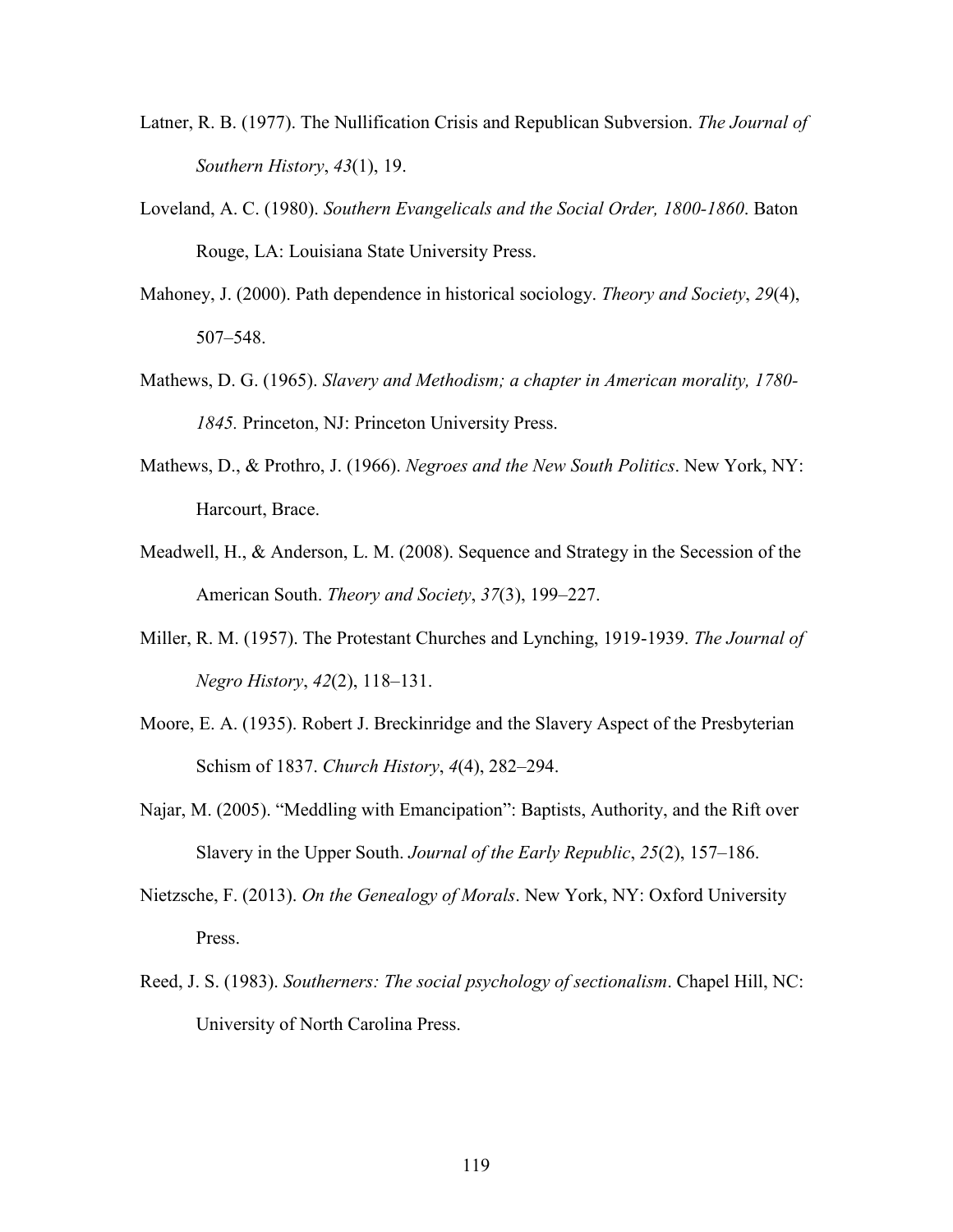- Rice, T. W., McLean, W. P., & Larsen, A. J. (2002). Southern Distinctiveness Over Time 1972-2000. *American Review of Politics*, *23*, 193–220.
- Roberts, J. M., & Smith, S. S. (2003). Procedural Contexts, Party Strategy, and Conditional Party Voting in the U.S. House of Representatives, 1971-2000. *American Journal of Political Science*, *47*(2), 305–317.
- Schlesinger, A. M., & Israel, F. L. (1971). *History of American Presidential Elections, 1789-1968.* New York, NY: Chelsea House Publications.
- Schuman, H. (Ed.). (1997). *Racial attitudes in America: trends and interpretations* (Rev. ed). Cambridge, MA: Harvard University Press.
- Schweiger, B. B., & Mathews, D. G. (Eds.). (2004). *Religion in the American South: Protestants and others in history and culture*. Chapel Hill, NC: University of North Carolina Press.
- Shafer, B. E., & Johnston, R. (2009). *The End of Southern Exceptionalism: class, race, and partisan change in the postwar South*. Cambridge, MA: Harvard University Press.
- Sheldon, G. W. (1991). *The political philosophy of Thomas Jefferson.* Baltimore, MD: Johns Hopkins University Press.
- Sinha, Manisha (2000). The Counterrevolution of slavery: Politics and Ideology in Antebellum South Carolina. Chapel Hill, NC: The University of North Carolina Press
- Smedley, A. (2007). *Race in North America: Origin and Evolution of a Worldview*. Boulder, CO: Westview Press.